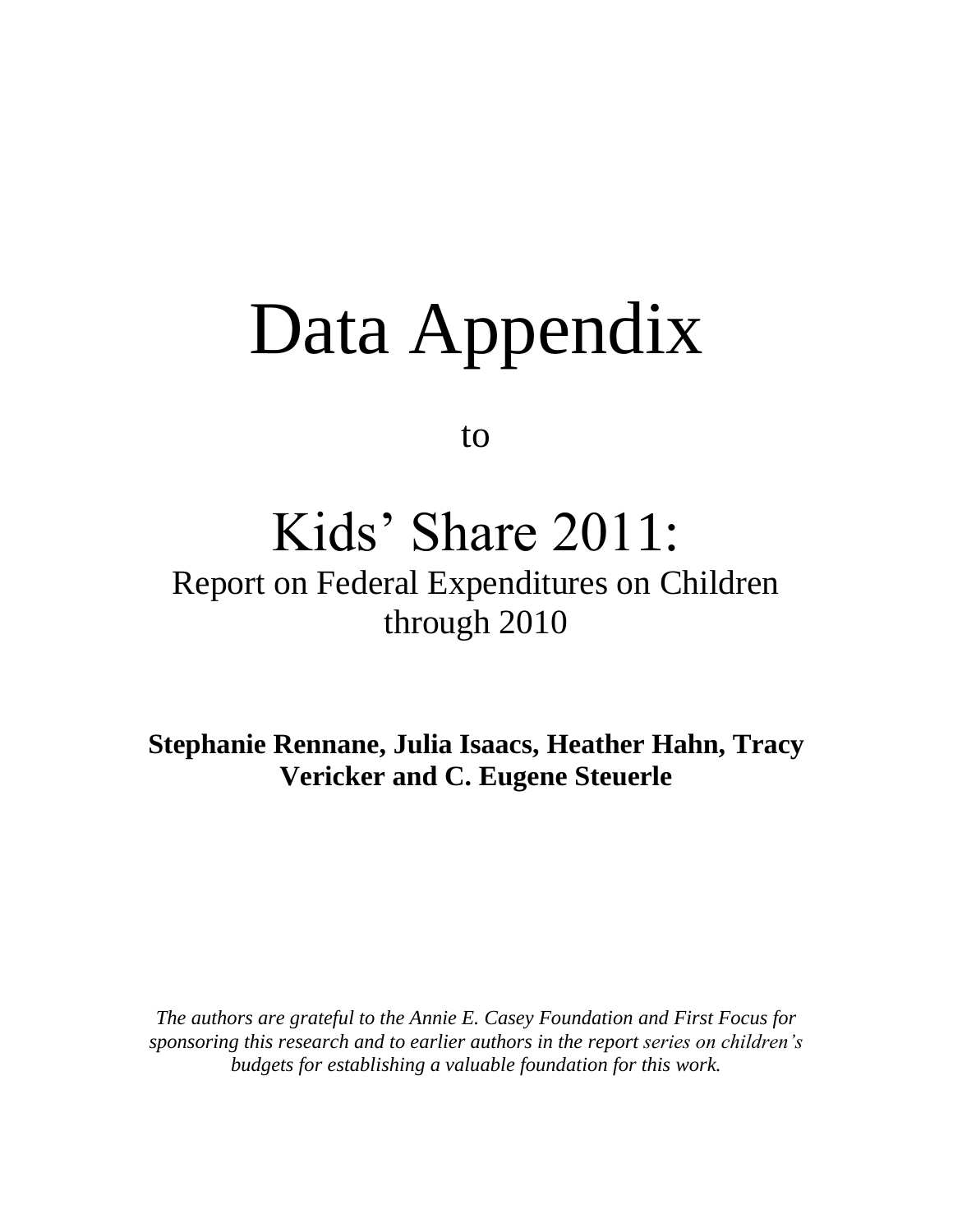## **Contents**

| I. Introduction              | $A-1$  |
|------------------------------|--------|
| II. 2010 Summary Table       | $A-13$ |
| III. Income Security         | $A-17$ |
| IV. Nutrition                | $A-22$ |
| V. Housing                   | $A-25$ |
| VI. Tax Credits              | $A-28$ |
| VII. Health                  | $A-36$ |
| <b>VIII. Social Services</b> | $A-43$ |
| IX. Education                | $A-52$ |
| X. Training                  | $A-63$ |
| XI. References               | $A-68$ |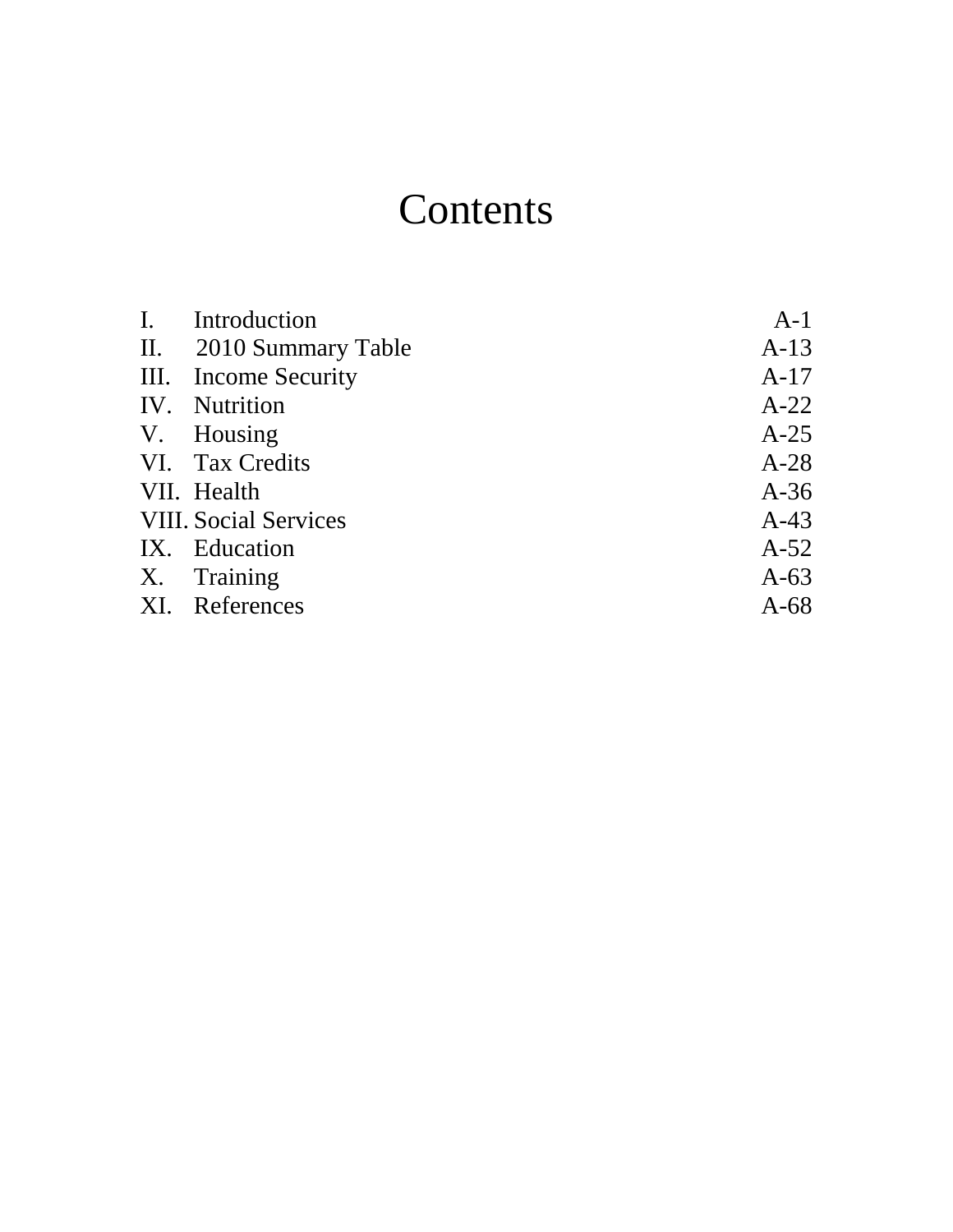#### **I. INTRODUCTION**

This appendix explains in detail the data and methodology used to estimate federal program and tax expenditures on children in our latest report, *Kids' Share 2011: Report on Federal Expenditures on Children through 2010*. It updates data appendices associated with earlier *Kids' Share* reports.<sup>1</sup>

Calculating government expenditures on children, as we do in the *Kids' Share* reports, is a complicated task involving many decisions, definitions, and assumptions about how federal dollars are spent. In this introduction, we provide an overview of our three-step methodology for estimating federal expenditures in each year. First, we define spending on children and identify programs with children's spending. Second, we describe the process of collecting expenditure data for the more than 100 programs and tax provisions included in our report, as well as the sources for these data. Third, we explain how we calculate the share of these expenditures that go to children. In addition, we explain the data and assumptions used to generate projections, briefly describe the sources for our state and local estimates, and specify the ways in which our methodology has changed from previous *Kids' Share* reports.

In the second section of this document, we present a summary table of expenditures in 2010 detailing the programs included in our analysis, estimated expenditures, and the share of the expenditure going to children. Finally, the majority of the data appendix (sections III-X) consists of descriptions of specific data sources, calculations, and methodological assumptions made in each program included in the report. These descriptions indicate any adaptations of our general methodology at the program level and identify specific changes in the calculation of estimates from previous years. We provide references by program, as well as a complete list of references in section XI. The web addresses cited in this document are current as of March 2011.

#### *Kids' Share Methodology*

**Define and identify programs with children's spending.** In order to estimate federal expenditures on children, we must first define what spending on children is, a difficult undertaking that raises broad conceptual questions. When does childhood begin, and when does it end? What is spending on children compared with spending on their parents or the general population? Should expenditures include reductions in taxes as well as direct spending programs? Certainly, there are various reasonable answers to these questions. In this analysis, a program must meet one of the following criteria in order to be included (as a whole or in part):

- 1. Benefits or services are entirely for children (e.g., elementary and secondary education programs, foster care payments); this also includes programs where a portion provides benefits directly for children (e.g., Medicaid, Supplemental Security Income);
- 2. Family benefit levels increase with the inclusion of children in the application for the benefit (e.g., SNAP/Food Stamps, low-rent public housing); or

 $\overline{a}$ <sup>1</sup> See Rennane et al. 2010; Kent et al. 2009; Reynolds et al. 2007, 2008; and Clark et al. 2000.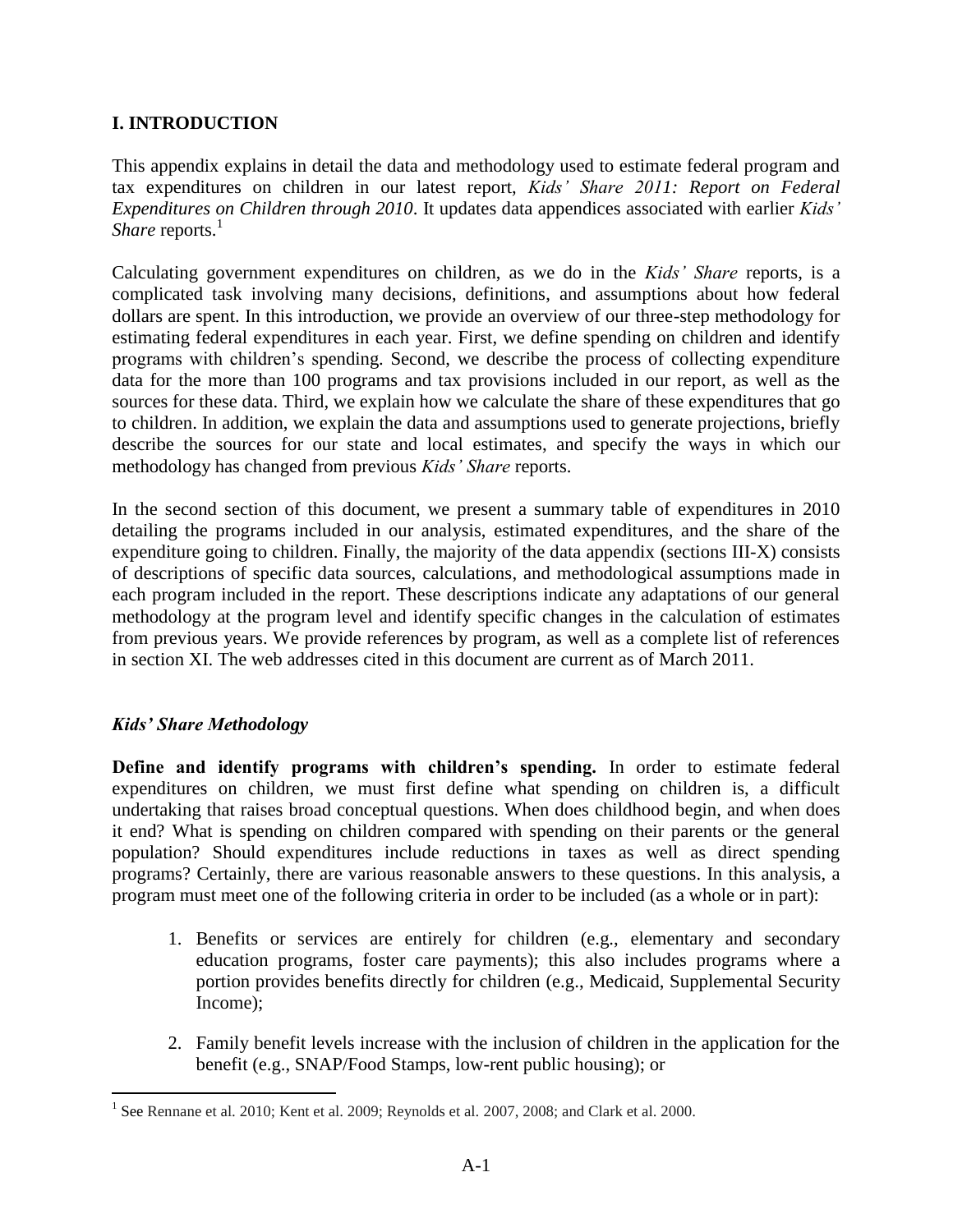3. Children are necessary for a family to qualify for any benefits (e.g., TANF, the child tax credit, the dependent exemption).

Not all programs that provide benefits to families are included under our definition of spending on children. We exclude, for example, tax benefits for home ownership, the Making Work Pay tax credit, and other benefits where the amount of the benefit the adult receives is not related to presence or number of children. Furthermore, our analysis does not include programs that provide benefits to the population at large (a significant share of whom are children), such as roads, communications, national parks, or environmental protection.

In general, we define childhood as extending from birth until a child's 19th birthday. As a result, we exclude both federal spending on college or postsecondary vocational training and, partly for data reasons, prenatal spending through Medicaid or other programs. Our age limit is not strict. For example, we count spending on elementary and secondary education program while acknowledging that a small portion of children remain in high school and participate in these programs past their 19th birthday. In addition, some programs define children as those under age 18; in those cases, we use the program's narrower definition of a child in our analysis. For example, a number of social services, including adoption assistance, foster care, and juvenile justice, focus on children who are legally defined as minors, under age 18. Other programs using a narrower definition of a child include Social Security, Supplemental Security Income, SNAP/Food Stamps, child care services, the Child Tax Credit (CTC), and other tax credits associated with programs mentioned above. In cases where a program includes selected individuals (e.g., students or disabled individuals) in their early twenties, we tend to include these older individuals if they are relatively few in number (e.g., students in TANF) but we exclude individuals 19 and older when age data are available.

**Collect expenditure data.** We use outlay estimates from the *Appendix to the Budget of the U.S. Government, Fiscal Year 2012* (and past years) as the primary source for our expenditure data. For tax expenditures, we turn to the *Analytical Perspectives* volume of the budget. In most cases, the budget appendix lists outlays for each program included in our analysis. Occasionally, the appendix groups several programs into larger categories; while obligations are listed for each program in the group, only one outlay number is listed, reflecting the total for the group. In these situations, we generally assume the ratio of outlays (the total spent) to obligations (the total appropriated) is consistent across all programs in the group, and calculate outlays by applying this ratio to the total obligation listed for individual programs of interest.<sup>2</sup> For smaller programs not listed explicitly in the appendix, we contact representatives at various government agencies directly to obtain expenditure information.

In order to synthesize the over 100 programs identified as programs with spending for children, we classify the programs into 11 major categories that generally follow the budget functions laid out by the Office of Management and Budget (OMB). We group our calculations into these categories at various points in the analysis:

 $\overline{a}$ 

 $2$  This general rule was not followed in 2009 or 2010 in situations where a specific program received a large infusion of funding under the American Recovery and Reinvestment Act of 2009.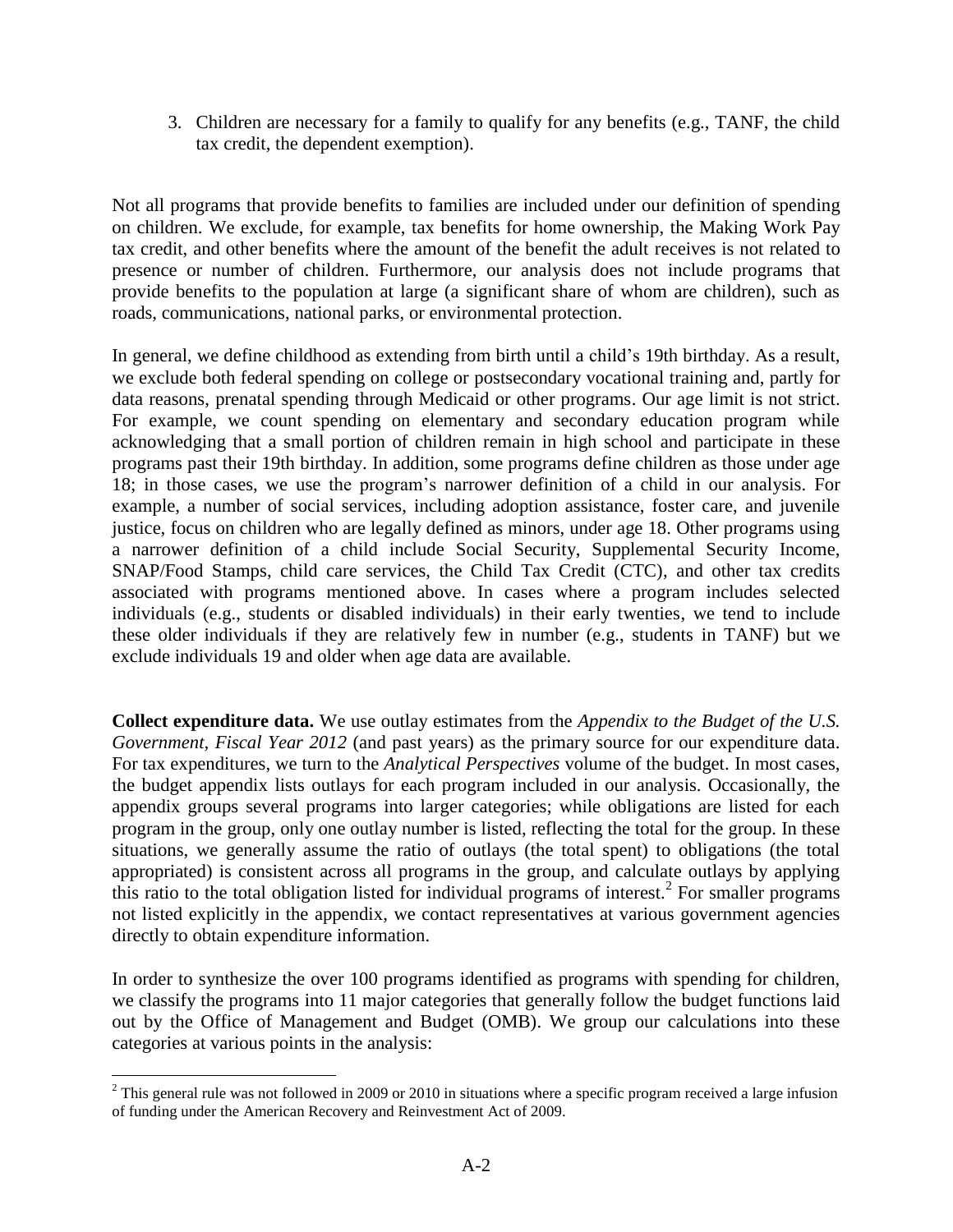- 1. health (e.g., Medicaid and the State Children's Health Insurance Program [SCHIP]);
- 2. nutrition (e.g., Supplemental Nutrition Assistance Program [SNAP], formerly known as the Food Stamp Program, and child nutrition);
- 3. housing (e.g., Section 8 Low-Income Housing Assistance and Low Income Home Energy Assistance);
- 4. income security (e.g., Temporary Assistance for Needy Families [TANF] and Supplemental Security Income [SSI]);
- 5. early education and care (e.g., Head Start and Child Care and Development Fund);
- 6. social services (e.g., foster care and child welfare services);
- 7. education (e.g., special education);
- 8. training (e.g. Job Corps);
- 9. the refundable portion of tax credits—that is, cash payments to families whose tax liability falls below zero (e.g., most of the EITC and some of the CTC);
- 10. tax expenditures, or reductions in a family's tax liability from special tax provisions (e.g., the child and dependent care credit, and the nonrefundable portions of the EITC and CTC); and
- 11. the dependent exemption, which is not considered a tax expenditure by the Department of the Treasury but does reduce the tax liability of families with children compared with families without children.

A full list of the programs in each of these categories can be found in the summary table in Section II. Also note that while the summary table and the *Kids Share 2011* report use these eleven categories, this *Data Appendix to Kids Share 2011* has only eight categories (detailed in Sections III–X), because the three tax-related categories are consolidated into one category of tax credits, and the early care and education programs are consolidated with other social services programs.

**Calculate the share of program spending on children**. Even among the programs that benefit children, government programs target children in various ways. Some programs devote all their resources to children directly, while others allocate funds to children as well as older age groups. As a result, we calculate the share of program resources dedicated to children in one of the following ways:

For programs that serve children only, we assume 100 percent of program expenditures (benefits and associated administrative costs) to children, whether the expenditure is a direct service to children (e.g., education) or a child benefit paid through parents or guardians (e.g., SSI disabled children benefits). We make no attempt to subtract the amount of a child's benefit that parents may spend on themselves.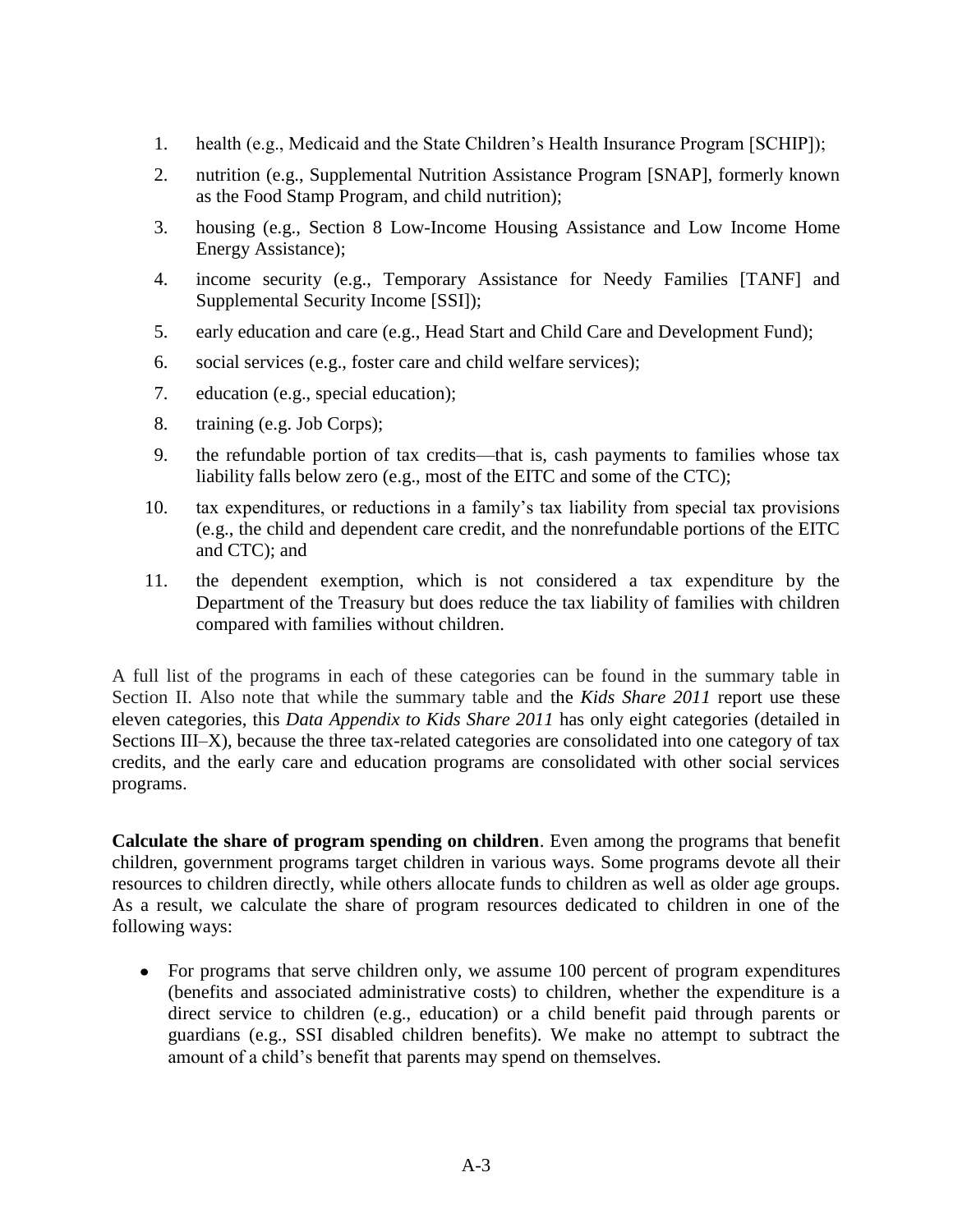- When a program provides direct services to children and adults, we calculate the percentage of program expenditures that go to children (e.g., Medicaid).
- For programs that provide benefits only to families with children, and if the benefit size is determined by the number of children, we assume 100 percent of program expenditures go to children (e.g., child tax credit, dependent exemption).
- When benefits are provided to families without any delineation of the parents' and children's share, we generally estimate a children's share based on the number of children and adults in the family and assuming equal benefits per capita. For example, in a two-child, one-adult family, two-thirds of housing, energy assistance, welfare, or SNAP/Food Stamp benefits would go to the children and one-third to the adult. We outline our general process for allocating benefits to children in figure 1.

We put significant effort into estimating the portions of large programs, such as SNAP/Food Stamps, Medicaid, or Supplemental Security Income, that go just to children. For these calculations, the most frequently used data sources are the Annual Statistical Supplement to the Social Security Bulletin (various years) and reports from the agencies that administer the programs. In some cases, we contact federal agency staff directly to obtain program participation information if no report is publicly available. This method proved to be particularly useful for smaller programs. We also rely on unpublished tabulations of administrative or survey data generated by the authors or other researchers at the Urban Institute and elsewhere.

For certain programs, we take advantage of the Urban Institute's microsimulation modeling capabilities to estimate the share of benefits going to children. In particular, we employ the Urban Institute's Transfer Income Model (TRIM3) for several programs. TRIM3 is maintained and developed by the Urban Institute, under primary funding from the Department of Health and Human Services, Office of the Assistant Secretary for Planning and Evaluation (HHS/ASPE). TRIM3 simulates the major governmental [tax, transfer, and health programs](http://trim3.urban.org/T3IntroPrograms.php) that affect the U.S. population, and can produce results at the individual, family, state, and national levels. TRIM3's annual "baseline" simulations (simulations of actual program rules) are used to correct for the underreporting of transfer program benefits in the survey files used as input to TRIM3, and to create other variables—such as program eligibility indicators—unavailable in the input data (TRIM3). The data used in this year's report are based on the 2007 Current Population Survey, augmented as described above to adjust for underreporting. TRIM is particularly useful for several income security programs and housing programs; each program using TRIM is noted in the individual description in the following sections.

We also use the Urban–Brookings Tax Policy Center Microsimulation Model for four main tax expenditures included in this report: the Dependent Exemption, EITC, CTC, and CDCTC. The Urban–Brookings microsimulation tax model is a powerful tool for federal tax policy analysis. The model calculates tax liability for a representative sample of households, both under the rules that currently exist (current law) and under alternative scenarios. Based on these calculations, the model produces estimates of the revenue consequences of different tax policy choices, as well as their effects on the distribution of tax liabilities and marginal effective tax rates, which affect incentives to work, save, and shelter income from tax (Rohaly et al. 2005).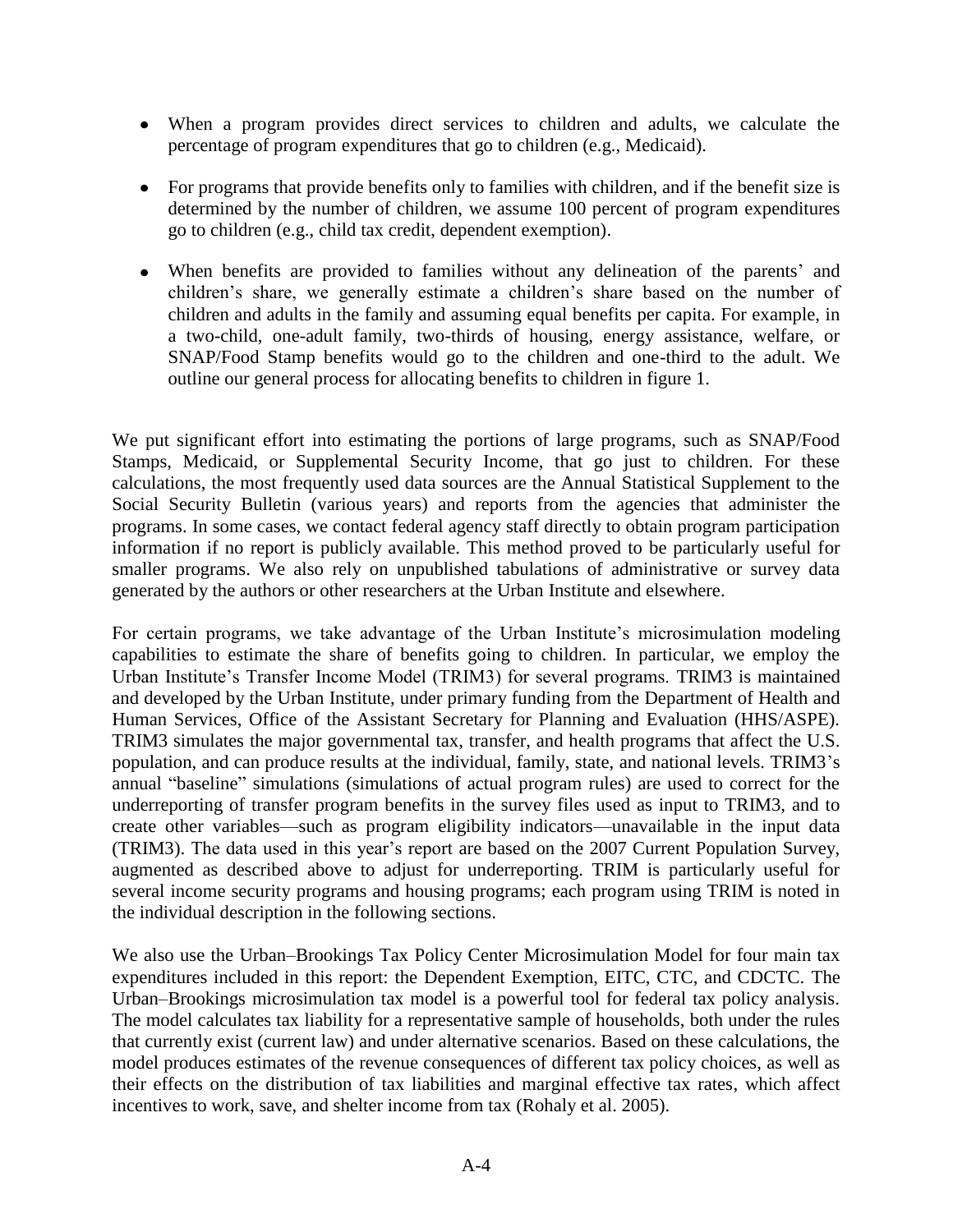For the first time this year, we have also employed the Urban Institute's Health Insurance Policy Simulation Model (HIPSM) for our separate analysis of the kids' share of the tax expenditure for employer provided health insurance. The Health Insurance Policy Simulation Model (HIPSM) is a detailed microsimulation model of the health care system. It estimates the cost and coverage effects of proposed health care policy options. HIPSM was developed by researchers in the Health Policy Center and Urban–Brookings Tax Policy Center at the Urban Institute. More details on the estimate included in this year's report are provided in later sections of this report.

Once we have an estimate of the share of each program that is spent on children, we can total the spending on children and express it as a share of total spending to provide an estimate of the kids' share. Our most basic estimate of kids' share focuses on outlays only: total direct spending on kids as a share of all direct spending. We also express spending on children as a share of domestic spending only, an estimate that excludes spending on defense and international programs and includes tax expenditures and outlays on children. In some cases, we use a more comprehensive measure of expenditures that includes tax expenditures. Our estimates of tax expenditures are calculated with the caveat that we do not take into account behavioral or interaction effects; as a result, these additional measures should be interpreted with care. However, the goal of these alternative measures of kids' share is to provide an even broader picture of federal investment on children, based on several perspectives.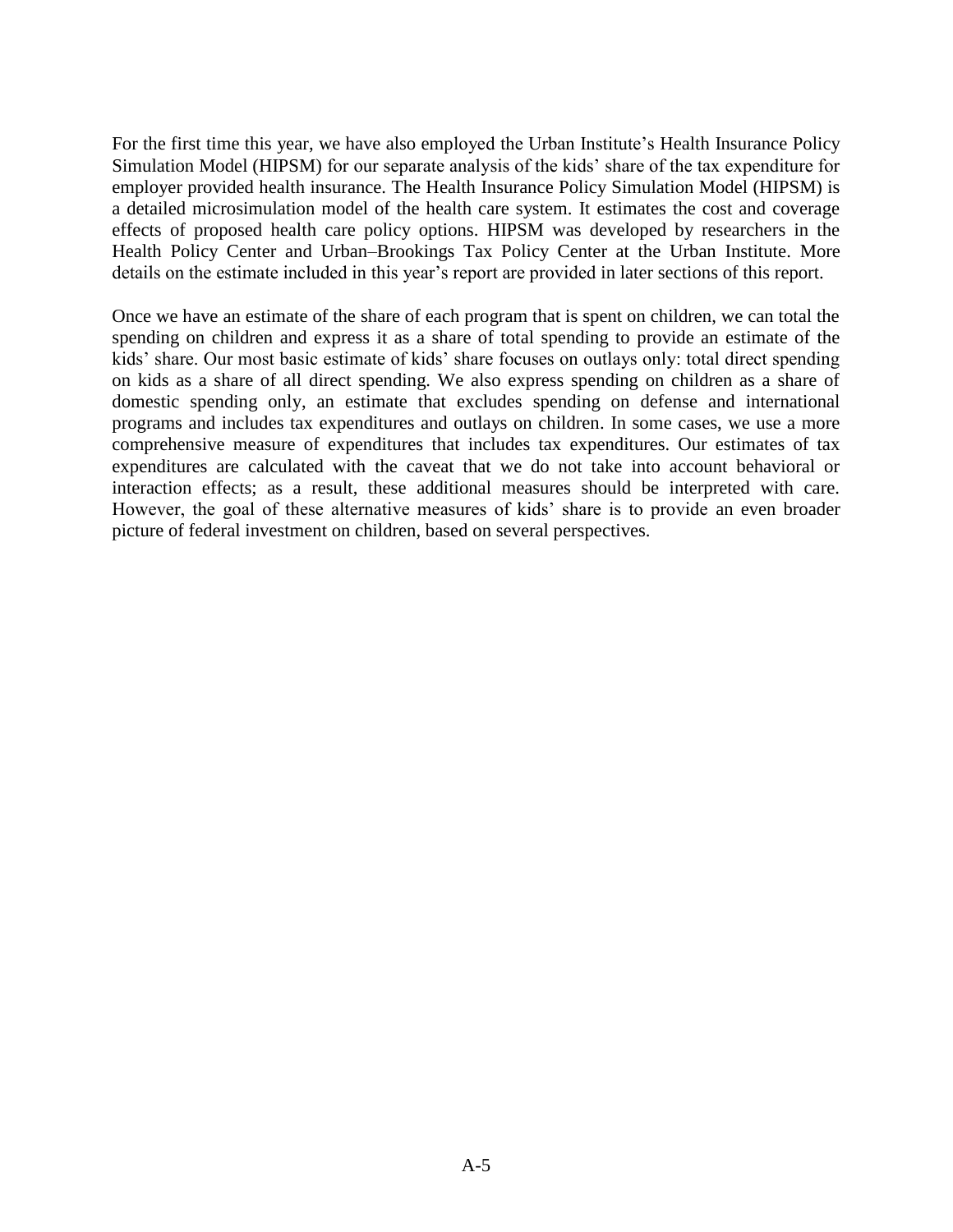| Services delivered by third-party agency<br>(not delivered to families or households                                                                                                                                                                              |                                                                                                                                                                           | <b>Benefits delivered to families and households</b>  |                                                                                             |                                                                                      |                                                                                                                 |                                                                                                                                            |
|-------------------------------------------------------------------------------------------------------------------------------------------------------------------------------------------------------------------------------------------------------------------|---------------------------------------------------------------------------------------------------------------------------------------------------------------------------|-------------------------------------------------------|---------------------------------------------------------------------------------------------|--------------------------------------------------------------------------------------|-----------------------------------------------------------------------------------------------------------------|--------------------------------------------------------------------------------------------------------------------------------------------|
| All services to<br><b>Services to both</b><br>children<br>children and                                                                                                                                                                                            |                                                                                                                                                                           | <b>Individual</b><br>benefits                         | <b>Family or household benefits</b>                                                         |                                                                                      |                                                                                                                 |                                                                                                                                            |
|                                                                                                                                                                                                                                                                   | adults                                                                                                                                                                    | to both children<br>and adults                        | <b>Eligibility limited to families with</b><br>children                                     |                                                                                      | <b>Eligibility not limited to those with</b><br>children                                                        |                                                                                                                                            |
|                                                                                                                                                                                                                                                                   |                                                                                                                                                                           |                                                       | <b>Benefit size</b><br>dependent on<br>number of<br>children only                           | <b>Benefit size</b><br>dependent on<br>number of<br>children and<br>number of adults | <b>Benefit size</b><br>dependent on<br>presence or<br>number of<br>children                                     | <b>Benefit size</b><br>unaffected by<br>number of children                                                                                 |
| 100% of<br>expenditures                                                                                                                                                                                                                                           | Share of<br>expenditures                                                                                                                                                  | Share of<br>expenditures                              | $100\%$ of<br>expenditures                                                                  | Share of<br>expenditures                                                             | Share of<br>expenditures                                                                                        | No expenditures                                                                                                                            |
| Most education<br>programs; child<br>support enforcement,<br>immunization, Head<br>Start, foster care,<br>adoption assistance,<br>child welfare, child<br>and family services<br>programs, child care<br>programs, juvenile<br>justice, missing<br>children, etc. | Medicaid, SCHIP,<br>MCHB, Social<br><b>Services Block</b><br>Grant, Community<br><b>Services Block</b><br>Grant, Job Corps,<br>vocational and<br>adult education,<br>etc. | Social Security,<br>SSI, Railroad<br>Retirement, etc. | EITC, <sup>a</sup> CTC,<br>dependent<br>exemption,<br>employer-provided<br>child care, etc. | TANF, etc.                                                                           | SNAP/Food<br>Stamps, veterans<br>benefits, public<br>housing, low-<br>income home<br>energy assistance,<br>etc. | Unemployment<br>benefits; workers<br>compensation,<br>Making Work Pay,<br>and other tax credits<br>not tied to number of<br>children, etc. |

#### **FIGURE 1. General Rules for Allocating Program Expenditures to Children**

*Note:* The specific allocation procedures vary, depending on available data and type of benefit provided by specific programs. <sup>a</sup> Spending on childless EITC units (3 percent of total) is excluded.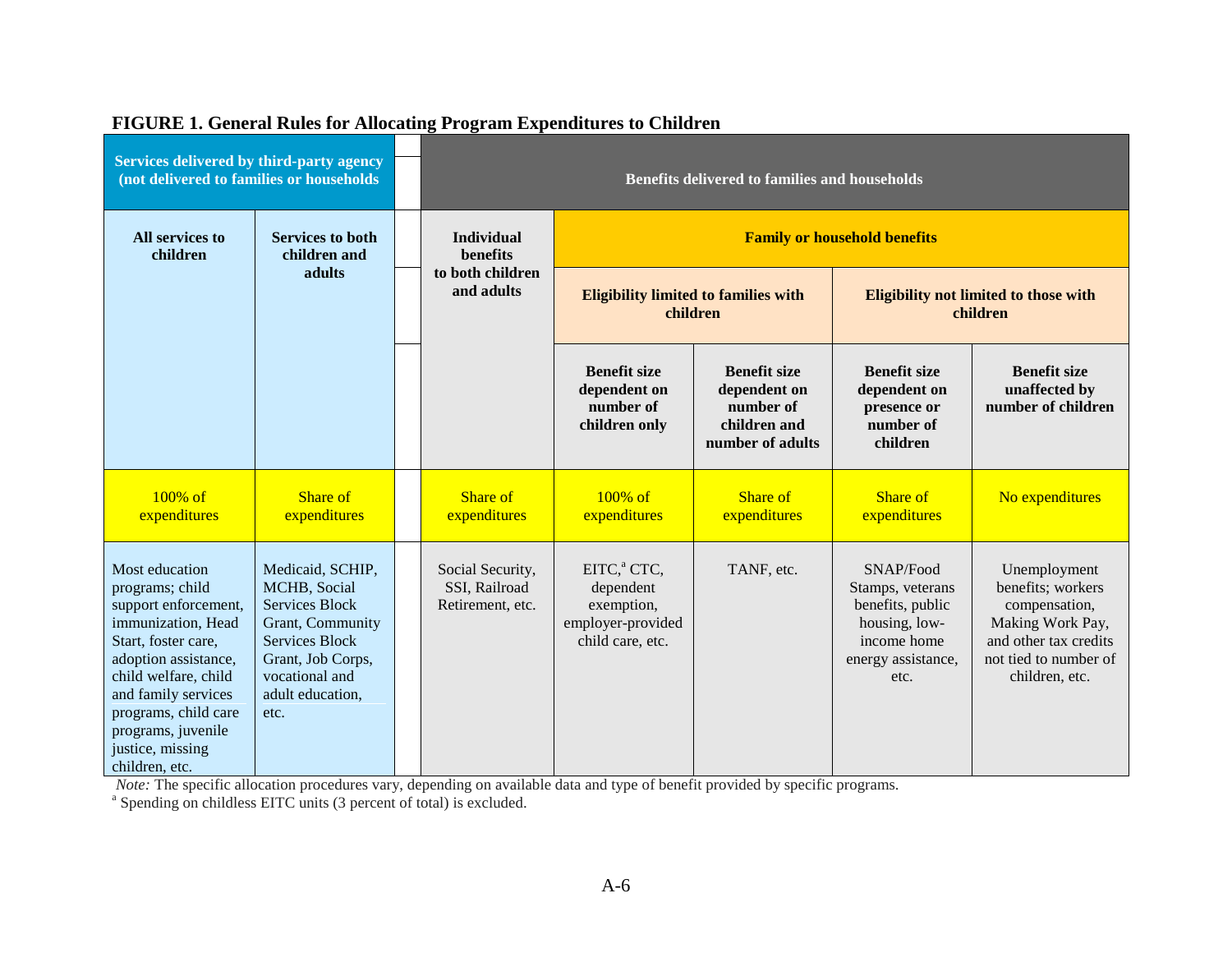#### *Projections*

 $\overline{a}$ 

Our projection methodology differs depending on whether a program is mandatory (with spending governed by programmatic rules, such as Medicaid or Social Security), discretionary (with spending set by appropriations action annually), or a tax expenditure. While the *Appendix to the Budget of the U.S. Government* provides data on actual outlays in the current year and previous years, it does not provide ample information about projections of spending in future years at the specific program level. Therefore, to assess trends of spending on children in the future, we turn primarily to the Congressional Budget Office (CBO)'s projections in the *Budget and Economic Outlook, Fiscal Years 2011–2021,* updated in March 2011 as part of their *Analysis of the President's Budgetary Proposals for Fiscal Year 2012*. In the mandatory spending area, the CBO baseline projections assume a continuation of current law and a reauthorization of expiring programs. For discretionary spending, the CBO baseline assumption is that spending is kept constant in real terms—that is, spending is adjusted upward for increases for inflation but does not include increases for growth in population or GDP. This estimate is conservative relative to what has happened to discretionary spending in the past, but consistent with recent budget proposals that have called for a freeze on discretionary spending in the future. As a result, projections for discretionary spending decline over time relative to both mandatory programs and GDP. These projections are used in two ways:

- (1) CBO provides supplemental data on the projections of most large, mandatory programs. Several of these programs, including Social Security, SNAP, Medicaid, Child Nutrition, Child Support, Foster Care & Adoption Assistance, SSI, and TANF, are included in our analysis; thus, we simply utilize CBO's projections of spending through 2020 for these programs.<sup>3</sup>
- (2) For projections of discretionary programs, we assume they will experience the same rate of growth as CBO's baseline for total discretionary funding. To maintain continuity with our outlay estimates from OMB, we scale this rate of growth by applying the ratio of OMB's economic projections of GDP, divided by CBO's projection of GDP. For discretionary programs that received ARRA funding, we projected the base or non-ARRA piece as above, but for the projected outlay stream from the 2009 ARRA funding, we assumed spending would proceed as under CBO baseline, drawing on CBO tabulations of ARRA outlays by program.

For tax programs, projections are calculated differently. For four large programs included in our analysis—the Dependent Exemption, the Child Credit, the Earned Income Credit, and the Child and Dependent Care Credit, we obtain 10-year projections from the Urban–Brookings Tax Policy Microsimulation Model. However, our tax expenditure projections differ from the strict CBO baseline in the following ways: we follow current policy assumptions, which assume an extension of the individual income tax provisions included in the 2001 and 2003 tax bills (including the \$1,000 level for the child tax credit) that were extended through the end of 2012 as part of the Tax Relief, Unemployment Reauthorization, and Job Creation Act of 2010; we

<sup>&</sup>lt;sup>3</sup> Note that while CBO's latest projections extend through 2021, we end our projections in this report in the year 2020, on the decade.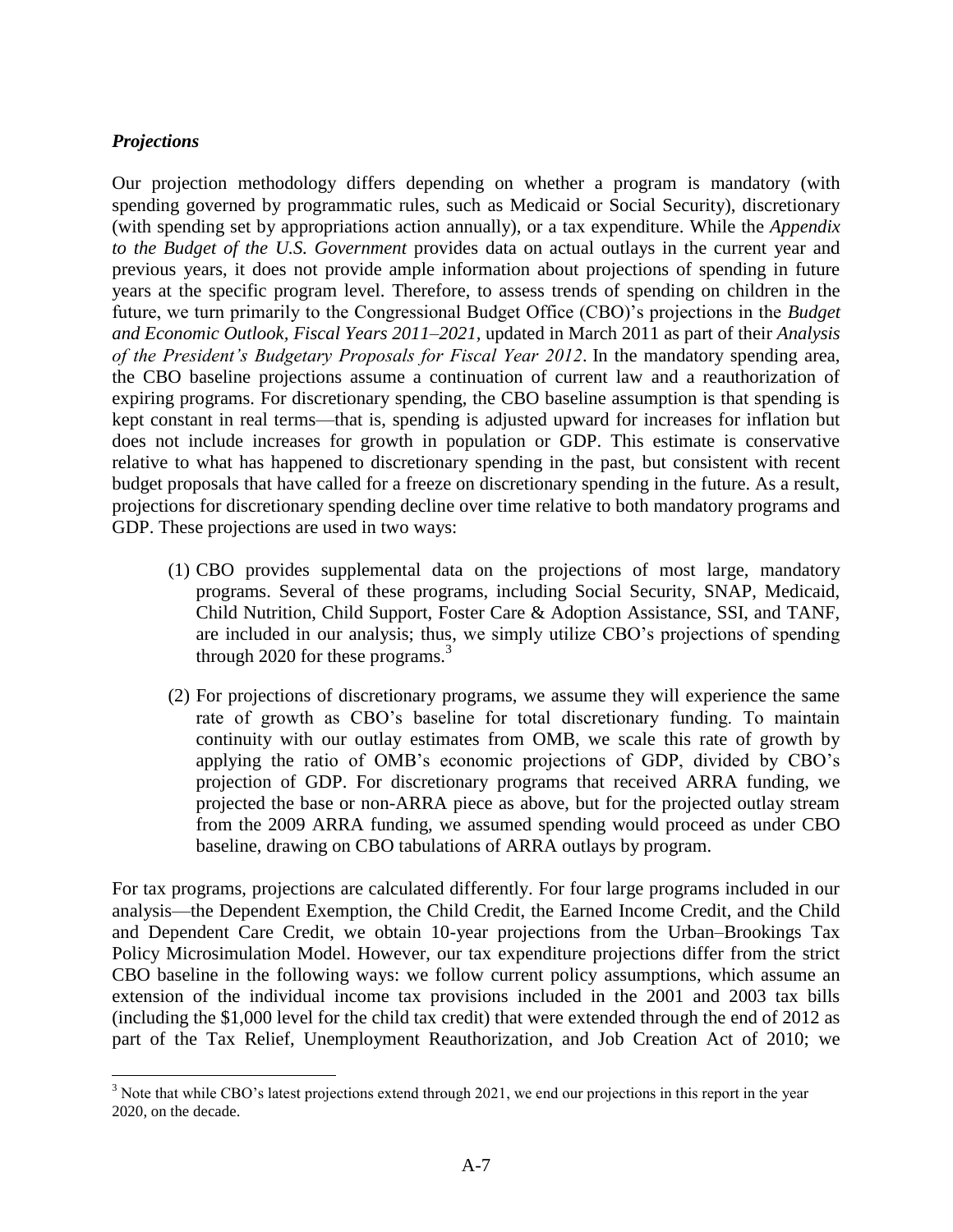maintain the estate tax at its 2009 parameters; we extend the patch to the alternative minimum tax at its 2009 parameters and index the AMT exemption, rate bracket threshold; and we phase out exemptions to inflation. For all other tax provisions, we use the five-year projections provided the *Analytical Perspectives*, and then apply the average growth rate of these projections to the final five years.<sup>4</sup> Again, this growth rate is scaled with the same ratio of OMB and CBO GDP projections to maintain consistency.

In general, we assume that the children's share of spending within each program will remain constant from 2010 to 2020, an admittedly heroic assumption. In the case of Medicaid, Social Security, and SSI, we are able to use detailed CBO baseline projections, which project program outlays separately for children and other categories of beneficiaries. For the most part, we do not provide program-specific projections (which are highly uncertain) but limit ourselves to broad statements about children's spending in budget function categories (health, education), or statements about spending on children as a whole.

#### *Methodology for State and Local Spending*

The *Kids' Share 2011* report includes estimates of state and local spending for the 11 years between 1998 and 2008. We do not estimate these ourselves, but draw them directly from the Rockefeller Institute State Funding Database. Consultations between the authors of this report and researchers at the Rockefeller Institute have increased consistency between the two sets of estimates. For example, both sets of estimates use similar definitions of children (as those under 19), and the Rockefeller Institute researchers have included the state earned income tax credit, in part to be consistent with the federal analysis. However, differences remain. Much of the state and local expenditure data cover a July–June rather than an October–September fiscal year. Moreover, because of the challenge of collecting data across 50 states, the Rockefeller report focuses on only a dozen major programs, including elementary and secondary education, state programs associated with major federal programs (Medicaid, SCHIP, Maternal and Child Health Bureau, TANF, child support enforcement, child care, child welfare, etc.), and state earned income tax credits. For more details on the methodology for state and local spending, see Billen et al. (2007).

#### *Changes in This Year's Report*

 $\overline{a}$ 

In this year's report, we made some relatively small changes to the list of programs counted as spending on children. Specifically, we began to include programs that are implemented as part of the Patient Protection and Affordable Care Act, signed into law in March 2010. While most programs associated with health care reform did not go into effect during fiscal year 2010, we

<sup>&</sup>lt;sup>4</sup> The Office of Management and Budget estimates tax expenditures based on current law, not current policy. Because the Tax Relief, Unemployment Reauthorization and Job Creation Act was passed late in 2010, the Office of Management and Budget did not include these extensions of tax law in their tax expenditure estimates for 2011 and 2012 in the FY2012 Analytical Perspectives. As of April 2011, OMB has not released an updated estimation of these tax expenditures to include the current provisions. As a result, projections for 2011 and 2012 likely overstate the value of these tax expenditures in some cases, and understate them in other cases.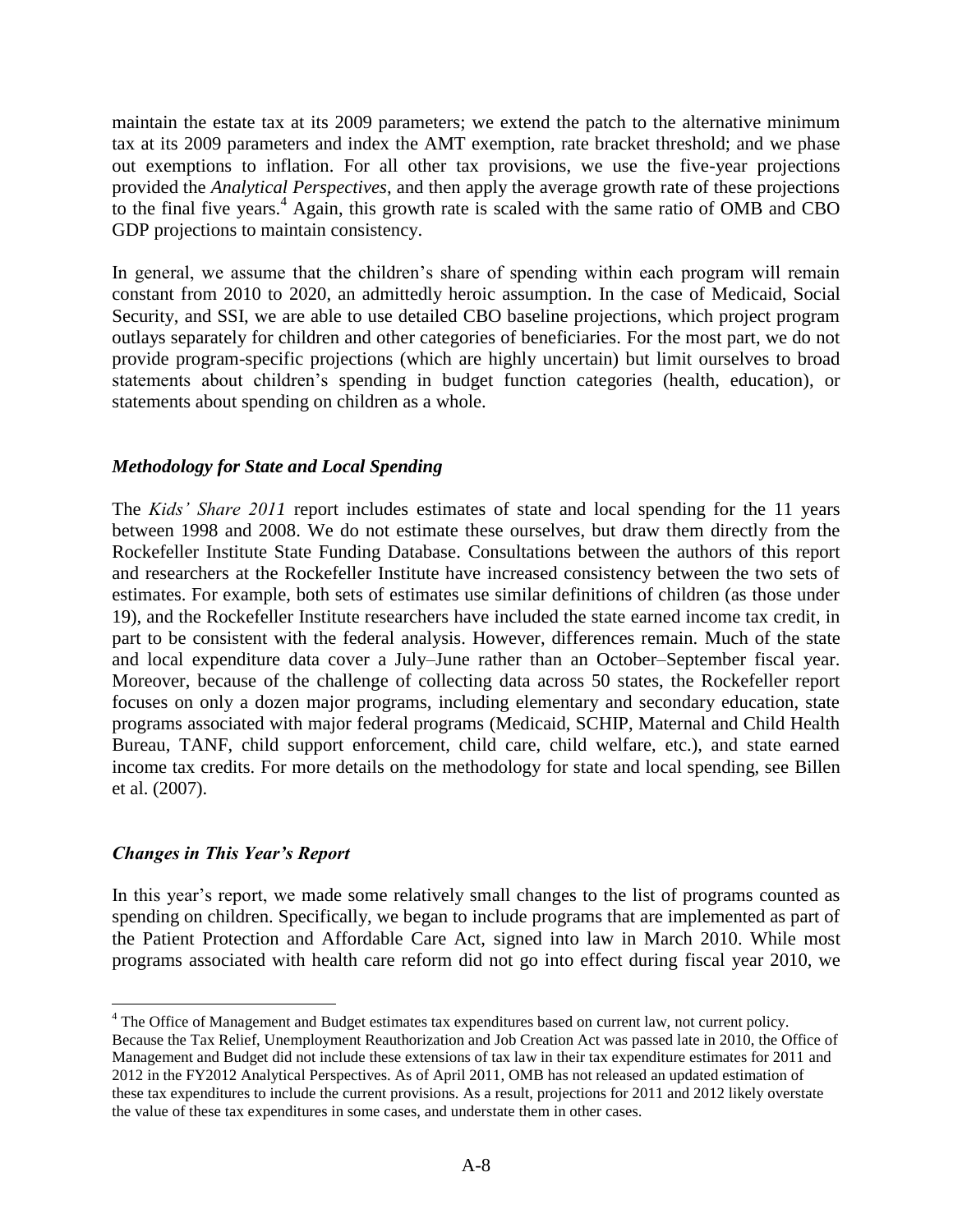included the Personal Responsibility Education Program with our estimate of Abstinence Education. Additionally, we include CBO's estimate of costs associated with the Health Insurance Subsidy Exchange in our projections. In these projections, we make an initial assumption that roughly 10 percent of projected costs for the health insurance subsidies, exchanges, and related spending is on children. The actual percentage maybe higher or lower, but will not be zero, and so we use 10 percent is a rough placeholder. It is loosely based on our estimate that 12 percent of the tax subsidy for employer-sponsored health insurance is for the marginal cost of providing dependent insurance coverage to children. The exchange and premium subsidies associated with it are scheduled to begin in 2014.

This year, we continue examining in detail the American Recovery and Reinvestment Act of 2009 (ARRA), furthering our pioneering analysis of the year-to-year impact of this legislation on federal expenditures on children. Like last year, this analysis required special tabulations from CBO, detailing its outlay projections for the regular and ARRA pieces of programs for 2010–20. These tabulations were sent to us by Janet Airis at the CBO. In addition, we estimated how much of each program's increase should be allocated to children, generally relying on the children's share calculations used in our overall estimates.

We attribute changes in the tax law to ARRA only through the end of calendar year 2010, an approach consistent with CBO's treatment of ARRA provisions. However, a number of these provisions, including changes made to the EITC and CTC, were extended through the end of 2012 as part of the Tax Relief, Unemployment Reauthorization, and Job Creation Act in 2010. Furthermore, our projections of the EITC and CTC are based on the Urban–Brookings Tax Policy Center Microsimulation Model's current policy baseline, which assumes that the changes originally enacted as part of ARRA will be extended even past their current expiration date at the end of 2012. While we include the additional revenue and outlay effects from these assumptions in our outer year projections, we do not consider any extension of these policies past 2010 to be part of ARRA, consistent with CBO's classification of the effects of ARRA.

This year's report also reflects a methodological change to our housing multipliers. In the past, we have calculated the kids' share of most housing programs by estimating the number of children in families participating in a given program relative to the total number of participants. 5 In this year's report, we use the Urban Institute's Transfer Income Model (TRIM) to estimate the share of housing benefits that are allocated to children, relative to total benefits. Benefits per child are estimated by dividing the benefit amount equally among all people in the household. Housing benefits do not increase proportionally with the number of people in the family; in other words, a family of three typically does not receive housing benefits three times the size of a single person's housing benefit. Children always live in multiple-person households and only receive a portion of the housing benefit, while some adults live alone and benefit completely from the housing program themselves. As a result, this new methodology results in a decrease in our children's multiplier for most housing programs from 40 to 50 percent (depending on the program) to approximately 25 percent in 2010. While our estimate is only based on the latest year available in the TRIM model (2007), we applied the ratio of the new benefits multiplier

 $\overline{a}$ <sup>5</sup> The multiplier for one housing program, the Low Income Home Energy Assistance Program, has always been based on the kids' share of benefits. This information is based on the Current Population Survey available in the latest year.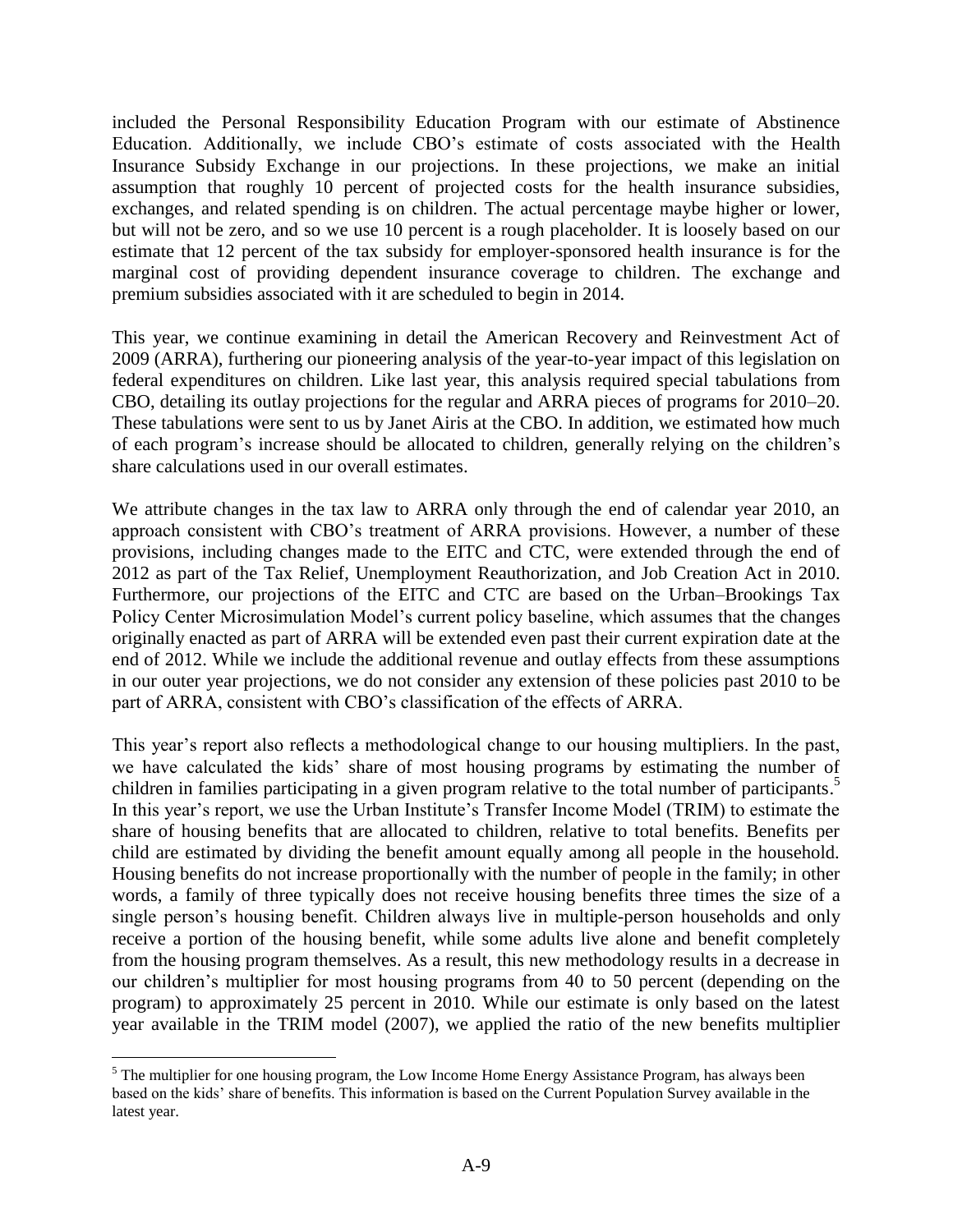relative to the participants multiplier to project this estimate forwards and to adjust our historical multipliers to obtain a consistent stream for the multiplier in terms of benefits.

#### *Supplemental Analyses*

This year, we include supplemental analyses for two programs in 2010 that impact children's expenditures. Because these are ballpark estimates that were only calculated for one year, we do not include these estimates in our calculations for total expenditures on children. However, these analyses provide important information in the broader picture of federal support for children.

**Unemployment Benefits**. Unemployment benefits are not classified as children's spending in the *Kids' Share* analysis, because benefits do not generally increase with the presence of children. However, some states do provide increased benefits for workers with children. In light of the increasing importance of these benefits during the recession, however, we decided to investigate further if unemployment benefit spending might affect children. While some states have provided increased benefits for workers with children for decades, two additional states (Tennessee and the District of Columbia) began doing so in 2010, bringing the number of states with dependent allowances to 15. There are no good data on the amount of unemployment benefits provided in the form of dependent allowances to minor children. However, by combining data from various sources, we arrived at a ball-park estimate of roughly 1 percent of total unemployment benefits being spent on such allowances. In 2010, 1 percent of federal funding for unemployment compensation comes to \$1.6 billion; the amount would be much less in years with lower unemployment.

The estimate that 1 percent of unemployment benefits are paid because of dependent allowances is based on three estimates. First, we estimate that dependent allowances are available in states that collectively represent about a third (32 percent) of all unemployment benefits paid according to data for October 2010. <sup>6</sup> Second, we estimate that 30 percent of the benefits in those states are paid to unemployed recipients with children.<sup>7</sup> Third, we estimate that families with children receive dependent allowances that are 11 percent of average weekly benefits. <sup>8</sup> The 1 percent estimate is a result of multiplying these three estimates together.

 $\overline{a}$ <sup>6</sup> The 15 states include Alaska, Connecticut, the District of Columbia, Illinois, Iowa, Maine, Maryland, Massachusetts, Michigan, New Jersey, New Mexico, Ohio, Pennsylvania, Rhode Island, and Tennessee. We estimate that these states received about 32 percent of total regular and emergency unemployment benefits paid out in October 2010, drawing from data downloaded from the Department of Labor's web site. See "Monthly Program" and Financial Data" found at<http://www.oui.doleta.gov/unemploy/claimssum.asp> [downloaded 12/22/2010]. The data on Emergency Unemployment Compensation in October 2010 by state also were downloaded from the Department of Labor's web site, from a table called "Emergency Unemployment Compensation 2008," found at <http://www.oui.doleta.gov/unemploy/euc.asp> [downloaded 12/22/2010].

 $\overline{7}$  Earlier analyses indicate that about 30 percent of the unemployed have children (Isaacs and Lovell, 2010). We make the heroic assumption that this 30 percent also applies to the *insured* unemployed and that the 30 percent applies to benefits as well as people (thereby implicitly assuming that parents with children under 18 and childless adults receive roughly the same average base-level benefits, before adjusting for dependent allowances).

<sup>&</sup>lt;sup>8</sup> In 12 of the 15 states providing an allowance, the amount ranges from \$5 to \$25 a week per child. See U.S. Department of Labor, 2010 Comparison of State Laws, Table 3-10.

<http://www.oui.doleta.gov/unemploy/pdf/uilawcompar/2009/monetary.pdf> [downloaded 12/22/2010]. By comparison, average weekly benefits for both regular and emergency employment benefits averaged roughly \$300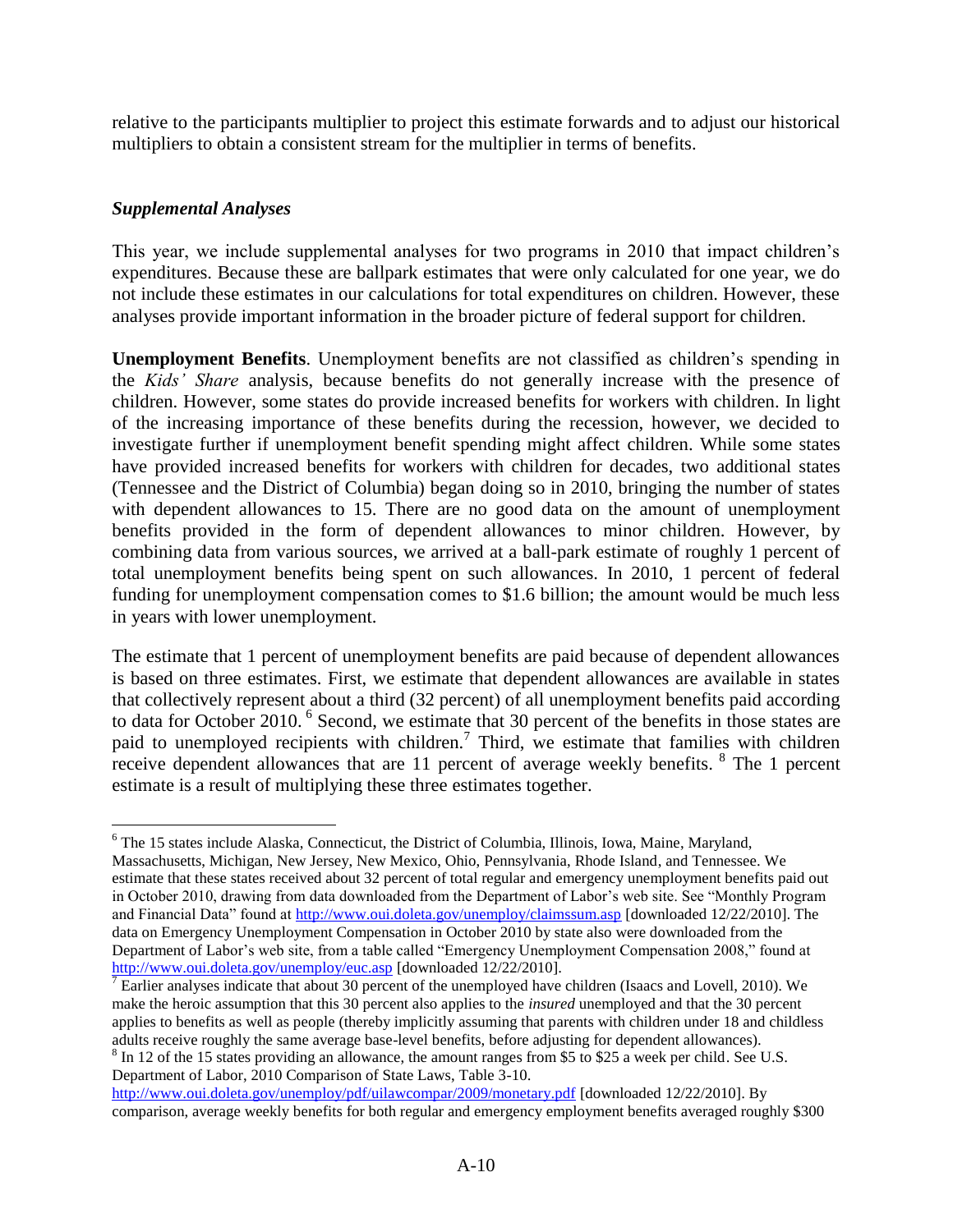**Tax Exclusion for Employer-Provided Health Insurance.** As mentioned in the report, the exclusion of employer-provided health insurance from income tax is the largest single tax expenditure for individuals, valued at approximately \$160 billion in 2010. Because the cost of health insurance for families is greater than the cost for individuals, the resulting subsidies are higher for workers with children than workers without children, and thus these tax expenditures fit with the *Kids' Share* definition of spending on children. To estimate the children's share of the tax exclusion for employer-provided health insurance, we worked with analysts from Urban Institute's Health Policy Center to combine estimates from the Urban Institute's Health Insurance Policy Simulation Model (HIPSM) and the National Bureau of Economic Research's TAXSIM model. The total tax advantage for a family policy is allocated to children based on the marginal costs of providing health insurance to dependents, calculated as the difference between a family plan and individual coverage. In this case, we use marginal costs, rather than dividing the cost of the family plan equally among all members in a family, because dependent coverage is always in addition to primary coverage of the primary worker.

This estimate is constructed using a two-step process. First, we must determine the marginal cost of adding a child-dependent to an insurance plan, which we calculate as the difference between and the cost of a family plan and the cost of a plan in the absence of a child. We distinguish between coverage for spouses or other dependent adults and coverage for children. Second, we calculate the benefit of excluding this additional amount of income from taxation, depending on the family's tax bracket. Because families in different tax brackets will benefit differently from this provision, the value of the benefit is equal to what the family might pay in taxes if health insurance was not excluded from taxable income, less the smaller amount the family pays in taxes when the health insurance is excluded from taxable income. Estimates of health insurance premium costs are based on the HIPSM 2011 baseline. Use of the NBER model, based on the 2009 tax year, allowed us to take into account loss of eligibility for EITC and other credits as taxable income increases. Based on this methodology, we estimate that 12 percent of the health insurance exclusion benefit can be attributed to children, representing \$19 billion in 2010.

#### *Conclusion*

 $\overline{a}$ 

In the section that follows, a summary table of expenditures in 2010 details the programs included in our analysis, estimated expenditures, and the share of the expenditure going to children. Sections III-X explain the specific data sources, calculations and methodological assumptions made in each of the individual programs included in the report. These descriptions indicate any adaptations of our general methodology at the program level and identify specific changes in the calculation of estimates from previous years.

per week in October 2010, though there is considerable variation across states. Assuming the average parent receiving unemployment benefits has 1.9 children (Isaacs and Lovell 2010), we estimated weekly benefit amount of \$8 to \$47.5, after modest adjustment for state caps on family benefits. Our state-by-state analysis indicates that these amounts correspond to dependent allowances ranging from 2 to 20 percent of average weekly benefits, and averaging 11 percent across the 15 states.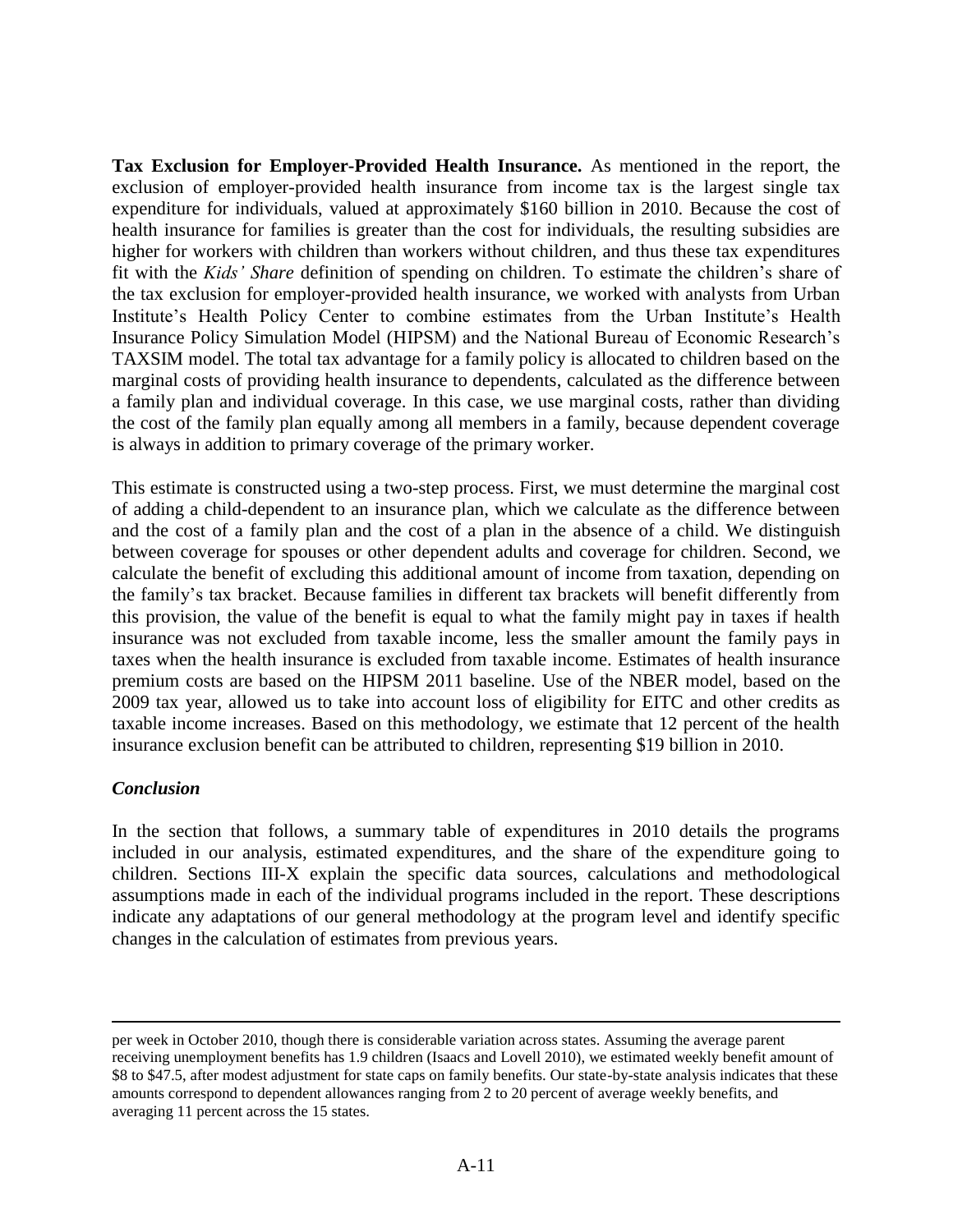|                                               | <b>Expenditures</b><br><b>Multipliers</b> |              |              |
|-----------------------------------------------|-------------------------------------------|--------------|--------------|
|                                               | All Children                              | <b>TOTAL</b> | All Children |
| <b>TOTAL</b>                                  |                                           | 1,345,121    | 445,161      |
| <b>INCOME SECURITY</b>                        |                                           | 835,671      | 52,474       |
| I 1 Social Security                           |                                           |              |              |
| Old Age and Survivors' Trust Fund             | 0.02                                      | 579,928      | 14,098       |
| <b>Disability Trust Fund</b>                  | 0.06                                      | 126,423      | 7,130        |
| I_2 Temporary Assistance for Needy Families   |                                           |              |              |
| Cash                                          | 0.75                                      | 8,470        | 6,374        |
| Non-Cash                                      | 0.75                                      | 11,062       | 8,325        |
| 1 3 Child Support Enforcement                 | 1.00                                      | 3,928        | 3,928        |
| I 4 Emergency Assistance                      | 0.00                                      | $\Omega$     | $\Omega$     |
| 1 5 Supplemental Security Income              | 0.19                                      | 50,753       | 9,830        |
| I 6 Railroad Retirement                       | 0.00                                      | 10,814       | 24           |
| I 7 Veterans' Benefits                        |                                           |              |              |
| Compensation and DIC                          | 0.04                                      | 5,180        | 211          |
| Disability                                    | 0.07                                      | 37,959       | 2,498        |
| Non-Service Connected Death (Pension)         | 0.05                                      | 1,154        | 57           |
| Blank connected to I_8                        | 0.00                                      | 0            | $\mathbf 0$  |
| <b>NUTRITION</b>                              |                                           | 93,445       | 56,671       |
| N_1 Supplemental Nutrition Assistance Program | 0.49                                      | 70,492       | 34,725       |
| N 2 Child Nutrition                           | 0.99                                      | 16,346       | 16,252       |
| N_4 Special Supplemental Food (WIC)           | 0.88                                      | 6,469        | 5,689        |
| N_5 Commodity Supplemental Food               | 0.04                                      | 138          | 5            |
| Blank Connected to N 3                        | 0.00                                      | $\pmb{0}$    | $\mathbf 0$  |
| <b>HOUSING</b>                                |                                           | 37,276       | 9,484        |
| H_1 Low Income Home Energy Assistance         | 0.23                                      | 4,598        | 1,053        |
| H 2 Low-Rent Public Housing                   | 0.26                                      | 4,603        | 1,184        |
| H_3 Section 8 Low-Income Housing Assistance   | 0.26                                      | 27,561       | 7,105        |
| H 4 Rent Supplement                           | 0.28                                      | 47           | 13           |
| H 5<br><b>Rental Housing Assistance</b>       | 0.28                                      | 467          | 129          |

 $\mathbf I$ 

I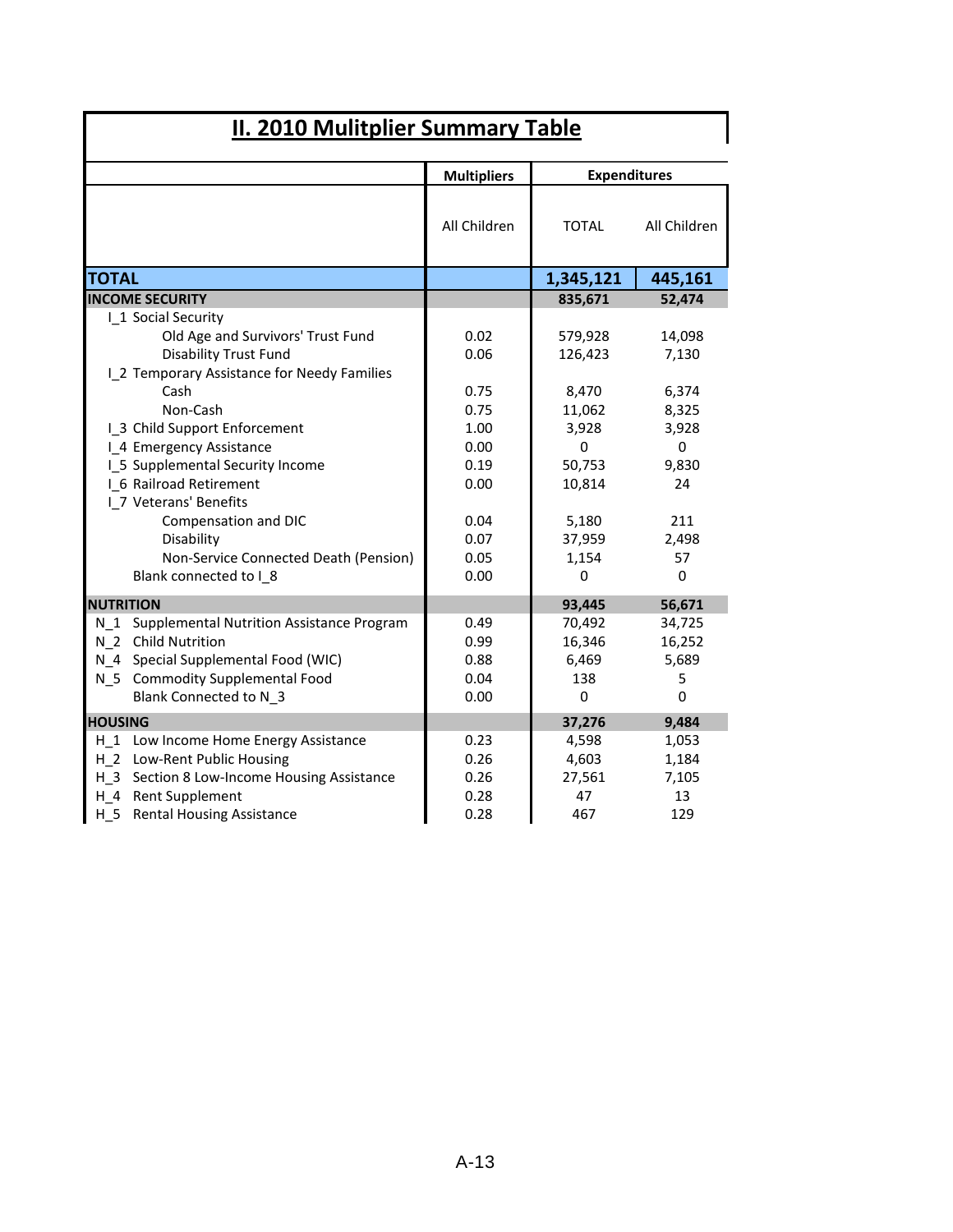|                                 |                                                        | <b>Multipliers</b> |              | <b>Expenditures</b> |  |  |
|---------------------------------|--------------------------------------------------------|--------------------|--------------|---------------------|--|--|
|                                 |                                                        | All Children       | <b>TOTAL</b> | All Children        |  |  |
| <b>TAX CREDITS / EXEMPTIONS</b> |                                                        |                    | 185,581      | 145,251             |  |  |
| T 1                             | Earned Income Tax Credit (tax expenditures)            | 0.92               | 4,910        | 4,526               |  |  |
|                                 | <b>EITC Outlays</b>                                    | 0.92               | 54,712       | 50,436              |  |  |
| T 2                             | Dependent Care Credit                                  | 0.97               | 3,470        | 3,366               |  |  |
| $T_3$                           | Child tax credit (tax expenditures)                    | 1.00               | 23,030       | 23,030              |  |  |
|                                 | <b>CTC Outlays</b>                                     | 1.00               | 22,659       | 22,659              |  |  |
| T 4                             | Dependent Exemption                                    | 1.00               | 35,250       | 35,250              |  |  |
| T 5                             | Exclusion of Employer-Provided Child Care              | 1.00               | 1,220        | 1,220               |  |  |
| T 6                             | <b>Employer Provided Child Care Credit</b>             | 1.00               | 10           | 10                  |  |  |
| T 7                             | Assistance for Adopted Foster Children                 | 1.00               | 460          | 460                 |  |  |
| $T_8$                           | <b>Adoption Credit and Exclusion</b>                   | 1.00               | 660          | 660                 |  |  |
|                                 | Adoption Outlays (2010&2011)                           | 1.00               | 940          | 940                 |  |  |
|                                 | T_9 Qualified Zone Academy Bonds                       | 1.00               | 80           | 80                  |  |  |
|                                 | Qualified Zone Academy Outlays                         | 1.00               | 460          | 460                 |  |  |
|                                 | T 10 Qualified School Construction Bonds               | 1.00               | 190          | 190                 |  |  |
|                                 | Qualified School Construction Outlays                  | 1.00               | 10           | 10                  |  |  |
|                                 | T_11 Exclusion of Certain Foster Care Payments         | 1.00               | 420          | 420                 |  |  |
|                                 | T 12 Exclusion for Public Assistance Benefits          | 0.47               | 640          | 303                 |  |  |
|                                 | T 13 Exclusion for Social Security Retirement and D    | 0.02               | 25,290       | 615                 |  |  |
|                                 | T 14 Exclusion for Social Security Disability Benefits | 0.06               | 7,040        | 397                 |  |  |
|                                 | T 15 Exclusion for Veterans Death Benefits and Disa    | 0.05               | 4,130        | 220                 |  |  |
| <b>HEALTH</b>                   |                                                        |                    | 88,304       | 87,244              |  |  |
|                                 | HE 1 Medicaid                                          | 1.00               | 74,454       | 74,454              |  |  |
|                                 | HE 1b Vaccines for Children                            | 1.00               | 3,532        | 3,532               |  |  |
|                                 | HE 2 Maternal and Child Health (Block Grant)           | 0.74               | 564          | 419                 |  |  |
|                                 | HE 3 Immunization                                      | 0.96               | 912          | 871                 |  |  |
|                                 | HE 4 Children's Mental Health Services                 | 0.97               | 121          | 118                 |  |  |
|                                 | HE 6 Healthy Start                                     | 0.60               | 90           | 54                  |  |  |
|                                 | HE_7 Emergency Medical Services for Children           | 1.00               | 19           | 19                  |  |  |
|                                 | HE 8 SCHIP                                             | 0.90               | 7,887        | 7,093               |  |  |
|                                 | HE 10 Universal Newborn Hearing                        | 1.00               | 16           | 16                  |  |  |
|                                 | HE 11 PREP and Abstinence Education                    | 1.00               | 69           | 69                  |  |  |
|                                 | HE 12 Birth Defects/Developmental Disabilities         | 0.71               | 143          | 102                 |  |  |
|                                 | HE 13 Children's Graduate Medical Education            | 1.00               | 317          | 317                 |  |  |
|                                 | HE_14 Lead Hazard Reduction                            | 1.00               | 179          | 179                 |  |  |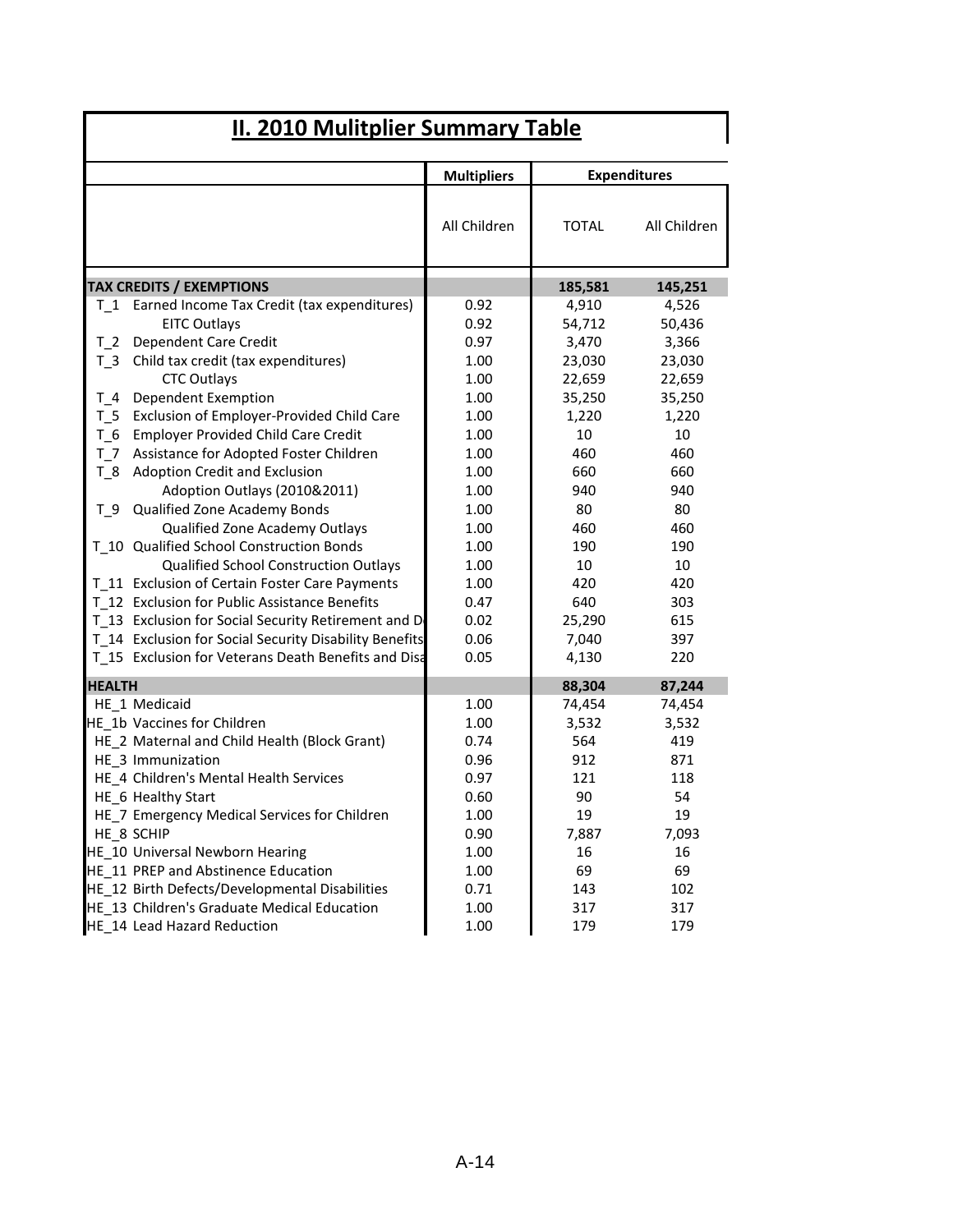|                                                                 | <b>Multipliers</b> | <b>Expenditures</b> |              |
|-----------------------------------------------------------------|--------------------|---------------------|--------------|
|                                                                 | All Children       | <b>TOTAL</b>        | All Children |
| <b>SOCIAL SERVICES</b>                                          |                    | 26,008              | 24,161       |
| S_1 Social Services (Block Grant)                               | 0.53               | 2,035               | 1,076        |
| S_2 Community Services Block Grant                              | 0.38               | 1,439               | 550          |
| S 3 Children and Families Services Programs                     | 1.00               | 640                 | 640          |
| S 4 Head Start                                                  | 1.00               | 8,001               | 8,001        |
| S_5 Child welfare services and training                         | 1.00               | 307                 | 307          |
| S_8 Violent Crime Reduction Programs                            | 0.15               | 0                   | $\mathbf 0$  |
| S 9 Foster Care                                                 | 1.00               | 4,460               | 4,460        |
| S_9b Guardianship                                               | 1.00               | 11                  | 11           |
| S_10 Adoption Assistance                                        | 1.00               | 2,362               | 2,362        |
| S 11 Independent Living                                         | 1.00               | 136                 | 136          |
| S_12 Child Care and Development Block Grant                     | 1.00               | 3,136               | 3,136        |
| S 13 Child Care Entitlement to States                           | 1.00               | 2,723               | 2,723        |
| S 14 AFDC-Related Child Care                                    | 1.00               | 0                   | $\mathbf 0$  |
| S 17 Juvenile Justice                                           | 1.00               | 311                 | 311          |
| S_18 Missing Children                                           | 1.00               | 61                  | 61           |
| S_19 Family Preservation and Support                            | 1.00               | 331                 | 331          |
| S 20 Children's Research and Technical Assistance               | 1.00               | 55                  | 55           |
| <b>EDUCATION</b>                                                |                    | 75,888              | 68,192       |
| E_1 Educationally deprived / economic opportunit                | 0.00               | 0                   | 0            |
| E_2 Former programs no longer existing                          | 0.00               | 0                   | 0            |
| E_3 Dependents' Schools Abroad                                  | 1.00               | 1,187               | 1,187        |
| E 4 State Fiscal Stabilization Fund                             | 0.72               | 23,283              | 16,764       |
| E 5 Education Jobs Fund                                         | 1.00               | 1,232               | 1,232        |
| E 6 Safe Routes to Schools                                      | 1.00               | 183                 | 183          |
| E_7 Impact Aid                                                  | 1.00               | 1,224               | 1,224        |
| E 8 Vocational (and Adult) Education                            | 0.48               | 2,011               | 965          |
| E_9 Accelerating Achievement and Ensuring Equity                | 1.00               | 19,535              | 19,535       |
| E 10 School Improvement                                         | 1.00               | 5,326               | 5,326        |
| E 11 Indian Education                                           |                    |                     |              |
| Department of Education                                         | 1.00               | 110                 | 110          |
| Bureau of Indian Affairs Schools                                | 1.00               | 582                 | 582          |
| Johnson-O'Malley assistance                                     | 1.00               | 14                  | 14           |
| <b>Education construction</b>                                   | 1.00               | 113                 | 113          |
| E_12 English Language Acquisition                               | 1.00               | 687                 | 687          |
| E_13 Education for the Handicapped / Special Educa              | 1.00               | 17,294              | 17,294       |
| E 15 Education Reform: Goals 2000                               | 0.00               | 0                   | 0            |
| E 16 Domestic schools                                           | 1.00               | 435                 | 435          |
| E 17 Reading Excellence<br>E 20 Institute of Education Sciences | 0.00               | 0                   | 0            |
|                                                                 | 0.78               | 578                 | 448          |
| E_21 Innovation & Improvement                                   | 1.00               | 991                 | 991          |
| E_22 Safe Schools & Citizenship Education                       | 1.00               | 651                 | 651          |
| E_23 Hurricane Education Recovery                               | 1.00               | 25                  | 25           |
| E 25 Junior R.O.T.C.                                            | 1.00               | 427                 | 427          |

I

 $\mathbf{I}$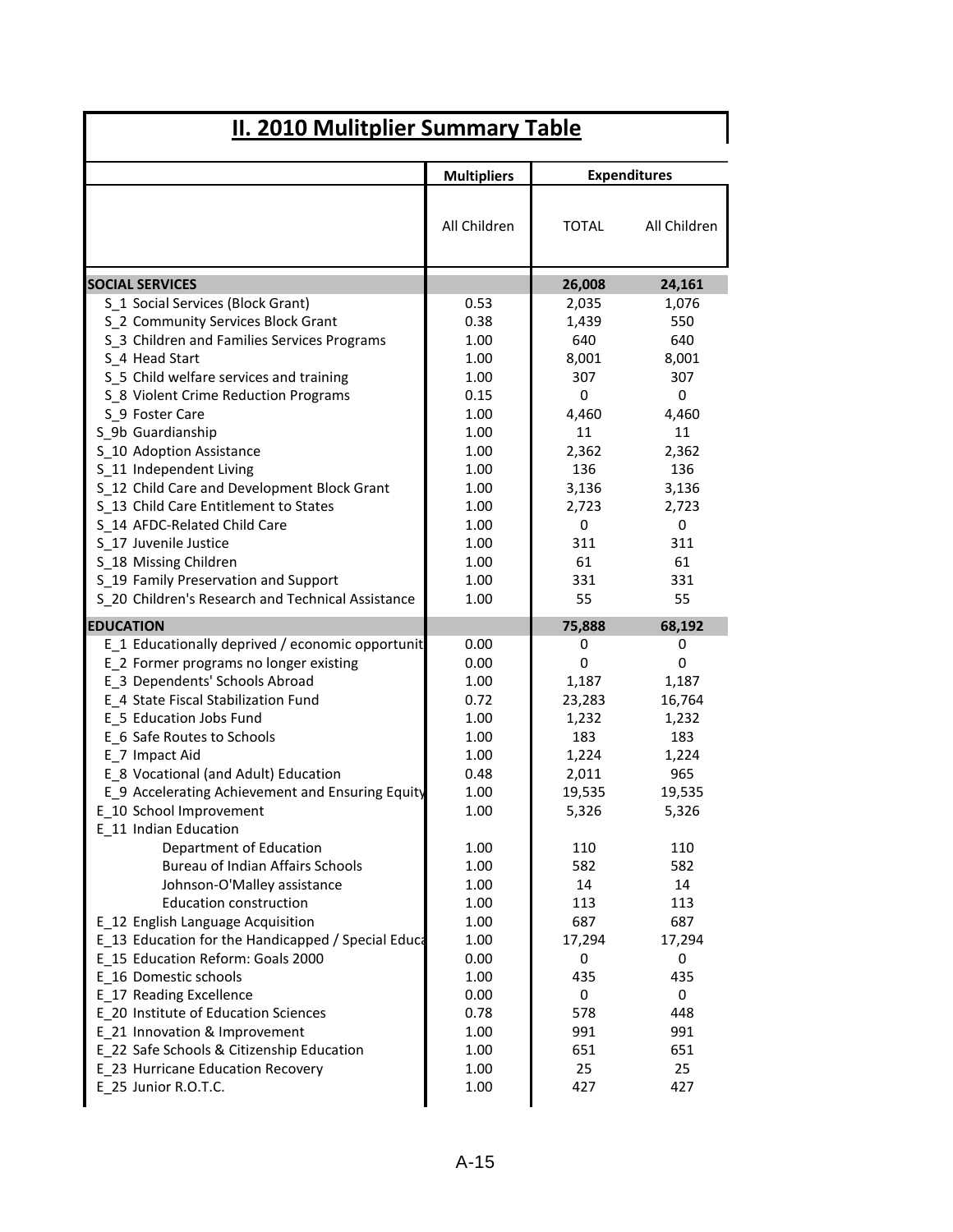|                                 | <b>Multipliers</b> | <b>Expenditures</b> |              |  |
|---------------------------------|--------------------|---------------------|--------------|--|
|                                 | All Children       | TOTAL               | All Children |  |
| <b>TRAINING</b>                 |                    | 2,948               | 1,684        |  |
| TR 1 Job Corps                  | 0.52               | 1,848               | 963          |  |
| TR 2 Pre-1980 Training Programs | 1.00               | 0                   | O            |  |
| TR 3 CETA                       | 1.00               | 0                   |              |  |
| TR 4 JTPA                       | 1.00               |                     | 0            |  |
| TR 23 School-to-Work            | 1.00               | 0                   | Ω            |  |
| TR 24 Youth Offender Grants     | 0.71               | 73                  | 52           |  |
| TR 25 Youth Opportunity Grants  | 1.00               | 0                   | 0            |  |
| TR 26 WIA Youth Formula Grants  | 0.68               | 924                 | 625          |  |
| TR 27 YouthBuild Grants         | 0.43               | 103                 | 44           |  |
|                                 |                    |                     |              |  |

I

Ш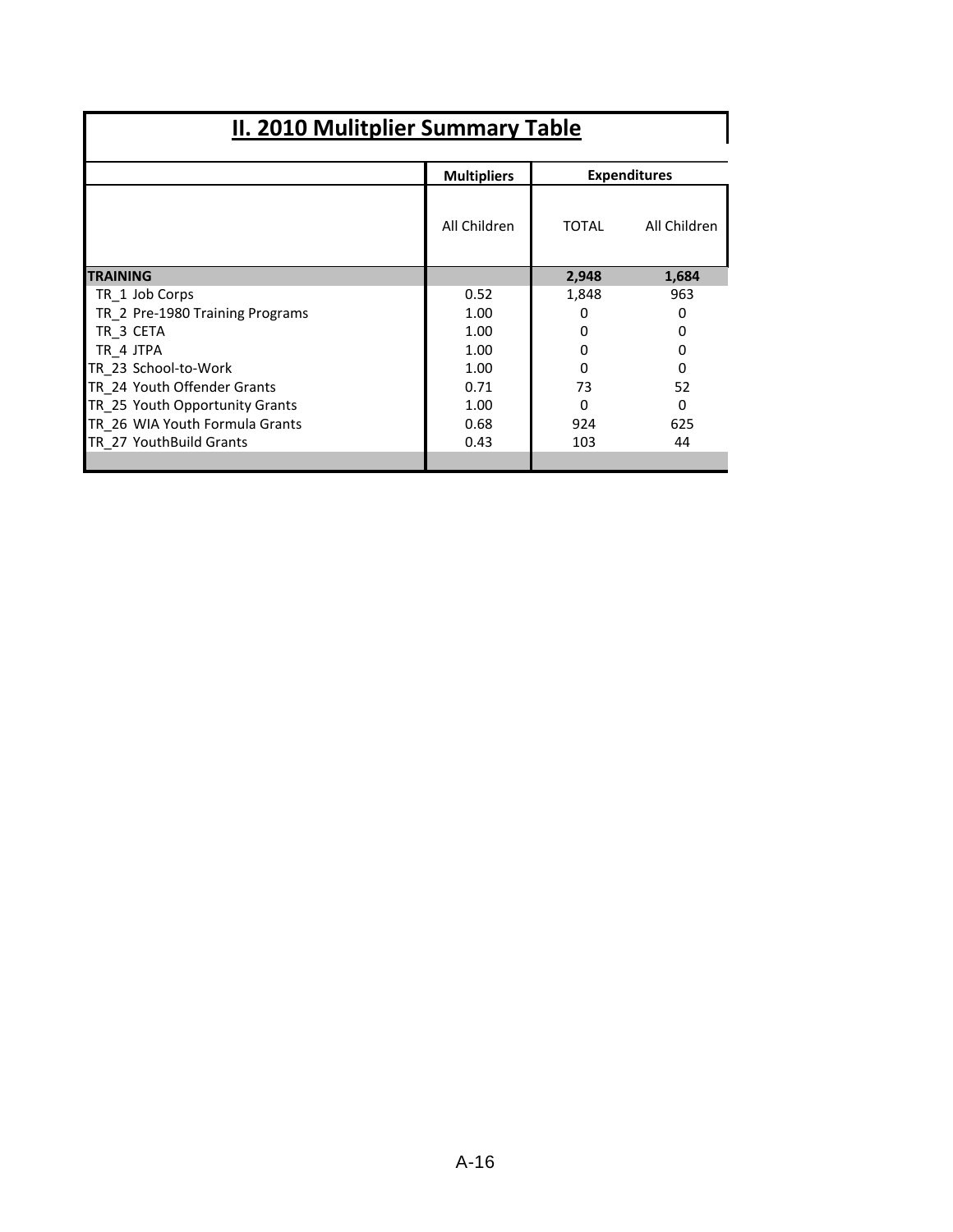| Program                        | <b>Social Security</b>                                                                                                                                                                                                                                                                                                                                                                                                                                                                                                           |
|--------------------------------|----------------------------------------------------------------------------------------------------------------------------------------------------------------------------------------------------------------------------------------------------------------------------------------------------------------------------------------------------------------------------------------------------------------------------------------------------------------------------------------------------------------------------------|
| <b>Program Description</b>     | See CFDA #96.004                                                                                                                                                                                                                                                                                                                                                                                                                                                                                                                 |
|                                | See CFDA #96.001                                                                                                                                                                                                                                                                                                                                                                                                                                                                                                                 |
| Categories                     |                                                                                                                                                                                                                                                                                                                                                                                                                                                                                                                                  |
| Major Program Area             | <b>Income Security</b>                                                                                                                                                                                                                                                                                                                                                                                                                                                                                                           |
| <b>Eligibility Limitations</b> | Not Means-Tested                                                                                                                                                                                                                                                                                                                                                                                                                                                                                                                 |
| <b>Benefit Type</b>            | Cash                                                                                                                                                                                                                                                                                                                                                                                                                                                                                                                             |
| Spending Type                  | Mandatory                                                                                                                                                                                                                                                                                                                                                                                                                                                                                                                        |
| <b>Expenditures (millions)</b> |                                                                                                                                                                                                                                                                                                                                                                                                                                                                                                                                  |
| <b>Total Program</b>           | \$706,351                                                                                                                                                                                                                                                                                                                                                                                                                                                                                                                        |
| All Children                   | \$21.227                                                                                                                                                                                                                                                                                                                                                                                                                                                                                                                         |
| <b>Multipliers</b>             | OASI                                                                                                                                                                                                                                                                                                                                                                                                                                                                                                                             |
| All Children                   | 0.02                                                                                                                                                                                                                                                                                                                                                                                                                                                                                                                             |
|                                | DI                                                                                                                                                                                                                                                                                                                                                                                                                                                                                                                               |
| All Children                   | 0.06                                                                                                                                                                                                                                                                                                                                                                                                                                                                                                                             |
| Data Sources & Methodology     |                                                                                                                                                                                                                                                                                                                                                                                                                                                                                                                                  |
| Program Expenditures           | OASI: OMB's Appendix to the Federal Budget, FY 2012, p. 1178 (Social Security Administration—Federal OASI Trust                                                                                                                                                                                                                                                                                                                                                                                                                  |
|                                | Fund—Total Outlays (net)). DI: OMB's Appendix to the Federal Budget, FY 2012, p. 1180 (Social Security<br>Administration-Federal DI Trust Fund-Total Outlays (net)).                                                                                                                                                                                                                                                                                                                                                             |
| <b>Multipliers</b>             |                                                                                                                                                                                                                                                                                                                                                                                                                                                                                                                                  |
| All Children                   | The Social Security Administration reports benefits for children under 18, so 17 was used as the upper age limit for this<br>program. The estimated percentage of benefits going to children under 18 was based on enrollment and average monthly<br>benefit data from Social Security Online, Office of Chief Actuary, Beneficiary Data, "Number of Beneficiaries by Age"<br>(http://www.ssa.gov/OACT/ProgData/byage.html). We use a three year average to estimate the 2010 multiplier, as 2010<br>data was not yet available. |
| <b>Notes</b>                   |                                                                                                                                                                                                                                                                                                                                                                                                                                                                                                                                  |
| Projections                    | Projected expenditures are from the supplemental data accompanying CBO's Preliminary Analysis of the President's                                                                                                                                                                                                                                                                                                                                                                                                                 |
|                                | Budget for 2012 (March 2011). http://www.cbo.gov/budget/factsheets/factsheets2011.cfm                                                                                                                                                                                                                                                                                                                                                                                                                                            |
| <b>Historical Estimates</b>    | Expenditure data were drawn from OMB's Appendix to the Budget for all years. The "All Children" multiplier was calculated<br>as benefits for children under age 18 divided by total benefits, as reported in the 2009 Annual Statistical Supplement to the<br>Social Security Bulletin.                                                                                                                                                                                                                                          |
| Changes Made This Year         |                                                                                                                                                                                                                                                                                                                                                                                                                                                                                                                                  |
| Other                          |                                                                                                                                                                                                                                                                                                                                                                                                                                                                                                                                  |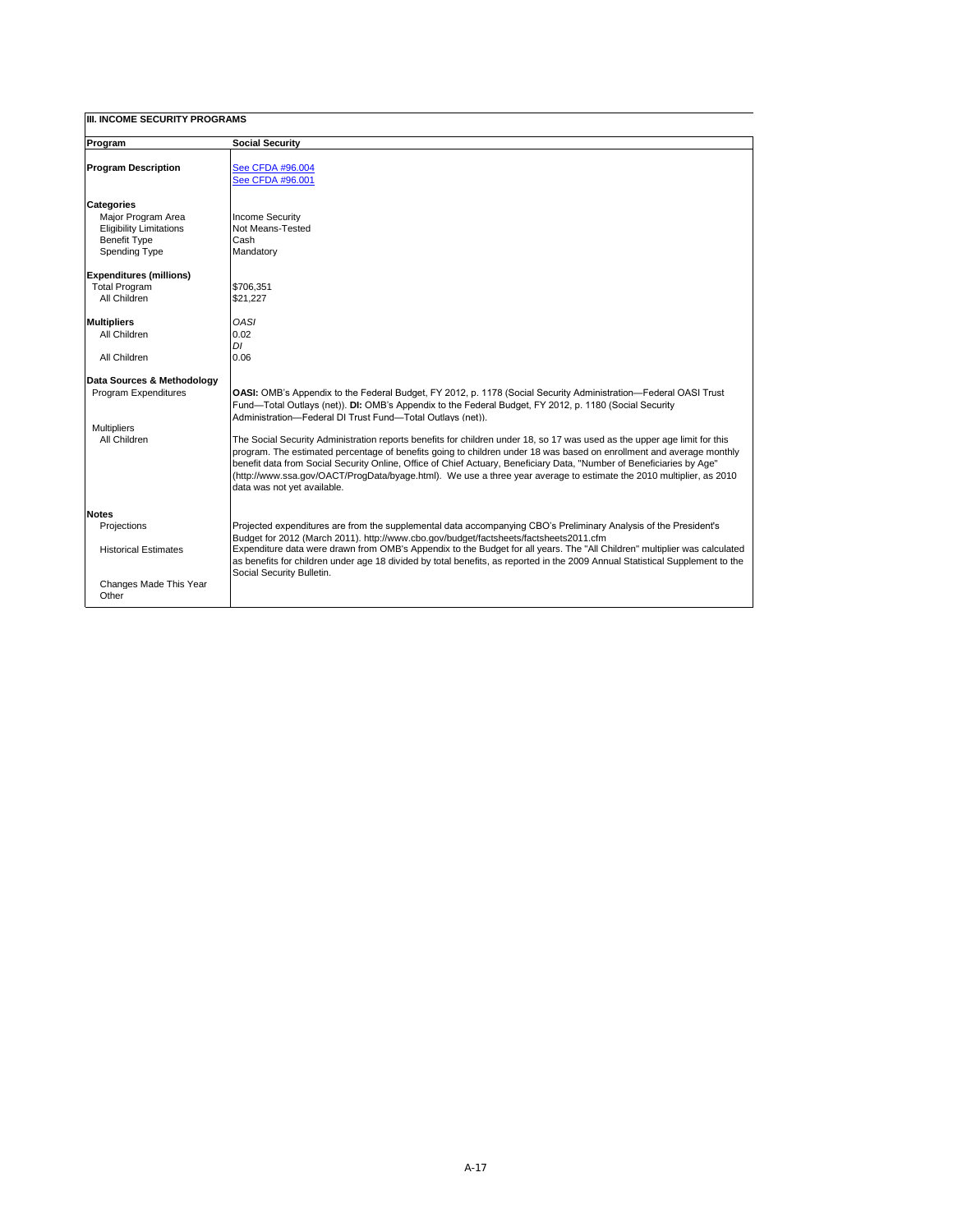$\mathbf l$ 

| Program                        | Temporary Assistance for Needy Families                                                                                                                                                                                                                                                                                                                                                                                                                                                                                                                                                                                                                                                                                                                                                                                             |
|--------------------------------|-------------------------------------------------------------------------------------------------------------------------------------------------------------------------------------------------------------------------------------------------------------------------------------------------------------------------------------------------------------------------------------------------------------------------------------------------------------------------------------------------------------------------------------------------------------------------------------------------------------------------------------------------------------------------------------------------------------------------------------------------------------------------------------------------------------------------------------|
| <b>Program Description</b>     | See CFDA #93.558                                                                                                                                                                                                                                                                                                                                                                                                                                                                                                                                                                                                                                                                                                                                                                                                                    |
| <b>Categories</b>              |                                                                                                                                                                                                                                                                                                                                                                                                                                                                                                                                                                                                                                                                                                                                                                                                                                     |
| Maior Program Area             | <b>Income Security</b>                                                                                                                                                                                                                                                                                                                                                                                                                                                                                                                                                                                                                                                                                                                                                                                                              |
| <b>Eligibility Limitations</b> | Means-Tested                                                                                                                                                                                                                                                                                                                                                                                                                                                                                                                                                                                                                                                                                                                                                                                                                        |
| Benefit Type (Cash)            | Cash                                                                                                                                                                                                                                                                                                                                                                                                                                                                                                                                                                                                                                                                                                                                                                                                                                |
| Benefit Type (Non-Cash)        | In-Kind                                                                                                                                                                                                                                                                                                                                                                                                                                                                                                                                                                                                                                                                                                                                                                                                                             |
| Spending Type                  | Mandatory                                                                                                                                                                                                                                                                                                                                                                                                                                                                                                                                                                                                                                                                                                                                                                                                                           |
| <b>Expenditures (millions)</b> | Cash                                                                                                                                                                                                                                                                                                                                                                                                                                                                                                                                                                                                                                                                                                                                                                                                                                |
| <b>Total Program</b>           | \$8,470                                                                                                                                                                                                                                                                                                                                                                                                                                                                                                                                                                                                                                                                                                                                                                                                                             |
| All Children                   | \$6.374                                                                                                                                                                                                                                                                                                                                                                                                                                                                                                                                                                                                                                                                                                                                                                                                                             |
|                                | Non-Cash                                                                                                                                                                                                                                                                                                                                                                                                                                                                                                                                                                                                                                                                                                                                                                                                                            |
| <b>Total Program</b>           | \$11.062                                                                                                                                                                                                                                                                                                                                                                                                                                                                                                                                                                                                                                                                                                                                                                                                                            |
| All Children                   | \$8,325                                                                                                                                                                                                                                                                                                                                                                                                                                                                                                                                                                                                                                                                                                                                                                                                                             |
| <b>Multipliers</b>             |                                                                                                                                                                                                                                                                                                                                                                                                                                                                                                                                                                                                                                                                                                                                                                                                                                     |
| All Children                   | 0.75                                                                                                                                                                                                                                                                                                                                                                                                                                                                                                                                                                                                                                                                                                                                                                                                                                |
|                                |                                                                                                                                                                                                                                                                                                                                                                                                                                                                                                                                                                                                                                                                                                                                                                                                                                     |
| Data Sources & Methodology     |                                                                                                                                                                                                                                                                                                                                                                                                                                                                                                                                                                                                                                                                                                                                                                                                                                     |
| Program Expenditures           | Administrative and benefit expenditures: OMB's Appendix to the Federal Budget, FY 2012, p. 473 (Dept of Health and<br>Human Services—Temporary Assistance to Needy Families—Total Outlays (net)). Child support reimbursements: Use<br>CBO supplemental data for "Child Support Collections," line item "Federal Share." In 2010, the CBO projection from the<br>January 2010 baseline was used. Contingency fund: OMB's Appendix to the Federal Budget, FY 2012, p. 474 (Dept of<br>Health and Human Services-Contingency Fund-Total Outlays (net)).                                                                                                                                                                                                                                                                               |
| <b>Multipliers</b>             |                                                                                                                                                                                                                                                                                                                                                                                                                                                                                                                                                                                                                                                                                                                                                                                                                                     |
| All Children                   | In most states children over 17 are not eligible for cash assistance, but in a few states students as old as 21 are eligible,<br>therefore 21 rather than 18 was used as the upper age limit for children in this program. The multiplier was calculated as the<br>portion of total recipients that are children, using FY 2010 TANF caseload data from the Administration for Children and<br>Families web site at http://www.acf.hhs.gov/programs/ofa/data-reports/index.htm (MOE & SSP caseloads are not included).<br>Note that while roughly half of TANF expenditures go toward non-cash assistance, the caseload data only include cases<br>receiving cash assistance. However, since reliable data on the non-cash caseload are not available, we have calculated the<br>multipliers based on the cash-assistance caseload. |
| <b>Notes</b>                   |                                                                                                                                                                                                                                                                                                                                                                                                                                                                                                                                                                                                                                                                                                                                                                                                                                     |
| Projections                    | Projected expenditures are from the supplemental data accompanying CBO's Preliminary Analysis of the President's<br>Budget for 2012 (March 2011). http://www.cbo.gov/budget/factsheets/factsheets2011.cfm The TANF supplemental table<br>supplies projected outlays for both administration and benefits expenditures and contingency fund expenditures. The Child<br>Support Collections table supplies projected outlays for reimbursement from child support (see federal share of collections<br>retained bv government).                                                                                                                                                                                                                                                                                                       |
| <b>Historical Estimates</b>    | TANF and contingency fund expenditures are from OMB's Appendix to the Federal Budget for earlier years. Child support<br>reimbursements from 1995 onward were taken from the "Financial Overview" table of various Annual Reports of the Office<br>of Child Support Enforcement (http://www.acf.hhs.gov/programs/cse/pubs/index.html#annual).                                                                                                                                                                                                                                                                                                                                                                                                                                                                                       |
| Changes Made This Year         |                                                                                                                                                                                                                                                                                                                                                                                                                                                                                                                                                                                                                                                                                                                                                                                                                                     |
| Other                          |                                                                                                                                                                                                                                                                                                                                                                                                                                                                                                                                                                                                                                                                                                                                                                                                                                     |
|                                |                                                                                                                                                                                                                                                                                                                                                                                                                                                                                                                                                                                                                                                                                                                                                                                                                                     |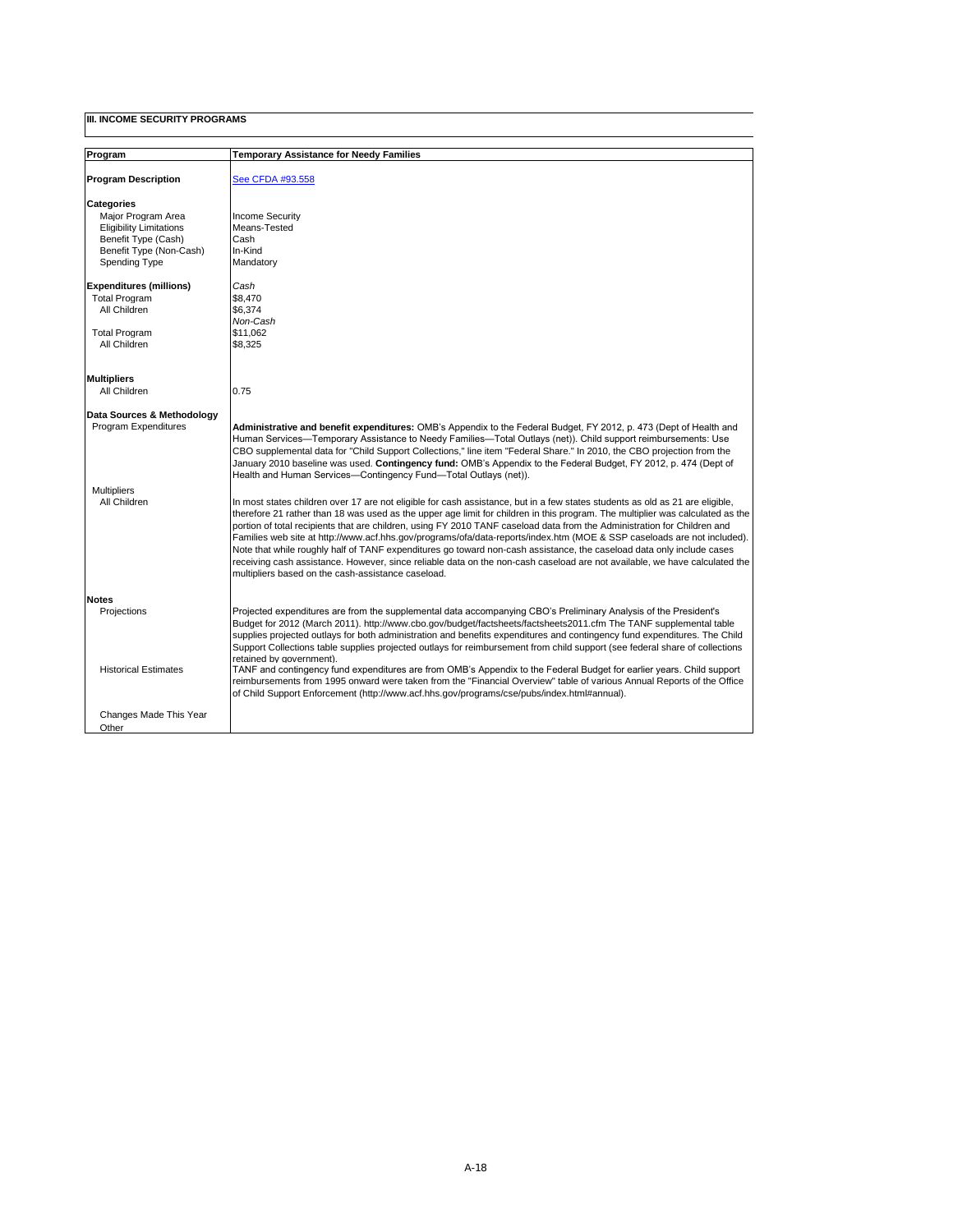| Program                                                                                                                                                                                                                  | <b>Child Support Enforcement</b>                                                                                                                                                                                                                                                                                                                                                                                                                                                                                                                                                                                                                                                                                                                                                                                                 |
|--------------------------------------------------------------------------------------------------------------------------------------------------------------------------------------------------------------------------|----------------------------------------------------------------------------------------------------------------------------------------------------------------------------------------------------------------------------------------------------------------------------------------------------------------------------------------------------------------------------------------------------------------------------------------------------------------------------------------------------------------------------------------------------------------------------------------------------------------------------------------------------------------------------------------------------------------------------------------------------------------------------------------------------------------------------------|
| <b>Program Description</b>                                                                                                                                                                                               | See CFDA #93.563                                                                                                                                                                                                                                                                                                                                                                                                                                                                                                                                                                                                                                                                                                                                                                                                                 |
| <b>Categories</b><br>Major Program Area<br><b>Eligibility Limitations</b><br><b>Benefit Type</b><br><b>Spending Type</b>                                                                                                 | <b>Income Security</b><br>Means-Tested<br>In-Kind<br>Mandatory                                                                                                                                                                                                                                                                                                                                                                                                                                                                                                                                                                                                                                                                                                                                                                   |
| <b>Expenditures (millions)</b><br><b>Total Program</b><br>All Children                                                                                                                                                   | \$3,928<br>\$3,928                                                                                                                                                                                                                                                                                                                                                                                                                                                                                                                                                                                                                                                                                                                                                                                                               |
| <b>Multipliers</b><br>All Children                                                                                                                                                                                       | 1.00                                                                                                                                                                                                                                                                                                                                                                                                                                                                                                                                                                                                                                                                                                                                                                                                                             |
| Data Sources & Methodology<br>Program Expenditures                                                                                                                                                                       | OMB's Appendix to the Federal Budget, FY 2012, p 474-75 (Dept of Health and Human Services - Payments to States for<br>Child Support Enforcement and Family Support Programs).                                                                                                                                                                                                                                                                                                                                                                                                                                                                                                                                                                                                                                                   |
| <b>Multipliers</b><br>All Children                                                                                                                                                                                       | The data source used for the age-break multipliers includes children as old as 20, so 20 rather than 18 was used as the<br>upper age limit for this program. All expenditures were assumed to be for children. Note that some cases may be pursued<br>even after the child has become an adult. However, due to lack of reliable information to identify the expenditures on these<br>cases and the likelihood that average expenditures for these cases are significantly lower than other cases, we did not<br>attempt to subtract these expenses.                                                                                                                                                                                                                                                                             |
| <b>Notes</b>                                                                                                                                                                                                             |                                                                                                                                                                                                                                                                                                                                                                                                                                                                                                                                                                                                                                                                                                                                                                                                                                  |
| Projections<br><b>Historical Estimates</b>                                                                                                                                                                               | Projected expenditures are from the supplemental data accompanying CBO's Preliminary Analysis of the President's<br>Budget for 2012 (March 2011). http://www.cbo.gov/budget/factsheets/factsheets2011.cfm. See "Child Support<br>Administration" under "Child Support Enforcement."<br>For 1980–90, expenditures are available in various Green Book editions (1980: 1998 Green Book, table Child 8-1; 1985:<br>1994 Green Book, table 11-1; 1990: 2004 Green Book, table 8-1; note that the 1980 number has been revised from the hard<br>copy of the 1980 OCSE Annual Report). For 1995 onward, expenditures were taken from the "Federal Share of<br>Administrative Expenditures" table of various Annual Reports of the Office of Child Support Enforcement<br>(http://www.acf.hhs.gov/programs/cse/pubs/index.html#annual). |
| Changes Made This Year<br>Other                                                                                                                                                                                          |                                                                                                                                                                                                                                                                                                                                                                                                                                                                                                                                                                                                                                                                                                                                                                                                                                  |
|                                                                                                                                                                                                                          |                                                                                                                                                                                                                                                                                                                                                                                                                                                                                                                                                                                                                                                                                                                                                                                                                                  |
| Program                                                                                                                                                                                                                  | <b>Emergency Assistance</b>                                                                                                                                                                                                                                                                                                                                                                                                                                                                                                                                                                                                                                                                                                                                                                                                      |
| <b>Program Description</b>                                                                                                                                                                                               | No longer exists as a separate program.                                                                                                                                                                                                                                                                                                                                                                                                                                                                                                                                                                                                                                                                                                                                                                                          |
| <b>Categories</b><br>Major Program Area<br><b>Eligibility Limitations</b><br><b>Benefit Type</b><br><b>Spending Type</b><br><b>Expenditures (millions)</b><br><b>Total Program</b><br>All Children<br><b>Multipliers</b> | <b>Income Security</b><br>Means-Tested<br>Cash<br>Mandatory<br>\$0<br>\$0                                                                                                                                                                                                                                                                                                                                                                                                                                                                                                                                                                                                                                                                                                                                                        |
| All Children                                                                                                                                                                                                             | 0.00                                                                                                                                                                                                                                                                                                                                                                                                                                                                                                                                                                                                                                                                                                                                                                                                                             |

**Data Sources & Methodology** No longer exists as a separate program. PRWORA eliminated the Emergency Assistance program, and after FY 1996 funds from the EA program were included in the TANF block grant. Multipliers<br>
All Children<br>
INCOME<br>
< 200% FPL<br>
> 200% FPL<br>
< 100% FPL<br>
< 100 - 199% FPL 200 - 399% FPL 400 - 599% FPL >= 600% FPL **Notes** Projections<br>Historical Estimates N/A<br>Before 1999, federal payments to states for this program were obtained from OMB's Appendix to the Federal Budget, and the AFDC/TANF multiplier was used. Changes Made This Year No longer exists as a separate program—incorporated into the TANF block grants.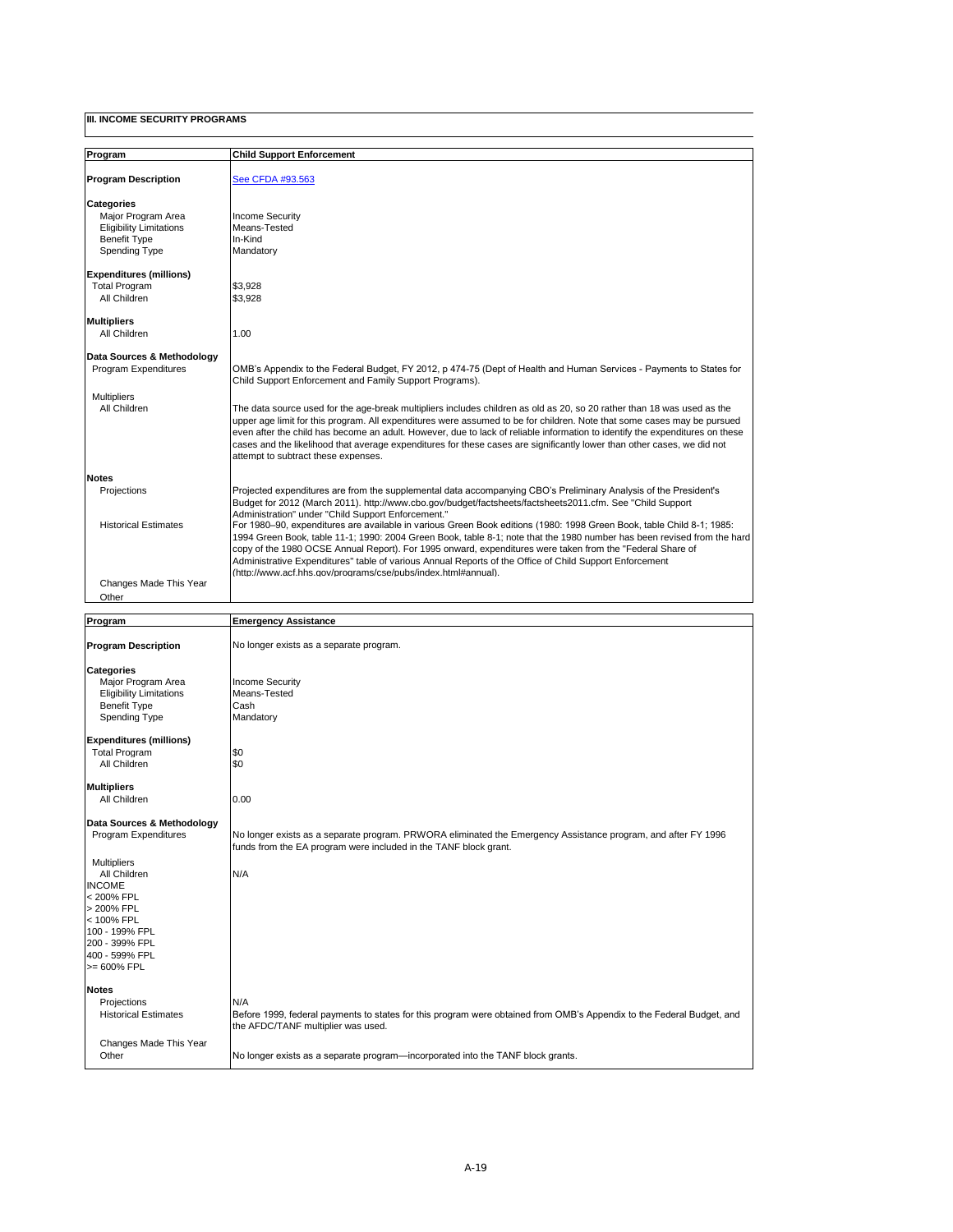| Program                         | SSI                                                                                                                                                                                                                                                                                                                 |
|---------------------------------|---------------------------------------------------------------------------------------------------------------------------------------------------------------------------------------------------------------------------------------------------------------------------------------------------------------------|
|                                 |                                                                                                                                                                                                                                                                                                                     |
| <b>Program Description</b>      | See CFDA #96.006                                                                                                                                                                                                                                                                                                    |
| Categories                      |                                                                                                                                                                                                                                                                                                                     |
| Maior Program Area              | <b>Income Security</b>                                                                                                                                                                                                                                                                                              |
| <b>Eligibility Limitations</b>  | Means-Tested                                                                                                                                                                                                                                                                                                        |
| <b>Benefit Type</b>             | Cash                                                                                                                                                                                                                                                                                                                |
| Spending Type                   | Mandatory                                                                                                                                                                                                                                                                                                           |
| <b>Expenditures (millions)</b>  |                                                                                                                                                                                                                                                                                                                     |
| <b>Total Program</b>            | \$50.753                                                                                                                                                                                                                                                                                                            |
| All Children                    | \$9.830                                                                                                                                                                                                                                                                                                             |
| <b>Multipliers</b>              |                                                                                                                                                                                                                                                                                                                     |
| All Children                    | 0.19                                                                                                                                                                                                                                                                                                                |
| Data Sources & Methodology      |                                                                                                                                                                                                                                                                                                                     |
| Program Expenditures            | OMB's Appendix to the Federal Budget, FY 2012, p 1175 (Social Security Administration—Supplemental Security Income<br>Program—Outlays (net)). Note that net outlays are used rather than gross in order to exclude state expenditures for state<br>supplements.                                                     |
| <b>Multipliers</b>              |                                                                                                                                                                                                                                                                                                                     |
| All Children                    | The SSI program defines children as persons under 18, so 17 was used as the upper age limit for this program. CBO<br>Supplemental Data (March 2011) was used to calculated the portion of total benefit outlays that go to children.                                                                                |
| <b>Notes</b>                    |                                                                                                                                                                                                                                                                                                                     |
| Projections                     | Projected expenditures are from the supplemental data accompanying CBO's Preliminary Analysis of the President's<br>Budget for 2012 (March 2011). http://www.cbo.gov/budget/factsheets/factsheets2011.cfm. See "Total, SSI Mandatory<br>Outlays" in the supplemental data for Supplemental Security Income.         |
| <b>Historical Estimates</b>     | Expenditure data are from OMB's Appendix to the Federal Budget for earlier years. Also, for years before 2003, the "All<br>Children" multiplier was calculated using data from the Social Security Administration's Annual Statistical Supplements, as<br>the portion of total benefit outlays that go to children. |
| Changes Made This Year<br>Other |                                                                                                                                                                                                                                                                                                                     |

| Program                        | <b>Railroad Retirement</b>                                                                                                                                                                                                                                                                                                                                                                                                                                                                                                                                                                                                                                                   |
|--------------------------------|------------------------------------------------------------------------------------------------------------------------------------------------------------------------------------------------------------------------------------------------------------------------------------------------------------------------------------------------------------------------------------------------------------------------------------------------------------------------------------------------------------------------------------------------------------------------------------------------------------------------------------------------------------------------------|
|                                |                                                                                                                                                                                                                                                                                                                                                                                                                                                                                                                                                                                                                                                                              |
| <b>Program Description</b>     | See CFDA #57.001                                                                                                                                                                                                                                                                                                                                                                                                                                                                                                                                                                                                                                                             |
| <b>Categories</b>              |                                                                                                                                                                                                                                                                                                                                                                                                                                                                                                                                                                                                                                                                              |
| Maior Program Area             | <b>Income Security</b>                                                                                                                                                                                                                                                                                                                                                                                                                                                                                                                                                                                                                                                       |
| <b>Eligibility Limitations</b> | Not Means-Tested                                                                                                                                                                                                                                                                                                                                                                                                                                                                                                                                                                                                                                                             |
| <b>Benefit Type</b>            | Cash                                                                                                                                                                                                                                                                                                                                                                                                                                                                                                                                                                                                                                                                         |
| <b>Spending Type</b>           | Mandatory                                                                                                                                                                                                                                                                                                                                                                                                                                                                                                                                                                                                                                                                    |
| <b>Expenditures (millions)</b> |                                                                                                                                                                                                                                                                                                                                                                                                                                                                                                                                                                                                                                                                              |
| <b>Total Program</b>           | \$10.814                                                                                                                                                                                                                                                                                                                                                                                                                                                                                                                                                                                                                                                                     |
| All Children                   | \$24                                                                                                                                                                                                                                                                                                                                                                                                                                                                                                                                                                                                                                                                         |
| <b>Multipliers</b>             |                                                                                                                                                                                                                                                                                                                                                                                                                                                                                                                                                                                                                                                                              |
| All Children                   | 0.002                                                                                                                                                                                                                                                                                                                                                                                                                                                                                                                                                                                                                                                                        |
| Data Sources & Methodology     |                                                                                                                                                                                                                                                                                                                                                                                                                                                                                                                                                                                                                                                                              |
| Program Expenditures           | If possible, data should be obtained directly from statistical table B3 on the Railroad Retirement Board's web site<br>(http://www.rrb.qov/act/Yearly Data.asp). When not available, use the supplemental data from CBO's Budget Projections.<br>As data was not available for FY2009 or FY2010, the 2009 and 2010 figures comes from CBO's January 2010 projections.                                                                                                                                                                                                                                                                                                        |
| <b>Multipliers</b>             |                                                                                                                                                                                                                                                                                                                                                                                                                                                                                                                                                                                                                                                                              |
| All Children                   | Data reported by the Railroad Retirement Board show the portion of recipient children under 18, so 17 was used as the<br>upper age limit for this program. Statistical tables B3 and B24 on the Railroad Retirement Board's web site<br>(http://www.rrb.gov/act/statistical tables.asp) show total payments and payments to children (table B3) and the percentage<br>of recipient children who are under 18 (table B24). The multiplier was calculated as the portion of total expenditures that<br>went to children under 18. Since the latest data available was for FY2009, the FY2010 multiplier was calculated as an<br>average of the multiplier for years 2007-2009. |
| <b>Notes</b>                   |                                                                                                                                                                                                                                                                                                                                                                                                                                                                                                                                                                                                                                                                              |
| Projections                    | Projected expenditures are from the supplemental data accompanying CBO's Preliminary Analysis of the President's<br>Budget for 2012 (March 2011). http://www.cbo.gov/budget/factsheets/factsheets2011.cfm. See "Total Benefit Outlays" in the<br>supplemental data for Railroad Retirement.                                                                                                                                                                                                                                                                                                                                                                                  |
| <b>Historical Estimates</b>    | For years before 2003, data are available in the 2004 Green Book, table 5-2, p. 5-8. For 2003 and later, statistical tables B3<br>and B24 from the Railroad Retirement Board's site are used to get total expenditures (B3) and to compute the "All Children"<br>multiplier (B3 and B24). RRB statistical tables for several years can be viewed on the RRB's historical data site at<br>http://www.rrb.gov/act/historical.asp.                                                                                                                                                                                                                                              |
| Changes Made This Year         |                                                                                                                                                                                                                                                                                                                                                                                                                                                                                                                                                                                                                                                                              |
| Other                          |                                                                                                                                                                                                                                                                                                                                                                                                                                                                                                                                                                                                                                                                              |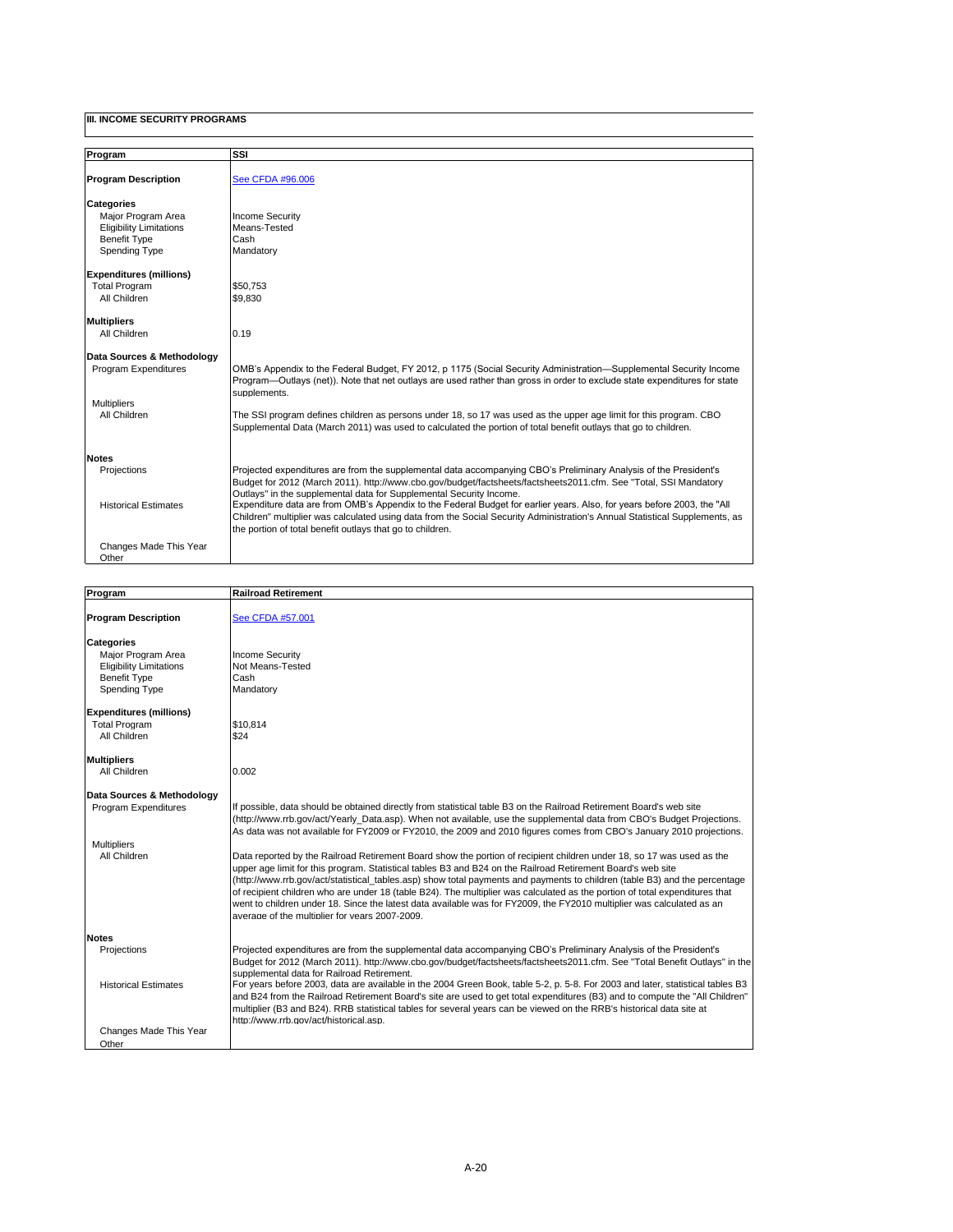| Program                        |                                                                                                                                                                                                                               |
|--------------------------------|-------------------------------------------------------------------------------------------------------------------------------------------------------------------------------------------------------------------------------|
|                                | Veteran's Benefits                                                                                                                                                                                                            |
| <b>Program Description</b>     | See CFDA #64.110                                                                                                                                                                                                              |
|                                | See CFDA #64.109                                                                                                                                                                                                              |
|                                | See CFDA #64.104                                                                                                                                                                                                              |
|                                | See CFDA #64.105                                                                                                                                                                                                              |
|                                |                                                                                                                                                                                                                               |
| <b>Categories</b>              |                                                                                                                                                                                                                               |
| Maior Program Area             | <b>Income Security</b>                                                                                                                                                                                                        |
| <b>Eligibility Limitations</b> | Not Means-Tested                                                                                                                                                                                                              |
| <b>Benefit Type</b>            | Cash                                                                                                                                                                                                                          |
| Spending Type                  | Mandatory                                                                                                                                                                                                                     |
| <b>Expenditures (millions)</b> |                                                                                                                                                                                                                               |
| <b>Total Program</b>           | \$44,293                                                                                                                                                                                                                      |
| All Children                   | \$2.765                                                                                                                                                                                                                       |
| <b>Multipliers</b>             | Compensation and DIC                                                                                                                                                                                                          |
| All Children                   | 0.04                                                                                                                                                                                                                          |
|                                | <b>Disability</b>                                                                                                                                                                                                             |
| All Children                   | 0.07                                                                                                                                                                                                                          |
|                                | Non-Service Connected Death (Pension)                                                                                                                                                                                         |
| All Children                   | 0.05                                                                                                                                                                                                                          |
| Data Sources & Methodology     |                                                                                                                                                                                                                               |
| Program Expenditures           | OMB's Appendix to the Federal Budget, FY 2012, p 1037-38 (Dept of Veterans Affairs-Compensation and<br>Pensions-Obligations). Use compensation obligations for survivors for "Compensation and DIC," compensation obligations |
|                                | for veterans for "Disability," and pension obligations for survivors for "Non-Service Connected Death." Total outlays were                                                                                                    |
|                                | allocated to these three programs based on the amount of obligations associated with each program.                                                                                                                            |
| <b>Multipliers</b>             |                                                                                                                                                                                                                               |
| All Children                   | Children 18–23 can receive benefits if they are students, so 23 is used as the upper age limit for this program. Based on                                                                                                     |
|                                | data supplied by the National Center for Veterans Analysis and Statistics (Wells 1995), estimates were made of                                                                                                                |
|                                | expenditures on children in each of the three parts of this program. The multipliers were then calculated as the portion of                                                                                                   |
|                                | total expenditures that went to children. Since data from the Department of Veterans Affairs was not yet available for 2010,                                                                                                  |
|                                | the multiplier was estimated as the average of the 2007-2009 multipliers.                                                                                                                                                     |
| <b>Notes</b>                   |                                                                                                                                                                                                                               |
| Projections                    | Projected expenditures are from budget projections in CBO's Preliminary Analysis of the President's Budget Request for                                                                                                        |
|                                | Fiscal Year 2011 (March 2010). http://www.cbo.gov/budget/budproj.shtml                                                                                                                                                        |
| <b>Historical Estimates</b>    | For years before 1999, expenditure data were taken from the Veterans Administration's Annual Reports. Starting in 1999                                                                                                        |
|                                | they were taken from OMB's Appendix to the Federal Budget.                                                                                                                                                                    |
| Changes Made This Year         |                                                                                                                                                                                                                               |
| Other                          |                                                                                                                                                                                                                               |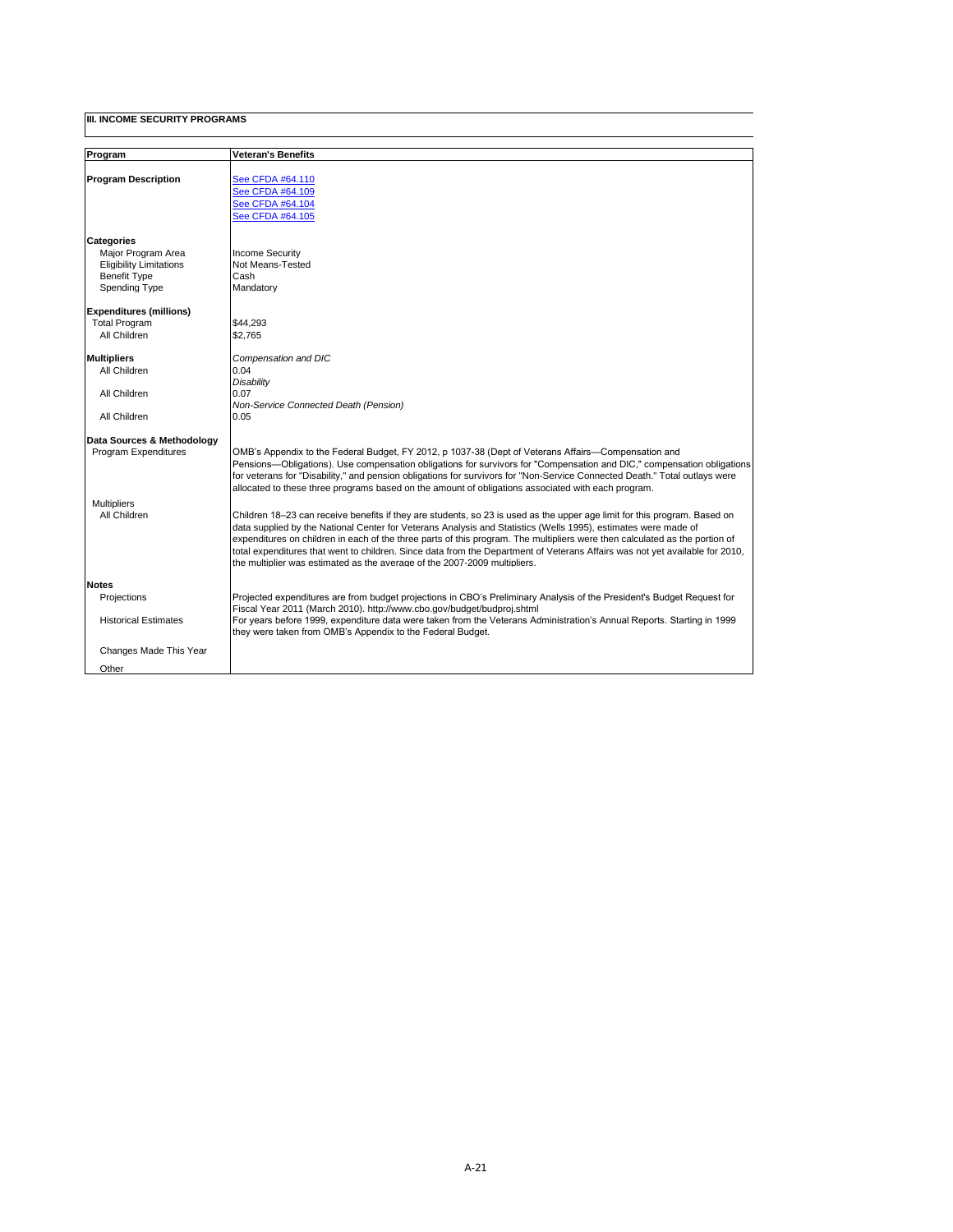| IV. NUTRITION PROGRAMS                                                                                            |                                                                                                                                                                                                                                                                                                                                                                                                                                                                                                                                                                                                                                                                                                                                                                                                                                                                                                                     |
|-------------------------------------------------------------------------------------------------------------------|---------------------------------------------------------------------------------------------------------------------------------------------------------------------------------------------------------------------------------------------------------------------------------------------------------------------------------------------------------------------------------------------------------------------------------------------------------------------------------------------------------------------------------------------------------------------------------------------------------------------------------------------------------------------------------------------------------------------------------------------------------------------------------------------------------------------------------------------------------------------------------------------------------------------|
| Program                                                                                                           | <b>Supplemental Nutrition Assistance Program</b>                                                                                                                                                                                                                                                                                                                                                                                                                                                                                                                                                                                                                                                                                                                                                                                                                                                                    |
| <b>Program Description</b>                                                                                        | See CFDA #10.551                                                                                                                                                                                                                                                                                                                                                                                                                                                                                                                                                                                                                                                                                                                                                                                                                                                                                                    |
| <b>Categories</b><br>Major Program Area<br><b>Eligibility Limitations</b><br><b>Benefit Type</b><br>Spending Type | Nutrition<br>Means-Tested<br>In-Kind<br>Mandatory                                                                                                                                                                                                                                                                                                                                                                                                                                                                                                                                                                                                                                                                                                                                                                                                                                                                   |
| <b>Expenditures (millions)</b><br><b>Total Program</b><br>All Children                                            | \$70.492<br>\$34.725                                                                                                                                                                                                                                                                                                                                                                                                                                                                                                                                                                                                                                                                                                                                                                                                                                                                                                |
| <b>Multipliers</b><br>All Children                                                                                | 0.49                                                                                                                                                                                                                                                                                                                                                                                                                                                                                                                                                                                                                                                                                                                                                                                                                                                                                                                |
| Data Sources & Methodology<br>Program Expenditures<br><b>Multipliers</b><br>All Children                          | OMB's Appendix to the Federal Budget, FY 2012, p. 171.<br>Children in this program are under 18. We used the proportion of benefits that go to children, according to data from<br>Characteristics of Food Stamp Households. The link to the report is available on the USDA/FNS web site:<br>http://www.fns.usda.gov/oane/MENU/Published/snap/SNAPPartHH.htm. We use the average multiplier of fiscal years 2007 -<br>2009 as the 2010 multiplier.                                                                                                                                                                                                                                                                                                                                                                                                                                                                 |
| <b>Notes</b>                                                                                                      |                                                                                                                                                                                                                                                                                                                                                                                                                                                                                                                                                                                                                                                                                                                                                                                                                                                                                                                     |
| Projections                                                                                                       | Projected expenditures are from the supplemental data accompanying CBO's Preliminary Analysis of the President's Budget<br>for 2012 (March 2011). http://www.cbo.gov/budget/factsheets/factsheets2011.cfm                                                                                                                                                                                                                                                                                                                                                                                                                                                                                                                                                                                                                                                                                                           |
| <b>Historical Estimates</b>                                                                                       | OMB's Appendix to the Federal Budget, earlier years. Multiplier estimates from 1997 to 2007 use data from earlier versions<br>of the Characteristics of Food Stamp Participants report. Before 1997, prorated total monthly benefits for participants are not<br>available, so the proportion of children who are participants (which tracks closely with the proportion of benefits that go to<br>children) is used. These data are available electronically back to 1980, with the exception of 1985, which is not archived on<br>the FNS web site. Note that household data are available back to 1975, but not participant data. Because the proportion of<br>households with children is significantly higher than participants that are children, this number cannot be used. Because the<br>proportion of participants that are children has remained steady over time, the 1980 number is used for 1965–75. |
| Changes Made This Year<br>Other                                                                                   |                                                                                                                                                                                                                                                                                                                                                                                                                                                                                                                                                                                                                                                                                                                                                                                                                                                                                                                     |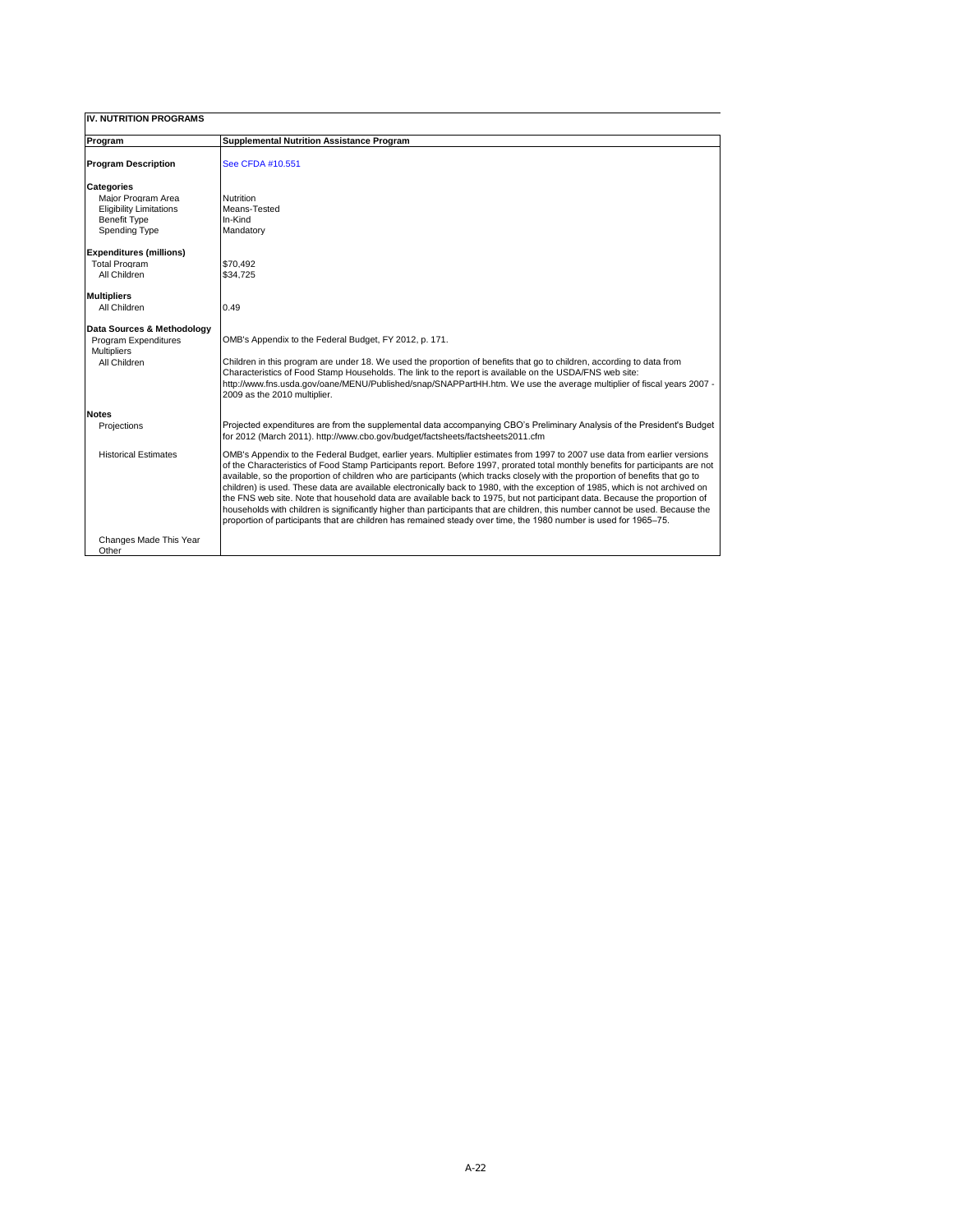| <b>IV. NUTRITION PROGRAMS</b>              |                                                                                                                                                                                                                                                                                                                                                                                                   |
|--------------------------------------------|---------------------------------------------------------------------------------------------------------------------------------------------------------------------------------------------------------------------------------------------------------------------------------------------------------------------------------------------------------------------------------------------------|
| Program                                    | <b>Child Nutrition</b>                                                                                                                                                                                                                                                                                                                                                                            |
| <b>Program Description</b>                 | See CFDA #10.553 (School Breakfast Program)                                                                                                                                                                                                                                                                                                                                                       |
|                                            | See CFDA #10.555 (National School Lunch Program)                                                                                                                                                                                                                                                                                                                                                  |
|                                            | See CFDA #10.558 (Child and Adult Care Food Program)                                                                                                                                                                                                                                                                                                                                              |
|                                            | See CFDA #10.559 (Summer Food Service Program)                                                                                                                                                                                                                                                                                                                                                    |
|                                            | See CFDA #10.560 (State Administrative Expenses)                                                                                                                                                                                                                                                                                                                                                  |
|                                            | See CFDA #10.556 (Special Milk)                                                                                                                                                                                                                                                                                                                                                                   |
| <b>Categories</b>                          |                                                                                                                                                                                                                                                                                                                                                                                                   |
| Major Program Area                         | <b>Nutrition</b>                                                                                                                                                                                                                                                                                                                                                                                  |
| <b>Eligibility Limitations</b>             | Means-Tested                                                                                                                                                                                                                                                                                                                                                                                      |
| <b>Benefit Type</b>                        | In-Kind                                                                                                                                                                                                                                                                                                                                                                                           |
| Spending Type                              | Mandatory                                                                                                                                                                                                                                                                                                                                                                                         |
| <b>Expenditures (millions)</b>             |                                                                                                                                                                                                                                                                                                                                                                                                   |
| <b>Total Program</b>                       | \$16,346                                                                                                                                                                                                                                                                                                                                                                                          |
| All Children                               | \$16,252                                                                                                                                                                                                                                                                                                                                                                                          |
| <b>Multipliers</b>                         |                                                                                                                                                                                                                                                                                                                                                                                                   |
| All Children                               | 0.99                                                                                                                                                                                                                                                                                                                                                                                              |
| Data Sources & Methodology                 |                                                                                                                                                                                                                                                                                                                                                                                                   |
| Program Expenditures<br><b>Multipliers</b> | OMB's Appendix to the Federal Budget, FY 2012, p. 172.                                                                                                                                                                                                                                                                                                                                            |
| All Children                               | Children 18 and under are included in the estimates of the child nutrition programs, which include, among other programs,<br>the National School Lunch Program (NSLP), the School Breakfast Program (SBP), the Child and Adult Care Food Program<br>(CACFP), and the Summer Food Service Program (SFSP), and Special Milk. Adults participating in CACFP are subtracted<br>out of the multiplier. |
| <b>Notes</b>                               |                                                                                                                                                                                                                                                                                                                                                                                                   |
| Projections                                | Projected expenditures are from the supplemental data accompanying CBO's Preliminary Analysis of the President's Budget<br>for 2012 (March 2011). http://www.cbo.gov/budget/factsheets/factsheets2011.cfm                                                                                                                                                                                         |
| <b>Historical Estimates</b>                | OMB's Appendix to the Federal Budget, earlier years.                                                                                                                                                                                                                                                                                                                                              |
| Changes Made This Year                     | This year we subtracted out fewer than 1 percent of outlays spent on adults who participate in CACFP. We made revisions<br>for previous years as well.                                                                                                                                                                                                                                            |
| Other                                      |                                                                                                                                                                                                                                                                                                                                                                                                   |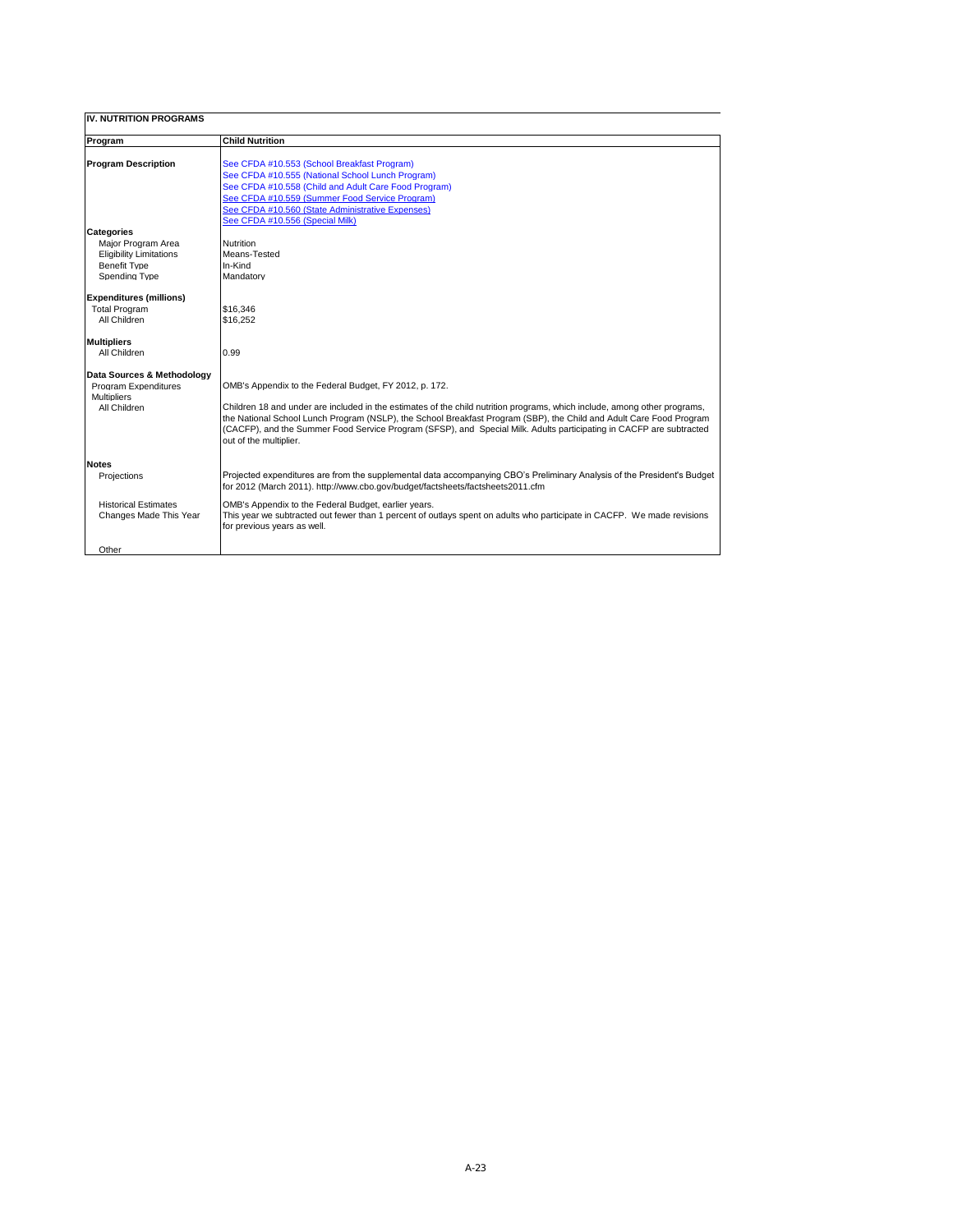**IV. NUTRITION PROGRAMS Program WIC Program Description** [See CFDA #10.557](https://www.cfda.gov/programs/10.557) **Categories** Major Program Area<br>
Eligibility Limitations<br>
Benefit Type<br>
In-Kind<br>
In-Kind Eligibility Limitations Benefit Type<br>
Spending Type<br>
Discretionary Spending Type **Expenditures (millions)** Total Program \$6,469<br>All Children \$5,689 All Children **Multipliers** All Children 0.88 **Data Sources & Methodology** OMB's Appendix to the Federal Budget, FY 2012, p. 173. Multipliers<br>All Children We assume that benefits to children in WIC include children age 0–5, breastfeeding women, and pregnant and breastfeeding women under age 18. We excluded 12 percent of benefits estimated to go to pregnant and postpartum women 18 and<br>older. Data sources include participant data from WIC Participants and Program Characteristics 2010 ,a bien and Nutrition Service web site (www.fns.usda.gov/oane). **Notes** This program is projected to grow at the same rate as CBO's projections for all federal non-defense, non-homeland security, non-international affairs discretionary spending. Historical Estimates **OMB's Appendix to the Federal Budget, earlier years.**  Changes Made This Year Other **Program Commodity Supplemental Food**

| rrogram,                                                                                                                                                                    | Commodity Supplemental Food                                                                                                                                                                                                                                                                                                                                                                                                 |
|-----------------------------------------------------------------------------------------------------------------------------------------------------------------------------|-----------------------------------------------------------------------------------------------------------------------------------------------------------------------------------------------------------------------------------------------------------------------------------------------------------------------------------------------------------------------------------------------------------------------------|
| <b>Program Description</b>                                                                                                                                                  | See CFDA #10.565                                                                                                                                                                                                                                                                                                                                                                                                            |
| <b>Categories</b><br>Major Program Area<br><b>Eligibility Limitations</b><br><b>Benefit Type</b><br>Spending Type<br><b>Expenditures (millions)</b><br><b>Total Program</b> | <b>Nutrition</b><br>Means-Tested<br>In-Kind<br>Discretionary<br>\$138                                                                                                                                                                                                                                                                                                                                                       |
| All Children                                                                                                                                                                | \$5                                                                                                                                                                                                                                                                                                                                                                                                                         |
| <b>Multipliers</b><br>All Children<br>Data Sources & Methodology<br>Program Expenditures<br><b>Multipliers</b><br>All Children                                              | 0.04<br>OMB's Appendix to the Federal Budget, FY 2012, p. 174.<br>Children age 0–5 and breastfeeding women are included in the estimates for this program. We used data from the FNS web<br>site to estimate the portion of participants who are nonelderly. We also used the same methodology as in the WIC multiplier<br>to exclude pregnant and postpartum women age 18 and older, http://www.fns.usda.gov/pd/fdpart.htm |
| <b>Notes</b><br>Projections                                                                                                                                                 | This program is projected to grow at the same rate as CBO's projections for all federal non-defense, non-homeland security,<br>non-international affairs discretionary spending.                                                                                                                                                                                                                                            |
| <b>Historical Estimates</b>                                                                                                                                                 | OMB's Appendix to the Federal Budget, earlier years.                                                                                                                                                                                                                                                                                                                                                                        |
| Changes Made This Year<br>Other                                                                                                                                             |                                                                                                                                                                                                                                                                                                                                                                                                                             |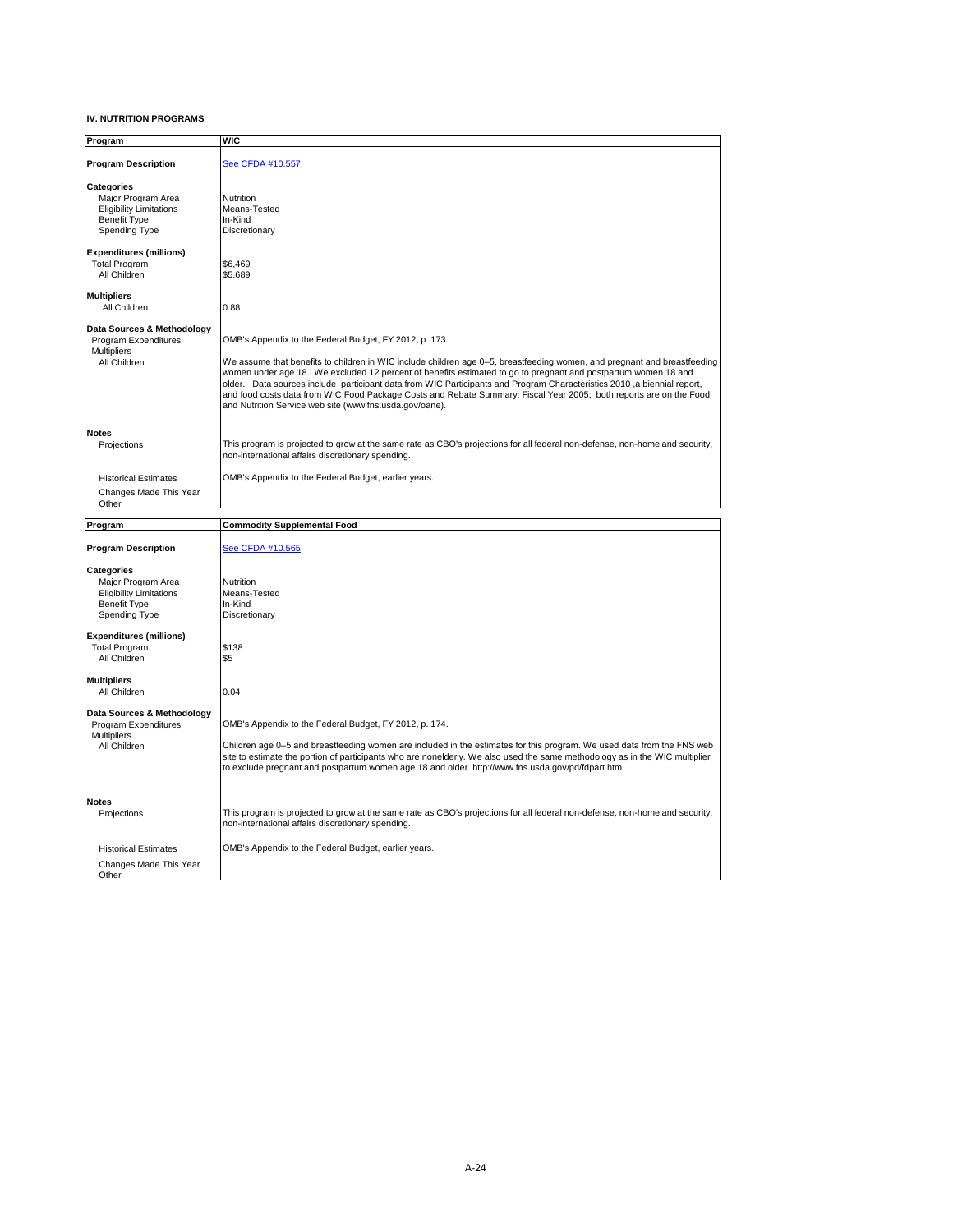#### **V. HOUSING PROGRAMS**

| Program                                                                                                                                                                                     | Low Income Home Energy Assistance                                                                                                                                                                                                                                                                                                                                                                                                 |
|---------------------------------------------------------------------------------------------------------------------------------------------------------------------------------------------|-----------------------------------------------------------------------------------------------------------------------------------------------------------------------------------------------------------------------------------------------------------------------------------------------------------------------------------------------------------------------------------------------------------------------------------|
| <b>Program Description</b>                                                                                                                                                                  | See CFDA #93.568                                                                                                                                                                                                                                                                                                                                                                                                                  |
| <b>Categories</b><br>Major Program Area<br><b>Eligibility Limitations</b><br><b>Benefit Type</b><br>Spending Type<br><b>Expenditures (millions)</b><br><b>Total Program</b><br>All Children | Housing<br>Means-Tested<br>In-Kind<br>Discretionary<br>\$4.598<br>\$1.053                                                                                                                                                                                                                                                                                                                                                         |
| <b>Multipliers</b><br>All Children                                                                                                                                                          | 0.23                                                                                                                                                                                                                                                                                                                                                                                                                              |
| Data Sources & Methodology<br>Program Expenditures<br><b>Multipliers</b><br>All Children                                                                                                    | OMB's Appendix to the Federal Budget, FY 2012, 475.<br>We estimated the percent of benefits that go to households with children ages 18 and under using Current Population Survey<br>data from CY2009. We assume an equal benefit per person in order to allocate benefits to children within households. Since<br>data is available through 2009, 2010 multiplier is an average of the previous three vears.                     |
| <b>Notes</b><br>Projections<br><b>Historical Estimates</b><br>Changes Made This Year<br>Other                                                                                               | This program is projected to grow at the same rate as CBO's projections for all federal non-defense, non-homeland security,<br>non-international affairs discretionary spending.<br>OMB's Appendix to the Federal Budget, earlier years. Multipliers from 1993–2007 were calculated using the CPS and same<br>methodology as for the current year. For earlier years, we used an average of the 1994, 1995, and 1996 multipliers. |

| Program                        | <b>Public Housing</b>                                                                                                                                                                       |
|--------------------------------|---------------------------------------------------------------------------------------------------------------------------------------------------------------------------------------------|
|                                |                                                                                                                                                                                             |
| <b>Program Description</b>     | See CFDA #14.850                                                                                                                                                                            |
| <b>Categories</b>              |                                                                                                                                                                                             |
| Maior Program Area             | Housing                                                                                                                                                                                     |
| <b>Eligibility Limitations</b> | Means-Tested                                                                                                                                                                                |
| <b>Benefit Type</b>            | In-Kind                                                                                                                                                                                     |
| Spending Type                  | Discretionary                                                                                                                                                                               |
| <b>Expenditures (millions)</b> |                                                                                                                                                                                             |
| <b>Total Program</b>           | \$4,603                                                                                                                                                                                     |
| All Children                   | \$1.184                                                                                                                                                                                     |
|                                |                                                                                                                                                                                             |
| <b>Multipliers</b>             |                                                                                                                                                                                             |
| All Children                   | 0.26                                                                                                                                                                                        |
| Data Sources & Methodology     |                                                                                                                                                                                             |
| Program Expenditures           | OMB's Appendix to the Federal Budget, FY 2012, p. 560.                                                                                                                                      |
| <b>Multipliers</b>             |                                                                                                                                                                                             |
| All Children                   | An estimate of the share of housing benefits allocated to children under 19 was estimated using 2007 Current Population                                                                     |
|                                | Survey data augmented by TRIM-3 to adjust for under- and over- reporting of program participation. We then applied the ratio                                                                |
|                                | of benefits/participants to an estimate of participants in later years to obtain an estimate for benefits allocated to children in                                                          |
|                                |                                                                                                                                                                                             |
| <b>Notes</b>                   |                                                                                                                                                                                             |
| Projections                    | This program is projected to grow at the same rate as CBO's projections for all federal non-defense, non-homeland security,                                                                 |
|                                | non-international affairs discretionary spending.                                                                                                                                           |
| <b>Historical Estimates</b>    | OMB's Appendix to the Federal Budget, earlier years. We applied the ratio of benefits/participants in the 2007 estimate to a                                                                |
|                                | multiplier based on participants only for 1995 through 2008. For these years, the share of participants who are children is                                                                 |
|                                | based on data from the HUD document, A Picture of Subsidized Households. For earlier years, the participant multiplier is                                                                   |
|                                | based on the average of the 1995, 1996, and 1997 multipliers.                                                                                                                               |
| Changes Made This Year         | In previous years the multiplier was based on kids as a share of total participants. In this year we change the multiplier to                                                               |
|                                | benefits based on the methodology described above. Also, this is the first year that we use data from A Picture of Subsidized<br>Households for the share of participants who are children. |
| Other                          |                                                                                                                                                                                             |
|                                |                                                                                                                                                                                             |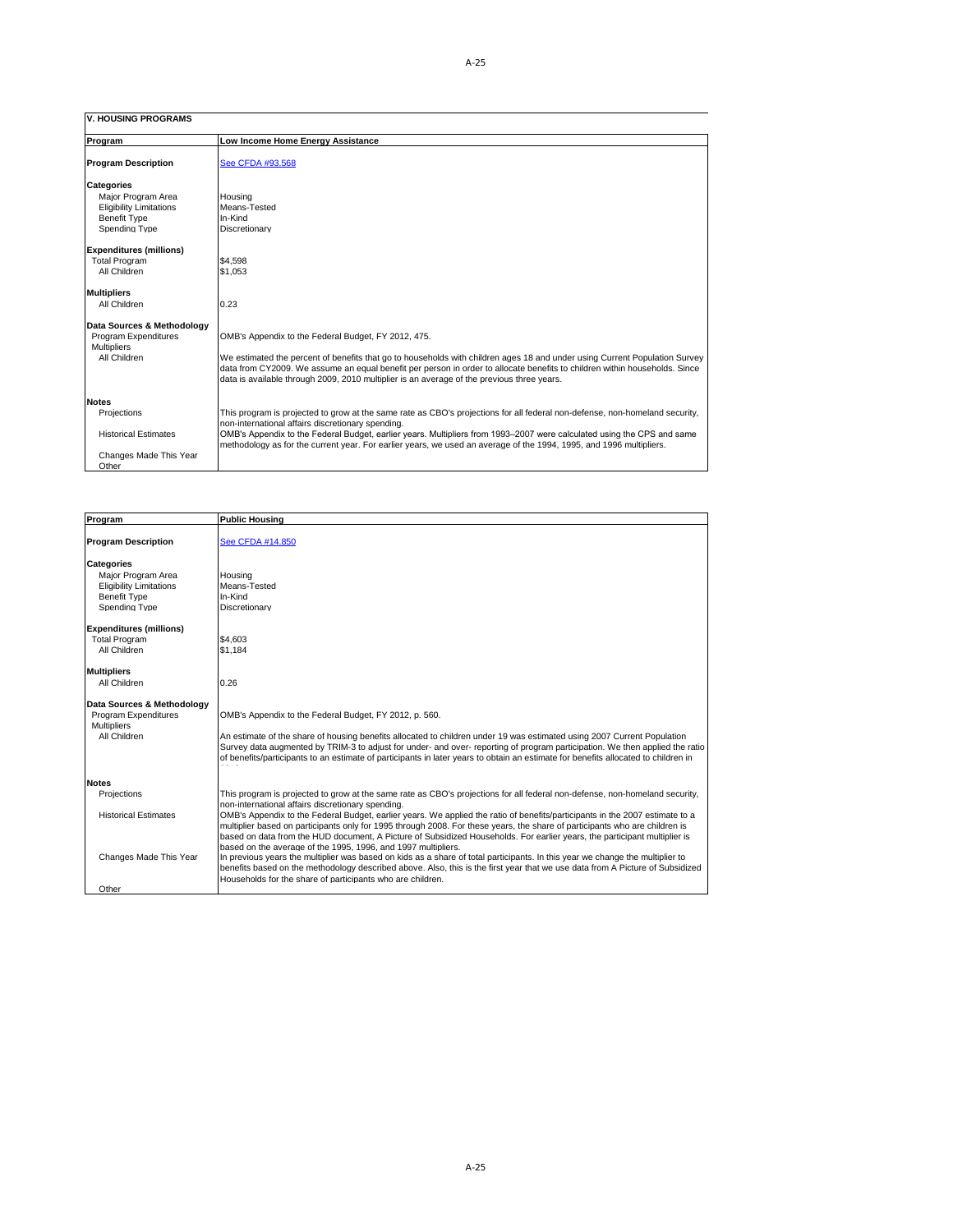**V. HOUSING PROGRAMS**

| Program                        | Section 8 Low-Income Housing Assistance                                                                                                                                                                                                                      |
|--------------------------------|--------------------------------------------------------------------------------------------------------------------------------------------------------------------------------------------------------------------------------------------------------------|
| <b>Program Description</b>     | Includes CFDA #14.871                                                                                                                                                                                                                                        |
|                                |                                                                                                                                                                                                                                                              |
| <b>Categories</b>              |                                                                                                                                                                                                                                                              |
| Maior Program Area             | Housing                                                                                                                                                                                                                                                      |
| <b>Eligibility Limitations</b> | Means-Tested                                                                                                                                                                                                                                                 |
| <b>Benefit Type</b>            | In-Kind                                                                                                                                                                                                                                                      |
| Spending Type                  | Discretionary                                                                                                                                                                                                                                                |
| <b>Expenditures (millions)</b> |                                                                                                                                                                                                                                                              |
| <b>Total Program</b>           | \$27.561                                                                                                                                                                                                                                                     |
| All Children                   | \$7.105                                                                                                                                                                                                                                                      |
|                                |                                                                                                                                                                                                                                                              |
| <b>Multipliers</b>             |                                                                                                                                                                                                                                                              |
| All Children                   | 0.26                                                                                                                                                                                                                                                         |
| Data Sources & Methodology     |                                                                                                                                                                                                                                                              |
| Program Expenditures           | Section 8 outlays are not broken out in the budget appendix. According to Nita Nigam from HUD, this outlay comprises                                                                                                                                         |
|                                | expenditures from the Housing Certificate Fund, Project-Based Rental Assistance, and Tenant-Based Rental Assistance, so                                                                                                                                      |
|                                | we sum outlays from these programs (Nigam 2008). OMB's Appendix to the Federal Budget, FY 2012, pp. 557-59.                                                                                                                                                  |
| <b>Multipliers</b>             |                                                                                                                                                                                                                                                              |
| All Children                   | An estimate of the share of housing benefits allocated to children under 19 was estimated using 2007 Current Population<br>Survey data augmented by TRIM-3 to adjust for under- and over- reporting of program participation. We then applied the ratio      |
|                                | of benefits/participants to an estimate of participants in later years to obtain an estimate for benefits allocated to children in                                                                                                                           |
|                                |                                                                                                                                                                                                                                                              |
| <b>Notes</b>                   |                                                                                                                                                                                                                                                              |
| Projections                    | This program is projected to grow at the same rate as CBO's projections for all federal non-defense, non-homeland security,                                                                                                                                  |
|                                | non-international affairs discretionary spending.                                                                                                                                                                                                            |
| <b>Historical Estimates</b>    | Section 8 outlays are not broken out in the FY 2008 and FY 2009 budget appendices. According to Nita Nigam from HUD,                                                                                                                                         |
|                                | this outlay comprises expenditures from the Housing Certificate Fund, Project-Based Rental Assistance, and Tenant-Based                                                                                                                                      |
|                                | Rental Assistance, so we sum outlays from these programs (Nigam 2008). For years before FY 2008, we used OMB's                                                                                                                                               |
|                                | Appendix to the Federal Budget. We applied the ratio of benefits/participants in the 2007 estimate to a multiplier based on                                                                                                                                  |
|                                | participants only for 1995 through 2008. For these years, the share of participants who are children is based on data from the<br>HUD document, A Picture of Subsidized Households. For earlier years, the participant multiplier is based on the average of |
|                                | the 1995, 1996, and 1997 multipliers.                                                                                                                                                                                                                        |
| Changes Made This Year         | In previous years the multiplier was based on kids as a share of total participants. In this year we change the multiplier to                                                                                                                                |
|                                | benefits based on the methodology described above. Also, this is the first year that we use data from A Picture of Subsidized                                                                                                                                |
|                                | Households for the share of participants who are children.                                                                                                                                                                                                   |
| Other                          |                                                                                                                                                                                                                                                              |

| Program                        | <b>Rent Supplement</b>                                                                                                                                                                                                                                      |
|--------------------------------|-------------------------------------------------------------------------------------------------------------------------------------------------------------------------------------------------------------------------------------------------------------|
| <b>Program Description</b>     | See CFDA #14.149                                                                                                                                                                                                                                            |
| <b>Categories</b>              |                                                                                                                                                                                                                                                             |
| Maior Program Area             | Housing                                                                                                                                                                                                                                                     |
| <b>Eligibility Limitations</b> | Means-Tested                                                                                                                                                                                                                                                |
| <b>Benefit Type</b>            | In-Kind                                                                                                                                                                                                                                                     |
| Spending Type                  | Discretionary                                                                                                                                                                                                                                               |
| <b>Expenditures (millions)</b> |                                                                                                                                                                                                                                                             |
| <b>Total Program</b>           | \$47                                                                                                                                                                                                                                                        |
| All Children                   | \$13                                                                                                                                                                                                                                                        |
| <b>Multipliers</b>             |                                                                                                                                                                                                                                                             |
| All Children                   | 0.28                                                                                                                                                                                                                                                        |
| Data Sources & Methodology     |                                                                                                                                                                                                                                                             |
| Program Expenditures           | OMB's Appendix to the Federal Budget, FY 2012, p. 582.                                                                                                                                                                                                      |
| <b>Multipliers</b>             |                                                                                                                                                                                                                                                             |
| All Children                   | We apply the same multiplier as are used for Rental Housing Assistance.                                                                                                                                                                                     |
| <b>Notes</b>                   |                                                                                                                                                                                                                                                             |
| Projections                    | This program is projected to grow at the same rate as CBO's projections for all federal non-defense, non-homeland security,<br>non-international affairs discretionary spending.                                                                            |
| <b>Historical Estimates</b>    | OMB's Appendix to the Federal Budget, earlier years. We applied the ratio of benefits/participants in the 2007 estimate to a<br>multiplier based on participants only for 1995 through 2008. For these years, the share of participants who are children is |
|                                | based on data from the HUD document, A Picture of Subsidized Households. For earlier years, the participant multiplier is                                                                                                                                   |
|                                | based on the average of the 1995, 1996, and 1997 multipliers.                                                                                                                                                                                               |
| Changes Made This Year         | In previous years the multiplier was based on kids as a share of total participants. In this year we change the multiplier to                                                                                                                               |
|                                | benefits based on the methodology described above. Also, this is the first year that we use data from A Picture of Subsidized<br>Households for the share of participants who are children.                                                                 |
| Other                          |                                                                                                                                                                                                                                                             |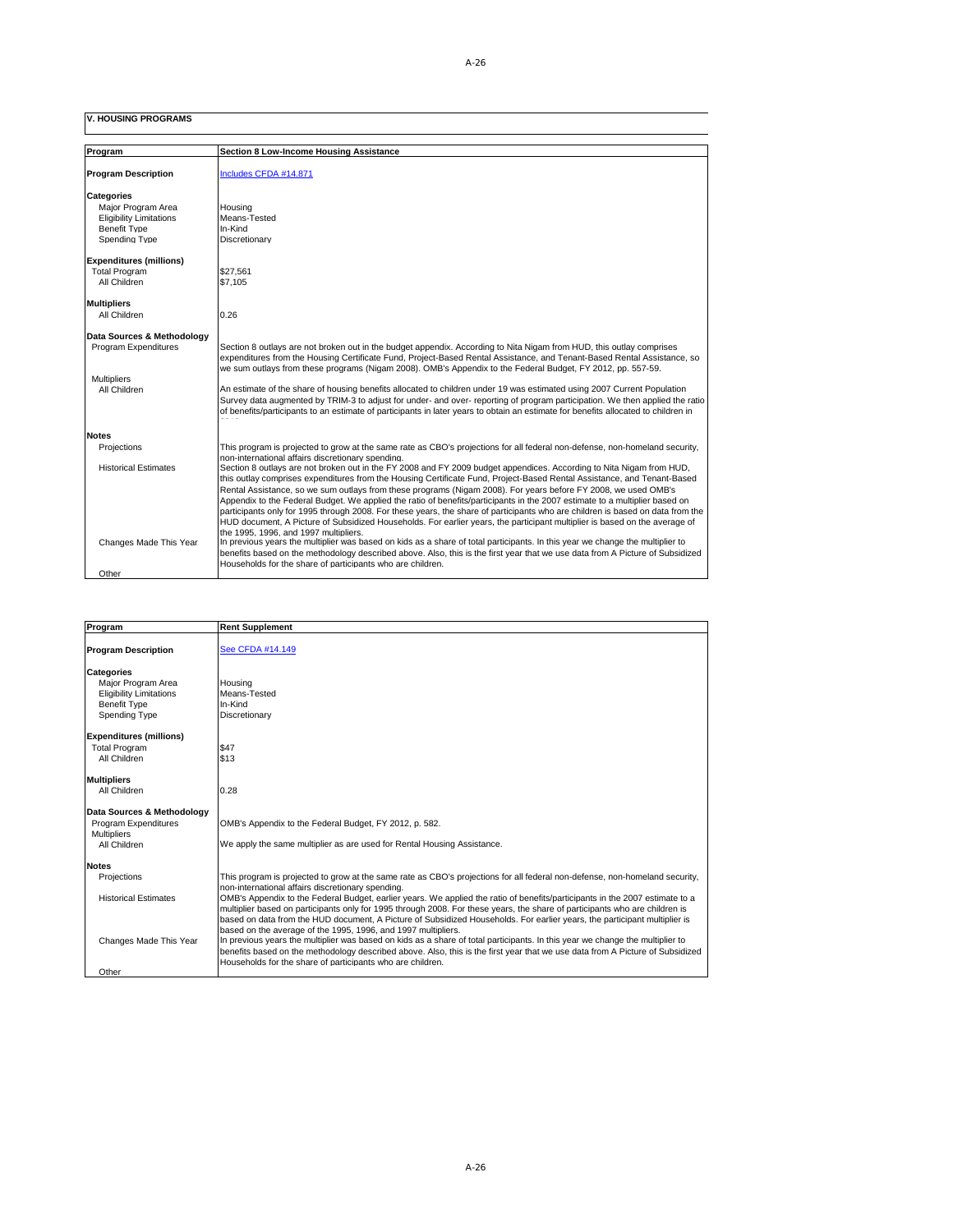**V. HOUSING PROGRAMS**

| Program                                                                                                           | <b>Rental Housing Assistance</b>                                                                                                                                                                                                                                                                                                                                                                                                                                 |
|-------------------------------------------------------------------------------------------------------------------|------------------------------------------------------------------------------------------------------------------------------------------------------------------------------------------------------------------------------------------------------------------------------------------------------------------------------------------------------------------------------------------------------------------------------------------------------------------|
| <b>Program Description</b>                                                                                        | See CFDA #14.103                                                                                                                                                                                                                                                                                                                                                                                                                                                 |
| <b>Categories</b><br>Maior Program Area<br><b>Eligibility Limitations</b><br><b>Benefit Type</b><br>Spending Type | Housing<br>Means-Tested<br>In-Kind<br>Discretionary                                                                                                                                                                                                                                                                                                                                                                                                              |
| <b>Expenditures (millions)</b><br><b>Total Program</b><br>All Children                                            | \$467<br>\$129                                                                                                                                                                                                                                                                                                                                                                                                                                                   |
| <b>Multipliers</b><br>All Children                                                                                | 0.28                                                                                                                                                                                                                                                                                                                                                                                                                                                             |
| Data Sources & Methodology<br>Program Expenditures<br><b>Multipliers</b><br>All Children                          | OMB's Appendix to the Federal Budget, FY 2012, p. 582.<br>An estimate of the share of housing benefits allocated to children under 19 was estimated using 2007 Current Population<br>Survey data augmented by TRIM-3 to adjust for under- and over- reporting of program participation. We then applied the ratio<br>of benefits/participants to an estimate of participants in later years to obtain an estimate for benefits allocated to children in<br>2010. |
| <b>Notes</b>                                                                                                      |                                                                                                                                                                                                                                                                                                                                                                                                                                                                  |
| Projections                                                                                                       | This program is projected to grow at the same rate as CBO's projections for all federal non-defense, non-homeland security,<br>non-international affairs discretionary spending.                                                                                                                                                                                                                                                                                 |
| <b>Historical Estimates</b>                                                                                       | OMB's Appendix to the Federal Budget, earlier years. We applied the ratio of benefits/participants in the 2007 estimate to a<br>multiplier based on participants only for 1995 through 2008. For these years, the share of participants who are children is<br>based on data from the HUD document, A Picture of Subsidized Households. For earlier years, the participant multiplier is<br>based on the average of the 1995, 1996, and 1997 multipliers.        |
| Changes Made This Year<br>Other                                                                                   | In previous years the multiplier was based on kids as a share of total participants. In this year we change the multiplier to<br>benefits based on the methodology described above. Also, this is the first year that we use data from A Picture of Subsidized<br>Households for the share of participants who are children.                                                                                                                                     |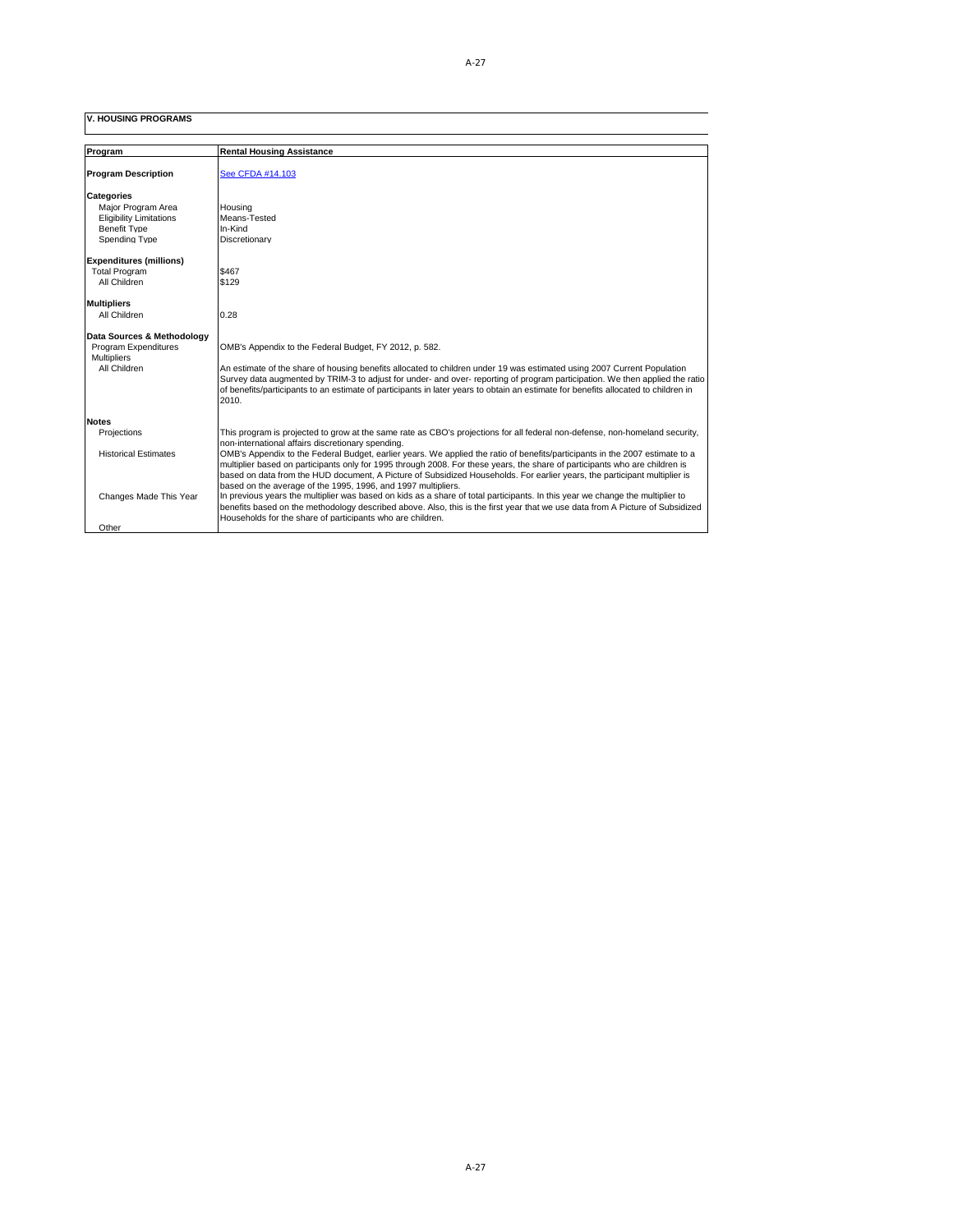| <b>VI. TAX PROGRAMS</b>                    |                                                                                                                                                                                                                                                                                                                                                                                                                                                                                                                                                                                                                                                                                                                                                                                                                                                                                                                                                                                                                                                                                                                                                                                                                                                                                                                                            |
|--------------------------------------------|--------------------------------------------------------------------------------------------------------------------------------------------------------------------------------------------------------------------------------------------------------------------------------------------------------------------------------------------------------------------------------------------------------------------------------------------------------------------------------------------------------------------------------------------------------------------------------------------------------------------------------------------------------------------------------------------------------------------------------------------------------------------------------------------------------------------------------------------------------------------------------------------------------------------------------------------------------------------------------------------------------------------------------------------------------------------------------------------------------------------------------------------------------------------------------------------------------------------------------------------------------------------------------------------------------------------------------------------|
| Program                                    | <b>EITC</b>                                                                                                                                                                                                                                                                                                                                                                                                                                                                                                                                                                                                                                                                                                                                                                                                                                                                                                                                                                                                                                                                                                                                                                                                                                                                                                                                |
| <b>Program Description</b>                 | See description provided by the Tax Policy Center                                                                                                                                                                                                                                                                                                                                                                                                                                                                                                                                                                                                                                                                                                                                                                                                                                                                                                                                                                                                                                                                                                                                                                                                                                                                                          |
| Categories                                 |                                                                                                                                                                                                                                                                                                                                                                                                                                                                                                                                                                                                                                                                                                                                                                                                                                                                                                                                                                                                                                                                                                                                                                                                                                                                                                                                            |
| Maior Program Area                         | <b>Tax Programs</b>                                                                                                                                                                                                                                                                                                                                                                                                                                                                                                                                                                                                                                                                                                                                                                                                                                                                                                                                                                                                                                                                                                                                                                                                                                                                                                                        |
| <b>Eligibility Limitations</b>             | Means-Tested                                                                                                                                                                                                                                                                                                                                                                                                                                                                                                                                                                                                                                                                                                                                                                                                                                                                                                                                                                                                                                                                                                                                                                                                                                                                                                                               |
| <b>Benefit Type</b>                        | Cash                                                                                                                                                                                                                                                                                                                                                                                                                                                                                                                                                                                                                                                                                                                                                                                                                                                                                                                                                                                                                                                                                                                                                                                                                                                                                                                                       |
| Spending Type                              | <b>Tax Program</b>                                                                                                                                                                                                                                                                                                                                                                                                                                                                                                                                                                                                                                                                                                                                                                                                                                                                                                                                                                                                                                                                                                                                                                                                                                                                                                                         |
| <b>Expenditures (millions)</b>             | Refundable Portion                                                                                                                                                                                                                                                                                                                                                                                                                                                                                                                                                                                                                                                                                                                                                                                                                                                                                                                                                                                                                                                                                                                                                                                                                                                                                                                         |
| <b>Total Program</b>                       | \$54.712                                                                                                                                                                                                                                                                                                                                                                                                                                                                                                                                                                                                                                                                                                                                                                                                                                                                                                                                                                                                                                                                                                                                                                                                                                                                                                                                   |
| All Children                               | \$50.436                                                                                                                                                                                                                                                                                                                                                                                                                                                                                                                                                                                                                                                                                                                                                                                                                                                                                                                                                                                                                                                                                                                                                                                                                                                                                                                                   |
|                                            | Non-Refundable Portion                                                                                                                                                                                                                                                                                                                                                                                                                                                                                                                                                                                                                                                                                                                                                                                                                                                                                                                                                                                                                                                                                                                                                                                                                                                                                                                     |
| <b>Total Program</b>                       | \$4.910                                                                                                                                                                                                                                                                                                                                                                                                                                                                                                                                                                                                                                                                                                                                                                                                                                                                                                                                                                                                                                                                                                                                                                                                                                                                                                                                    |
| All Children                               | \$4.526                                                                                                                                                                                                                                                                                                                                                                                                                                                                                                                                                                                                                                                                                                                                                                                                                                                                                                                                                                                                                                                                                                                                                                                                                                                                                                                                    |
| <b>Multipliers</b>                         | Refundable Portion                                                                                                                                                                                                                                                                                                                                                                                                                                                                                                                                                                                                                                                                                                                                                                                                                                                                                                                                                                                                                                                                                                                                                                                                                                                                                                                         |
| All Children                               | 0.92                                                                                                                                                                                                                                                                                                                                                                                                                                                                                                                                                                                                                                                                                                                                                                                                                                                                                                                                                                                                                                                                                                                                                                                                                                                                                                                                       |
|                                            | Non-Refundable Portion                                                                                                                                                                                                                                                                                                                                                                                                                                                                                                                                                                                                                                                                                                                                                                                                                                                                                                                                                                                                                                                                                                                                                                                                                                                                                                                     |
| All Children                               | 0.92                                                                                                                                                                                                                                                                                                                                                                                                                                                                                                                                                                                                                                                                                                                                                                                                                                                                                                                                                                                                                                                                                                                                                                                                                                                                                                                                       |
| Data Sources & Methodology                 |                                                                                                                                                                                                                                                                                                                                                                                                                                                                                                                                                                                                                                                                                                                                                                                                                                                                                                                                                                                                                                                                                                                                                                                                                                                                                                                                            |
| Program Expenditures                       | The nonrefundable portion is taken from OMB's Analytical Perspectives, FY2012, p. 243. (Income Security Section). The<br>refundable (outlay) portion is taken from OMB's Historical Tables, FY2012, Table 8.5, p.159.                                                                                                                                                                                                                                                                                                                                                                                                                                                                                                                                                                                                                                                                                                                                                                                                                                                                                                                                                                                                                                                                                                                      |
| <b>Multipliers</b>                         |                                                                                                                                                                                                                                                                                                                                                                                                                                                                                                                                                                                                                                                                                                                                                                                                                                                                                                                                                                                                                                                                                                                                                                                                                                                                                                                                            |
| All Children                               | We excluded benefits to childless households, an estimated 3 percent of all benefits according to a study using 2000 CPS data<br>(Meyer 2001, Table I.1: http://www.russellsage.org/publications/books/0-87154-599-3/chapter1 pdf). In addition, based on data<br>from the TRIM3 Model of 2005 EITC expenditure, we estimated that 5 percent of the benefits going to households with children<br>were going to children age 19-23. Therefore, for all years the multiplier for "all children" (defined as age 0-18) was calculated as<br>$0.97*0.95 = 0.92$ .                                                                                                                                                                                                                                                                                                                                                                                                                                                                                                                                                                                                                                                                                                                                                                             |
| <b>Notes</b>                               |                                                                                                                                                                                                                                                                                                                                                                                                                                                                                                                                                                                                                                                                                                                                                                                                                                                                                                                                                                                                                                                                                                                                                                                                                                                                                                                                            |
| Projections<br><b>Historical Estimates</b> | Source: Urban-Brookings Tax Policy Center Microsimulation Model (version 0309-1 and 0509-4). Baseline is current policy, which<br>extends all of the individual income tax provisions included in 2001 EGTRRA and 2003 JGTRRA; extends the 2010 AMT Patch and<br>indexes the AMT exemption for inflation. Estimates incorporate provisions in the American Recovery and Reinvestment Act<br>(ARRA) including the following measures affecting the CTC and EITC: reduce earnings threshold for the refundable CTC to \$3,000;<br>increase the EITC phase-in rate to 45 percent for families with three or more children; increase the expansion of the EITC's<br>maximum credit range for married couples filing jointly to \$5,000 (indexed for inflation). These provisions are in place for calendar<br>years 2009 through 2020. Estimates for the dependent exemption, child and dependent care tax credit, and the child tax credit are<br>calculated by repealing each provision. Estimates for the Earned Income Tax Credit are calculated by tabulating credits. 2021 value<br>is increased at the average growth rate of the tax expenditure from 2016-2020<br>Tax expenditures for earlier years were taken from OMB's Analytical Perspectives. Outlays for earlier years were taken from OMB's<br>Historical Tables (Table 8.5). |
| Changes Made This Year                     |                                                                                                                                                                                                                                                                                                                                                                                                                                                                                                                                                                                                                                                                                                                                                                                                                                                                                                                                                                                                                                                                                                                                                                                                                                                                                                                                            |
|                                            |                                                                                                                                                                                                                                                                                                                                                                                                                                                                                                                                                                                                                                                                                                                                                                                                                                                                                                                                                                                                                                                                                                                                                                                                                                                                                                                                            |
| Other                                      |                                                                                                                                                                                                                                                                                                                                                                                                                                                                                                                                                                                                                                                                                                                                                                                                                                                                                                                                                                                                                                                                                                                                                                                                                                                                                                                                            |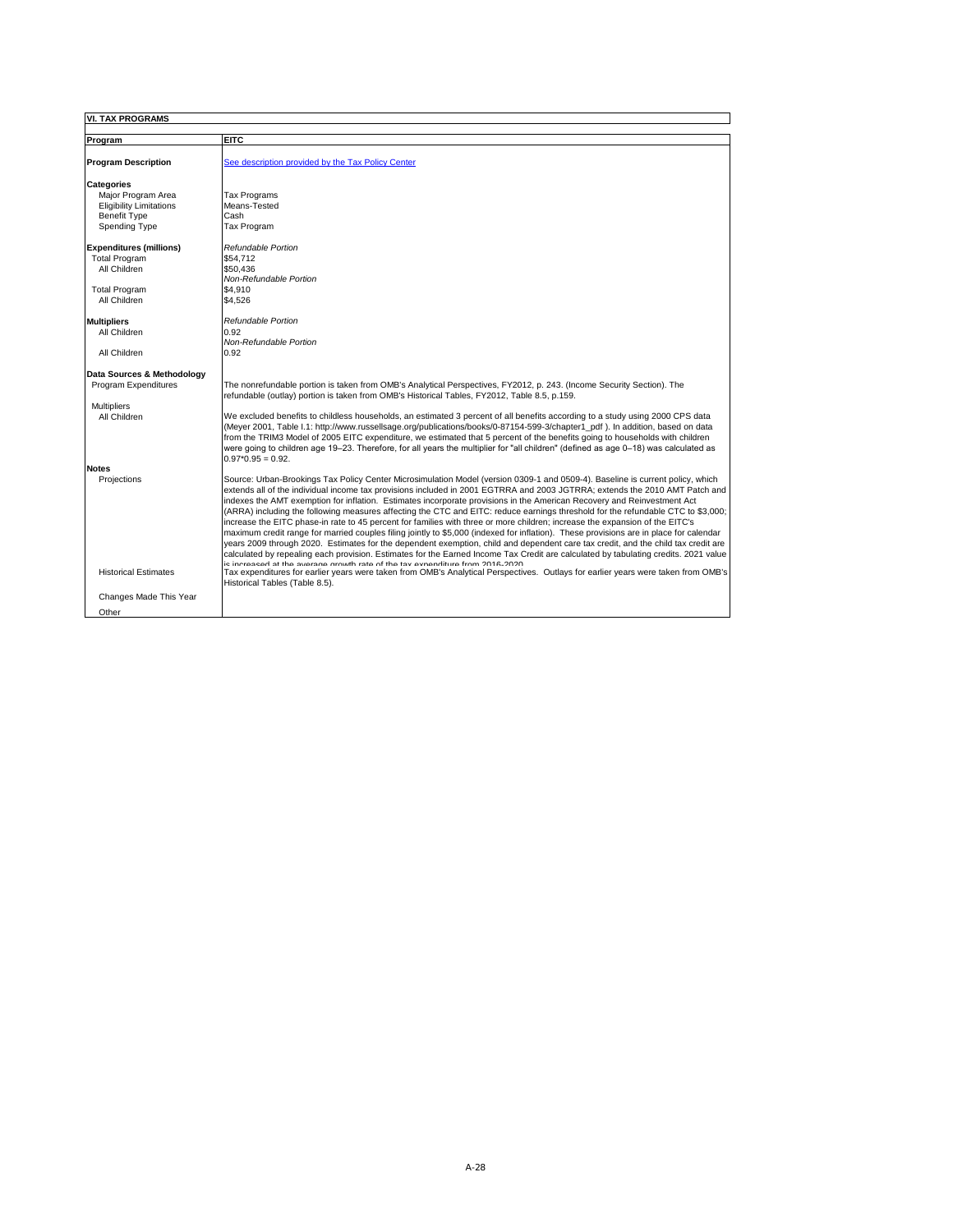| Program                                                                                                           | <b>Child and Dependent Care Credit</b>                                                                                                                                                                                                                                                                                                                                                                                                                                                                                                                                                                                                                                                                                                                                                                                                                                                                                                                                                                                                                                                                                                                               |
|-------------------------------------------------------------------------------------------------------------------|----------------------------------------------------------------------------------------------------------------------------------------------------------------------------------------------------------------------------------------------------------------------------------------------------------------------------------------------------------------------------------------------------------------------------------------------------------------------------------------------------------------------------------------------------------------------------------------------------------------------------------------------------------------------------------------------------------------------------------------------------------------------------------------------------------------------------------------------------------------------------------------------------------------------------------------------------------------------------------------------------------------------------------------------------------------------------------------------------------------------------------------------------------------------|
| <b>Program Description</b>                                                                                        | See description provided by the Tax Policy Center                                                                                                                                                                                                                                                                                                                                                                                                                                                                                                                                                                                                                                                                                                                                                                                                                                                                                                                                                                                                                                                                                                                    |
| <b>Categories</b><br>Major Program Area<br><b>Eligibility Limitations</b><br><b>Benefit Type</b><br>Spending Type | <b>Tax Programs</b><br>Not Means-Tested<br>Cash<br>Tax Program                                                                                                                                                                                                                                                                                                                                                                                                                                                                                                                                                                                                                                                                                                                                                                                                                                                                                                                                                                                                                                                                                                       |
| <b>Expenditures (millions)</b><br><b>Total Program</b><br>All Children                                            | \$3,470<br>\$3,366                                                                                                                                                                                                                                                                                                                                                                                                                                                                                                                                                                                                                                                                                                                                                                                                                                                                                                                                                                                                                                                                                                                                                   |
| <b>Multipliers</b><br>All Children                                                                                | 0.97                                                                                                                                                                                                                                                                                                                                                                                                                                                                                                                                                                                                                                                                                                                                                                                                                                                                                                                                                                                                                                                                                                                                                                 |
| Data Sources & Methodology<br>Program Expenditures<br><b>Multipliers</b>                                          | OMB's Analytical Perspectives, FY2012, p. 243. (Training, employment, and social services section).                                                                                                                                                                                                                                                                                                                                                                                                                                                                                                                                                                                                                                                                                                                                                                                                                                                                                                                                                                                                                                                                  |
| All Children                                                                                                      | The Family Support Act of 1988 reduced to 13 the age cutoff of a child for whom the dependent care credit may be claimed, so 12<br>is used as the upper age limit for this program. This credit can also be used for non-children dependents, and that portion of the<br>credit has no age limit. In consultation with Adam Carasso, former coauthor in the budget series, and with experts in the Tax Policy<br>Center, we estimated that 3 percent of this credit goes to older dependents, and 97 percent goes to children (Carasso 2008).                                                                                                                                                                                                                                                                                                                                                                                                                                                                                                                                                                                                                        |
| <b>Notes</b><br>Projections                                                                                       | Source: Urban-Brookings Tax Policy Center Microsimulation Model (version 0309-1 and 0509-4). Baseline is current policy, which<br>extends all of the individual income tax provisions included in 2001 EGTRRA and 2003 JGTRRA; extends the 2010 AMT Patch and<br>indexes the AMT exemption for inflation. Estimates incorporate provisions in the American Recovery and Reinvestment Act<br>(ARRA) including the following measures affecting the CTC and EITC: reduce earnings threshold for the refundable CTC to \$3,000;<br>increase the EITC phase-in rate to 45 percent for families with three or more children; increase the expansion of the EITC's<br>maximum credit range for married couples filing jointly to \$5,000 (indexed for inflation). These provisions are in place for calendar<br>years 2009 through 2020. Estimates for the dependent exemption, child and dependent care tax credit, and the child tax credit are<br>calculated by repealing each provision. Estimates for the Earned Income Tax Credit are calculated by tabulating credits. 2021 value<br>is increased at the average growth rate of the tax expenditure from 2016-2020. |
| <b>Historical Estimates</b><br>Changes Made This Year<br>Other                                                    | Expenditures for earlier years were taken from OMB's Analytical Perspectives.<br>In 2010, the tax expenditure projections is calculated by repealing the provision, rather than tabulating the credit. Current policy<br>baseline assumes that provisions that were originally enacted under ARRA will continue through 2020.                                                                                                                                                                                                                                                                                                                                                                                                                                                                                                                                                                                                                                                                                                                                                                                                                                        |

 $\Box$ 

| Program                        | <b>Child Tax Credit</b>                                                                                                                                                                                                                                                                                                                                                                                                                                                                                                                                                                                                                                                                                                                                                                                                                                                                                                                                                                                                                                                            |
|--------------------------------|------------------------------------------------------------------------------------------------------------------------------------------------------------------------------------------------------------------------------------------------------------------------------------------------------------------------------------------------------------------------------------------------------------------------------------------------------------------------------------------------------------------------------------------------------------------------------------------------------------------------------------------------------------------------------------------------------------------------------------------------------------------------------------------------------------------------------------------------------------------------------------------------------------------------------------------------------------------------------------------------------------------------------------------------------------------------------------|
| <b>Program Description</b>     | See description provided by the Tax Policy Center                                                                                                                                                                                                                                                                                                                                                                                                                                                                                                                                                                                                                                                                                                                                                                                                                                                                                                                                                                                                                                  |
| <b>Categories</b>              |                                                                                                                                                                                                                                                                                                                                                                                                                                                                                                                                                                                                                                                                                                                                                                                                                                                                                                                                                                                                                                                                                    |
| Maior Program Area             | <b>Tax Programs</b>                                                                                                                                                                                                                                                                                                                                                                                                                                                                                                                                                                                                                                                                                                                                                                                                                                                                                                                                                                                                                                                                |
| <b>Eligibility Limitations</b> | Not Means-Tested                                                                                                                                                                                                                                                                                                                                                                                                                                                                                                                                                                                                                                                                                                                                                                                                                                                                                                                                                                                                                                                                   |
| <b>Benefit Type</b>            | Cash                                                                                                                                                                                                                                                                                                                                                                                                                                                                                                                                                                                                                                                                                                                                                                                                                                                                                                                                                                                                                                                                               |
| Spending Type                  | <b>Tax Program</b>                                                                                                                                                                                                                                                                                                                                                                                                                                                                                                                                                                                                                                                                                                                                                                                                                                                                                                                                                                                                                                                                 |
| <b>Expenditures (millions)</b> | Refundable Portion                                                                                                                                                                                                                                                                                                                                                                                                                                                                                                                                                                                                                                                                                                                                                                                                                                                                                                                                                                                                                                                                 |
| <b>Total Program</b>           | \$22.659                                                                                                                                                                                                                                                                                                                                                                                                                                                                                                                                                                                                                                                                                                                                                                                                                                                                                                                                                                                                                                                                           |
| All Children                   | \$22,659                                                                                                                                                                                                                                                                                                                                                                                                                                                                                                                                                                                                                                                                                                                                                                                                                                                                                                                                                                                                                                                                           |
|                                | Non-Refundable Portion                                                                                                                                                                                                                                                                                                                                                                                                                                                                                                                                                                                                                                                                                                                                                                                                                                                                                                                                                                                                                                                             |
| <b>Total Program</b>           | \$23,030                                                                                                                                                                                                                                                                                                                                                                                                                                                                                                                                                                                                                                                                                                                                                                                                                                                                                                                                                                                                                                                                           |
| All Children                   | \$23,030                                                                                                                                                                                                                                                                                                                                                                                                                                                                                                                                                                                                                                                                                                                                                                                                                                                                                                                                                                                                                                                                           |
| <b>Multipliers</b>             | Refundable Portion                                                                                                                                                                                                                                                                                                                                                                                                                                                                                                                                                                                                                                                                                                                                                                                                                                                                                                                                                                                                                                                                 |
| All Children                   | 1.00                                                                                                                                                                                                                                                                                                                                                                                                                                                                                                                                                                                                                                                                                                                                                                                                                                                                                                                                                                                                                                                                               |
|                                | Non-Refundable Portion                                                                                                                                                                                                                                                                                                                                                                                                                                                                                                                                                                                                                                                                                                                                                                                                                                                                                                                                                                                                                                                             |
| All Children                   | 1.00                                                                                                                                                                                                                                                                                                                                                                                                                                                                                                                                                                                                                                                                                                                                                                                                                                                                                                                                                                                                                                                                               |
| Data Sources & Methodology     |                                                                                                                                                                                                                                                                                                                                                                                                                                                                                                                                                                                                                                                                                                                                                                                                                                                                                                                                                                                                                                                                                    |
| Program Expenditures           | The nonrefundable portion is taken from OMB's Analytical Perspectives, FY2012, p. 243. (Training, employment, and social                                                                                                                                                                                                                                                                                                                                                                                                                                                                                                                                                                                                                                                                                                                                                                                                                                                                                                                                                           |
|                                | services section). The refundable (outlay) portion is taken from OMB's Historical Tables, FY2012, Table 8.5, p.159.                                                                                                                                                                                                                                                                                                                                                                                                                                                                                                                                                                                                                                                                                                                                                                                                                                                                                                                                                                |
| <b>Multipliers</b>             |                                                                                                                                                                                                                                                                                                                                                                                                                                                                                                                                                                                                                                                                                                                                                                                                                                                                                                                                                                                                                                                                                    |
| All Children                   | Only children up to age 16 are eligible for this benefit. All expenditures were assumed to be for children.                                                                                                                                                                                                                                                                                                                                                                                                                                                                                                                                                                                                                                                                                                                                                                                                                                                                                                                                                                        |
| <b>Notes</b>                   |                                                                                                                                                                                                                                                                                                                                                                                                                                                                                                                                                                                                                                                                                                                                                                                                                                                                                                                                                                                                                                                                                    |
| Projections                    | Source: Urban-Brookings Tax Policy Center Microsimulation Model (version 0309-1 and 0509-4). Baseline is current policy, which<br>extends all of the individual income tax provisions included in 2001 EGTRRA and 2003 JGTRRA; extends the 2010 AMT Patch and<br>indexes the AMT exemption for inflation. Estimates incorporate provisions in the American Recovery and Reinvestment Act<br>(ARRA) including the following measures affecting the CTC and EITC: reduce earnings threshold for the refundable CTC to \$3,000;<br>increase the EITC phase-in rate to 45 percent for families with three or more children; increase the expansion of the EITC's<br>maximum credit range for married couples filing jointly to \$5,000 (indexed for inflation). These provisions are in place for calendar<br>years 2009 through 2020. Estimates for the dependent exemption, child and dependent care tax credit, and the child tax credit are<br>calculated by repealing each provision. Estimates for the Earned Income Tax Credit are calculated by tabulating credits. 2021 value |
| <b>Historical Estimates</b>    | is increased at the average growth rate of the tax expenditure from 2016-2020.<br>Tax expenditures for earlier years were taken from OMB's Analytical Perspectives. Outlays for earlier years were taken from OMB's<br>Historical Tables (Table 8.5).                                                                                                                                                                                                                                                                                                                                                                                                                                                                                                                                                                                                                                                                                                                                                                                                                              |
| Changes Made This Year         | In 2010, the tax expenditure projections is calculated by repealing the provision, rather than tabulating the credit. Current policy<br>baseline assumes that provisions that were originally enacted under ARRA will continue through 2020.                                                                                                                                                                                                                                                                                                                                                                                                                                                                                                                                                                                                                                                                                                                                                                                                                                       |
| Other                          |                                                                                                                                                                                                                                                                                                                                                                                                                                                                                                                                                                                                                                                                                                                                                                                                                                                                                                                                                                                                                                                                                    |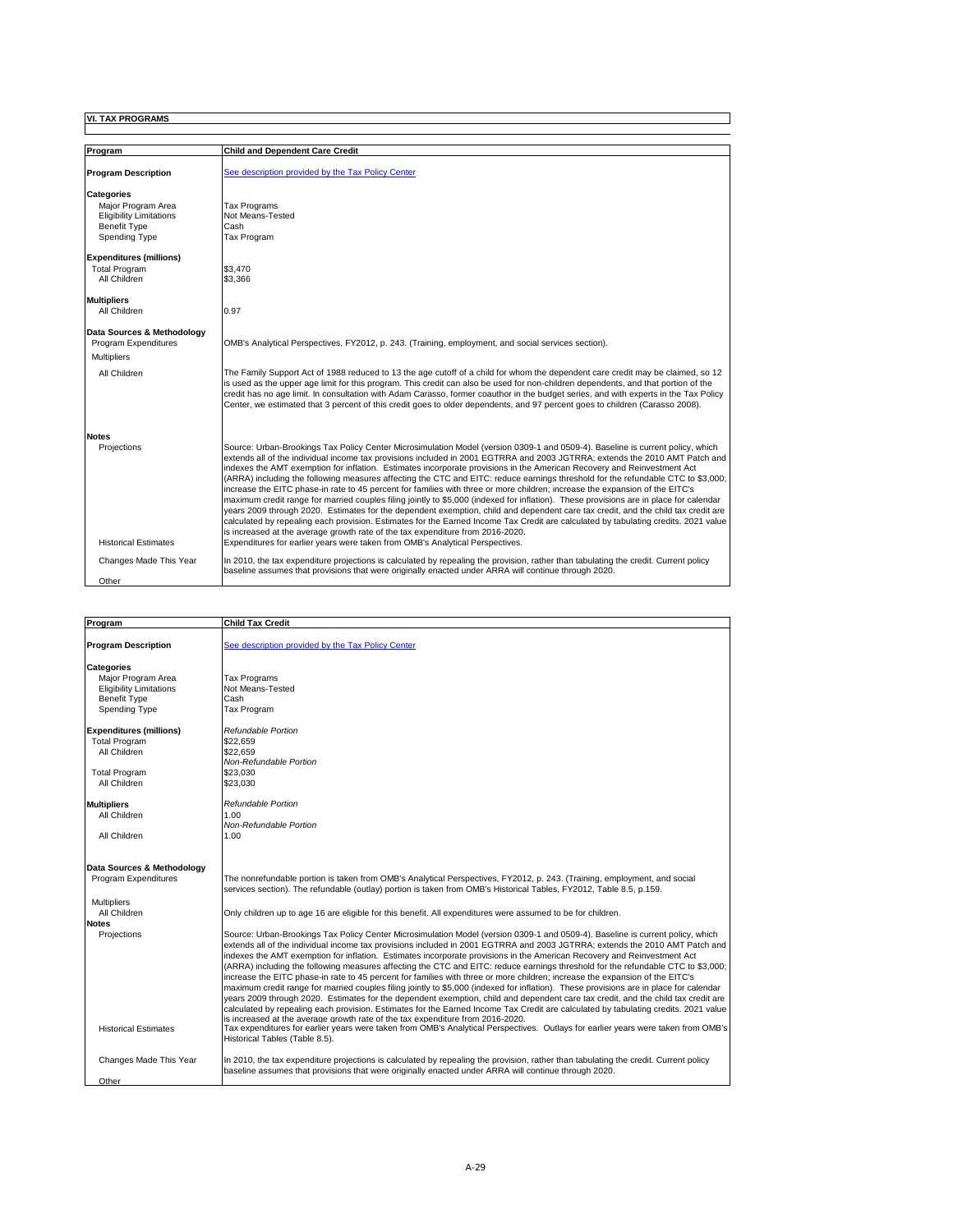| Program                              | <b>Dependent Exemption</b>                                                                                                                                                                                                                                                                                                                                                                                                                                                                                                                                                                                                                                                                                                                                                                                                                                                                                                                                                                                                                                                                                                                  |
|--------------------------------------|---------------------------------------------------------------------------------------------------------------------------------------------------------------------------------------------------------------------------------------------------------------------------------------------------------------------------------------------------------------------------------------------------------------------------------------------------------------------------------------------------------------------------------------------------------------------------------------------------------------------------------------------------------------------------------------------------------------------------------------------------------------------------------------------------------------------------------------------------------------------------------------------------------------------------------------------------------------------------------------------------------------------------------------------------------------------------------------------------------------------------------------------|
| <b>Program Description</b>           | A qualifying child dependent is a child under age 19 supported by a tax filer for more than half of a calendar year. The tax law<br>stipulates five tests to determine whether a filer may claim a child as a dependent and thus qualify for an exemption: a relationship<br>test, a joint return test, a citizen-or-resident test, an income test, and a support test,                                                                                                                                                                                                                                                                                                                                                                                                                                                                                                                                                                                                                                                                                                                                                                     |
| Categories                           |                                                                                                                                                                                                                                                                                                                                                                                                                                                                                                                                                                                                                                                                                                                                                                                                                                                                                                                                                                                                                                                                                                                                             |
| Maior Program Area                   | <b>Tax Programs</b>                                                                                                                                                                                                                                                                                                                                                                                                                                                                                                                                                                                                                                                                                                                                                                                                                                                                                                                                                                                                                                                                                                                         |
| <b>Eligibility Limitations</b>       | Not Means-Tested<br>Cash                                                                                                                                                                                                                                                                                                                                                                                                                                                                                                                                                                                                                                                                                                                                                                                                                                                                                                                                                                                                                                                                                                                    |
| <b>Benefit Type</b><br>Spending Type | Tax Program                                                                                                                                                                                                                                                                                                                                                                                                                                                                                                                                                                                                                                                                                                                                                                                                                                                                                                                                                                                                                                                                                                                                 |
| <b>Expenditures (millions)</b>       |                                                                                                                                                                                                                                                                                                                                                                                                                                                                                                                                                                                                                                                                                                                                                                                                                                                                                                                                                                                                                                                                                                                                             |
| <b>Total Program</b>                 | \$35,250                                                                                                                                                                                                                                                                                                                                                                                                                                                                                                                                                                                                                                                                                                                                                                                                                                                                                                                                                                                                                                                                                                                                    |
| All Children                         | \$35,250                                                                                                                                                                                                                                                                                                                                                                                                                                                                                                                                                                                                                                                                                                                                                                                                                                                                                                                                                                                                                                                                                                                                    |
| <b>Multipliers</b>                   |                                                                                                                                                                                                                                                                                                                                                                                                                                                                                                                                                                                                                                                                                                                                                                                                                                                                                                                                                                                                                                                                                                                                             |
| All Children                         | 1.00                                                                                                                                                                                                                                                                                                                                                                                                                                                                                                                                                                                                                                                                                                                                                                                                                                                                                                                                                                                                                                                                                                                                        |
| Data Sources & Methodology           |                                                                                                                                                                                                                                                                                                                                                                                                                                                                                                                                                                                                                                                                                                                                                                                                                                                                                                                                                                                                                                                                                                                                             |
| Program Expenditures                 | Source: Urban-Brookings Tax Policy Center Microsimulation Model (version 0309-1 and 0509-4). Baseline is current policy, which<br>extends all of the individual income tax provisions included in 2001 EGTRRA and 2003 JGTRRA; extends the 2010 AMT Patch and<br>indexes the AMT exemption for inflation. Estimates incorporate provisions in the American Recovery and Reinvestment Act<br>(ARRA) including the following measures affecting the CTC and EITC: reduce earnings threshold for the refundable CTC to \$3,000;<br>increase the EITC phase-in rate to 45 percent for families with three or more children; increase the expansion of the EITC's<br>maximum credit range for married couples filing jointly to \$5,000 (indexed for inflation). These provisions are in place for calendar<br>years 2009 through 2020. Estimates for the dependent exemption, child and dependent care tax credit, and the child tax credit are<br>calculated by repealing each provision. Estimates for the Earned Income Tax Credit are calculated by tabulating credits.                                                                     |
| <b>Multipliers</b>                   |                                                                                                                                                                                                                                                                                                                                                                                                                                                                                                                                                                                                                                                                                                                                                                                                                                                                                                                                                                                                                                                                                                                                             |
| All Children                         | All expenditures were assumed to be for children age 18 and under.                                                                                                                                                                                                                                                                                                                                                                                                                                                                                                                                                                                                                                                                                                                                                                                                                                                                                                                                                                                                                                                                          |
| <b>Notes</b>                         |                                                                                                                                                                                                                                                                                                                                                                                                                                                                                                                                                                                                                                                                                                                                                                                                                                                                                                                                                                                                                                                                                                                                             |
| Projections                          | Source: Urban-Brookings Tax Policy Center Microsimulation Model (version 0309-1 and 0509-4). Baseline is current policy, which<br>extends all of the individual income tax provisions included in 2001 EGTRRA and 2003 JGTRRA; extends the 2010 AMT Patch and<br>indexes the AMT exemption for inflation. Estimates incorporate provisions in the American Recovery and Reinvestment Act<br>(ARRA) including the following measures affecting the CTC and EITC: reduce earnings threshold for the refundable CTC to \$3,000;<br>increase the EITC phase-in rate to 45 percent for families with three or more children; increase the expansion of the EITC's<br>maximum credit range for married couples filing jointly to \$5,000 (indexed for inflation). These provisions are in place for calendar<br>years 2009 through 2020. Estimates for the dependent exemption, child and dependent care tax credit, and the child tax credit are<br>calculated by repealing each provision. Estimates for the Earned Income Tax Credit are calculated by tabulating credits. 2021 value<br>ide asks of this korror consideration form noten nonn |
| <b>Historical Estimates</b>          | Before 2005, estimates were derived from Statistics of Income data. Starting in 2005, estimates came from the Urban-Brookings<br>Tax Policy Center Microsimulation Model (various versions). Expenditures previously calculated for 1995–2004 were then multiplied<br>by an adjustment factor so as to better align with these new estimates from the TPC model.                                                                                                                                                                                                                                                                                                                                                                                                                                                                                                                                                                                                                                                                                                                                                                            |
| Changes Made This Year<br>Other      |                                                                                                                                                                                                                                                                                                                                                                                                                                                                                                                                                                                                                                                                                                                                                                                                                                                                                                                                                                                                                                                                                                                                             |

 $\blacksquare$ 

| Program                                                                                                                                                                     | <b>Exclusion of Employer-Provided Child Care</b>                                                                                                                                                                                                                                                                              |
|-----------------------------------------------------------------------------------------------------------------------------------------------------------------------------|-------------------------------------------------------------------------------------------------------------------------------------------------------------------------------------------------------------------------------------------------------------------------------------------------------------------------------|
| <b>Program Description</b>                                                                                                                                                  | See description provided by the Tax Policy Center                                                                                                                                                                                                                                                                             |
| <b>Categories</b><br>Major Program Area<br><b>Eligibility Limitations</b><br><b>Benefit Type</b><br>Spending Type<br><b>Expenditures (millions)</b><br><b>Total Program</b> | <b>Tax Programs</b><br>Not Means-Tested<br>Cash<br><b>Tax Program</b><br>\$1.220                                                                                                                                                                                                                                              |
| All Children<br><b>Multipliers</b>                                                                                                                                          | \$1.220                                                                                                                                                                                                                                                                                                                       |
| All Children                                                                                                                                                                | 1.00                                                                                                                                                                                                                                                                                                                          |
| Data Sources & Methodology<br>Program Expenditures<br><b>Multipliers</b><br>All Children                                                                                    | OMB's Analytical Perspectives, FY 2012, p. 243 (Training, employment, and social services section).<br>All expenditures were assumed to be for children. To qualify for this exclusion, children must meet the same age requirements as<br>for the child and dependent tax credit, so the maximum age for this program is 12. |
| <b>Notes</b><br>Projections                                                                                                                                                 | Projections to 2016 are based on OMB projections (Analytical Perspectives, FY 2012, p. 243). 2017-21 were estimated by applying<br>the average annual growth rate from 2013-16 to the 2016 projection and scaling for CBO-OMB GDP differences.                                                                                |
| <b>Historical Estimates</b><br>Changes Made This Year<br>Other                                                                                                              | Expenditures for earlier years were taken from OMB's Analytical Perspectives.                                                                                                                                                                                                                                                 |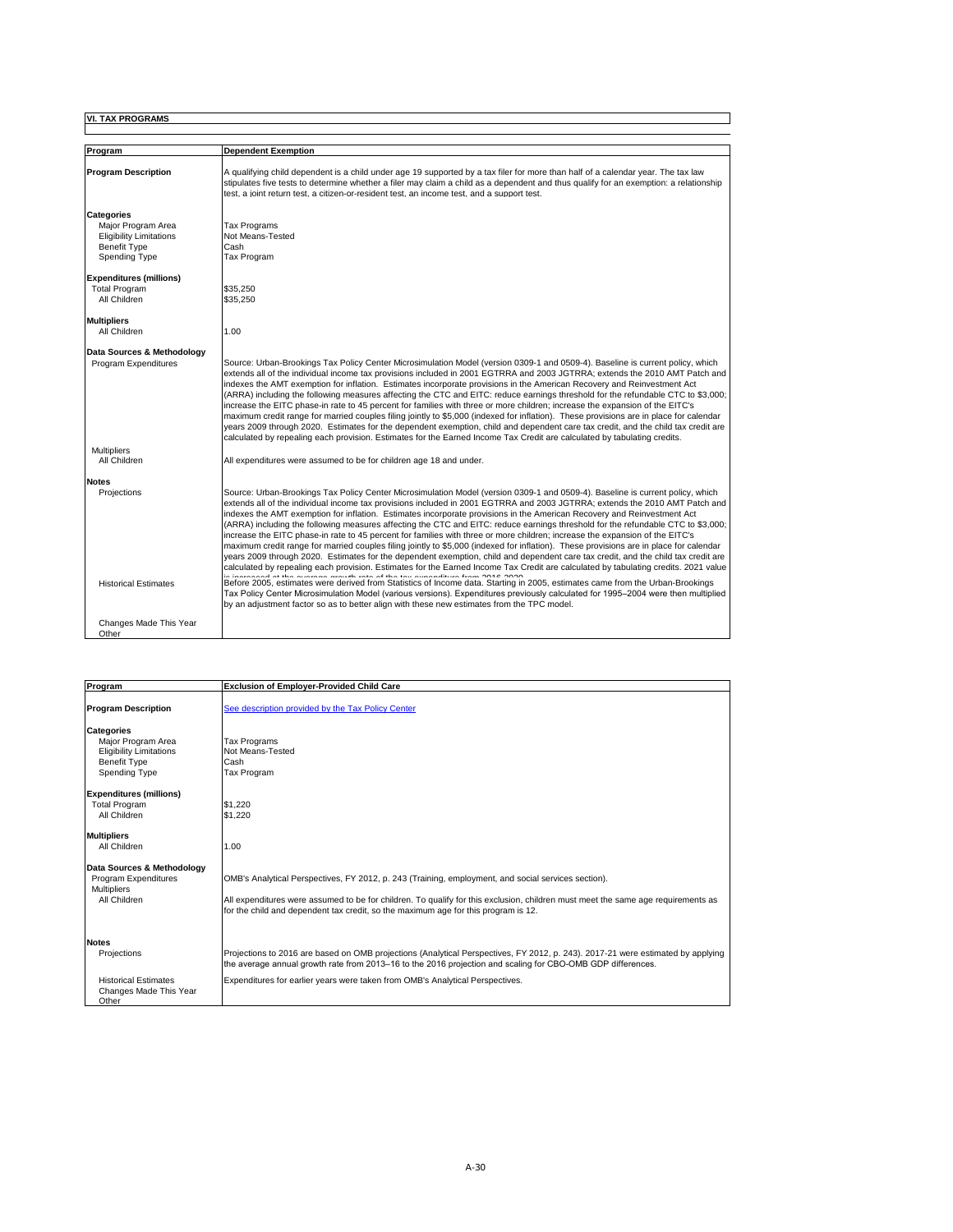| Program                                                                                                                                                                     | <b>Employer-Provided Child Care Credit</b>                                                                                                                                                                                                                                                                                                                                                    |
|-----------------------------------------------------------------------------------------------------------------------------------------------------------------------------|-----------------------------------------------------------------------------------------------------------------------------------------------------------------------------------------------------------------------------------------------------------------------------------------------------------------------------------------------------------------------------------------------|
| <b>Program Description</b>                                                                                                                                                  | Under Section 45f of 20EGTRRA (Public Law 107-16), businesses may claim a tax "credit equal to 25 percent of qualified<br>expenses for employee child care and 10 percent of qualified expenses for child care resource and referral services. Employer<br>deductions for such expenses are reduced by the amount of the credit. The maximum total credit is limited to \$150,000 per taxable |
| <b>Categories</b><br>Major Program Area<br><b>Eligibility Limitations</b><br><b>Benefit Type</b><br>Spending Type<br><b>Expenditures (millions)</b><br><b>Total Program</b> | <b>Tax Programs</b><br>Not Means-Tested<br>Cash<br><b>Tax Program</b><br>\$10                                                                                                                                                                                                                                                                                                                 |
| All Children<br><b>Multipliers</b>                                                                                                                                          | \$10                                                                                                                                                                                                                                                                                                                                                                                          |
| All Children                                                                                                                                                                | 1.00                                                                                                                                                                                                                                                                                                                                                                                          |
| Data Sources & Methodology<br>Program Expenditures<br><b>Multipliers</b><br>All Children                                                                                    | OMB's Analytical Perspectives, FY 2012, p. 243 (Training, employment, and social services section).<br>All expenditures were assumed to be for children. Further, it was assumed that most children enrolled in employer-provided child<br>care are under 13 (i.e.,. identical to the age cutoff for the exclusion for employer-provided child care).                                         |
| <b>Notes</b>                                                                                                                                                                |                                                                                                                                                                                                                                                                                                                                                                                               |
| Projections                                                                                                                                                                 | This program is projected to end after 2010. Projections are based on OMB projections (Analytical Perspectives, FY 2012, p. 243).                                                                                                                                                                                                                                                             |
| <b>Historical Estimates</b><br>Changes Made This Year<br>Other                                                                                                              | Expenditures for earlier years were taken from OMB's Analytical Perspectives.                                                                                                                                                                                                                                                                                                                 |

 $\Box$ 

| Program                                                                                                           | <b>Assistance for Adopted Foster Children</b>                                                                                                                                                                                                                                                                                      |
|-------------------------------------------------------------------------------------------------------------------|------------------------------------------------------------------------------------------------------------------------------------------------------------------------------------------------------------------------------------------------------------------------------------------------------------------------------------|
| <b>Program Description</b>                                                                                        | "Taxpayers who adopt eligible children from the public foster care system can receive monthly payments for the children's<br>significant and varied needs and a reimbursement of up to \$2,000 for nonrecurring adoption expenses. These payments are<br>excluded from gross income" (OMB's 2007 Analytical Perspectives, p. 309). |
| <b>Categories</b><br>Maior Program Area<br><b>Eligibility Limitations</b><br><b>Benefit Type</b><br>Spending Type | <b>Tax Programs</b><br>Not Means-Tested<br>Cash<br>Tax Program                                                                                                                                                                                                                                                                     |
| <b>Expenditures (millions)</b><br><b>Total Program</b><br>All Children                                            | \$460<br>\$460                                                                                                                                                                                                                                                                                                                     |
| <b>Multipliers</b><br>All Children                                                                                | 1.00                                                                                                                                                                                                                                                                                                                               |
| Data Sources & Methodology<br>Program Expenditures<br><b>Multipliers</b><br>All Children                          | OMB's Analytical Perspectives, FY 2012, p. 243 (Training, employment, and social services section).<br>All expenditures were assumed to be for children under age 18.                                                                                                                                                              |
| <b>Notes</b><br>Projections                                                                                       | Projections to 2016 are based on OMB projections (Analytical Perspectives, FY 2012, p. 243). 2017–21 were estimated by applying<br>the average annual growth rate from 2013-16 to the 2016 projection and scaling for CBO-OMB GDP differences.                                                                                     |
| <b>Historical Estimates</b><br>Changes Made This Year<br>Other                                                    | Expenditures for earlier years were taken from OMB's Analytical Perspectives.                                                                                                                                                                                                                                                      |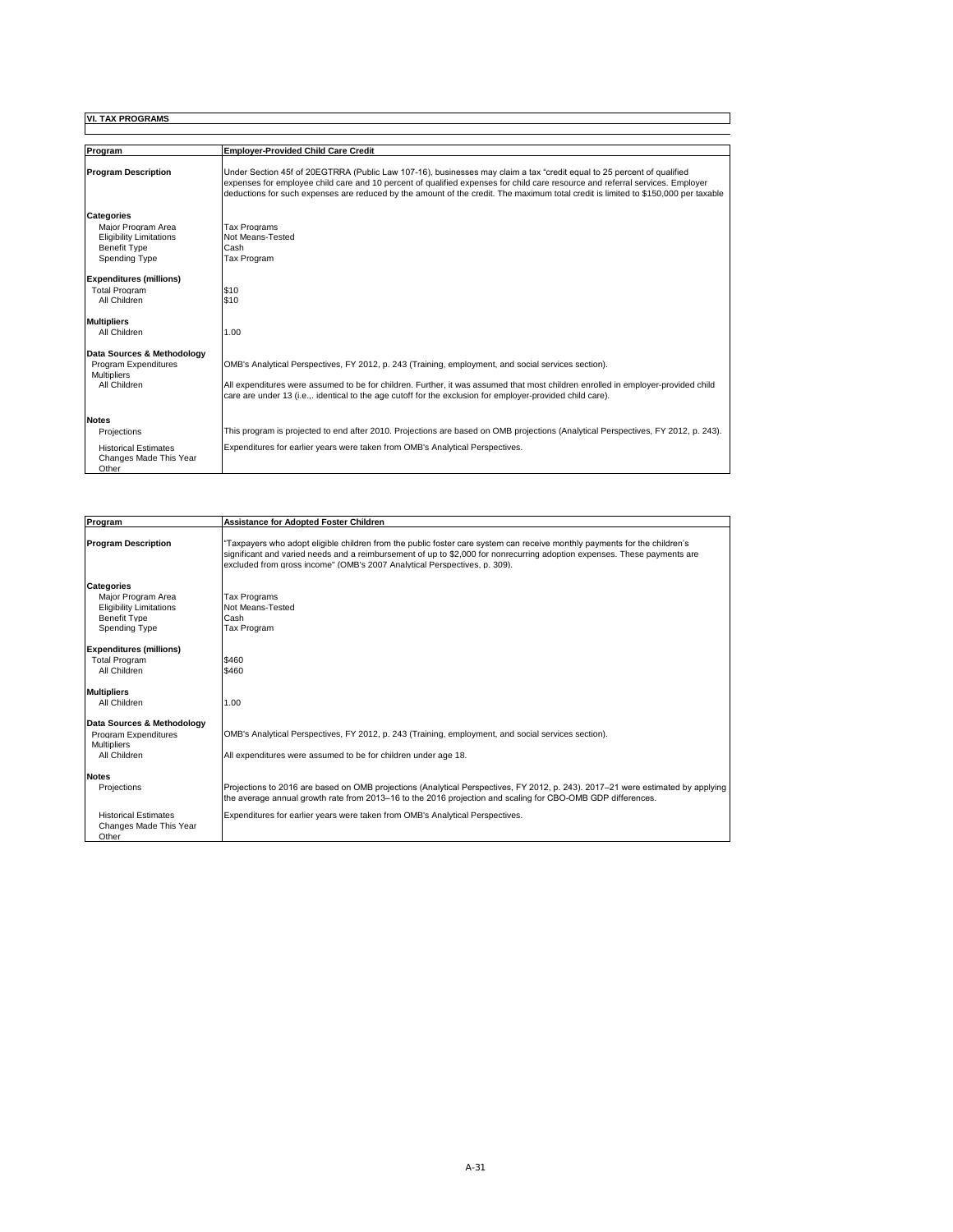| Program                                            | <b>Adoption Credit and Exclusion</b>                                                                                        |
|----------------------------------------------------|-----------------------------------------------------------------------------------------------------------------------------|
| <b>Program Description</b>                         | See page 32 in Data Appendix to Federal Expenditures on Infants and Toddlers in 2007                                        |
| <b>Categories</b>                                  |                                                                                                                             |
| Maior Program Area                                 | <b>Tax Programs</b>                                                                                                         |
| <b>Eligibility Limitations</b>                     | Not Means-Tested                                                                                                            |
| <b>Benefit Type</b>                                | Cash                                                                                                                        |
| Spending Type                                      | Tax Program                                                                                                                 |
| <b>Expenditures (millions)</b>                     | Non-Refundable Portion                                                                                                      |
| <b>Total Program</b>                               | \$660                                                                                                                       |
| All Children                                       | \$660                                                                                                                       |
|                                                    | Refundable Portion                                                                                                          |
| <b>Total Program</b>                               | \$940                                                                                                                       |
| All Children                                       | \$940                                                                                                                       |
| <b>Multipliers</b>                                 |                                                                                                                             |
| All Children                                       | 1.00                                                                                                                        |
|                                                    |                                                                                                                             |
| Data Sources & Methodology<br>Program Expenditures | OMB's Analytical Perspectives, FY 2012, p. 243 (Training, employment, and social services section).                         |
| <b>Multipliers</b>                                 |                                                                                                                             |
| All Children                                       | All expenditures were assumed to be for children under age 18.                                                              |
|                                                    |                                                                                                                             |
| <b>Notes</b>                                       |                                                                                                                             |
| Projections                                        | We continue to hold expenditures constant from 2017-2021.                                                                   |
| <b>Historical Estimates</b>                        | Expenditures for earlier years were taken from OMB's Analytical Perspectives.                                               |
| Changes Made This Year                             | For the first time in 2010, this credit has a refundable portion. OMB estimates the refundable portion to be \$940 in 2010. |
| Other                                              |                                                                                                                             |

I

| Program                        | <b>Qualified Zone Academy Bonds</b>                                                                                                                                                                                                                                       |
|--------------------------------|---------------------------------------------------------------------------------------------------------------------------------------------------------------------------------------------------------------------------------------------------------------------------|
| <b>Program Description</b>     | Qualified Zone Academy Bonds (QZABs) have been in place since 1997 and are used for renovation, purchase of technology,<br>developing challenging curriculum, training quality teachers. For more information, see<br>http://www2.ed.gov/programs/gualifiedzone/fag.html. |
| Categories                     |                                                                                                                                                                                                                                                                           |
| Maior Program Area             | <b>Tax Programs</b>                                                                                                                                                                                                                                                       |
| <b>Eligibility Limitations</b> | Not Means-Tested                                                                                                                                                                                                                                                          |
| <b>Benefit Type</b>            | Cash                                                                                                                                                                                                                                                                      |
| Spending Type                  | Tax Program                                                                                                                                                                                                                                                               |
| <b>Expenditures (millions)</b> | Non-Refundable Portion                                                                                                                                                                                                                                                    |
| <b>Total Program</b>           | \$80                                                                                                                                                                                                                                                                      |
| All Children                   | \$80                                                                                                                                                                                                                                                                      |
|                                | Refundable Portion                                                                                                                                                                                                                                                        |
| <b>Total Program</b>           | \$460                                                                                                                                                                                                                                                                     |
| All Children                   | \$460                                                                                                                                                                                                                                                                     |
| <b>Multipliers</b>             |                                                                                                                                                                                                                                                                           |
| All Children                   | 1.00                                                                                                                                                                                                                                                                      |
| Data Sources & Methodology     |                                                                                                                                                                                                                                                                           |
| Program Expenditures           | OMB's Analytical Perspectives, FY 2012, p. 243 (Education section).                                                                                                                                                                                                       |
| <b>Multipliers</b>             |                                                                                                                                                                                                                                                                           |
| All Children                   | All expenditures were assumed to be for children under age 19.                                                                                                                                                                                                            |
| <b>Notes</b>                   |                                                                                                                                                                                                                                                                           |
| Projections                    | We use the projected growth rate as calculated by the Joint Committee on Taxation for expenditures from 2016-2020, and hold this                                                                                                                                          |
|                                | rate constant in 2021. http://www.ict.gov/x-19-09.pdf                                                                                                                                                                                                                     |
| <b>Historical Estimates</b>    | OMB's Analytical Perspectives from previous year's budgets were used to obtain the expenditures going back to 1997.                                                                                                                                                       |
| Changes Made This Year         | For the first time in 2010, OMB includes a refundable "outlay effect" for this tax expenditure, which is included in the total.                                                                                                                                           |
| Other                          |                                                                                                                                                                                                                                                                           |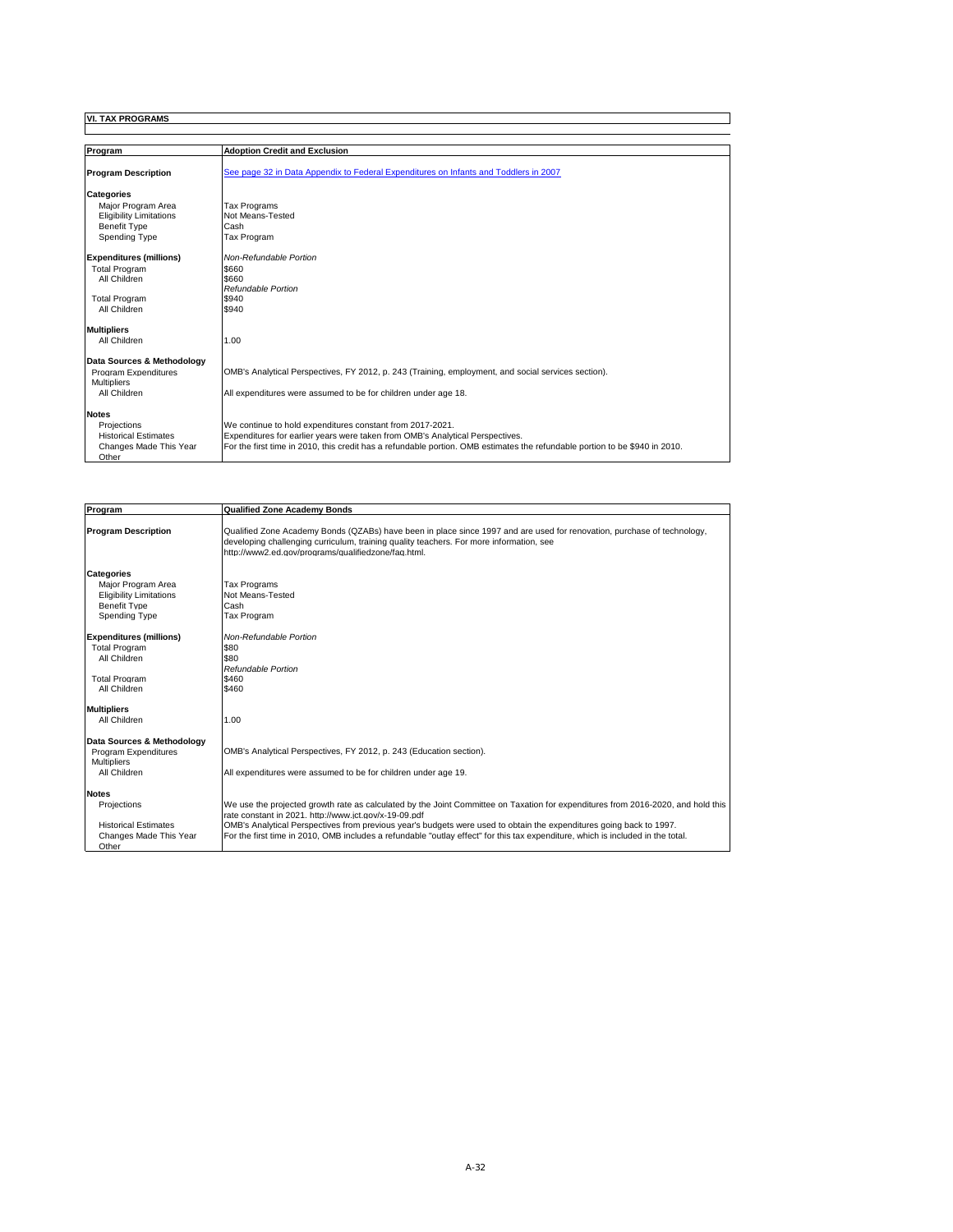| Program                                                                                                           | <b>Qualified School Construction Bonds</b>                                                                                                                                                                                                                                                                                                                                                |
|-------------------------------------------------------------------------------------------------------------------|-------------------------------------------------------------------------------------------------------------------------------------------------------------------------------------------------------------------------------------------------------------------------------------------------------------------------------------------------------------------------------------------|
| <b>Program Description</b>                                                                                        | Part of the American Recovery and Reinvestment Act, Qualified School Construction Bonds (QSCB) provide tax credits on bond<br>interest for bonds purchased for school construction, renovation, modernization, or the purchase of land to be used for<br>construction. For more information, see http://www.irs.gov/pub/irs-drop/n-09-35.pdf.                                             |
| <b>Categories</b><br>Major Program Area<br><b>Eligibility Limitations</b><br><b>Benefit Type</b><br>Spending Type | <b>Tax Programs</b><br>Not Means-Tested<br>Cash<br><b>Tax Program</b>                                                                                                                                                                                                                                                                                                                     |
| <b>Expenditures (millions)</b><br><b>Total Program</b><br>All Children<br><b>Total Program</b><br>All Children    | Non-Refundable Portion<br>\$190<br>\$190<br>Refundable Portion<br>\$10<br>\$10                                                                                                                                                                                                                                                                                                            |
| <b>Multipliers</b><br>All Children                                                                                | 1.00                                                                                                                                                                                                                                                                                                                                                                                      |
| Data Sources & Methodology<br>Program Expenditures<br><b>Multipliers</b><br>All Children                          | OMB's Analytical Perspectives, FY 2012, p. 243 (Education section).<br>All expenditures were assumed to be for children under age 19.                                                                                                                                                                                                                                                     |
| <b>Notes</b><br>Projections<br><b>Historical Estimates</b><br>Changes Made This Year<br>Other                     | We use the projected growth rate as calculated by the Joint Committee on Taxation for expenditures from 2016-2020, and hold this<br>rate constant in 2021, http://www.ict.gov/x-19-09.pdf<br>As part of ARRA, there are no expenditures prior to 2009.<br>For the first time in 2010, OMB includes a refundable "outlay effect" for this tax expenditure, which is included in the total. |

 $\Box$ 

| Program                                                                                                           | <b>Exclusion of Certain Foster Care Payments</b>                                                                                                                                                                                                                                                                                                                                                                                           |
|-------------------------------------------------------------------------------------------------------------------|--------------------------------------------------------------------------------------------------------------------------------------------------------------------------------------------------------------------------------------------------------------------------------------------------------------------------------------------------------------------------------------------------------------------------------------------|
| <b>Program Description</b>                                                                                        | Under the Tax Reform Act of 1986 (Public Law 99-514), compensation paid to foster parents for providing "a home and care for<br>children who are wards of the state is excluded from their gross incomes of foster parents; the expenses they incur are<br>nondeductible." The Fairness for Foster Care Families Act of 2001 expanded the scope of payments qualifying for this exclusion<br>(OMB's 2007 Analytical Perspectives, p. 309). |
| <b>Categories</b><br>Maior Program Area<br><b>Eligibility Limitations</b><br><b>Benefit Type</b><br>Spending Type | <b>Tax Programs</b><br>Not Means-Tested<br>Cash<br><b>Tax Program</b>                                                                                                                                                                                                                                                                                                                                                                      |
| <b>Expenditures (millions)</b><br><b>Total Program</b><br>All Children                                            | \$420<br>\$420                                                                                                                                                                                                                                                                                                                                                                                                                             |
| <b>Multipliers</b><br>All Children                                                                                | 1.00                                                                                                                                                                                                                                                                                                                                                                                                                                       |
| Data Sources & Methodology<br>Program Expenditures<br><b>Multipliers</b><br>All Children                          | OMB's Analytical Perspectives, FY 2012, p. 243 (Training, employment, and social services section).<br>All expenditures were assumed to be for children under age 18.                                                                                                                                                                                                                                                                      |
| <b>Notes</b><br>Projections<br><b>Historical Estimates</b><br>Changes Made This Year<br>Other                     | Projections to 2016 are based on OMB projections (Analytical Perspectives, FY 2012, p. 243). 2017–21 were estimated by applying<br>the average annual growth rate from 2012-16 to the 2016 projection and scaling for CBO-OMB GDP differences.<br>Expenditures for earlier years were taken from OMB's Analytical Perspectives.                                                                                                            |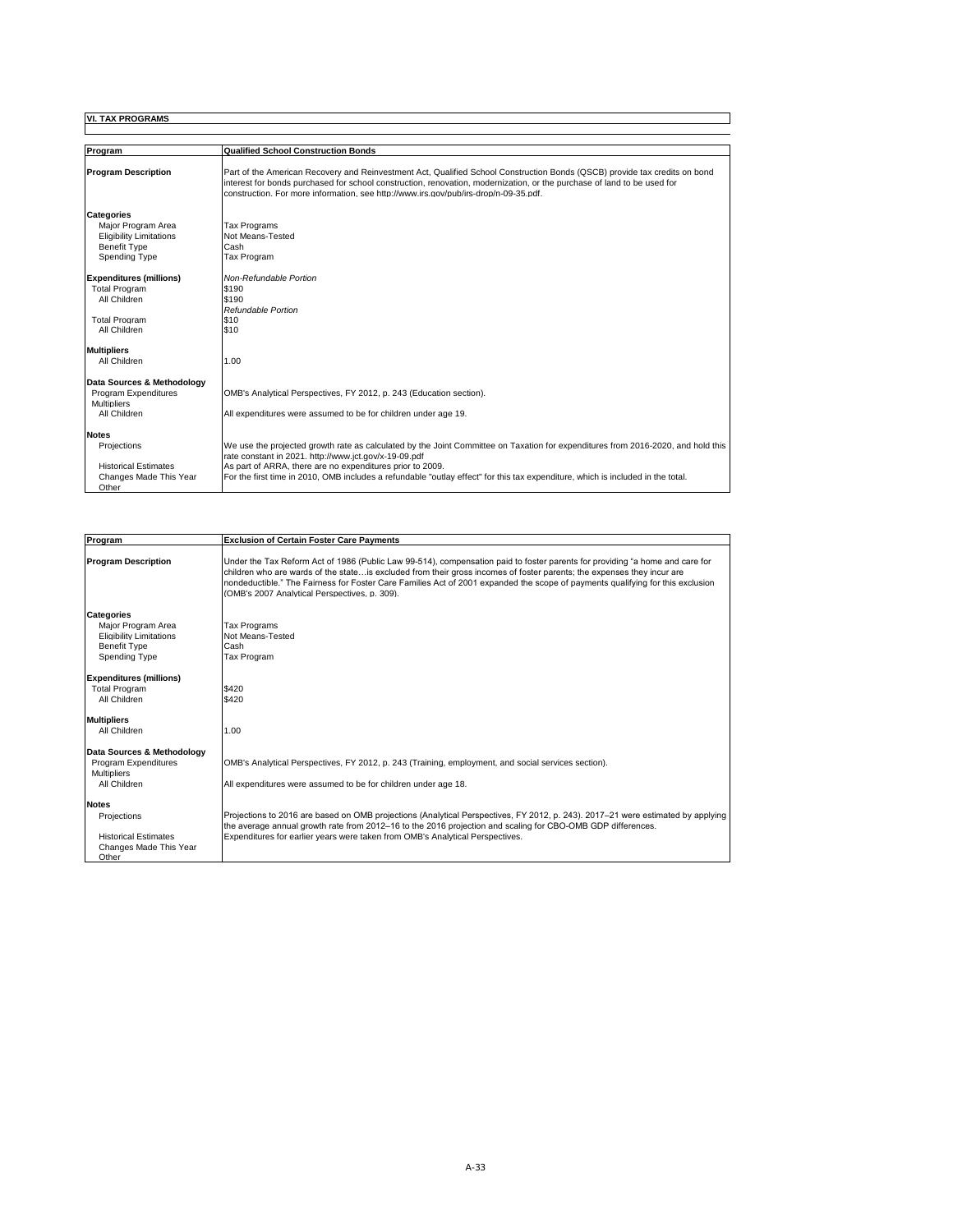| Program                                                                                                    | <b>Exclusion for Public Assistance Benefits</b>                                                                                                                                                                                                                                                                                                                                                                                                                                                            |
|------------------------------------------------------------------------------------------------------------|------------------------------------------------------------------------------------------------------------------------------------------------------------------------------------------------------------------------------------------------------------------------------------------------------------------------------------------------------------------------------------------------------------------------------------------------------------------------------------------------------------|
| <b>Program Description</b>                                                                                 | Although "there is no specific statutory authorization, a number of revenue rulings under Code section 61 have held that specific<br>types of public assistance payments are excludable from gross income. Revenue rulings generally exclude government transfer<br>payments from income because they are considered to be general welfare paymentsCash payments come mainly from the<br>AFDC and Supplemental Security Income (SSI) Programs, In-kind payments include food stamps, Medicaid, and housing |
| Categories<br>Maior Program Area<br><b>Eligibility Limitations</b><br><b>Benefit Type</b><br>Spending Type | <b>Tax Programs</b><br>Means-Tested<br>Cash<br>Tax Program                                                                                                                                                                                                                                                                                                                                                                                                                                                 |
| <b>Expenditures (millions)</b><br><b>Total Program</b><br>All Children                                     | \$640<br>\$303                                                                                                                                                                                                                                                                                                                                                                                                                                                                                             |
| <b>Multipliers</b><br>All Children                                                                         | 0.47                                                                                                                                                                                                                                                                                                                                                                                                                                                                                                       |
| Data Sources & Methodology<br>Program Expenditures<br><b>Multipliers</b><br>All Children                   | OMB's Analytical Perspectives, FY 2012, p. 244 (Income security section).<br>Since cash public assistance includes primarily TANF and SSI, we used the average of the multipliers for those two programs as<br>the multiplier for this expenditure. Note that in some states children as old as 21 are eligible for TANF.                                                                                                                                                                                  |
| <b>Notes</b><br>Projections                                                                                | Projections to 2016 are based on OMB projections (Analytical Perspectives, FY 2012, p. 243). 2017–21 were estimated by applying<br>the average annual growth rate from 2013-16 to the 2016 projection and scaling for CBO-OMB GDP differences.                                                                                                                                                                                                                                                             |
| <b>Historical Estimates</b><br>Changes Made This Year<br>Other                                             | Expenditures for earlier years were taken from OMB's Analytical Perspectives.                                                                                                                                                                                                                                                                                                                                                                                                                              |

 $\blacksquare$ 

| Program                                                        | <b>Exclusion for Social Security Retirement and Dependents &amp; Survivors' Benefits</b>                                                                                                                                                       |
|----------------------------------------------------------------|------------------------------------------------------------------------------------------------------------------------------------------------------------------------------------------------------------------------------------------------|
|                                                                |                                                                                                                                                                                                                                                |
| <b>Program Description</b>                                     | See page 35 in Data Appendix to Federal Expenditures on Infants and Toddlers in 2007                                                                                                                                                           |
| <b>Categories</b>                                              |                                                                                                                                                                                                                                                |
| Maior Program Area                                             | <b>Tax Programs</b>                                                                                                                                                                                                                            |
| <b>Eligibility Limitations</b>                                 | Not Means-Tested                                                                                                                                                                                                                               |
| <b>Benefit Type</b>                                            | Cash                                                                                                                                                                                                                                           |
| Spending Type                                                  | <b>Tax Program</b>                                                                                                                                                                                                                             |
| <b>Expenditures (millions)</b>                                 |                                                                                                                                                                                                                                                |
| <b>Total Program</b>                                           | \$25,290                                                                                                                                                                                                                                       |
| All Children                                                   | \$615                                                                                                                                                                                                                                          |
| <b>Multipliers</b>                                             |                                                                                                                                                                                                                                                |
| All Children                                                   | 0.02                                                                                                                                                                                                                                           |
| Data Sources & Methodology                                     |                                                                                                                                                                                                                                                |
| Program Expenditures                                           | OMB's Analytical Perspectives, FY 2012, p. 244 (Social Security section). Note that expenditures for retired workers are listed<br>separately from expenditures for dependents and survivors.                                                  |
| <b>Multipliers</b>                                             |                                                                                                                                                                                                                                                |
| All Children                                                   | Assumed to be the same as the OASI portion of Social Security (maximum age of 17).                                                                                                                                                             |
| <b>Notes</b>                                                   |                                                                                                                                                                                                                                                |
| Projections                                                    | Projections to 2016 are based on OMB projections (Analytical Perspectives, FY 2012, p. 244). 2017–21 were estimated by applying<br>the average annual growth rate from 2012-16 to the 2016 projection and scaling for CBO-OMB GDP differences. |
| <b>Historical Estimates</b><br>Changes Made This Year<br>Other | Expenditures for earlier years were taken from OMB's Analytical Perspectives.                                                                                                                                                                  |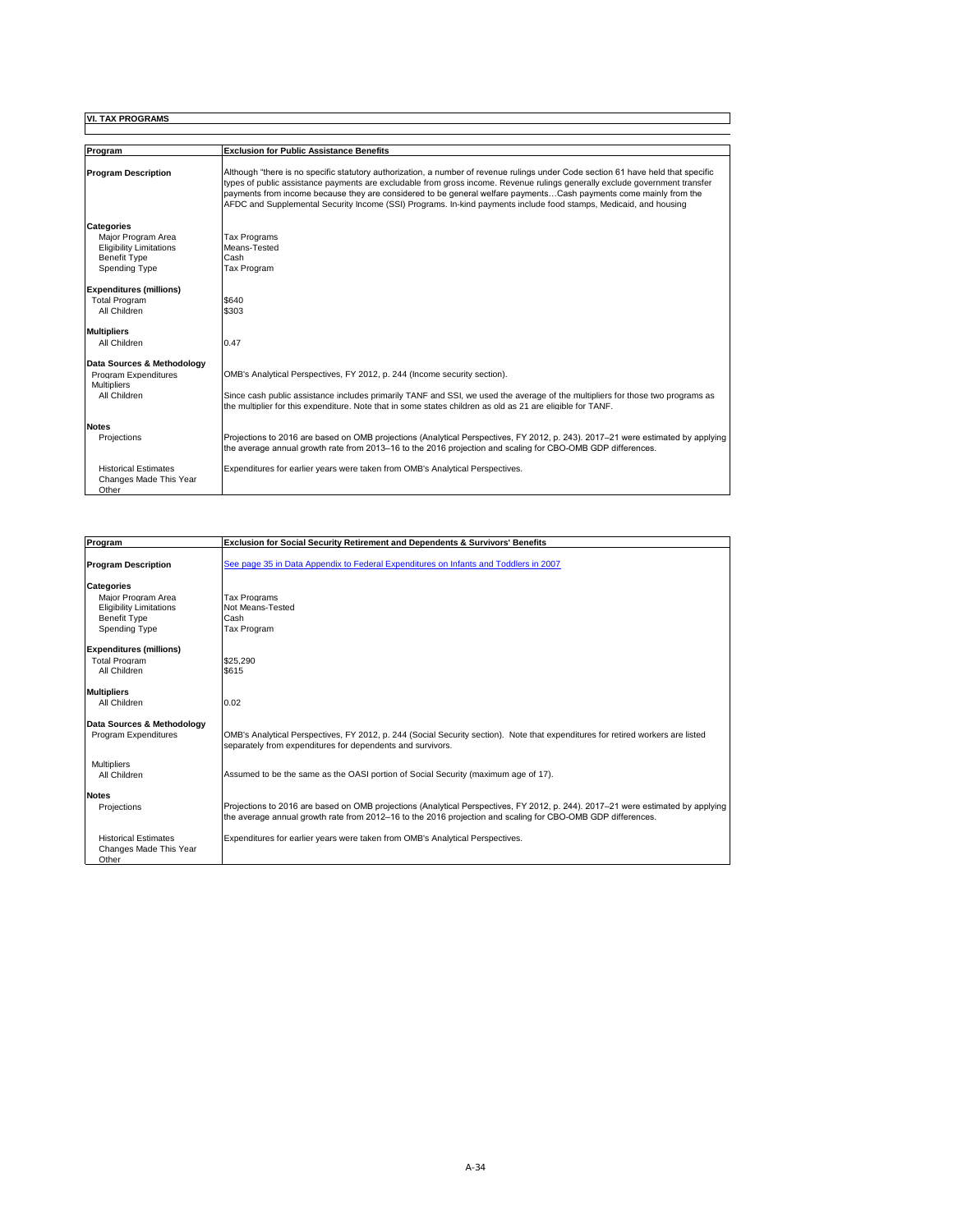| Program                         | <b>Exclusion for Social Security Disability Benefits</b>                                                                                                                                                                                                                                                     |
|---------------------------------|--------------------------------------------------------------------------------------------------------------------------------------------------------------------------------------------------------------------------------------------------------------------------------------------------------------|
| <b>Program Description</b>      | "Benefit payments from the Social Security Trust Fund for disability are partially excluded from a beneficiary's gross incomes"<br>(OMB's 2007 Analytical Perspectives, p. 312). See Exclusion for Social Security Retirement and Dependents' & Survivors' Benefits<br>descriptions for further information. |
| <b>Categories</b>               |                                                                                                                                                                                                                                                                                                              |
| Maior Program Area              | <b>Tax Programs</b>                                                                                                                                                                                                                                                                                          |
| <b>Eligibility Limitations</b>  | Not Means-Tested                                                                                                                                                                                                                                                                                             |
| <b>Benefit Type</b>             | Cash                                                                                                                                                                                                                                                                                                         |
| Spending Type                   | Tax Program                                                                                                                                                                                                                                                                                                  |
| <b>Expenditures (millions)</b>  |                                                                                                                                                                                                                                                                                                              |
| <b>Total Program</b>            | \$7.040                                                                                                                                                                                                                                                                                                      |
| All Children                    | \$397                                                                                                                                                                                                                                                                                                        |
| <b>Multipliers</b>              |                                                                                                                                                                                                                                                                                                              |
| All Children                    | 0.06                                                                                                                                                                                                                                                                                                         |
| Data Sources & Methodology      |                                                                                                                                                                                                                                                                                                              |
| Program Expenditures            | OMB's Analytical Perspectives, FY 2012, p. 244 (Social Security section).                                                                                                                                                                                                                                    |
| <b>Multipliers</b>              |                                                                                                                                                                                                                                                                                                              |
| All Children                    | Assumed to be the same as the DI portion of Social Security (maximum age of 17).                                                                                                                                                                                                                             |
| <b>Notes</b>                    |                                                                                                                                                                                                                                                                                                              |
| Projections                     | Projections to 2016 are based on OMB projections (Analytical Perspectives, FY 2012, p. 244). 2017–21 were estimated by applying<br>the average annual growth rate from 2012–16 to the 2016 projection and scaling for CBO-OMB GDP differences.                                                               |
| <b>Historical Estimates</b>     | Expenditures for earlier years were taken from OMB's Analytical Perspectives.                                                                                                                                                                                                                                |
| Changes Made This Year<br>Other | The historic multipliers for the DI portion of Social Security were corrected this year, which also affected these expenditures.                                                                                                                                                                             |

 $\blacksquare$ 

| Program                                                                                                           | <b>Exclusion for Veterans Death Benefits and Disability Compensation</b>                                                                                                                                                                                                                                                        |
|-------------------------------------------------------------------------------------------------------------------|---------------------------------------------------------------------------------------------------------------------------------------------------------------------------------------------------------------------------------------------------------------------------------------------------------------------------------|
| <b>Program Description</b>                                                                                        | "All compensation due to death or disability paid by the Veterans Administration is excluded from taxable income" (OMB's 2007<br>Analytical Perspectives, p. 312).                                                                                                                                                              |
| <b>Categories</b><br>Major Program Area<br><b>Eligibility Limitations</b><br><b>Benefit Type</b><br>Spending Type | <b>Tax Programs</b><br>Not Means-Tested<br>Cash<br><b>Tax Program</b>                                                                                                                                                                                                                                                           |
| <b>Expenditures (millions)</b><br><b>Total Program</b><br>All Children                                            | \$4.130<br>\$220                                                                                                                                                                                                                                                                                                                |
| <b>Multipliers</b><br>All Children                                                                                | 0.05                                                                                                                                                                                                                                                                                                                            |
| Data Sources & Methodology<br>Program Expenditures<br><b>Multipliers</b><br>All Children                          | OMB's Analytical Perspectives, FY 2012, p. 244 (Veterans benefits and services section).<br>Assumed to be the same as Veterans Compensation and DIC and Veterans Disability (under age 24).                                                                                                                                     |
| <b>Notes</b><br>Projections<br><b>Historical Estimates</b><br>Changes Made This Year<br>Other                     | Projections to 2016 are based on OMB projections (Analytical Perspectives, FY 2012, p. 244). 2017–21 were estimated by applying<br>the average annual growth rate from 2012-16 to the 2016 projection and scaling for CBO-OMB GDP differences.<br>Expenditures for earlier years were taken from OMB's Analytical Perspectives. |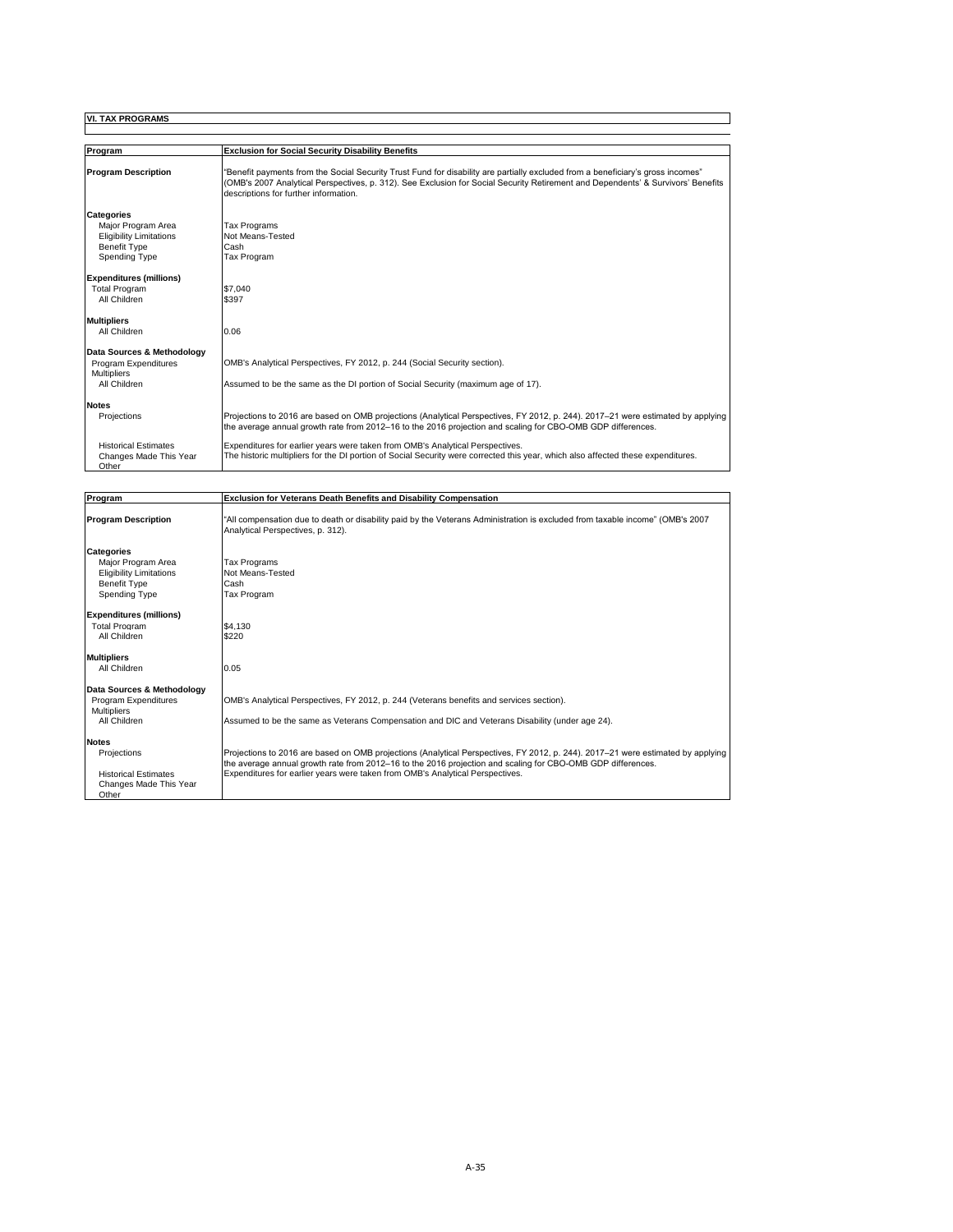| <b>VII. HEALTH PROGRAMS</b>    |                                                                                                                                                                                                                                                                                                                                                                                                                                                                                                                                                                                                                                          |
|--------------------------------|------------------------------------------------------------------------------------------------------------------------------------------------------------------------------------------------------------------------------------------------------------------------------------------------------------------------------------------------------------------------------------------------------------------------------------------------------------------------------------------------------------------------------------------------------------------------------------------------------------------------------------------|
| Program                        | Medicaid                                                                                                                                                                                                                                                                                                                                                                                                                                                                                                                                                                                                                                 |
| <b>Program Description</b>     | See CFDA #93.778                                                                                                                                                                                                                                                                                                                                                                                                                                                                                                                                                                                                                         |
| <b>Categories</b>              |                                                                                                                                                                                                                                                                                                                                                                                                                                                                                                                                                                                                                                          |
| Maior Program Area             | Health                                                                                                                                                                                                                                                                                                                                                                                                                                                                                                                                                                                                                                   |
| <b>Eligibility Limitations</b> | Means-Tested                                                                                                                                                                                                                                                                                                                                                                                                                                                                                                                                                                                                                             |
| <b>Benefit Type</b>            | In-Kind                                                                                                                                                                                                                                                                                                                                                                                                                                                                                                                                                                                                                                  |
| Spending Type                  | Mandatory                                                                                                                                                                                                                                                                                                                                                                                                                                                                                                                                                                                                                                |
| <b>Expenditures (millions)</b> |                                                                                                                                                                                                                                                                                                                                                                                                                                                                                                                                                                                                                                          |
| <b>Total Program</b>           | N/A                                                                                                                                                                                                                                                                                                                                                                                                                                                                                                                                                                                                                                      |
| All Children                   | \$74.454                                                                                                                                                                                                                                                                                                                                                                                                                                                                                                                                                                                                                                 |
| <b>Multipliers</b>             |                                                                                                                                                                                                                                                                                                                                                                                                                                                                                                                                                                                                                                          |
| All Children                   | 1.00                                                                                                                                                                                                                                                                                                                                                                                                                                                                                                                                                                                                                                     |
|                                |                                                                                                                                                                                                                                                                                                                                                                                                                                                                                                                                                                                                                                          |
| Data Sources & Methodology     | The estimate for 2008 (the most recent year for which actual data are available) is based on unpublished tabulations of                                                                                                                                                                                                                                                                                                                                                                                                                                                                                                                  |
| Program Expenditures           | Medicaid Statistical Information System (MSIS) data by the Urban Institute's Health Policy Center. The estimate includes all<br>benefit payments to children as well as benefit payments to disabled who are under 19. The federal share of these benefit<br>payments is estimated based on federal/state spending on Medicaid in 2008 as reported by Kaiser State Health Facts<br>(www.statehealthfacts.org). The estimate is adjusted to account for a children's share of Medicaid federal administrative<br>costs (assuming a constant ratio of administrative costs to benefit payments across ages). The estimate for 2010 follows |
|                                | same methodology as for 2011-2021, namely, 100 percent of CBO's baseline benefit payments for children and 15.2 percent<br>of CBO's baseline benefit payments for the blind and disabled and a children's share of administrative costs. The<br>assumption that 15.2 percent of benefit payments for the disabled are to children under 19 is based on HPC tabulations of                                                                                                                                                                                                                                                                |
| <b>Multipliers</b>             |                                                                                                                                                                                                                                                                                                                                                                                                                                                                                                                                                                                                                                          |
| All Children                   | Expenditures are estimated for children age 0-18, thus the multiplier is 1.                                                                                                                                                                                                                                                                                                                                                                                                                                                                                                                                                              |
| <b>Notes</b>                   |                                                                                                                                                                                                                                                                                                                                                                                                                                                                                                                                                                                                                                          |
| Projections                    | Projected expenditures are from the supplemental data accompanying CBO's Preliminary Analysis of the President's Budget<br>for 2012 (March 2011). http://www.cbo.gov/budget/factsheets/factsheets2011.cfm. The estimate is a combination of 100<br>percent of benefit payments to children, 15 percent of benefit payments to the disabled, and a children's share of<br>administrative costs. The assumption of 15 percent of disabled benefits going to individuals less than 19 is based on<br>tabulations of MSIS data in 2007, as described above.                                                                                  |
| <b>Historical Estimates</b>    | 1970–85 expenditures were estimated by the authors of Kids' Share 2007. 1990–2004 estimates were provided by Mindy<br>Cohen and Dawn Miller of the Urban Institute. 2005 estimates were provided by Alshadye Yemane of the Urban Institute;<br>2006-2007 were provided by Emily Lawton of the Urban Institute using the methodology described above.                                                                                                                                                                                                                                                                                     |
| Changes Made This Year         | Estimates for 2008 and 2009, "gap years" between the MSIS data and CBO projections, are based on updated unpublished<br>CBO estimates consistent with the March 2010 baseline. In the past years, the "gap years" were based on older CBO<br>baselines.                                                                                                                                                                                                                                                                                                                                                                                  |
| Other                          | Medicaid spending on 0–18-year-olds includes some, but not all, birth and delivery costs. The multiplier does not include birth<br>and delivery costs that are billed to the mother's Medicaid record, as is often the case. However, in some states, and in some<br>instances, birth and delivery costs may be billed to the infant's Medicaid record, in which case they are included in our<br>estimate. Estimates do not include disproportionate share hospital (DSH) payments.                                                                                                                                                     |

| Program                                                                                      | <b>Vaccines For Children</b>                                                                                                                                                                                                                                                                                                                                                                                                                                                                                                                                                                                                                                                                                                                                                                                                                                                                                |
|----------------------------------------------------------------------------------------------|-------------------------------------------------------------------------------------------------------------------------------------------------------------------------------------------------------------------------------------------------------------------------------------------------------------------------------------------------------------------------------------------------------------------------------------------------------------------------------------------------------------------------------------------------------------------------------------------------------------------------------------------------------------------------------------------------------------------------------------------------------------------------------------------------------------------------------------------------------------------------------------------------------------|
| <b>Program Description</b>                                                                   | The VFC Program, established by Section 1928 of the Social Security Act in 1994, serves children through 18 years of age<br>who meet one of the following criteria: those without health insurance, those eligible for Medicaid, American Indian and<br>Alaska Native children, and underinsured children who receive care through Federally Qualified Health Centers (FQHCs) or<br>Rural Health Clinics (RHCs). Through VFC, CDC provides funding to 61 state and local public health immunization programs<br>that include all 50 states, six city/urban areas, and five U.S. territories and protectorates. VFC funding supports the purchase<br>of recommended pediatric and adolescent vaccines, development and management of the pediatric vaccine stockpile, and<br>program operations.<br>http://www.cdc.gov/fmo/topic/Budget%20Information/appropriations budget form pdf/FY2011 CDC CJ Final.pdf |
| <b>Categories</b>                                                                            |                                                                                                                                                                                                                                                                                                                                                                                                                                                                                                                                                                                                                                                                                                                                                                                                                                                                                                             |
| Maior Program Area<br><b>Eligibility Limitations</b><br><b>Benefit Type</b><br>Spending Type | Health<br>Means-Tested<br>In-Kind<br>Mandatory                                                                                                                                                                                                                                                                                                                                                                                                                                                                                                                                                                                                                                                                                                                                                                                                                                                              |
| <b>Expenditures (millions)</b>                                                               |                                                                                                                                                                                                                                                                                                                                                                                                                                                                                                                                                                                                                                                                                                                                                                                                                                                                                                             |
| <b>Total Program</b><br>All Children                                                         | \$3.532<br>\$3,532                                                                                                                                                                                                                                                                                                                                                                                                                                                                                                                                                                                                                                                                                                                                                                                                                                                                                          |
|                                                                                              |                                                                                                                                                                                                                                                                                                                                                                                                                                                                                                                                                                                                                                                                                                                                                                                                                                                                                                             |
| <b>Multipliers</b><br>All Children                                                           | 1.00                                                                                                                                                                                                                                                                                                                                                                                                                                                                                                                                                                                                                                                                                                                                                                                                                                                                                                        |
| Data Sources & Methodology<br>Program Expenditures                                           | OMB's Appendix to the Federal Budget, FY 2012, p. 457.                                                                                                                                                                                                                                                                                                                                                                                                                                                                                                                                                                                                                                                                                                                                                                                                                                                      |
| <b>Multipliers</b><br>All Children                                                           | We assume that benefits go to children age 0-18.                                                                                                                                                                                                                                                                                                                                                                                                                                                                                                                                                                                                                                                                                                                                                                                                                                                            |
| <b>Notes</b>                                                                                 |                                                                                                                                                                                                                                                                                                                                                                                                                                                                                                                                                                                                                                                                                                                                                                                                                                                                                                             |
| Projections                                                                                  | Projected expenditures are from the supplemental data accompanying CBO's Preliminary Analysis of the President's Budget<br>for 2012 (March 2011). http://www.cbo.gov/budget/factsheets/factsheets2011.cfm                                                                                                                                                                                                                                                                                                                                                                                                                                                                                                                                                                                                                                                                                                   |
| <b>Historical Estimates</b><br>Changes Made This Year<br>Other                               | Outlays are from earlier versions of OMB's Appendix to the Federal Budget.                                                                                                                                                                                                                                                                                                                                                                                                                                                                                                                                                                                                                                                                                                                                                                                                                                  |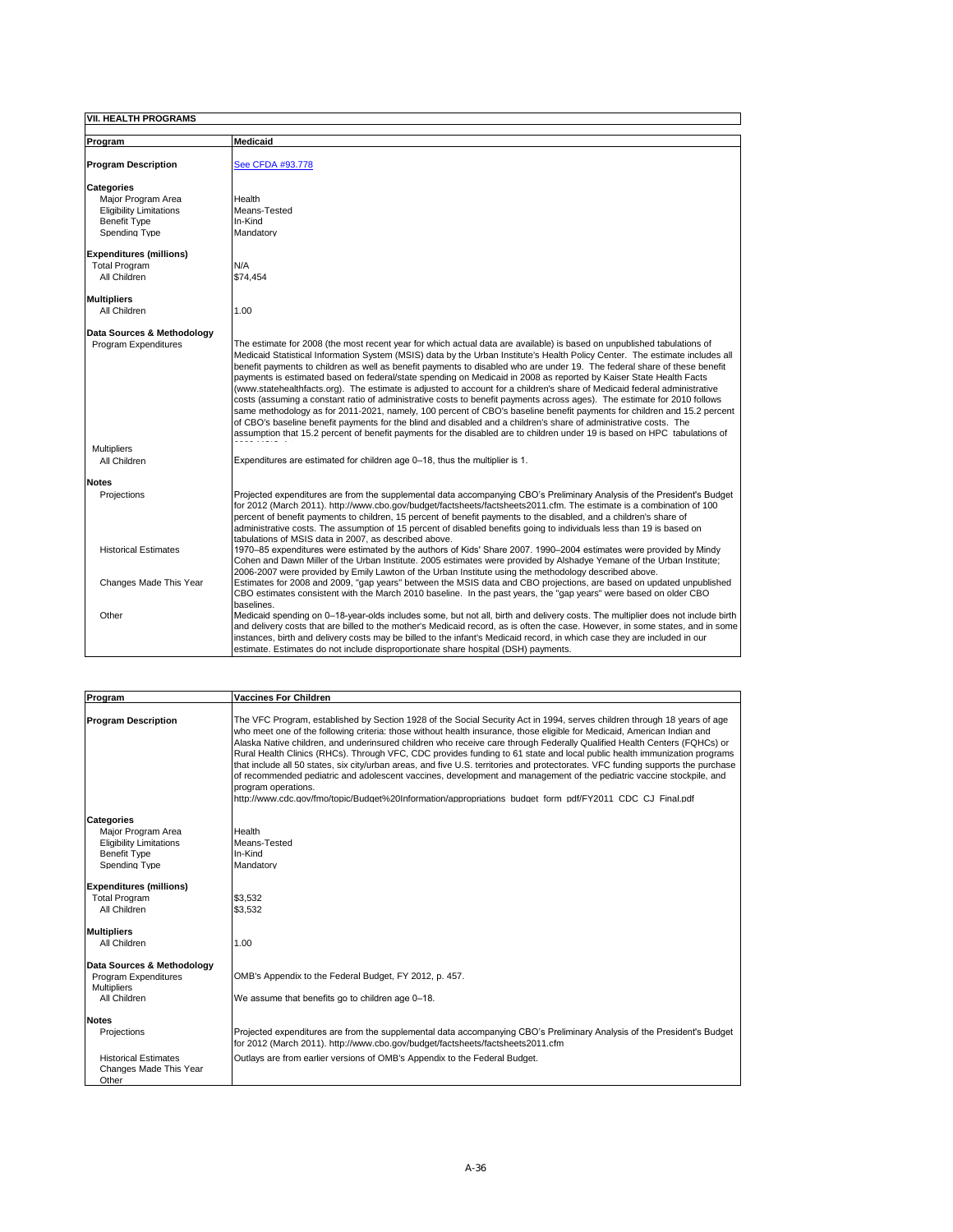| Program                         | <b>Maternal and Child Health Block Grant</b>                                                                                                                                                                                                                                                             |
|---------------------------------|----------------------------------------------------------------------------------------------------------------------------------------------------------------------------------------------------------------------------------------------------------------------------------------------------------|
| <b>Program Description</b>      | See CFDA #93.994                                                                                                                                                                                                                                                                                         |
| <b>Categories</b>               |                                                                                                                                                                                                                                                                                                          |
| Maior Program Area              | Health                                                                                                                                                                                                                                                                                                   |
| <b>Eligibility Limitations</b>  | Means-Tested                                                                                                                                                                                                                                                                                             |
| <b>Benefit Type</b>             | In-Kind                                                                                                                                                                                                                                                                                                  |
| Spending Type                   | Discretionary                                                                                                                                                                                                                                                                                            |
| <b>Expenditures (millions)</b>  |                                                                                                                                                                                                                                                                                                          |
| <b>Total Program</b>            | \$564                                                                                                                                                                                                                                                                                                    |
| All Children                    | \$419                                                                                                                                                                                                                                                                                                    |
|                                 |                                                                                                                                                                                                                                                                                                          |
| <b>Multipliers</b>              |                                                                                                                                                                                                                                                                                                          |
| All Children                    | 0.74                                                                                                                                                                                                                                                                                                     |
| Data Sources & Methodology      |                                                                                                                                                                                                                                                                                                          |
| Program Expenditures            | OMB's Appendix to the Federal Budget, FY 2012, p. 440                                                                                                                                                                                                                                                    |
| <b>Multipliers</b>              |                                                                                                                                                                                                                                                                                                          |
| All Children                    | Total funds from FY 2010 budget data are available at the Maternal and Child Health Bureau's web site<br>(http://mchb.hrsa.gov/data/). The multiplier represents the percent of benefits going to children age 0-18, and excludes those<br>older than 18, pregnant women, and the "all others" category. |
| <b>Notes</b>                    |                                                                                                                                                                                                                                                                                                          |
| Projections                     | This program is projected to grow at the same rate as CBO's projections for all federal non-defense, non-homeland security,<br>non-international affairs discretionary spending.                                                                                                                         |
| <b>Historical Estimates</b>     | Outlays are from earlier versions of OMB's Appendix to the Federal Budget. The 2008 MCHBG multiplier is applied to all<br>previous years, as the block grant covers pregnant women and those older than 18.                                                                                              |
| Changes Made This Year<br>Other |                                                                                                                                                                                                                                                                                                          |

| Program                         | Immunization                                                                                                                                                                                                                                                                                                                              |
|---------------------------------|-------------------------------------------------------------------------------------------------------------------------------------------------------------------------------------------------------------------------------------------------------------------------------------------------------------------------------------------|
| <b>Program Description</b>      | See CFDA #93.268                                                                                                                                                                                                                                                                                                                          |
| <b>Categories</b>               |                                                                                                                                                                                                                                                                                                                                           |
| Maior Program Area              | Health                                                                                                                                                                                                                                                                                                                                    |
| <b>Eligibility Limitations</b>  | Not Means-Tested                                                                                                                                                                                                                                                                                                                          |
| <b>Benefit Type</b>             | In-Kind                                                                                                                                                                                                                                                                                                                                   |
| Spending Type                   | Discretionary                                                                                                                                                                                                                                                                                                                             |
| <b>Expenditures (millions)</b>  |                                                                                                                                                                                                                                                                                                                                           |
| <b>Total Program</b>            | \$912                                                                                                                                                                                                                                                                                                                                     |
| All Children                    | \$871                                                                                                                                                                                                                                                                                                                                     |
| <b>Multipliers</b>              |                                                                                                                                                                                                                                                                                                                                           |
| All Children                    | 0.96                                                                                                                                                                                                                                                                                                                                      |
| Data Sources & Methodology      |                                                                                                                                                                                                                                                                                                                                           |
| Program Expenditures            | CDC Justification of Estimates for Appropriation Committees, FY 2011, pp. 50. Specifically, funding listed under the<br>Immunization Program and funding listed under Influenza are added together. Report can be found here:<br>http://www.cdc.gov/fmo/topic/Budget%20Information/appropriations budget form pdf/FY2011 CDC CJ Final.pdf |
| <b>Multipliers</b>              |                                                                                                                                                                                                                                                                                                                                           |
| All Children                    | First paragraph: "In 2005, 4.5% of Section 317 funding purchased adult vaccines." Therefore, we use a multiplier of 0.955 for<br>all children under 19. http://www.cdc.gov/vaccines/vac-gen/policies/ipom/downloads/chp-07-adult-iz.pdf                                                                                                   |
| <b>Notes</b>                    |                                                                                                                                                                                                                                                                                                                                           |
| Projections                     | This program is projected to grow at the same rate as CBO's projections for all federal non-defense, non-homeland security,<br>non-international affairs discretionary spending.                                                                                                                                                          |
| <b>Historical Estimates</b>     | Outlays are from earlier versions of OMB's Appendix to the Federal Budget. Outlays for FY2005-08 are available in CDC's<br>Justification of Estimates for Appropriation Committees, FY 2010, pp. 39 and 53.                                                                                                                               |
| Changes Made This Year<br>Other | Prior to 2010, the multiplier for All Children was 1.                                                                                                                                                                                                                                                                                     |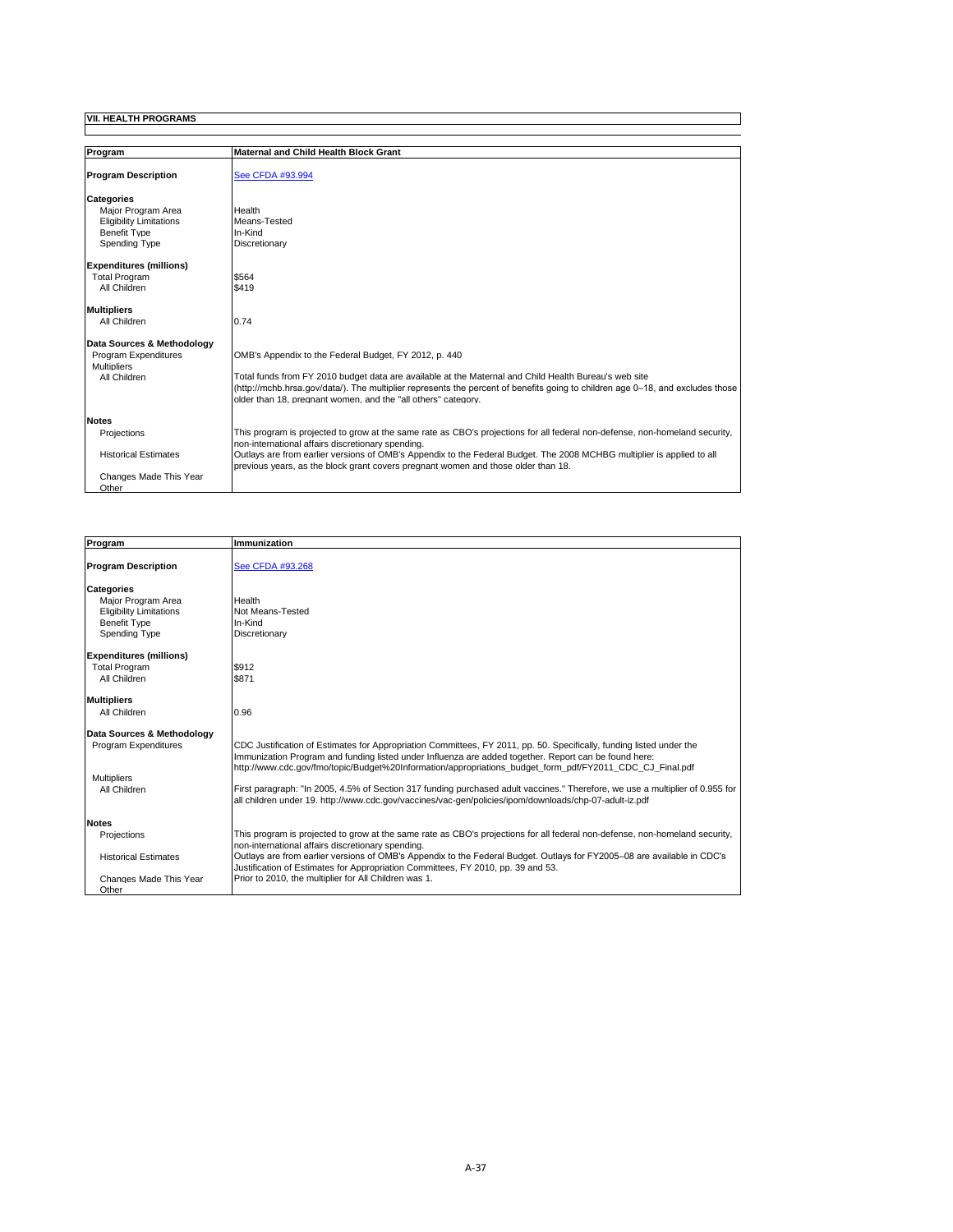| Program                                                                   | <b>Children's Mental Health Services</b>                                                                                                                                                                                                       |
|---------------------------------------------------------------------------|------------------------------------------------------------------------------------------------------------------------------------------------------------------------------------------------------------------------------------------------|
| <b>Program Description</b>                                                | Children's Mental Health Services promotes and ensures that the mental health needs of children and their families are met<br>within the context of community-based systems of care. See http://mentalhealth.samhsa.gov/child/childhealth.asp. |
| <b>Categories</b><br>Major Program Area<br><b>Eligibility Limitations</b> | Health<br>Not Means-Tested                                                                                                                                                                                                                     |
| <b>Benefit Type</b><br>Spending Type                                      | In-Kind<br>Discretionary                                                                                                                                                                                                                       |
| <b>Expenditures (millions)</b>                                            |                                                                                                                                                                                                                                                |
| <b>Total Program</b><br>All Children                                      | \$121<br>\$118                                                                                                                                                                                                                                 |
| <b>Multipliers</b>                                                        |                                                                                                                                                                                                                                                |
| All Children                                                              | 0.97                                                                                                                                                                                                                                           |
| Data Sources & Methodology                                                |                                                                                                                                                                                                                                                |
| Program Expenditures<br><b>Multipliers</b>                                | Estimates are provided by Dr. Gary Blau and Bridgitte Manteuffel of the Center for Mental Health Services of HHS.                                                                                                                              |
| All Children                                                              | Multiplier represents the percent of children served under age 19 in FY 2009. Numbers are provided by Dr. Gary Blau of the<br>Center for Mental Health Services of HHS.                                                                        |
| <b>Notes</b>                                                              |                                                                                                                                                                                                                                                |
| Projections                                                               | This program is projected to grow at the same rate as CBO's projections for all federal non-defense, non-homeland security,<br>non-international affairs discretionary spending.                                                               |
| <b>Historical Estimates</b>                                               |                                                                                                                                                                                                                                                |
| Changes Made This Year<br>Other                                           |                                                                                                                                                                                                                                                |

| Program                                                                                                           | <b>Healthy Start</b>                                                                                                                                                                                                                                                                                                                                                                                                              |
|-------------------------------------------------------------------------------------------------------------------|-----------------------------------------------------------------------------------------------------------------------------------------------------------------------------------------------------------------------------------------------------------------------------------------------------------------------------------------------------------------------------------------------------------------------------------|
| <b>Program Description</b>                                                                                        | See CFDA #93.926                                                                                                                                                                                                                                                                                                                                                                                                                  |
| <b>Categories</b><br>Maior Program Area<br><b>Eligibility Limitations</b><br><b>Benefit Type</b><br>Spending Type | Health<br>Means-Tested<br>In-Kind<br>Discretionary                                                                                                                                                                                                                                                                                                                                                                                |
| <b>Expenditures (millions)</b><br><b>Total Program</b><br>All Children                                            | \$90<br>\$54                                                                                                                                                                                                                                                                                                                                                                                                                      |
| <b>Multipliers</b><br>All Children                                                                                | 0.60                                                                                                                                                                                                                                                                                                                                                                                                                              |
| Data Sources & Methodology<br>Program Expenditures<br><b>Multipliers</b><br>All Children                          | OMB's Appendix to the Federal Budget, FY 2012, p. 440.<br>Multiplier assumes half the benefits go to infants and half to mothers, and that 20 percent of the mothers are teens under age<br>19 (based on McCormick et al., "The Impact on Clients of a Community-Based Infant Mortality Reduction Program: The<br>National Healthy Start Program Survey of Postpartum Women," American Journal of Public Health 91(12): 1975–77). |
| <b>Notes</b><br>Projections                                                                                       | This program is projected to grow at the same rate as CBO's projections for all federal non-defense, non-homeland security,<br>non-international affairs discretionary spending.                                                                                                                                                                                                                                                  |
| <b>Historical Estimates</b>                                                                                       | Outlays are from earlier versions of OMB's Appendix to the Federal Budget. The 2008 Healthy Start multiplier is applied to all<br>previous years, as Healthy Start covers pregnant women older than 18.                                                                                                                                                                                                                           |
| Changes Made This Year<br>Other                                                                                   |                                                                                                                                                                                                                                                                                                                                                                                                                                   |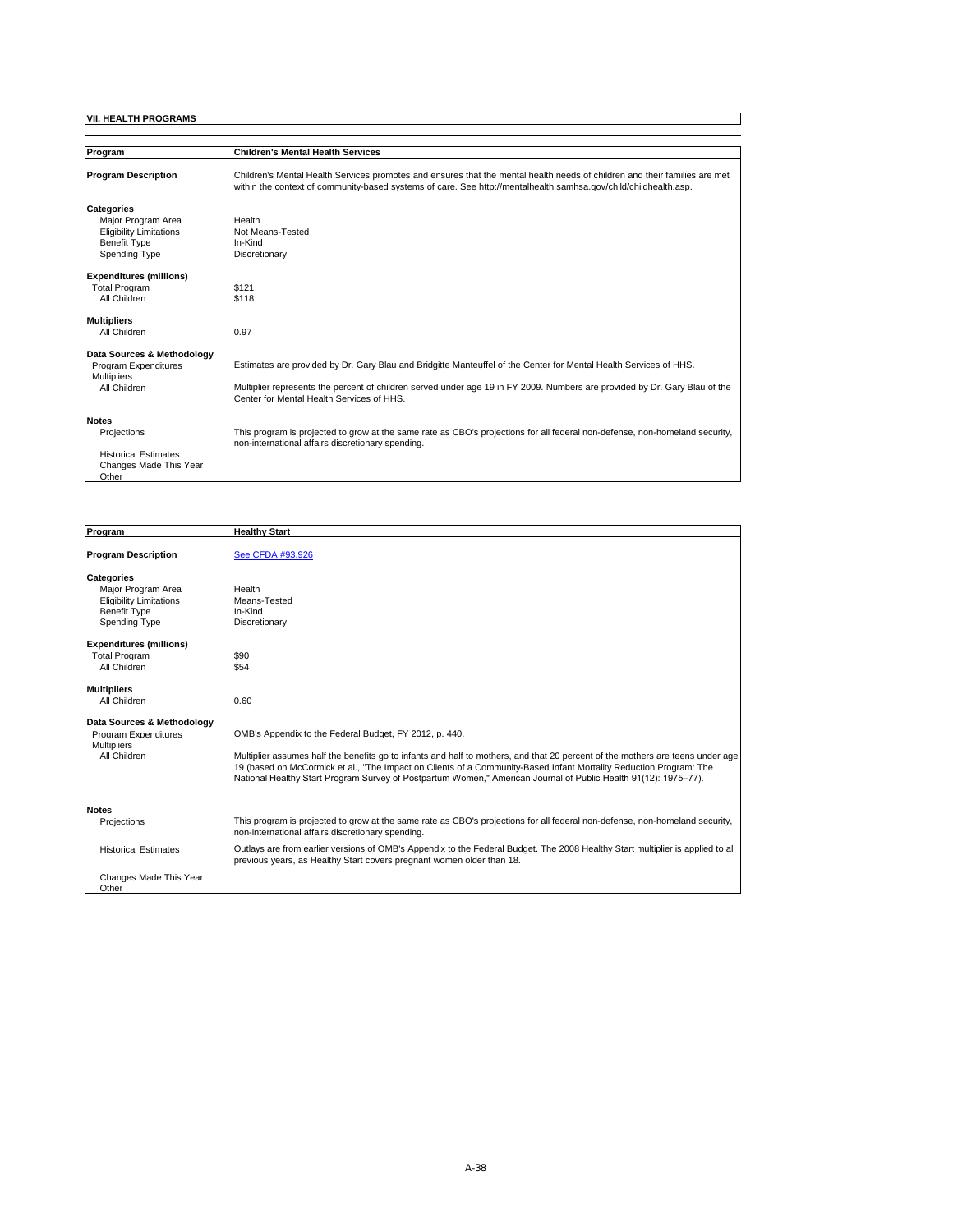| Program                        | <b>Emergency Medical Services for Children</b>                                                                              |
|--------------------------------|-----------------------------------------------------------------------------------------------------------------------------|
| <b>Program Description</b>     | See CFDA #93.127                                                                                                            |
| <b>Categories</b>              |                                                                                                                             |
| Major Program Area             | Health                                                                                                                      |
| <b>Eligibility Limitations</b> | Not Means-Tested                                                                                                            |
| <b>Benefit Type</b>            | In-Kind                                                                                                                     |
| Spending Type                  | Discretionary                                                                                                               |
| <b>Expenditures (millions)</b> |                                                                                                                             |
| <b>Total Program</b>           | \$19                                                                                                                        |
| All Children                   | \$19                                                                                                                        |
| <b>Multipliers</b>             |                                                                                                                             |
| All Children                   | 1.00                                                                                                                        |
| Data Sources & Methodology     |                                                                                                                             |
| Program Expenditures           | OMB's Appendix to the Federal Budget, FY 2012, p. 440.                                                                      |
| <b>Multipliers</b>             |                                                                                                                             |
| All Children                   | We assume that benefits go to children age 0-18.                                                                            |
| <b>Notes</b>                   |                                                                                                                             |
| Projections                    | This program is projected to grow at the same rate as CBO's projections for all federal non-defense, non-homeland security, |
|                                | non-international affairs discretionary spending.                                                                           |
| <b>Historical Estimates</b>    | Outlays are from earlier versions of OMB's Appendix to the Federal Budget.                                                  |
| Changes Made This Year         |                                                                                                                             |
| Other                          |                                                                                                                             |

| Program                                                                                                                                             | <b>SCHIP</b>                                                                                                                                                                                                                                                                                                                                                                             |
|-----------------------------------------------------------------------------------------------------------------------------------------------------|------------------------------------------------------------------------------------------------------------------------------------------------------------------------------------------------------------------------------------------------------------------------------------------------------------------------------------------------------------------------------------------|
|                                                                                                                                                     |                                                                                                                                                                                                                                                                                                                                                                                          |
| <b>Program Description</b>                                                                                                                          | See CFDA #93.767                                                                                                                                                                                                                                                                                                                                                                         |
| <b>Categories</b><br>Maior Program Area<br><b>Eligibility Limitations</b><br><b>Benefit Type</b><br>Spending Type<br><b>Expenditures (millions)</b> | Health<br>Means-Tested<br>In-Kind<br>Mandatory                                                                                                                                                                                                                                                                                                                                           |
| <b>Total Program</b>                                                                                                                                | \$7.887                                                                                                                                                                                                                                                                                                                                                                                  |
| All Children                                                                                                                                        | \$7.093                                                                                                                                                                                                                                                                                                                                                                                  |
| <b>Multipliers</b><br>All Children<br>Data Sources & Methodology<br>Program Expenditures<br><b>Multipliers</b><br>All Children                      | 0.90<br>OMB's Appendix to the Federal Budget, FY 2012, p. 462.<br>We applied 2009 enrollment data given in a Kaiser Family Foundation report (http://www.kff.org/medicaid/upload/7642-<br>04.pdf) to calculate benefits going to adults and children. In our exclusion of adult benefits, we adjusted for the fact that per                                                              |
|                                                                                                                                                     | capita expenditures on adults are higher than on children, based on data in a 2007 GAO report<br>(http://www.qao.qov/new.items/d0850.pdf). Due to data limitations, this ratio assumes that spending on pregnant women is<br>similar to spending on children. The multiplier represents the percentage of estimated benefits that are targeted at children 0-<br>18 as defined by SCHIP. |
| <b>Notes</b>                                                                                                                                        |                                                                                                                                                                                                                                                                                                                                                                                          |
| Projections<br><b>Historical Estimates</b>                                                                                                          | Projected expenditures are from the supplemental data accompanying CBO's Preliminary Analysis of the President's Budget<br>for 2012 (March 2011). http://www.cbo.gov/budget/factsheets/factsheets2011.cfm<br>Outlays are from earlier versions of OMB's Appendix to the Federal Budget. Multiplier methodology described above was                                                       |
|                                                                                                                                                     | followed using similar enrollment data for all relevant vears.                                                                                                                                                                                                                                                                                                                           |
| Changes Made This Year<br>Other                                                                                                                     | See notes on Medicaid regarding birth and delivery costs.                                                                                                                                                                                                                                                                                                                                |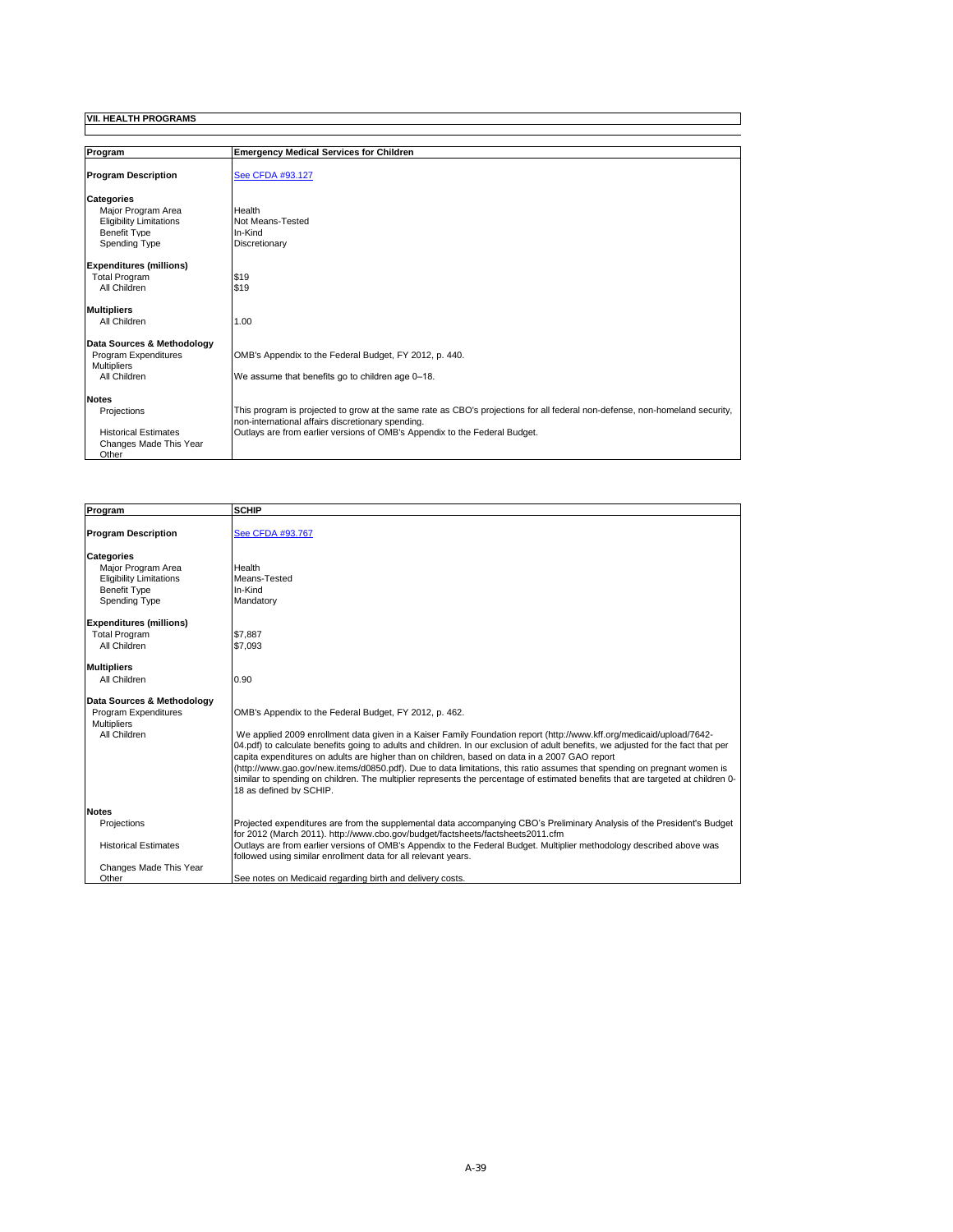| Program                                 | <b>Universal Newborn Hearing</b>                                                                                                                                                 |
|-----------------------------------------|----------------------------------------------------------------------------------------------------------------------------------------------------------------------------------|
| <b>Program Description</b>              | See CFDA #93.251                                                                                                                                                                 |
| <b>Categories</b><br>Major Program Area | Health                                                                                                                                                                           |
| <b>Eligibility Limitations</b>          | Not Means-Tested                                                                                                                                                                 |
| <b>Benefit Type</b><br>Spending Type    | In-Kind<br>Discretionary                                                                                                                                                         |
| <b>Expenditures (millions)</b>          |                                                                                                                                                                                  |
| <b>Total Program</b>                    | \$16                                                                                                                                                                             |
| All Children                            | \$16                                                                                                                                                                             |
| <b>Multipliers</b>                      |                                                                                                                                                                                  |
| All Children                            | 1.00                                                                                                                                                                             |
| Data Sources & Methodology              |                                                                                                                                                                                  |
| Program Expenditures                    | OMB's Appendix to the Federal Budget, FY 2012, p. 440.                                                                                                                           |
| <b>Multipliers</b>                      |                                                                                                                                                                                  |
| All Children                            | We assume that all benefits go to infants.                                                                                                                                       |
| <b>Notes</b>                            |                                                                                                                                                                                  |
| Projections                             | This program is projected to grow at the same rate as CBO's projections for all federal non-defense, non-homeland security,<br>non-international affairs discretionary spending. |
| <b>Historical Estimates</b>             | Outlays are from earlier versions of OMB's Appendix to the Federal Budget.                                                                                                       |
| Changes Made This Year<br>Other         |                                                                                                                                                                                  |

| Program                                               | <b>PREP and Abstinence Education</b>                                                                                        |
|-------------------------------------------------------|-----------------------------------------------------------------------------------------------------------------------------|
|                                                       |                                                                                                                             |
| <b>Program Description</b>                            | See CFDA #93.235                                                                                                            |
|                                                       | See CFDA #93.092                                                                                                            |
|                                                       |                                                                                                                             |
| <b>Categories</b>                                     |                                                                                                                             |
| Major Program Area                                    | Health<br>Not Means-Tested                                                                                                  |
| <b>Eligibility Limitations</b><br><b>Benefit Type</b> | In-Kind                                                                                                                     |
|                                                       |                                                                                                                             |
| Spending Type                                         | Discretionary                                                                                                               |
| <b>Expenditures (millions)</b>                        |                                                                                                                             |
| <b>Total Program</b>                                  | \$69                                                                                                                        |
| All Children                                          | \$69                                                                                                                        |
| <b>Multipliers</b>                                    |                                                                                                                             |
| All Children                                          | 1.00                                                                                                                        |
|                                                       |                                                                                                                             |
| Data Sources & Methodology                            |                                                                                                                             |
| Program Expenditures                                  | OMB's Appendix to the Federal Budget, FY 2012, pp. 476.                                                                     |
| <b>Multipliers</b>                                    |                                                                                                                             |
| All Children                                          | We assume that benefits go to children age 0-18.                                                                            |
| <b>INCOME</b>                                         | According to the CFDA, the indended beneficiaries of this program are "School-age girls and boys, adolescents, at-risk      |
|                                                       | populations subject to out-of-wedlock births, parents, youth serving professionals and families." Therefore we know these   |
|                                                       | funds are targeted, but the exact nature of the way they are targeted is unknown. Therefore, we use the midpoint of the     |
|                                                       | percent of the population below 200% of poverty (0.42) and 1, or 0.71, for the multiplier below 200% FPL.                   |
| < 200% FPL                                            | 0.71                                                                                                                        |
| > 200% FPL                                            | 0.29                                                                                                                        |
| < 100% FPL<br>100 - 199% FPL                          |                                                                                                                             |
| 200 - 399% FPL                                        |                                                                                                                             |
| 400 - 599% FPL                                        |                                                                                                                             |
| $>= 600\%$ FPL                                        |                                                                                                                             |
|                                                       |                                                                                                                             |
| <b>Notes</b>                                          |                                                                                                                             |
| Projections                                           | This program is projected to grow at the same rate as CBO's projections for all federal non-defense, non-homeland security, |
|                                                       | non-international affairs discretionary spending.                                                                           |
| <b>Historical Estimates</b>                           | Outlays are from earlier versions of OMB's Appendix to the Federal Budget.                                                  |
| Changes Made This Year                                | In 2010 Abstinence Education was changed as a result of the Patient Protection and Affordable Care Act, and PREP was        |
|                                                       | introduced as a new teen pregnancy prevention program. We include them both here, as both are included as part of the       |
|                                                       | larger Promoting Safe and Stable Families intiative under HHS.                                                              |
| Other                                                 |                                                                                                                             |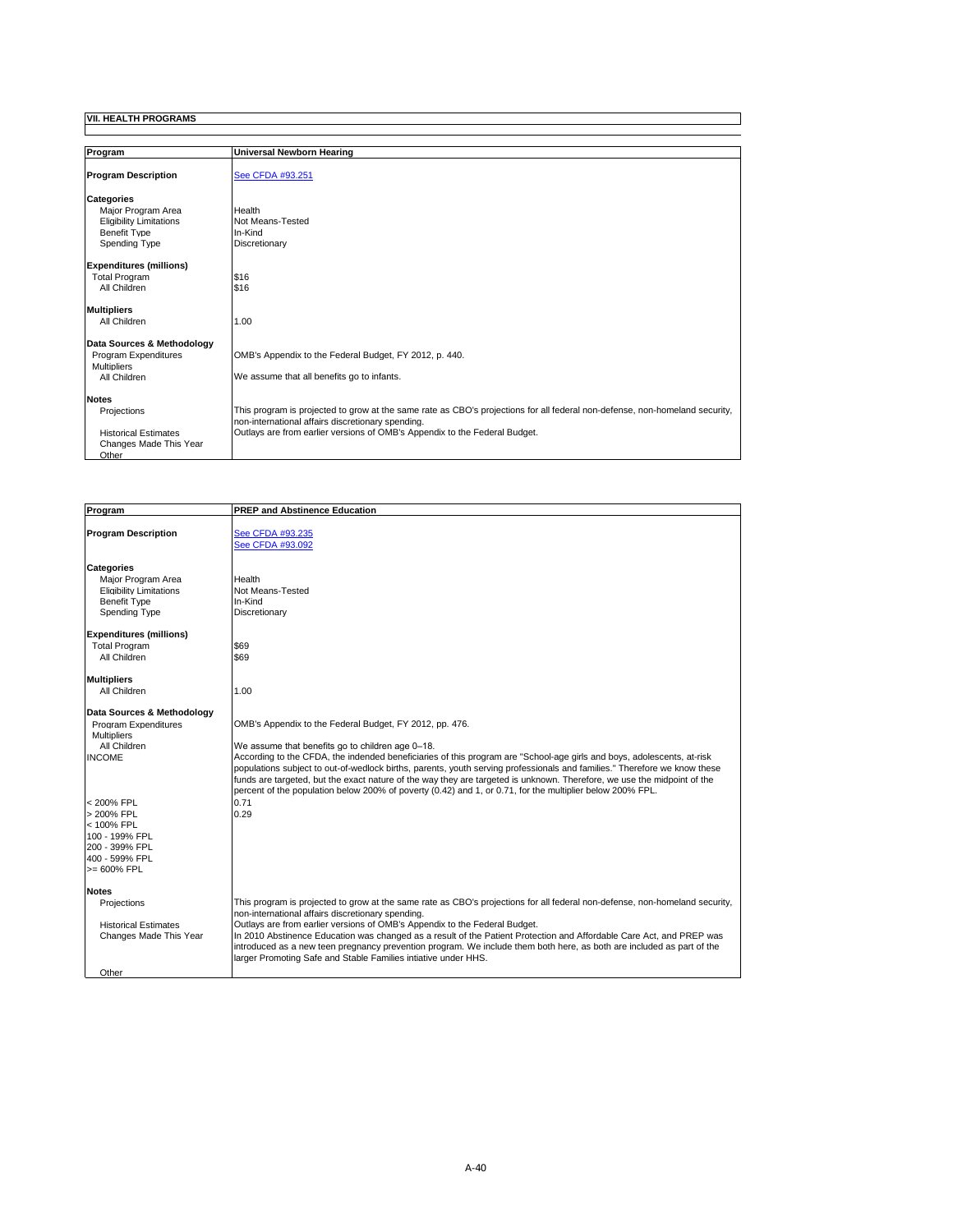| Program                        | <b>Birth Defects/Developmental Disabilities</b>                                                                                                                                                                                                                                                                             |
|--------------------------------|-----------------------------------------------------------------------------------------------------------------------------------------------------------------------------------------------------------------------------------------------------------------------------------------------------------------------------|
|                                |                                                                                                                                                                                                                                                                                                                             |
| <b>Program Description</b>     | The mission of the National Center for Birth Defects and Developmental Disabilities Programs includes monitoring rates and<br>trends, conducting research on causes, facilitating evidence-based prevention, and intervention activities for birth defects,<br>developmental disabilities, and child development.           |
| <b>Categories</b>              |                                                                                                                                                                                                                                                                                                                             |
| Maior Program Area             | Health                                                                                                                                                                                                                                                                                                                      |
| <b>Eligibility Limitations</b> | Not Means-Tested                                                                                                                                                                                                                                                                                                            |
| <b>Benefit Type</b>            | In-Kind                                                                                                                                                                                                                                                                                                                     |
| Spending Type                  | Discretionary                                                                                                                                                                                                                                                                                                               |
| <b>Expenditures (millions)</b> |                                                                                                                                                                                                                                                                                                                             |
| <b>Total Program</b>           | \$143                                                                                                                                                                                                                                                                                                                       |
| All Children                   | \$102                                                                                                                                                                                                                                                                                                                       |
| <b>Multipliers</b>             |                                                                                                                                                                                                                                                                                                                             |
| All Children                   | 0.71                                                                                                                                                                                                                                                                                                                        |
| Data Sources & Methodology     |                                                                                                                                                                                                                                                                                                                             |
| Program Expenditures           | CDC Justification of Estimates for Appropriation Committees, FY 2011, pp. 167. Included total for Birth Defects and<br>Developmental Disabilities, Disability, and Health for FY2010. Report can be found here:<br>http://www.cdc.gov/fmo/topic/Budget%20Information/appropriations budget form pdf/FY2011 CDC CJ Final.pdf |
| <b>Multipliers</b>             |                                                                                                                                                                                                                                                                                                                             |
| All Children                   | Estimates for FY2008-FY2010 were provided by Sal Lucido at CDC for children age 0-18. Future year estimates are<br>calculated as the average of the previous three vears.                                                                                                                                                   |
| <b>Notes</b>                   |                                                                                                                                                                                                                                                                                                                             |
| Projections                    | This program is projected to grow at the same rate as CBO's projections for all federal non-defense, non-homeland security,                                                                                                                                                                                                 |
|                                | non-international affairs discretionary spending.                                                                                                                                                                                                                                                                           |
| <b>Historical Estimates</b>    | Outlays for 2002-04 are available in OMB's Appendix to the Federal Budget. 2001 and 2005 estimates were provided by<br>Maggie Kelly at CDC. Data for 2006 and 2007 are taken from the CDC's Budget Tables for FY 2008 and FY 2009,<br>respectively.                                                                         |
| Changes Made This Year         |                                                                                                                                                                                                                                                                                                                             |
| Other                          |                                                                                                                                                                                                                                                                                                                             |

| Program                        | <b>Children's Graduate Medical Education</b>                                                                                |
|--------------------------------|-----------------------------------------------------------------------------------------------------------------------------|
| <b>Program Description</b>     | See CFDA #93.255                                                                                                            |
| <b>Categories</b>              |                                                                                                                             |
| Maior Program Area             | Health                                                                                                                      |
| <b>Eligibility Limitations</b> | Not Means-Tested                                                                                                            |
| <b>Benefit Type</b>            | In-Kind                                                                                                                     |
| Spending Type                  | Discretionary                                                                                                               |
| <b>Expenditures (millions)</b> |                                                                                                                             |
| <b>Total Program</b>           | \$317                                                                                                                       |
| All Children                   | \$317                                                                                                                       |
| <b>Multipliers</b>             |                                                                                                                             |
| All Children                   | 1.00                                                                                                                        |
| Data Sources & Methodology     |                                                                                                                             |
| Program Expenditures           | OMB's Appendix to the Federal Budget, FY 2012, p. 440.                                                                      |
| <b>Multipliers</b>             |                                                                                                                             |
| All Children                   | We assume that benefits go to children age 0-18.                                                                            |
| <b>Notes</b>                   |                                                                                                                             |
| Projections                    | This program is projected to grow at the same rate as CBO's projections for all federal non-defense, non-homeland security, |
|                                | non-international affairs discretionary spending.                                                                           |
| <b>Historical Estimates</b>    | Outlays are from earlier versions of OMB's Appendix to the Federal Budget.                                                  |
| Changes Made This Year         |                                                                                                                             |
| Other                          |                                                                                                                             |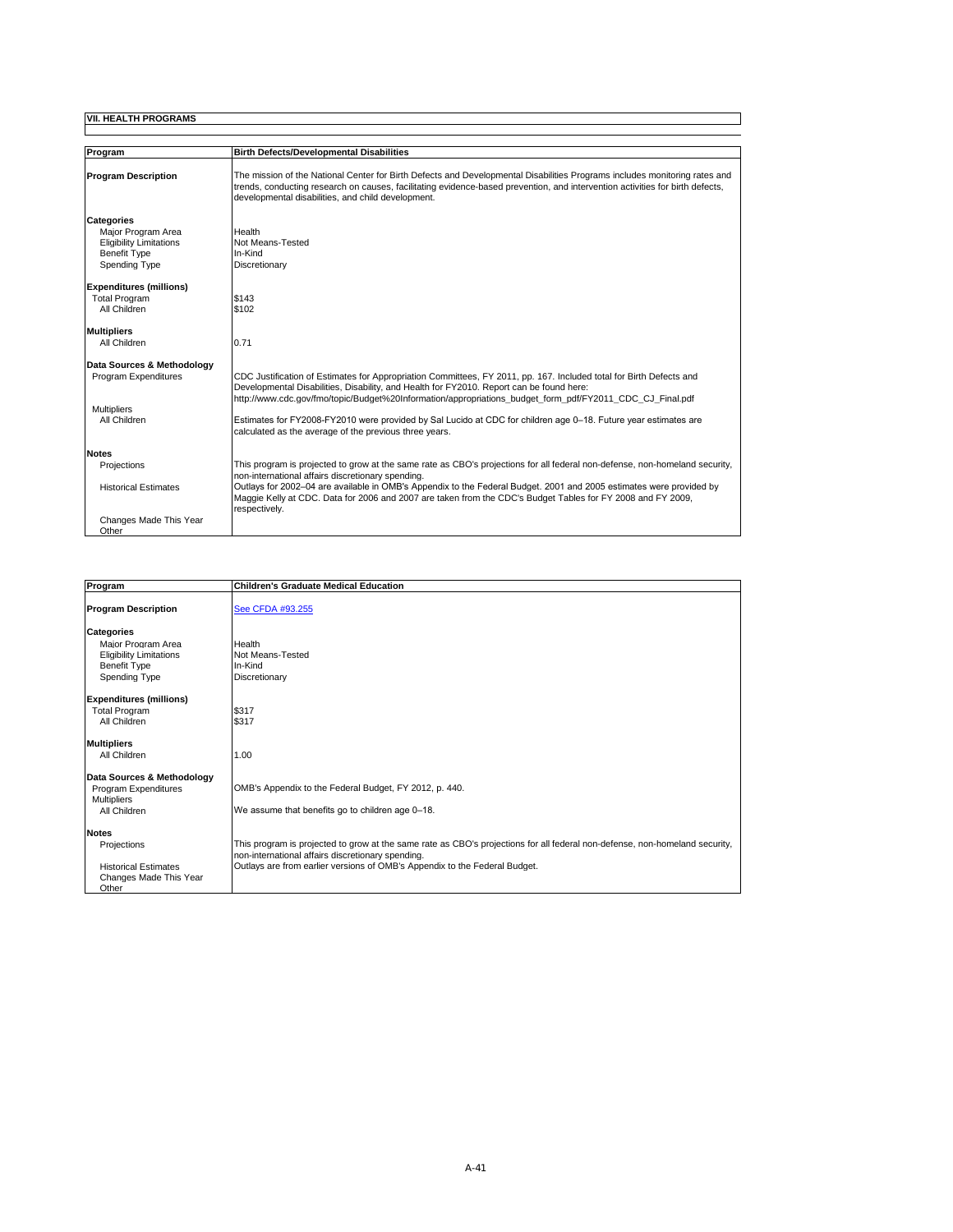| Program                        | <b>Lead Hazard Reduction</b>                                                                                                |
|--------------------------------|-----------------------------------------------------------------------------------------------------------------------------|
|                                |                                                                                                                             |
| <b>Program Description</b>     | See CFDA #14.905                                                                                                            |
| <b>Categories</b>              |                                                                                                                             |
| Major Program Area             | Health                                                                                                                      |
| <b>Eligibility Limitations</b> | Not Means-Tested                                                                                                            |
| <b>Benefit Type</b>            | In-Kind                                                                                                                     |
| Spending Type                  | Discretionary                                                                                                               |
| <b>Expenditures (millions)</b> |                                                                                                                             |
| <b>Total Program</b>           | \$179                                                                                                                       |
| All Children                   | \$179                                                                                                                       |
| <b>Multipliers</b>             |                                                                                                                             |
| All Children                   | 1.00                                                                                                                        |
| Data Sources & Methodology     |                                                                                                                             |
| Program Expenditures           | OMB's Appendix to the Federal Budget, FY 2012, p. 600.                                                                      |
| <b>Multipliers</b>             |                                                                                                                             |
| All Children                   | We assume that benefits go to children age 0-18.                                                                            |
| <b>Notes</b>                   |                                                                                                                             |
| Projections                    | This program is projected to grow at the same rate as CBO's projections for all federal non-defense, non-homeland security, |
|                                | non-international affairs discretionary spending.                                                                           |
| <b>Historical Estimates</b>    | Outlays are from earlier versions of OMB's Appendix to the Federal Budget.                                                  |
| Changes Made This Year         |                                                                                                                             |
| Other                          |                                                                                                                             |

| Program                                                                                          | <b>Health Insurance Subsidy Exchange</b>                                                                                                                                                                                                                                                                                                                                                                                                                                                                                                |  |
|--------------------------------------------------------------------------------------------------|-----------------------------------------------------------------------------------------------------------------------------------------------------------------------------------------------------------------------------------------------------------------------------------------------------------------------------------------------------------------------------------------------------------------------------------------------------------------------------------------------------------------------------------------|--|
| <b>Program Description</b>                                                                       | Beginning in 2014, the Affordable Care Act (ACA) will make available federal subsidies to eligible individuals for the purchase<br>of health insurance through newly created health insurance Exchanges.                                                                                                                                                                                                                                                                                                                                |  |
| <b>Categories</b><br>Major Program Area<br><b>Eligibility Limitations</b><br><b>Benefit Type</b> | Health<br>In-Kind                                                                                                                                                                                                                                                                                                                                                                                                                                                                                                                       |  |
| Spending Type                                                                                    | Mandatory                                                                                                                                                                                                                                                                                                                                                                                                                                                                                                                               |  |
| <b>Expenditures (millions)</b><br><b>Total Program</b><br>All Children                           | \$0<br>\$0                                                                                                                                                                                                                                                                                                                                                                                                                                                                                                                              |  |
| <b>Multipliers</b><br>All Children                                                               | 0.10                                                                                                                                                                                                                                                                                                                                                                                                                                                                                                                                    |  |
| Data Sources & Methodology<br>Program Expenditures<br><b>Multipliers</b>                         | No current expenditures.<br>For projection purposes only, we make an initial assumption that roughly 10 percent of projected costs for the health<br>insurance subsidies, exchanges and related spending is on children. The actual percentage maybe higher or lower, but will<br>not be zero, and so we use 10 percent is a rough placeholder. It is loosely based on our estimate that 12 percent of the tax<br>subsidy for employer-sponsored health insurance is for the marginal cost of providing dependent insurance coverage to |  |
| All Children                                                                                     | 0.1                                                                                                                                                                                                                                                                                                                                                                                                                                                                                                                                     |  |
| <b>Notes</b><br>Projections<br><b>Historical Estimates</b><br>Changes Made This Year             | From table of CBO baseline projections of mandatory outlays, Budget and Economic Outlook FY 2011-2021 (Jan 2011).<br>None. New program.<br>New program, added to projections this year.                                                                                                                                                                                                                                                                                                                                                 |  |
| Other                                                                                            |                                                                                                                                                                                                                                                                                                                                                                                                                                                                                                                                         |  |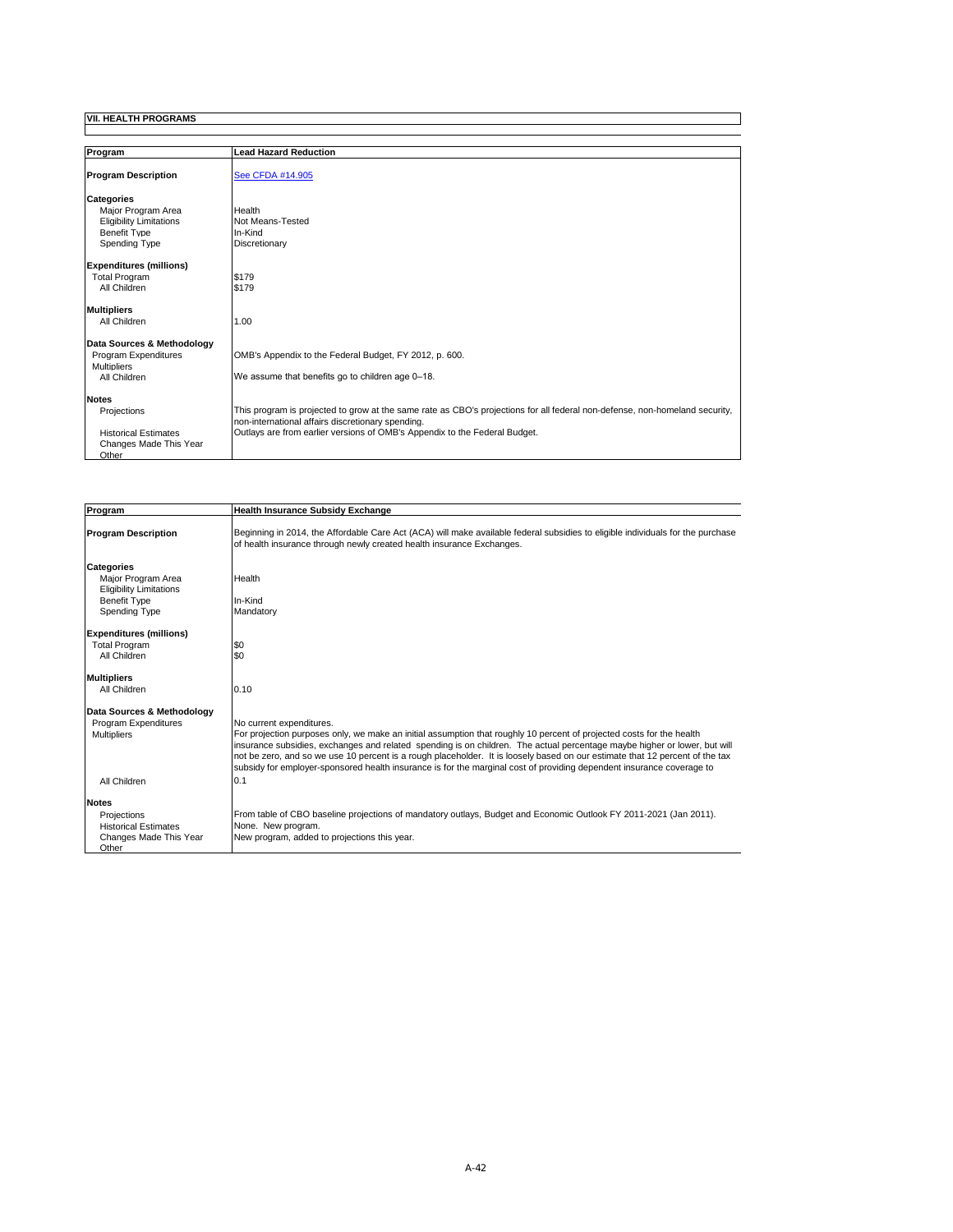|  | <b>VIII. SOCIAL SERVICES PROGRAMS</b> |
|--|---------------------------------------|
|  |                                       |

| Program                                                                                                                  | <b>Social Services Block Grant</b>                                                                                                                                                                                                                                                                                                                                                                                                                                                                                                                                                                                                                                                                                                                        |
|--------------------------------------------------------------------------------------------------------------------------|-----------------------------------------------------------------------------------------------------------------------------------------------------------------------------------------------------------------------------------------------------------------------------------------------------------------------------------------------------------------------------------------------------------------------------------------------------------------------------------------------------------------------------------------------------------------------------------------------------------------------------------------------------------------------------------------------------------------------------------------------------------|
| <b>Program Description</b>                                                                                               | See CFDA #93.667                                                                                                                                                                                                                                                                                                                                                                                                                                                                                                                                                                                                                                                                                                                                          |
| <b>Categories</b><br>Maior Program Area<br><b>Eligibility Limitations</b><br><b>Benefit Type</b><br><b>Spending Type</b> | Social Services<br>Means-Tested<br>In-Kind<br>Mandatory                                                                                                                                                                                                                                                                                                                                                                                                                                                                                                                                                                                                                                                                                                   |
| <b>Expenditures (millions)</b><br><b>Total Program</b><br>All Children                                                   | \$2,035<br>\$1.076                                                                                                                                                                                                                                                                                                                                                                                                                                                                                                                                                                                                                                                                                                                                        |
| <b>Multipliers</b><br>All Children                                                                                       | 0.53                                                                                                                                                                                                                                                                                                                                                                                                                                                                                                                                                                                                                                                                                                                                                      |
| Data Sources & Methodology<br>Program Expenditures<br><b>Multipliers</b><br>All Children                                 | OMB's Appendix to the Federal Budget, FY 2012, p. 478.<br>Estimates are calculated for all children 18 and under. The multiplier is based on the proportion of children served by the<br>programs under the SSBG umbrella. These data were obtained from the Social Services Block Grant Program Annual<br>Reports. Data were available through FY2008, and future multipliers are based on an average of the previous three years'<br>multipliers. In 2010, the multiplier is based on the average of the 2006-2008 multipliers.                                                                                                                                                                                                                         |
| <b>Notes</b>                                                                                                             |                                                                                                                                                                                                                                                                                                                                                                                                                                                                                                                                                                                                                                                                                                                                                           |
| Projections                                                                                                              | Though mandatory, this block grant is projected to grow at the same rate as CBO's projections for all federal non-defense,<br>non-homeland security, non-international affairs discretionary spending.                                                                                                                                                                                                                                                                                                                                                                                                                                                                                                                                                    |
| <b>Historical Estimates</b>                                                                                              | Program expenditures were obtained from OMB's Appendix to the Federal Budget, earlier years. Multipliers from 2001 to 2007<br>were derived using data from the Social Services Block Grant Program Annual Reports. For 1995-2000, multiplier data are<br>from the 2000 and 2004 Green Books, table 10-4. Because this table provides data on expenditures but not on recipients, for<br>each service we used the average percentage of recipients that were children from 2001 to 2004 and applied it to the<br>expenditures. For 1970–90, we used the average of the 1995, 1996, and 1997 multipliers as an estimate; for 2007 estimates,<br>we used the average of the 2004, 2005, and 2006 multipliers because data are not available for these years. |
| Changes Made This Year<br>Other                                                                                          |                                                                                                                                                                                                                                                                                                                                                                                                                                                                                                                                                                                                                                                                                                                                                           |

٦

| Program                                                                                                           | <b>Community Services Block Grant</b>                                                                                                                                                                                                                                                                                                                                                                                                                                          |
|-------------------------------------------------------------------------------------------------------------------|--------------------------------------------------------------------------------------------------------------------------------------------------------------------------------------------------------------------------------------------------------------------------------------------------------------------------------------------------------------------------------------------------------------------------------------------------------------------------------|
| <b>Program Description</b>                                                                                        | See CFDA #93.569                                                                                                                                                                                                                                                                                                                                                                                                                                                               |
| <b>Categories</b><br>Major Program Area<br><b>Eligibility Limitations</b><br><b>Benefit Type</b><br>Spending Type | Social Services<br>Means-Tested<br>In-Kind<br>Discretionary                                                                                                                                                                                                                                                                                                                                                                                                                    |
| <b>Expenditures (millions)</b><br><b>Total Program</b><br>All Children                                            | \$1.439<br>\$550                                                                                                                                                                                                                                                                                                                                                                                                                                                               |
| <b>Multipliers</b><br>All Children                                                                                | 0.38                                                                                                                                                                                                                                                                                                                                                                                                                                                                           |
| Data Sources & Methodology<br>Program Expenditures<br><b>Multipliers</b><br>All Children                          | OMB's Appendix to the Federal Budget, FY 2012, p. 479.<br>Estimates are calculated for all children 18 and under. The multiplier is based on the proportion of children served by the<br>CSBG. Data were obtained from The National Association for State Community Services Programs annual report. The most<br>recent data are for 2007. Future year multipliers are based on an average of the past three years' multipliers. The 2010<br>multiplier is based on 2007-2009. |
| <b>Notes</b><br>Projections                                                                                       | This program is projected to grow at the same rate as CBO's projections for all federal non-defense, non-homeland security,<br>non-international affairs discretionary spending.                                                                                                                                                                                                                                                                                               |
| <b>Historical Estimates</b><br>Changes Made This Year<br>Other                                                    | Data are not available to estimate multipliers for 1985 and 1990, so we use a three-year rolling average of multipliers from<br>available vears.<br>The multiplier for recent years was re-estimated to exclude clients with unknown age from the total clients when estimating the<br>percentage who are children.                                                                                                                                                            |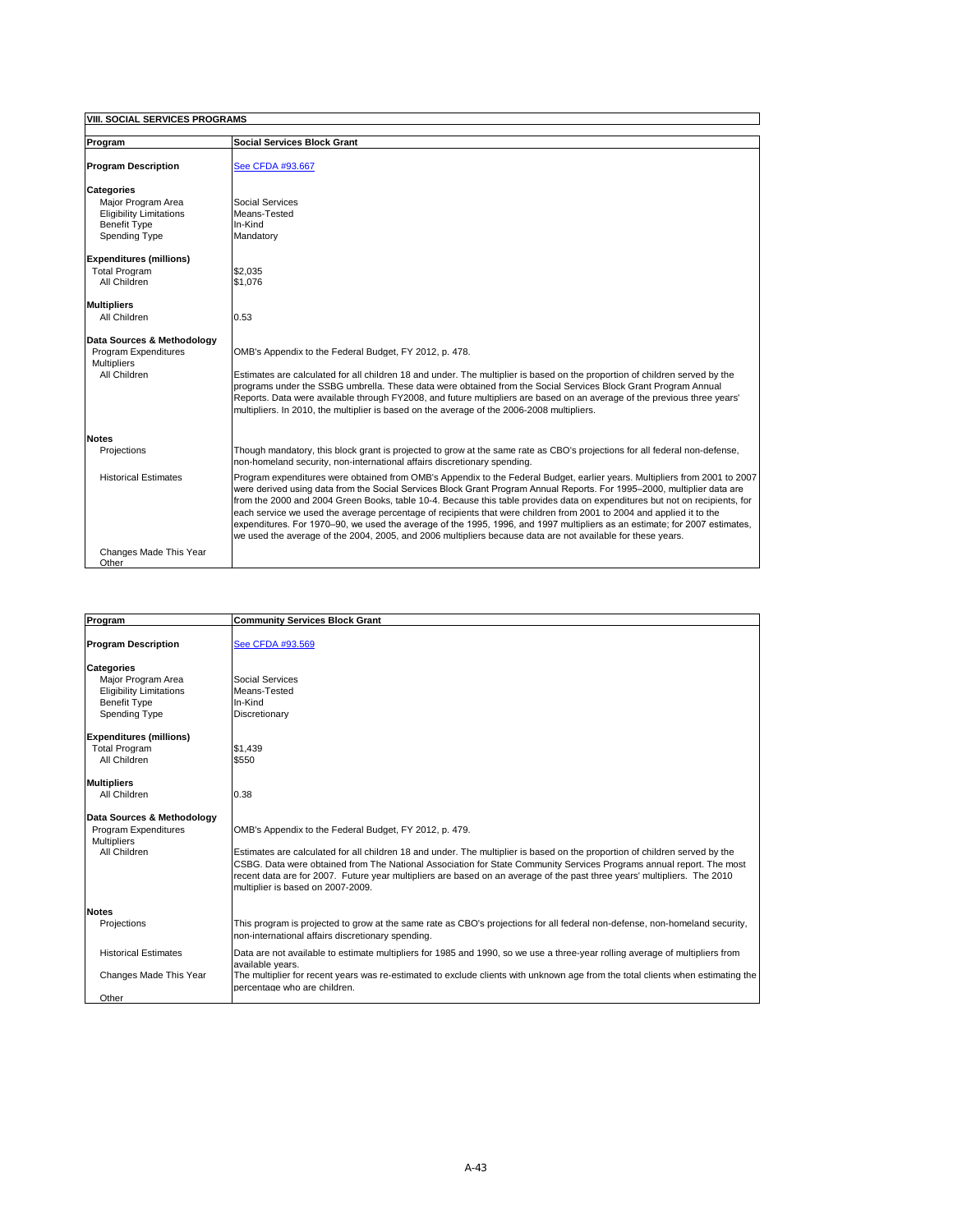| Program                                                                                                           | <b>Children and Families Services Programs</b>                                                                                                                                                                                                                                                                                                                                                                                                                  |
|-------------------------------------------------------------------------------------------------------------------|-----------------------------------------------------------------------------------------------------------------------------------------------------------------------------------------------------------------------------------------------------------------------------------------------------------------------------------------------------------------------------------------------------------------------------------------------------------------|
| <b>Program Description</b>                                                                                        | This program funds a wide range of services aimed at assisting children and families in crisis. We selected programs that we<br>determined were focused on children. Examples include programs serving runaway and homeless children and abandoned<br>infants, mentoring children of prisoners, and advisory boards attempting to reduce child abuse and neglect (OMB's Appendix<br>to the Federal Budget, FY 2008, p. 428).                                    |
| Categories<br>Maior Program Area<br><b>Eligibility Limitations</b><br><b>Benefit Type</b><br><b>Spending Type</b> | Social Services<br>Not Means-Tested<br>In-Kind<br>Discretionary                                                                                                                                                                                                                                                                                                                                                                                                 |
| <b>Expenditures (millions)</b><br><b>Total Program</b><br>All Children                                            | \$640<br>\$640                                                                                                                                                                                                                                                                                                                                                                                                                                                  |
| <b>Multipliers</b><br>All Children                                                                                | 1.00                                                                                                                                                                                                                                                                                                                                                                                                                                                            |
| Data Sources & Methodology<br>Program Expenditures                                                                | OMB's Appendix to the Federal Budget, FY 2011, pp. 498-99. To avoid double counting, we excluded Head Start, abstinence<br>education, child welfare services, child welfare training, and community services block grant because these programs are<br>counted separately. Additionally, we excluded programs that we determined were not targeted toward children.                                                                                             |
| <b>Multipliers</b><br>All Children                                                                                | As noted above, we only included programs that were targeted towards children. Among these selected programs, we<br>assumed that all benefits go to children under 19.                                                                                                                                                                                                                                                                                          |
| <b>Notes</b>                                                                                                      |                                                                                                                                                                                                                                                                                                                                                                                                                                                                 |
| Projections                                                                                                       | This program is projected to grow at the same rate as CBO's projections for all federal non-defense, non-homeland security,<br>non-international affairs discretionary spending.                                                                                                                                                                                                                                                                                |
| <b>Historical Estimates</b>                                                                                       | OMB's Appendix to the Federal Budget, earlier years. Information is not available for 1960 and 1970 (Hargrove 1995). Also,<br>"adoption opportunities"—activities to eliminate barriers to adoption—were included in this program each year except 1985,<br>when they were included with the foster care and adoption assistance programs (OMB 1986a, I-K49). In 1985, we included<br>adoption opportunities in this program to be consistent with other years. |
| Changes Made This Year<br>Other                                                                                   |                                                                                                                                                                                                                                                                                                                                                                                                                                                                 |

| Program                        | <b>Head Start</b>                                                                                                                            |
|--------------------------------|----------------------------------------------------------------------------------------------------------------------------------------------|
| <b>Program Description</b>     | See CFDA #93.600; note that this includes funding for Early Head Start.                                                                      |
| <b>Categories</b>              |                                                                                                                                              |
| Maior Program Area             | Social Services                                                                                                                              |
| <b>Eligibility Limitations</b> | Means-Tested                                                                                                                                 |
| <b>Benefit Type</b>            | In-Kind                                                                                                                                      |
| <b>Spending Type</b>           | Discretionary                                                                                                                                |
| <b>Expenditures (millions)</b> |                                                                                                                                              |
| <b>Total Program</b>           | \$8.001                                                                                                                                      |
| All Children                   | \$8.001                                                                                                                                      |
|                                |                                                                                                                                              |
| <b>Multipliers</b>             |                                                                                                                                              |
| All Children                   | 1.00                                                                                                                                         |
|                                |                                                                                                                                              |
| Data Sources & Methodology     |                                                                                                                                              |
| Program Expenditures           | OMB's Appendix to the Federal Budget, FY 2012, p. 479.                                                                                       |
| <b>Multipliers</b>             |                                                                                                                                              |
| All Children                   | All expenditures assumed to be for children 0-18.                                                                                            |
| <b>Notes</b>                   |                                                                                                                                              |
| Projections                    | This program is projected to grow at the same rate as CBO's projections for all federal non-defense, non-homeland security,                  |
|                                | non-international affairs discretionary spending.                                                                                            |
| <b>Historical Estimates</b>    | OMB's Appendix to the Federal Budget, earlier years. The budget figure for 1965 is from the National Head Start Association<br>(Ketch 1995). |
| Changes Made This Year         |                                                                                                                                              |
| Other                          |                                                                                                                                              |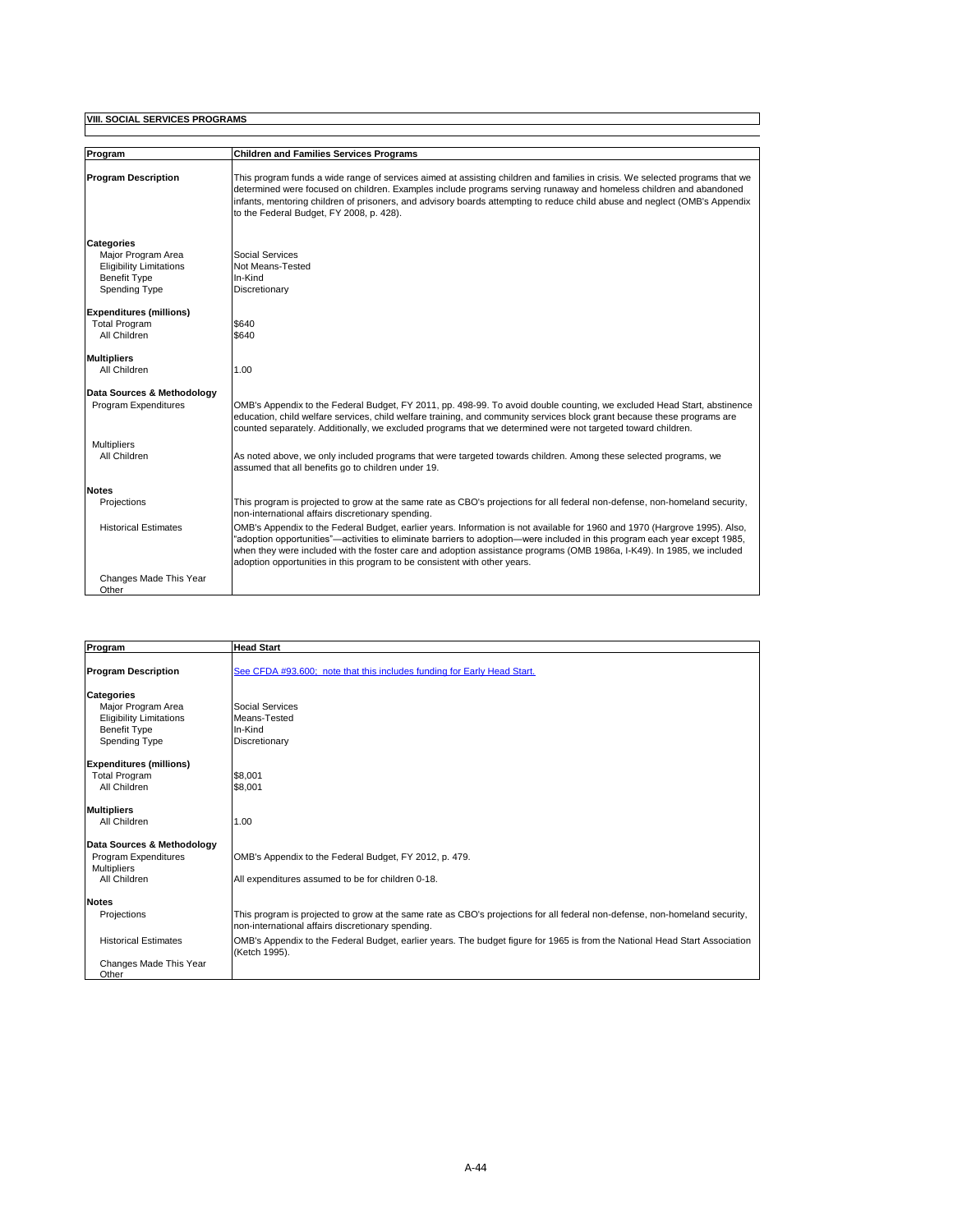| Program                        | <b>Child Welfare Services &amp; Training</b>                                                                                                                                                                                         |
|--------------------------------|--------------------------------------------------------------------------------------------------------------------------------------------------------------------------------------------------------------------------------------|
|                                |                                                                                                                                                                                                                                      |
| <b>Program Description</b>     | See CFDA #93.645 (Child Welfare Services)                                                                                                                                                                                            |
|                                | See CFDA #93.648 (Child Welfare Training)                                                                                                                                                                                            |
| <b>Categories</b>              |                                                                                                                                                                                                                                      |
| Maior Program Area             | Social Services                                                                                                                                                                                                                      |
| <b>Eligibility Limitations</b> | Not Means-Tested                                                                                                                                                                                                                     |
| <b>Benefit Type</b>            | In-Kind                                                                                                                                                                                                                              |
| Spending Type                  | Discretionary                                                                                                                                                                                                                        |
| <b>Expenditures (millions)</b> |                                                                                                                                                                                                                                      |
| <b>Total Program</b>           | \$307                                                                                                                                                                                                                                |
| All Children                   | \$307                                                                                                                                                                                                                                |
|                                |                                                                                                                                                                                                                                      |
| <b>Multipliers</b>             |                                                                                                                                                                                                                                      |
| All Children                   | 1.00                                                                                                                                                                                                                                 |
| Data Sources & Methodology     |                                                                                                                                                                                                                                      |
| Program Expenditures           | OMB's Appendix to the Federal Budget, FY 2011, p. 498.                                                                                                                                                                               |
| <b>Multipliers</b>             |                                                                                                                                                                                                                                      |
| All Children                   | We assume this program only provides benefits to children 0-18.                                                                                                                                                                      |
| <b>Notes</b>                   |                                                                                                                                                                                                                                      |
| Projections                    | This program is projected to grow at the same rate as CBO's projections for all federal non-defense, non-homeland security,                                                                                                          |
|                                | non-international affairs discretionary spending.                                                                                                                                                                                    |
| <b>Historical Estimates</b>    | OMB's Appendix to the Federal Budget, earlier years. In 1975, we used the "services" and "training" lines under Public                                                                                                               |
|                                | Assistance programs within Social and Rehabilitation Service (with AFDC, Medicaid, etc.). In 1980, we used the "services"<br>line from Grants to States for Social Services and the "training" line from Human Development Services. |
| Changes Made This Year         |                                                                                                                                                                                                                                      |
|                                |                                                                                                                                                                                                                                      |
| Other                          |                                                                                                                                                                                                                                      |

| Program                        | <b>Violent Crime Reduction Programs</b>                                                                                    |
|--------------------------------|----------------------------------------------------------------------------------------------------------------------------|
| <b>Program Description</b>     | Program no longer exists as a separate program.                                                                            |
| <b>Categories</b>              |                                                                                                                            |
| Maior Program Area             | Social Services                                                                                                            |
| <b>Eligibility Limitations</b> | Not Means-Tested                                                                                                           |
| <b>Benefit Type</b>            | In-Kind                                                                                                                    |
| <b>Spending Type</b>           | Discretionary                                                                                                              |
| <b>Expenditures (millions)</b> |                                                                                                                            |
| <b>Total Program</b>           | \$0                                                                                                                        |
| All Children                   | \$0                                                                                                                        |
| <b>Multipliers</b>             |                                                                                                                            |
| All Children                   | N/A                                                                                                                        |
| Data Sources & Methodology     |                                                                                                                            |
| Program Expenditures           | Program no longer exists as a separate program.                                                                            |
| <b>Multipliers</b>             |                                                                                                                            |
| All Children                   | N/A                                                                                                                        |
| <b>Notes</b>                   |                                                                                                                            |
| Projections                    | N/A                                                                                                                        |
| <b>Historical Estimates</b>    | OMB's Appendix to the Federal Budget, earlier years. For 1995–2000, the OMB's Appendix to the Federal Budget provides      |
|                                | data on the division of funds between women's shelters and youth programs. We divided benefits for children by total       |
|                                | benefits. Data are unavailable for 2001–05, so we used the average of the 1998, 1999, and 2000 multipliers as an estimate. |
| Changes Made This Year         |                                                                                                                            |
| Other                          |                                                                                                                            |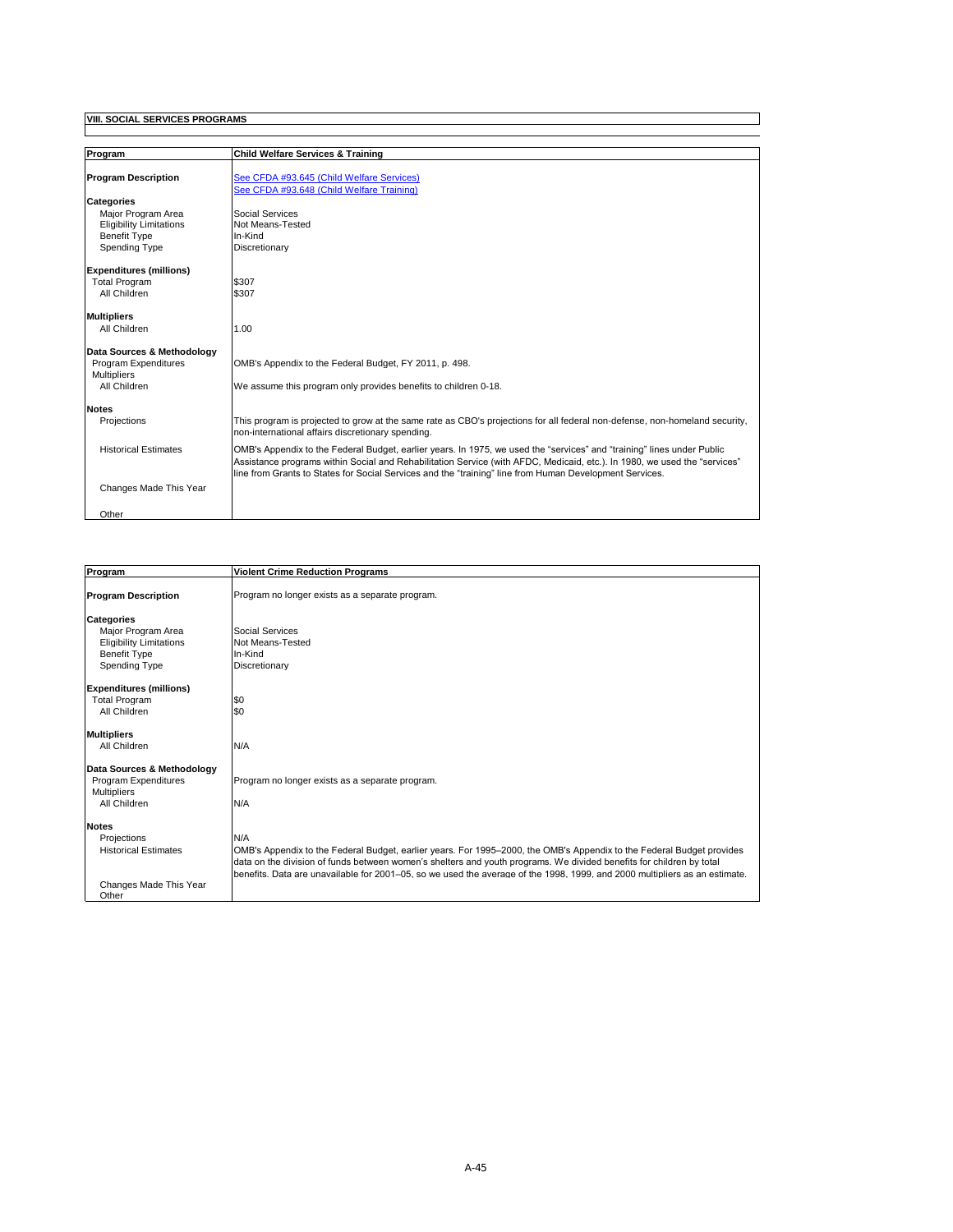| Program                                                        | <b>Foster Care</b>                                                                                                                                                                                                       |
|----------------------------------------------------------------|--------------------------------------------------------------------------------------------------------------------------------------------------------------------------------------------------------------------------|
| <b>Program Description</b>                                     | See CFDA #93.658                                                                                                                                                                                                         |
| <b>Categories</b><br>Maior Program Area                        | Social Services                                                                                                                                                                                                          |
| <b>Eligibility Limitations</b>                                 | Means-Tested                                                                                                                                                                                                             |
| <b>Benefit Type</b>                                            | In-Kind                                                                                                                                                                                                                  |
| Spending Type                                                  | Mandatory                                                                                                                                                                                                                |
| <b>Expenditures (millions)</b>                                 |                                                                                                                                                                                                                          |
| <b>Total Program</b>                                           | \$4,460                                                                                                                                                                                                                  |
| All Children                                                   | \$4,460                                                                                                                                                                                                                  |
| <b>Multipliers</b>                                             |                                                                                                                                                                                                                          |
| All Children                                                   | 1.00                                                                                                                                                                                                                     |
| Data Sources & Methodology                                     |                                                                                                                                                                                                                          |
| Program Expenditures<br><b>Multipliers</b>                     | OMB's Appendix to the Federal Budget, FY 2012, p. 481.                                                                                                                                                                   |
| All Children                                                   | Estimates are calculated for children under age 18. Some youth age 18 and older are served by the foster care program, but<br>they would not be eligible for federal reimbursement so are not included in this analysis. |
| <b>Notes</b>                                                   |                                                                                                                                                                                                                          |
| Projections                                                    | Projected expenditures are from the supplemental data accompanying CBO's Preliminary Analysis of the President's Budget<br>for 2012 (March 2011). http://www.cbo.gov/budget/factsheets/factsheets2011.cfm                |
| <b>Historical Estimates</b><br>Changes Made This Year<br>Other | OMB's Appendix to the Federal Budget, earlier years.                                                                                                                                                                     |

| Program                                                                                                           | Guardianship                                                                                                                                                                                                     |
|-------------------------------------------------------------------------------------------------------------------|------------------------------------------------------------------------------------------------------------------------------------------------------------------------------------------------------------------|
| <b>Program Description</b>                                                                                        | See CFDA #93.390                                                                                                                                                                                                 |
| <b>Categories</b><br>Maior Program Area<br><b>Eligibility Limitations</b><br><b>Benefit Type</b><br>Spending Type | Social Services<br>Means-Tested<br>In-Kind<br>Mandatory                                                                                                                                                          |
| <b>Expenditures (millions)</b><br><b>Total Program</b><br>All Children                                            | \$11<br>\$11                                                                                                                                                                                                     |
| <b>Multipliers</b><br>All Children                                                                                | 1.00                                                                                                                                                                                                             |
| Data Sources & Methodology<br><b>Program Expenditures</b><br><b>Multipliers</b><br>All Children                   | OMB's Appendix to the Federal Budget, FY 2012, p. 481.<br>We assume this program only provides benefits to children 0-18.                                                                                        |
| <b>Notes</b><br>Projections<br><b>Historical Estimates</b><br>Changes Made This Year<br>Other                     | Projected expenditures are from the supplemental data accompanying CBO's Preliminary Analysis of the President's Budget<br>for 2012 (March 2011), http://www.cbo.gov/budget/factsheets/factsheets2011.cfm<br>N/A |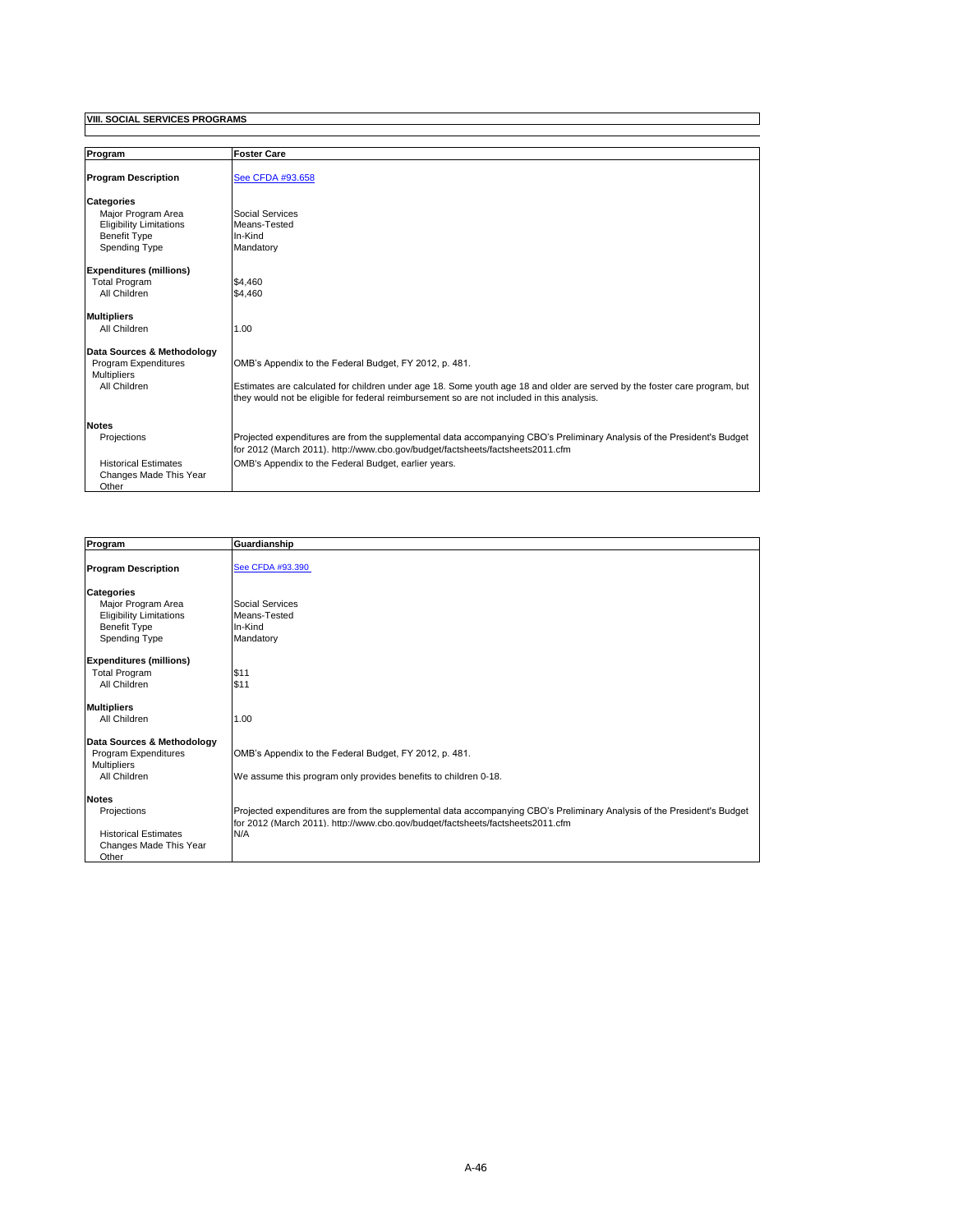| Program                                                                                                           | <b>Adoption Assistance</b>                                                                                                                                                                                |
|-------------------------------------------------------------------------------------------------------------------|-----------------------------------------------------------------------------------------------------------------------------------------------------------------------------------------------------------|
| <b>Program Description</b>                                                                                        | See CFDA #93.659                                                                                                                                                                                          |
| <b>Categories</b><br>Major Program Area<br><b>Eligibility Limitations</b><br><b>Benefit Type</b><br>Spending Type | Social Services<br>Means-Tested<br>In-Kind<br>Mandatory                                                                                                                                                   |
| <b>Expenditures (millions)</b><br><b>Total Program</b><br>All Children                                            | \$2.362<br>\$2,362                                                                                                                                                                                        |
| <b>Multipliers</b><br>All Children                                                                                | 1.00                                                                                                                                                                                                      |
| Data Sources & Methodology<br>Program Expenditures                                                                | OMB's Appendix to the Federal Budget, FY 2012, p. 481. This program is a line item under "Payments to States for Foster<br>Care and Adoption Assistance."                                                 |
| <b>Multipliers</b><br>All Children                                                                                | All program expenditures are for children age 0 to 17.                                                                                                                                                    |
| <b>Notes</b><br>Projections                                                                                       | Projected expenditures are from the supplemental data accompanying CBO's Preliminary Analysis of the President's Budget<br>for 2012 (March 2011). http://www.cbo.gov/budget/factsheets/factsheets2011.cfm |
| <b>Historical Estimates</b><br>Changes Made This Year<br>Other                                                    | OMB's Appendix to the Federal Budget, earlier years.                                                                                                                                                      |

| Program                                                                                                           | <b>Independent Living</b>                                                                                                                                                                                 |
|-------------------------------------------------------------------------------------------------------------------|-----------------------------------------------------------------------------------------------------------------------------------------------------------------------------------------------------------|
| <b>Program Description</b>                                                                                        | See CFDA #93.658                                                                                                                                                                                          |
| <b>Categories</b><br>Major Program Area<br><b>Eligibility Limitations</b><br>Benefit Type<br><b>Spending Type</b> | Social Services<br>Not Means-Tested<br>In-Kind<br>Mandatory                                                                                                                                               |
| <b>Expenditures (millions)</b><br><b>Total Program</b><br>All Children                                            | \$136<br>\$136                                                                                                                                                                                            |
| <b>Multipliers</b><br>All Children                                                                                | 1.00                                                                                                                                                                                                      |
| Data Sources & Methodology<br>Program Expenditures                                                                | OMB's Appendix to the Federal Budget, FY 2012, p. 481. This program is a line item under "Payments to States for Foster<br>Care and Adoption Assistance."                                                 |
| <b>Multipliers</b><br>All Children                                                                                | We assume this program only provides benefits to children under 18.                                                                                                                                       |
| <b>Notes</b><br>Projections                                                                                       | Projected expenditures are from the supplemental data accompanying CBO's Preliminary Analysis of the President's Budget<br>for 2012 (March 2011). http://www.cbo.gov/budget/factsheets/factsheets2011.cfm |
| <b>Historical Estimates</b>                                                                                       | OMB's Appendix to the Federal Budget, earlier years. This program is a line item under "Payments to States for Foster Care<br>and Adoption Assistance."                                                   |
| Changes Made This Year<br>Other                                                                                   |                                                                                                                                                                                                           |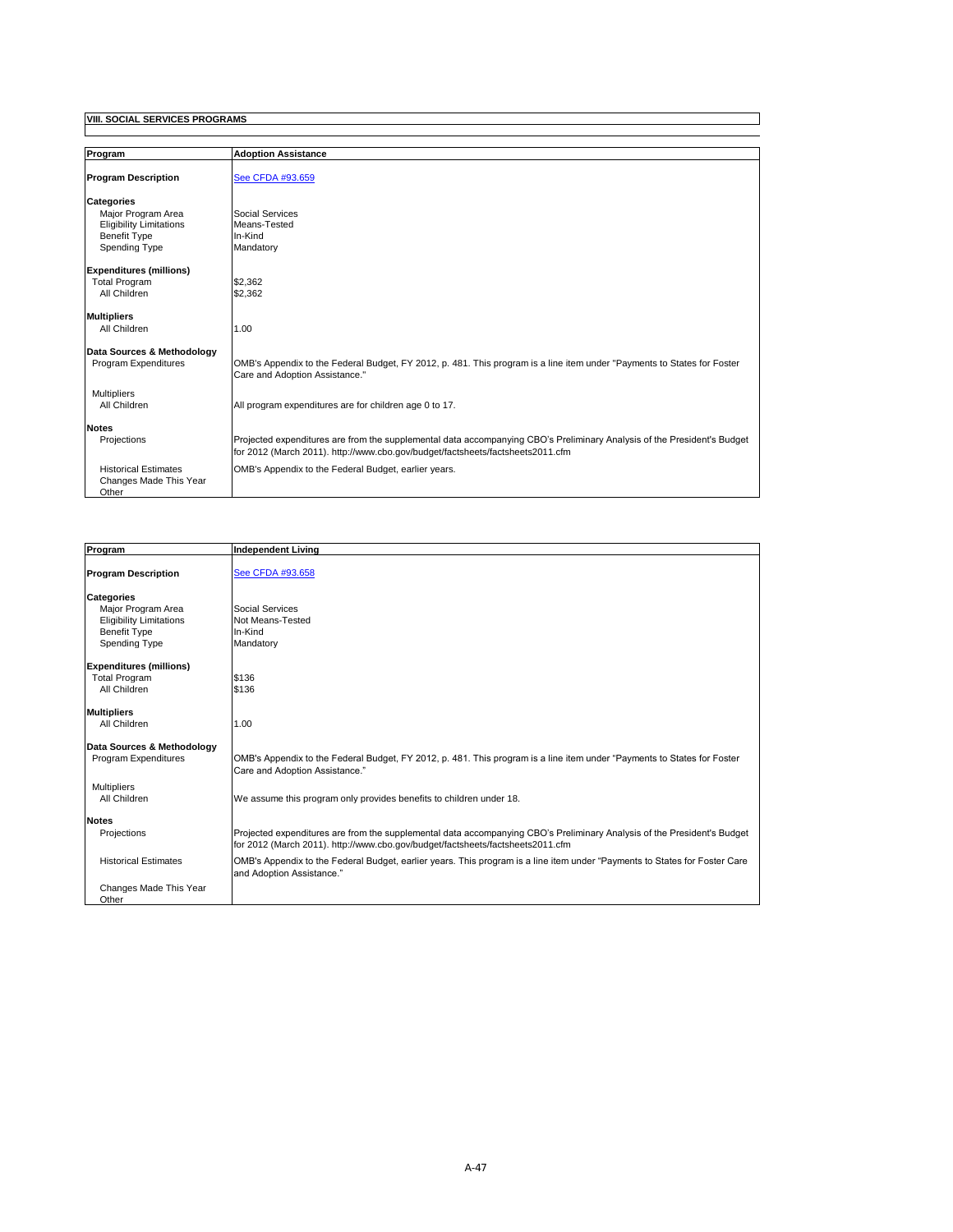| Program                        | <b>Child Care and Development Block Grant</b>                                                                               |
|--------------------------------|-----------------------------------------------------------------------------------------------------------------------------|
|                                |                                                                                                                             |
| <b>Program Description</b>     | See CFDA #93.575                                                                                                            |
| <b>Categories</b>              |                                                                                                                             |
| Maior Program Area             | Social Services                                                                                                             |
| <b>Eligibility Limitations</b> | Means-Tested                                                                                                                |
| <b>Benefit Type</b>            | In-Kind                                                                                                                     |
| Spending Type                  | Discretionary                                                                                                               |
|                                |                                                                                                                             |
| <b>Expenditures (millions)</b> |                                                                                                                             |
| <b>Total Program</b>           | \$3.136                                                                                                                     |
| All Children                   | \$3,136                                                                                                                     |
|                                |                                                                                                                             |
| <b>Multipliers</b>             |                                                                                                                             |
| All Children                   | 1.00                                                                                                                        |
|                                |                                                                                                                             |
| Data Sources & Methodology     |                                                                                                                             |
| Program Expenditures           | OMB's Appendix to the Federal Budget, FY 2012, p. 478.                                                                      |
| <b>Multipliers</b>             |                                                                                                                             |
| All Children                   | We assume this program only provides benefits to children. Benefits are provided to children under 13 and disabled children |
|                                | under 19.                                                                                                                   |
| <b>Notes</b>                   |                                                                                                                             |
| Projections                    | This program is projected to grow at the same rate as CBO's projections for all federal non-defense, non-homeland security, |
|                                | non-international affairs discretionary spending.                                                                           |
| <b>Historical Estimates</b>    |                                                                                                                             |
|                                | OMB's Appendix to the Federal Budget, earlier years.                                                                        |
| Changes Made This Year         |                                                                                                                             |
| Other                          |                                                                                                                             |

| Program                                 | <b>Child Care Entitlement to the States</b>                                                                                                                                                            |
|-----------------------------------------|--------------------------------------------------------------------------------------------------------------------------------------------------------------------------------------------------------|
| <b>Program Description</b>              | See CFDA #93.596                                                                                                                                                                                       |
| <b>Categories</b><br>Maior Program Area | Social Services                                                                                                                                                                                        |
| <b>Eligibility Limitations</b>          | Means-Tested                                                                                                                                                                                           |
| <b>Benefit Type</b>                     | In-Kind                                                                                                                                                                                                |
| Spending Type                           | Mandatory                                                                                                                                                                                              |
| <b>Expenditures (millions)</b>          |                                                                                                                                                                                                        |
| <b>Total Program</b>                    | \$2.723                                                                                                                                                                                                |
| All Children                            | \$2,723                                                                                                                                                                                                |
| <b>Multipliers</b>                      |                                                                                                                                                                                                        |
| All Children                            | 1.00                                                                                                                                                                                                   |
| Data Sources & Methodology              |                                                                                                                                                                                                        |
| Program Expenditures                    | OMB's Appendix to the Federal Budget, FY 2012, p. 477.                                                                                                                                                 |
| <b>Multipliers</b>                      |                                                                                                                                                                                                        |
| All Children                            | We assume this program only provides benefits to children. Benefits are provided to children under 13 and disabled children<br>under 19.                                                               |
| <b>Notes</b>                            |                                                                                                                                                                                                        |
| Projections                             | Though mandatory, this block grant is projected to grow at the same rate as CBO's projections for all federal non-defense,<br>non-homeland security, non-international affairs discretionary spending. |
| <b>Historical Estimates</b>             | OMB's Appendix to the Federal Budget, earlier years.                                                                                                                                                   |
| Changes Made This Year                  |                                                                                                                                                                                                        |
| Other                                   |                                                                                                                                                                                                        |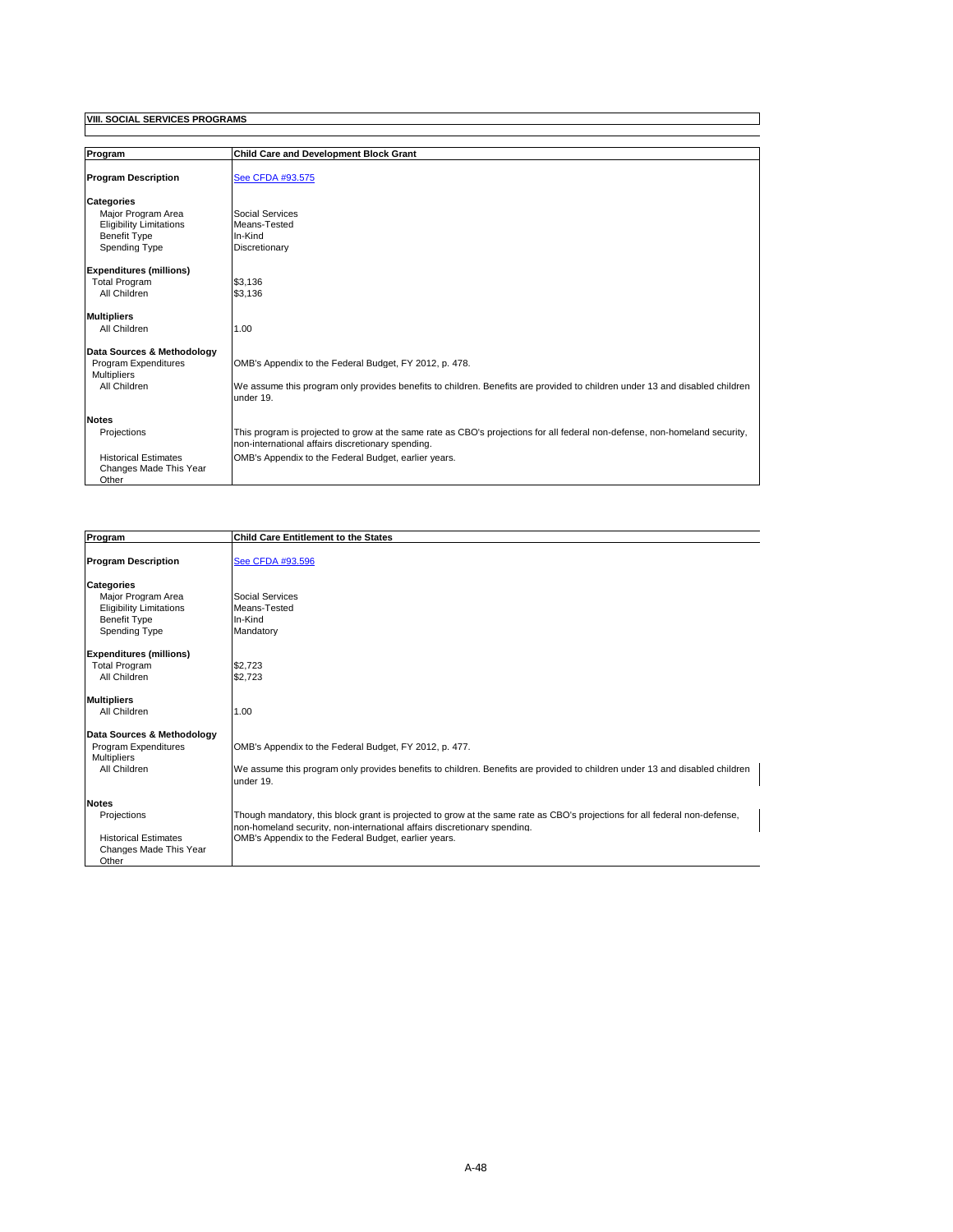| Program                        | <b>AFDC-Related Child Care Programs</b>                                                                                                             |
|--------------------------------|-----------------------------------------------------------------------------------------------------------------------------------------------------|
| <b>Program Description</b>     | This includes funding for three programs that no longer exist: AFDC Child Care, Transitional Child Care and At-Risk Child Care                      |
| <b>Categories</b>              |                                                                                                                                                     |
| Major Program Area             | Social Services                                                                                                                                     |
| <b>Eligibility Limitations</b> | Means-Tested                                                                                                                                        |
| <b>Benefit Type</b>            | In-Kind                                                                                                                                             |
| <b>Spending Type</b>           | Mandatory                                                                                                                                           |
| <b>Expenditures (millions)</b> |                                                                                                                                                     |
| <b>Total Program</b>           | \$0                                                                                                                                                 |
| All Children                   | \$0                                                                                                                                                 |
| <b>Multipliers</b>             |                                                                                                                                                     |
| All Children                   | N/A                                                                                                                                                 |
| Data Sources & Methodology     |                                                                                                                                                     |
| Program Expenditures           | This program was phased out with other AFDC programs.                                                                                               |
| <b>Multipliers</b>             |                                                                                                                                                     |
| All Children                   | N/A                                                                                                                                                 |
| <b>Notes</b>                   |                                                                                                                                                     |
| Projections                    | N/A                                                                                                                                                 |
| <b>Historical Estimates</b>    | OMB's Appendix to the Federal Budget, earlier years. Expenditures for this program are not available in the FY 2002 budget                          |
|                                | (2000 data). This program was phased out with other AFDC programs. When the program was in existence, we assumed all                                |
|                                | benefits went to children.                                                                                                                          |
| Changes Made This Year         | To streamline the database, three former programs (AFDC Child Care, Transitional Child Care and At-Risk Child Care) were<br>grouped into one entry. |
| Other                          |                                                                                                                                                     |

| Program                            | Juvenile Justice                                                                                                                                                                                                                                                                                                                                                                                                                                                         |
|------------------------------------|--------------------------------------------------------------------------------------------------------------------------------------------------------------------------------------------------------------------------------------------------------------------------------------------------------------------------------------------------------------------------------------------------------------------------------------------------------------------------|
|                                    |                                                                                                                                                                                                                                                                                                                                                                                                                                                                          |
| <b>Program Description</b>         | Includes CFDA #16.540                                                                                                                                                                                                                                                                                                                                                                                                                                                    |
| <b>Categories</b>                  |                                                                                                                                                                                                                                                                                                                                                                                                                                                                          |
| Maior Program Area                 | Social Services                                                                                                                                                                                                                                                                                                                                                                                                                                                          |
| <b>Eligibility Limitations</b>     | Not Means-Tested                                                                                                                                                                                                                                                                                                                                                                                                                                                         |
| <b>Benefit Type</b>                | In-Kind                                                                                                                                                                                                                                                                                                                                                                                                                                                                  |
| Spending Type                      | Discretionary                                                                                                                                                                                                                                                                                                                                                                                                                                                            |
| <b>Expenditures (millions)</b>     |                                                                                                                                                                                                                                                                                                                                                                                                                                                                          |
| <b>Total Program</b>               | \$311                                                                                                                                                                                                                                                                                                                                                                                                                                                                    |
| All Children                       | \$311                                                                                                                                                                                                                                                                                                                                                                                                                                                                    |
| <b>Multipliers</b>                 |                                                                                                                                                                                                                                                                                                                                                                                                                                                                          |
| All Children                       | 1.00                                                                                                                                                                                                                                                                                                                                                                                                                                                                     |
| Data Sources & Methodology         |                                                                                                                                                                                                                                                                                                                                                                                                                                                                          |
| Program Expenditures               | OMB's Appendix to the Federal Budget, FY 2012, p. 746.                                                                                                                                                                                                                                                                                                                                                                                                                   |
| <b>Multipliers</b><br>All Children | We assume all benefits go to children under 18.                                                                                                                                                                                                                                                                                                                                                                                                                          |
| <b>Notes</b>                       |                                                                                                                                                                                                                                                                                                                                                                                                                                                                          |
| Projections                        | This program is projected to grow at the same rate as CBO's projections for all federal non-defense, non-homeland security,<br>non-international affairs discretionary spending.                                                                                                                                                                                                                                                                                         |
| <b>Historical Estimates</b>        | OMB's Appendix to the Federal Budget, earlier years. Outlays for 1975 are not available. The program was part of a block<br>grant program (matching grants to improve and strengthen law enforcement) under the Law Enforcement Assistance<br>Administration (OMB 1975). This program was listed as a line item in Justice Assistance until FY 1997. Thereafter, it is listed<br>as a separate program. For FY 1997, it is listed as both, so we sum these expenditures. |
| Changes Made This Year<br>Other    |                                                                                                                                                                                                                                                                                                                                                                                                                                                                          |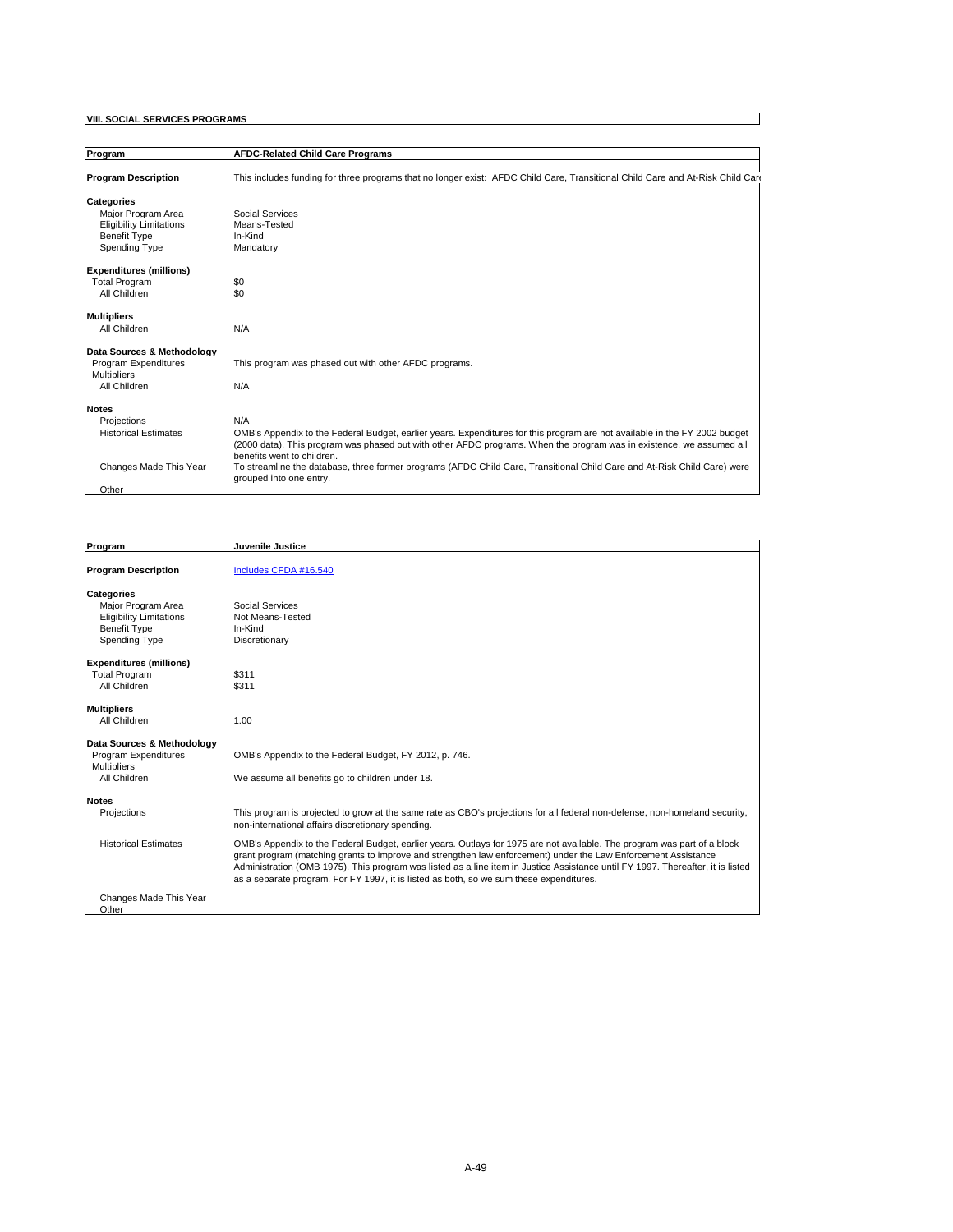| Program                                                                                                           | <b>Missing Children</b>                                                                                                                                                          |
|-------------------------------------------------------------------------------------------------------------------|----------------------------------------------------------------------------------------------------------------------------------------------------------------------------------|
|                                                                                                                   |                                                                                                                                                                                  |
| <b>Program Description</b>                                                                                        | See CFDA #16.543                                                                                                                                                                 |
| <b>Categories</b><br>Maior Program Area<br><b>Eligibility Limitations</b><br><b>Benefit Type</b><br>Spending Type | Social Services<br>Not Means-Tested<br>In-Kind<br>Discretionary                                                                                                                  |
| <b>Expenditures (millions)</b><br><b>Total Program</b><br>All Children                                            | \$61<br>\$61                                                                                                                                                                     |
| <b>Multipliers</b><br>All Children                                                                                | 1.00                                                                                                                                                                             |
| Data Sources & Methodology<br>Program Expenditures<br><b>Multipliers</b><br>All Children                          | OMB's Appendix to the Federal Budget, FY 2012, p. 735.<br>We assume this program only provides benefits to children under 18.                                                    |
| <b>Notes</b><br>Projections                                                                                       | This program is projected to grow at the same rate as CBO's projections for all federal non-defense, non-homeland security,<br>non-international affairs discretionary spending. |
| <b>Historical Estimates</b><br>Changes Made This Year<br>Other                                                    | OMB's Appendix to the Federal Budget, earlier years.                                                                                                                             |

| Program                              | <b>Promoting Safe and Stable Families</b>                                                                                                                                                                       |
|--------------------------------------|-----------------------------------------------------------------------------------------------------------------------------------------------------------------------------------------------------------------|
| <b>Program Description</b>           | See CFDA #93.556                                                                                                                                                                                                |
| <b>Categories</b>                    |                                                                                                                                                                                                                 |
| Maior Program Area                   | Social Services                                                                                                                                                                                                 |
| <b>Eligibility Limitations</b>       | Not Means-Tested                                                                                                                                                                                                |
| <b>Benefit Type</b><br>Spending Type | In-Kind<br>Mandatory                                                                                                                                                                                            |
|                                      |                                                                                                                                                                                                                 |
| <b>Expenditures (millions)</b>       |                                                                                                                                                                                                                 |
| <b>Total Program</b>                 | \$331                                                                                                                                                                                                           |
| All Children                         | \$331                                                                                                                                                                                                           |
|                                      |                                                                                                                                                                                                                 |
| <b>Multipliers</b>                   |                                                                                                                                                                                                                 |
| All Children                         | 1.00                                                                                                                                                                                                            |
| Data Sources & Methodology           |                                                                                                                                                                                                                 |
| Program Expenditures                 | OMB's Appendix to the Federal Budget, FY 2012, p. 476.                                                                                                                                                          |
| <b>Multipliers</b>                   |                                                                                                                                                                                                                 |
| All Children                         | We assume this program only provides benefits to children under 19.                                                                                                                                             |
|                                      |                                                                                                                                                                                                                 |
| <b>Notes</b>                         |                                                                                                                                                                                                                 |
| Projections                          | Though mandatory, this block grant is projected to grow at the same rate as CBO's projections for all federal non-defense,<br>non-homeland security, non-international affairs discretionary spending.          |
| <b>Historical Estimates</b>          | OMB's Appendix to the Federal Budget, earlier years. In FY 2000, the name of this program was changed to "Promoting Safe"<br>and Stable Families."                                                              |
| Changes Made This Year               | Although OMB included Abstinence Education in the reported total for this program in 2010, we continue to report Abstinence<br>Education as a separate program (in health section), and so we excluded it here. |
| Other                                |                                                                                                                                                                                                                 |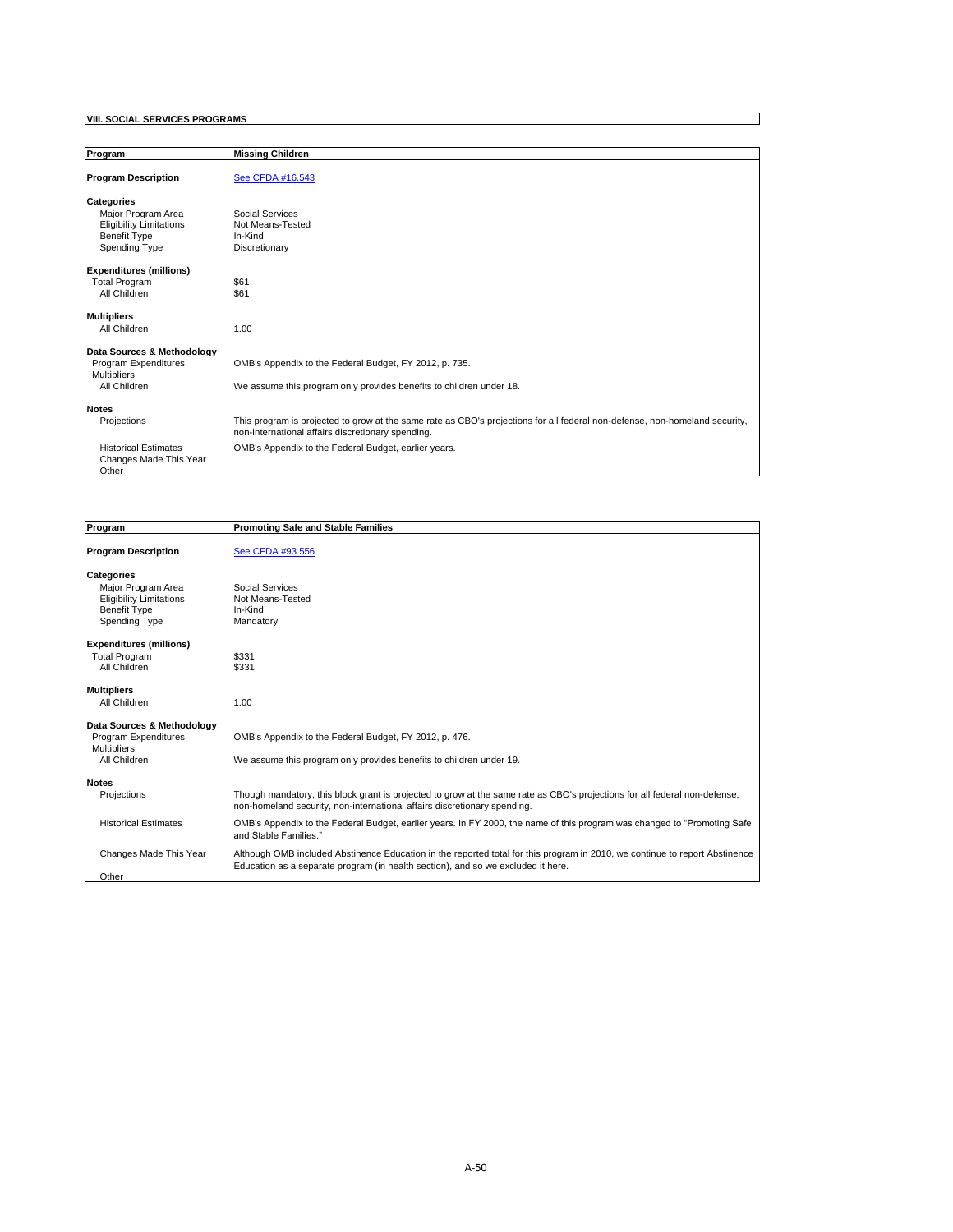| Program                        | <b>Children's Research and Technical Assistance</b>                                                                         |
|--------------------------------|-----------------------------------------------------------------------------------------------------------------------------|
| <b>Program Description</b>     | See CFDA #93.595                                                                                                            |
| <b>Categories</b>              |                                                                                                                             |
| Major Program Area             | Social Services                                                                                                             |
| <b>Eligibility Limitations</b> | Not Means-Tested                                                                                                            |
| <b>Benefit Type</b>            | In-Kind                                                                                                                     |
| Spending Type                  | Discretionary                                                                                                               |
| <b>Expenditures (millions)</b> |                                                                                                                             |
| <b>Total Program</b>           | \$55                                                                                                                        |
| All Children                   | \$55                                                                                                                        |
| <b>Multipliers</b>             |                                                                                                                             |
| All Children                   | 1.00                                                                                                                        |
| Data Sources & Methodology     |                                                                                                                             |
| Program Expenditures           | OMB's Appendix to the Federal Budget, FY 2012, p. 480.                                                                      |
| <b>Multipliers</b>             |                                                                                                                             |
| All Children                   | We assume this program only provides benefits to children 0-18.                                                             |
| <b>Notes</b>                   |                                                                                                                             |
| Projections                    | This program is projected to grow at the same rate as CBO's projections for all federal non-defense, non-homeland security, |
|                                | non-international affairs discretionary spending.                                                                           |
| <b>Historical Estimates</b>    | OMB's Appendix to the Federal Budget, earlier years.                                                                        |
| Changes Made This Year         |                                                                                                                             |
| Other                          |                                                                                                                             |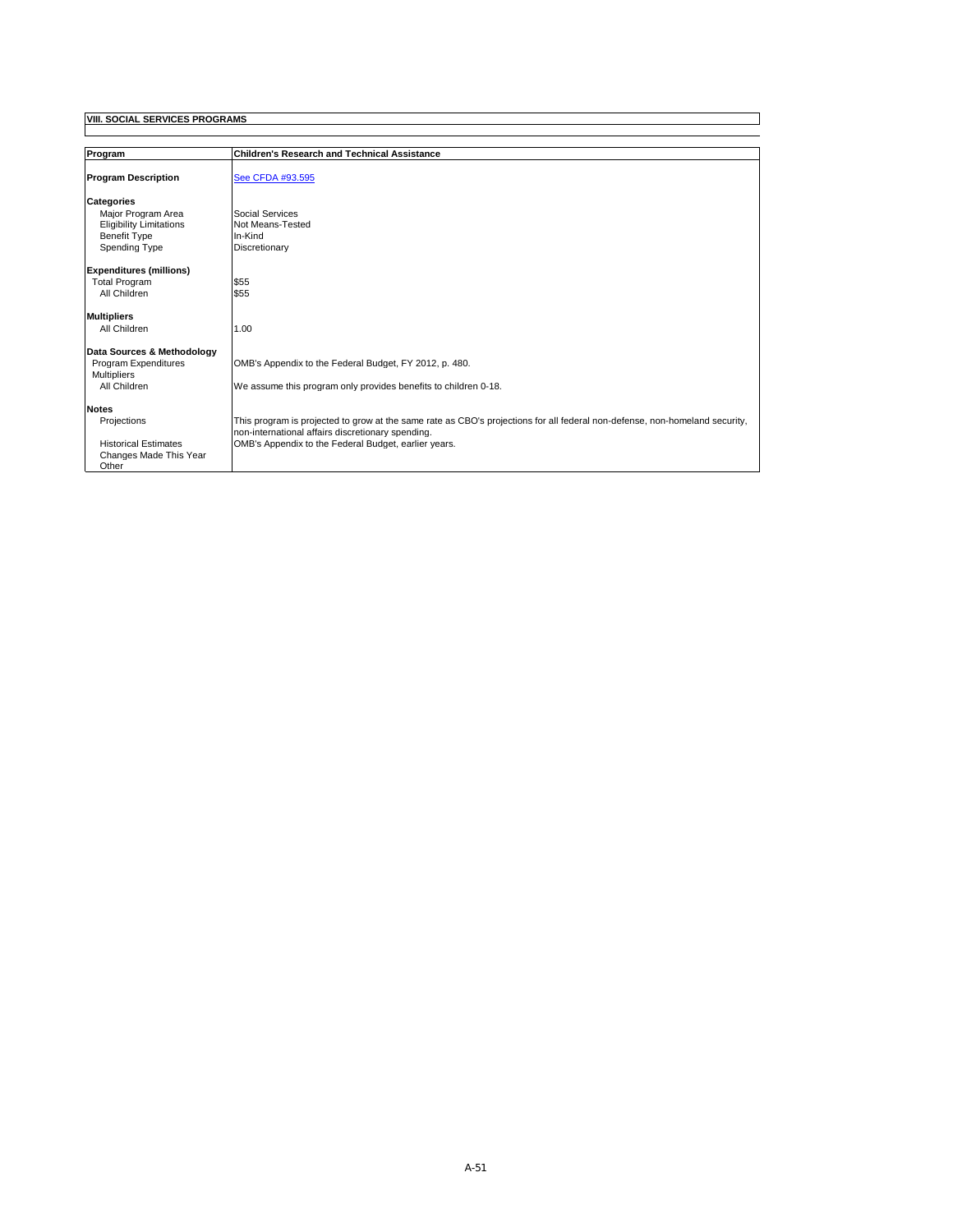| <b>IX. EDUCATION PROGRAMS</b>                                                                                     |                                                                                                                                                                                                                                                                      |
|-------------------------------------------------------------------------------------------------------------------|----------------------------------------------------------------------------------------------------------------------------------------------------------------------------------------------------------------------------------------------------------------------|
|                                                                                                                   |                                                                                                                                                                                                                                                                      |
| Program                                                                                                           | E 1<br><b>Educationally Deprived / Economic Opportunity</b>                                                                                                                                                                                                          |
| <b>Program Description</b>                                                                                        | The Educationally Deprived/Economic Opportunity program existed in 1960.                                                                                                                                                                                             |
| <b>Categories</b><br>Major Program Area<br><b>Eligibility Limitations</b><br><b>Benefit Type</b><br>Spending Type | Education<br>Means-Tested<br>In-Kind<br>Discretionary                                                                                                                                                                                                                |
| <b>Expenditures (millions)</b><br><b>Total Program</b><br>All Children                                            | \$0<br>\$0                                                                                                                                                                                                                                                           |
| <b>Multipliers</b><br>All Children                                                                                | 0.00                                                                                                                                                                                                                                                                 |
| Data Sources & Methodology<br>Program Expenditures<br><b>Multipliers</b><br>All Children                          | Program no longer exists as a separate program. The Digest of Education Statistics changed how it categorized its programs in later years,<br>so the expenditures from 1960 are organized completely differently than those from 1965 to 2008.<br>N/A                |
| <b>Notes</b><br>Projections<br><b>Historical Estimates</b><br>Changes Made This Year<br>Other                     | N/A<br>Funds can be found in the 1981 Digest of Education Statistics. The Digest of Education Statistics changed how it categorized its programs<br>in later years, so the expenditures from 1960 are organized completely differently than those from 1965 to 2008. |

| Program<br>E 2                 | Former education programs (pre-1985)                                                                                                                                                                                                                                                     |
|--------------------------------|------------------------------------------------------------------------------------------------------------------------------------------------------------------------------------------------------------------------------------------------------------------------------------------|
| <b>Program Description</b>     | These programs include four programs existing in 1960: supportive services, public lands revenue for schools, assistance to special areas, c<br>It also includes Emergency Schools Assistance (Civil Rights) in 1965 to 1980 and Local Public Works Program (School Facilities) in 1980. |
| <b>Categories</b>              |                                                                                                                                                                                                                                                                                          |
| Major Program Area             | Education                                                                                                                                                                                                                                                                                |
| <b>Eligibility Limitations</b> | Not Means-Tested                                                                                                                                                                                                                                                                         |
| <b>Benefit Type</b>            | In-Kind                                                                                                                                                                                                                                                                                  |
| Spending Type                  | Discretionary                                                                                                                                                                                                                                                                            |
| <b>Expenditures (millions)</b> |                                                                                                                                                                                                                                                                                          |
| <b>Total Program</b>           | \$0                                                                                                                                                                                                                                                                                      |
| All Children                   | \$0                                                                                                                                                                                                                                                                                      |
| <b>Multipliers</b>             |                                                                                                                                                                                                                                                                                          |
| All Children                   | 0.00                                                                                                                                                                                                                                                                                     |
| Data Sources & Methodology     |                                                                                                                                                                                                                                                                                          |
| Program Expenditures           | Program no longer exists as a separate program. The Digest of Education Statistics changed how it categorized its programs in later years,<br>so the expenditures from 1960 are organized completely differently than those from 1965 to 2008.                                           |
| <b>Multipliers</b>             |                                                                                                                                                                                                                                                                                          |
| All Children                   | N/A                                                                                                                                                                                                                                                                                      |
| <b>Notes</b>                   |                                                                                                                                                                                                                                                                                          |
| Projections                    | N/A                                                                                                                                                                                                                                                                                      |
| <b>Historical Estimates</b>    | Funds can be found in the 1981 Digest of Education Statistics. The Digest of Education Statistics changed how it categorized its programs<br>in later years, so the expenditures from 1960 are organized completely differently than those from 1965 to 2008.                            |
| Changes Made This Year         |                                                                                                                                                                                                                                                                                          |
| Other                          |                                                                                                                                                                                                                                                                                          |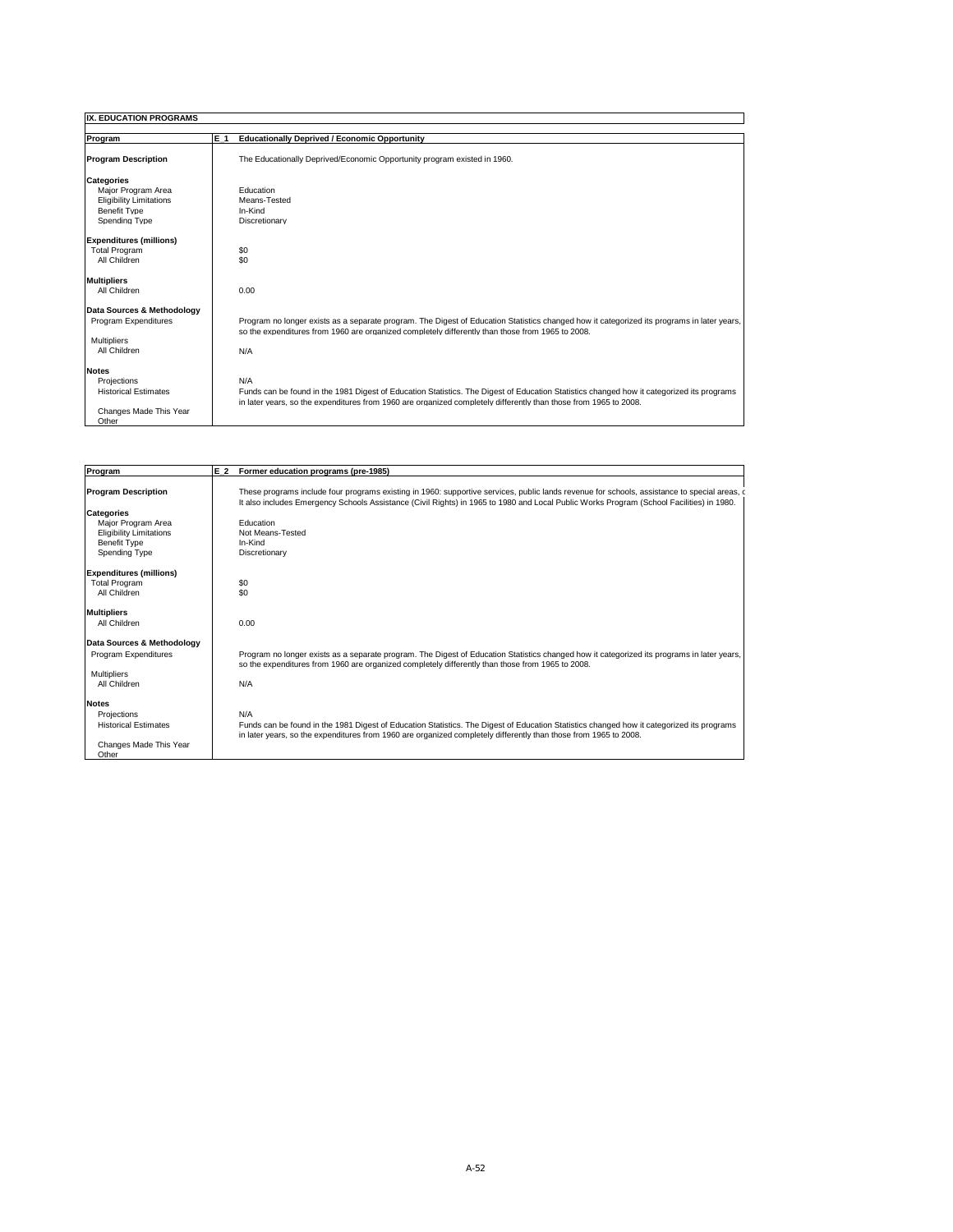| Program                                                                                                           | E <sub>3</sub><br><b>Dependents' Schools Abroad</b>                                                                                                                                                                                                                                                                                                                                                                                                                                                                                                            |
|-------------------------------------------------------------------------------------------------------------------|----------------------------------------------------------------------------------------------------------------------------------------------------------------------------------------------------------------------------------------------------------------------------------------------------------------------------------------------------------------------------------------------------------------------------------------------------------------------------------------------------------------------------------------------------------------|
| <b>Program Description</b>                                                                                        | Because military families are often expected to live abroad in areas where quality schools may be difficult to find, the Department of<br>Defense (DoD) is required to provide the opportunity for military dependents to receive a quality education. The Department of Defense<br>Education Activity (DoDEA) is the civilian agency of the U.S. Department of Defense that operates these DoD schools. DoDEA operates<br>more than 200 public schools in 15 districts located in 13 foreign countries, seven states, Guam, and Puerto Rico (DoDEA web site), |
| <b>Categories</b><br>Major Program Area<br><b>Eligibility Limitations</b><br><b>Benefit Type</b><br>Spending Type | Education<br>Not Means-Tested<br>In-Kind<br>Discretionary                                                                                                                                                                                                                                                                                                                                                                                                                                                                                                      |
| <b>Expenditures (millions)</b><br><b>Total Program</b><br>All Children                                            | \$1.187<br>\$1.187                                                                                                                                                                                                                                                                                                                                                                                                                                                                                                                                             |
| <b>Multipliers</b><br>All Children                                                                                | 1.00                                                                                                                                                                                                                                                                                                                                                                                                                                                                                                                                                           |
| Data Sources & Methodology<br>Program Expenditures<br><b>Multipliers</b><br>All Children                          | Digest of Education Statistics 2010. Table 382.<br>We assume that benefits are directed toward children in elementary and secondary school. Spending on some 19-year-olds who have yet<br>to complete the 12th grade is captured.                                                                                                                                                                                                                                                                                                                              |
| <b>Notes</b><br>Projections<br><b>Historical Estimates</b><br>Changes Made This Year<br>Other                     | This program is projected to grow at the same rate as CBO's projections for all federal non-defense, non-homeland security, non-<br>international affairs discretionary spending.<br>Digest of Education Statistics 1981, 1998, 2000, 2002, 2003, 2005, 2007, 2009 (years represent the year in the title of the Digests, not the<br>publication year).                                                                                                                                                                                                        |

I

| Program                                                                                                           | <b>State Fiscal Stabilization Fund</b><br>E 4                                                                                                                                                                                                                                                                                                                                                                                                                                                                                                                                                                                                                                                                             |
|-------------------------------------------------------------------------------------------------------------------|---------------------------------------------------------------------------------------------------------------------------------------------------------------------------------------------------------------------------------------------------------------------------------------------------------------------------------------------------------------------------------------------------------------------------------------------------------------------------------------------------------------------------------------------------------------------------------------------------------------------------------------------------------------------------------------------------------------------------|
| <b>Program Description</b>                                                                                        | Includes CFDA #84.394 (Education State Grants)<br>Includes CFDA #84.395 (Race to the Top)<br>Includes CFDA #84.396 (What Works and Innovation Funds)<br>Includes CFDA #84.397 (Government Services Grants)                                                                                                                                                                                                                                                                                                                                                                                                                                                                                                                |
| <b>Categories</b><br>Maior Program Area<br><b>Eligibility Limitations</b><br><b>Benefit Type</b><br>Spending Type | Education<br>Not Means-Tested<br>In-Kind<br>Discretionary                                                                                                                                                                                                                                                                                                                                                                                                                                                                                                                                                                                                                                                                 |
| <b>Expenditures (millions)</b><br><b>Total Program</b><br>All Children                                            | \$23.283<br>\$16.764                                                                                                                                                                                                                                                                                                                                                                                                                                                                                                                                                                                                                                                                                                      |
| <b>Multipliers</b><br>All Children                                                                                | 0.72                                                                                                                                                                                                                                                                                                                                                                                                                                                                                                                                                                                                                                                                                                                      |
| Data Sources & Methodology<br>Program Expenditures<br><b>Multipliers</b><br>All Children                          | OMB's Appendix to the Federal Budget, FY 2012, p. 344<br>The multiplier is calculated as the percent of spending that is allocated to K-12 education in 2009. Spending on K-12 education is calculated<br>separately for each of the four categories in the State Fiscal Stabilization Fund. (Grants to States for Education, Grants to States for Public<br>Safety, Education and Other Services, Race to the Top and I-3). Data on the allocation of state grants between K-12 education and higher<br>education were received from Jennifer Cohen at the New America Foundation. Race to the Top and I-3 are assumed to be all spent on K-<br>12 education, however there were no outlays in these categories in 2009. |
| <b>Notes</b><br>Projections<br><b>Historical Estimates</b><br>Changes Made This Year<br>Other                     | We project a higher multiplier on K-12 education (.72 in 2010 and the out years), once outlays flow from Race to the Top and I-3 programs<br>within the State Fiscal Stabilization Fund. Overall outlay projections for the SFSF are from CBO tabulations.<br>The program was established in 2009.                                                                                                                                                                                                                                                                                                                                                                                                                        |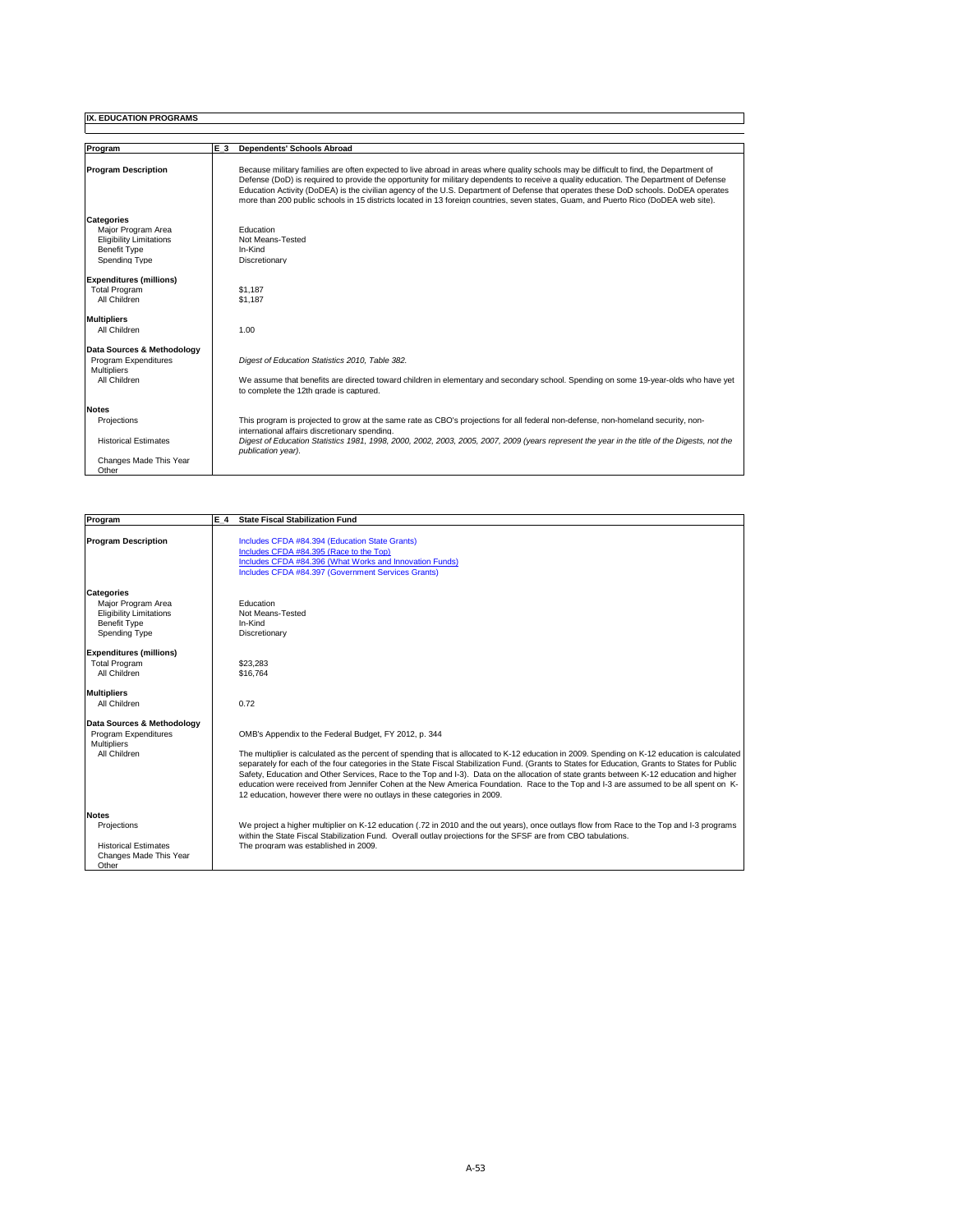| Program                                                                                                           | E 5<br><b>Education Jobs Fund</b>                                                                                                                                                                                                                                                                                                                                                                         |
|-------------------------------------------------------------------------------------------------------------------|-----------------------------------------------------------------------------------------------------------------------------------------------------------------------------------------------------------------------------------------------------------------------------------------------------------------------------------------------------------------------------------------------------------|
| <b>Program Description</b>                                                                                        | The Education Jobs Fund (Ed Jobs) program is a new Federal program that provides \$10 billion in assistance to States to save or create<br>education jobs for the 2010-2011 school year. Jobs funded under this program include those that provide educational and related services<br>for early childhood, elementary, and secondary education, http://www2.ed.gov/programs/educationiobsfund/index.html |
| <b>Categories</b><br>Major Program Area<br><b>Eligibility Limitations</b><br><b>Benefit Type</b><br>Spending Type | Education<br>Not Means-Tested<br>In-Kind<br>Mandatory                                                                                                                                                                                                                                                                                                                                                     |
| <b>Expenditures (millions)</b><br><b>Total Program</b><br>All Children                                            | \$1,232<br>\$1,232                                                                                                                                                                                                                                                                                                                                                                                        |
| <b>Multipliers</b><br>All Children                                                                                | 1.00                                                                                                                                                                                                                                                                                                                                                                                                      |
| Data Sources & Methodology<br>Program Expenditures<br><b>Multipliers</b><br>All Children                          | OMB's Appendix to the Federal Budget, FY 2012, p. 344<br>We assume that benefits are directed toward children in elementary and secondary school.                                                                                                                                                                                                                                                         |
| <b>Notes</b><br>Projections<br><b>Historical Estimates</b><br>Changes Made This Year<br>Other                     | Outlays in 2011 and 2012 are also taken OMB's Appendix to the Federal Budget, FY 2012, p. 344. Program obligation is \$10 billion and is<br>expected to be fully spent down over the three years.<br>Program was established in 2010.<br>New program                                                                                                                                                      |

 $\overline{\mathsf{I}}$ 

| Program                                                                                                           | E 6 | <b>Safe Routes to Schools</b>                                                                                                                                                                                                                                                                                               |
|-------------------------------------------------------------------------------------------------------------------|-----|-----------------------------------------------------------------------------------------------------------------------------------------------------------------------------------------------------------------------------------------------------------------------------------------------------------------------------|
| <b>Program Description</b>                                                                                        |     | See program description here                                                                                                                                                                                                                                                                                                |
| <b>Categories</b><br>Major Program Area<br><b>Eligibility Limitations</b><br><b>Benefit Type</b><br>Spending Type |     | Education<br>Not Means-Tested<br>In-Kind<br>Discretionary                                                                                                                                                                                                                                                                   |
| <b>Expenditures (millions)</b><br><b>Total Program</b><br>All Children                                            |     | \$183<br>\$183                                                                                                                                                                                                                                                                                                              |
| <b>Multipliers</b><br>All Children                                                                                |     | 1.00                                                                                                                                                                                                                                                                                                                        |
| Data Sources & Methodology<br>Program Expenditures<br><b>Multipliers</b><br>All Children                          |     | The program's extension and funding in 2010 is explained here; http://www.saferoutespartnership.org/national/5890/5904<br>We assume that benefits are directed toward children in elementary and secondary school.                                                                                                          |
| <b>Notes</b><br>Projections<br><b>Historical Estimates</b><br>Changes Made This Year<br>Other                     |     | This program is projected to grow at the same rate as CBO's projections for all federal non-defense, non-homeland security, non-<br>international affairs discretionary spending.<br>This program has been in existence since 2005. Funding for 2005-2009 can be found here: http://safety.fhwa.dot.gov/saferoutes/funding/ |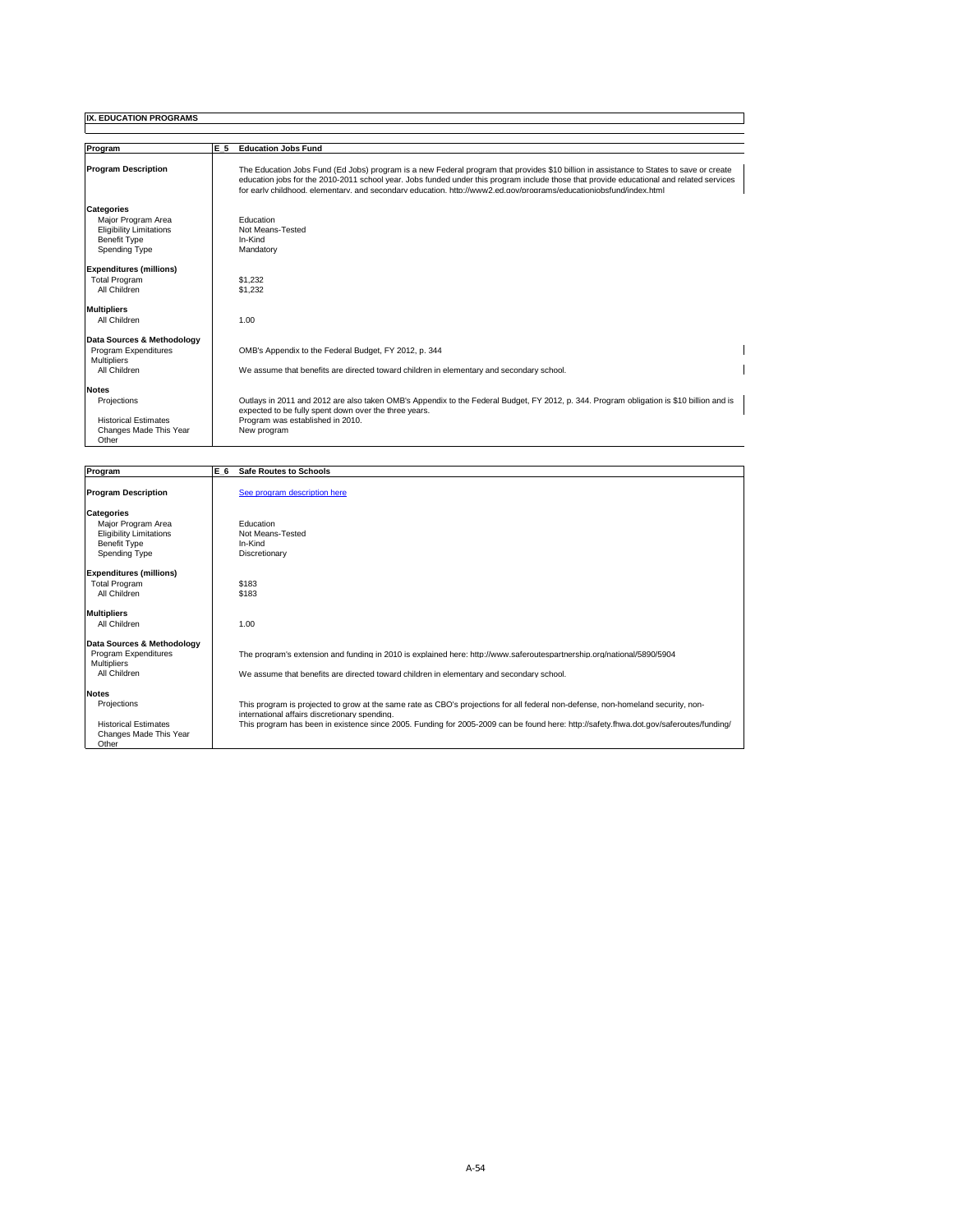| Program                        | E 7<br><b>Impact Aid</b>                                                                                                                                                       |
|--------------------------------|--------------------------------------------------------------------------------------------------------------------------------------------------------------------------------|
| <b>Program Description</b>     | See CFDA #84.041                                                                                                                                                               |
| <b>Categories</b>              |                                                                                                                                                                                |
| Major Program Area             | Education                                                                                                                                                                      |
| <b>Eligibility Limitations</b> | Not Means-Tested                                                                                                                                                               |
| <b>Benefit Type</b>            | In-Kind                                                                                                                                                                        |
| Spending Type                  | Discretionary                                                                                                                                                                  |
|                                |                                                                                                                                                                                |
| <b>Expenditures (millions)</b> |                                                                                                                                                                                |
| <b>Total Program</b>           | \$1,224                                                                                                                                                                        |
| All Children                   | \$1.224                                                                                                                                                                        |
| <b>Multipliers</b>             |                                                                                                                                                                                |
| All Children                   | 1.00                                                                                                                                                                           |
| Data Sources & Methodology     |                                                                                                                                                                                |
| Program Expenditures           | OMB's Appendix to the Federal Budget, FY 2012, p. 340.                                                                                                                         |
| <b>Multipliers</b>             |                                                                                                                                                                                |
| All Children                   | We assume that benefits are directed toward children in elementary and secondary school. Spending on some 19-year-olds who have yet<br>to complete the 12th grade is captured. |
|                                |                                                                                                                                                                                |
| <b>Notes</b>                   |                                                                                                                                                                                |
| Projections                    | This program is projected to grow at the same rate as CBO's projections for all federal non-defense, non-homeland security, non-                                               |
|                                | international affairs discretionary spending.                                                                                                                                  |
| <b>Historical Estimates</b>    | Digest of Education Statistics 1981, 1998, 2000, 2002, 2003, 2005, and 2007 (years represent the year in the title of the Digests, not the                                     |
|                                | publication vear).                                                                                                                                                             |
| Changes Made This Year         |                                                                                                                                                                                |
| Other                          |                                                                                                                                                                                |

I

| Program                        | E 8<br><b>Vocational (and Adult) Education</b>                                                                                                   |
|--------------------------------|--------------------------------------------------------------------------------------------------------------------------------------------------|
|                                |                                                                                                                                                  |
| <b>Program Description</b>     | Includes CFDA #84.048                                                                                                                            |
| Categories                     |                                                                                                                                                  |
| Maior Program Area             | Education                                                                                                                                        |
| <b>Eligibility Limitations</b> | Not Means-Tested                                                                                                                                 |
| <b>Benefit Type</b>            | In-Kind                                                                                                                                          |
| Spending Type                  | Discretionary                                                                                                                                    |
| <b>Expenditures (millions)</b> |                                                                                                                                                  |
| <b>Total Program</b>           | \$2,011                                                                                                                                          |
| All Children                   | \$965                                                                                                                                            |
| <b>Multipliers</b>             |                                                                                                                                                  |
| All Children                   | 0.48                                                                                                                                             |
| Data Sources & Methodology     |                                                                                                                                                  |
| Program Expenditures           | OMB's Appendix to the Federal Budget, FY 2012, p. 354.                                                                                           |
| Multipliers                    |                                                                                                                                                  |
| All Children                   | The overall multiplier is based on a weighted average of program obligations, using 0.63 for career and technical (vocational) education,        |
|                                | 1.00 for smaller learning communities, 0.13 for adult education, and 0.00 for transition training for incarcerated students. Career and          |
|                                |                                                                                                                                                  |
|                                | Technical Education (CTE): The Dept. of Education 2011 Budget Request indicates that during school year 2007-08, 63 percent of CTE               |
|                                | program funds went to support secondary programs. Smaller Learning Communities: These grants support activities in high schools, so all          |
|                                | of these funds are assumed to serve people age 18 and under. Adult education: we use the percentage of 16–18-year-olds enrolled, which           |
|                                | is detailed in the Adult Education and Family Literacy Act Report to Congress                                                                    |
|                                | (http://www.ed.gov/about/offices/list/ovae/resource/index.html) to weight program obligations. The reports are available from 1999 to 2005.      |
|                                | To estimate the percent of 16–18-year-olds enrolled in following years, we take the rolling average of the three previous years. Therefore,      |
|                                | the 2010 program weight is calculated by averaging the 2007, 2008 and 2009 weights. Transition Training for Incarcerated Individuals: To         |
|                                | be eligible for programs funded through this grant, individuals must have obtained a secondary school diploma, so we assume no funds             |
|                                | serve people age 18 or under.                                                                                                                    |
| <b>Notes</b>                   |                                                                                                                                                  |
| Projections                    | This program is projected to grow at the same rate as CBO's projections for all federal non-defense, non-homeland security, non-                 |
|                                | international affairs discretionary spending. Projected multipliers are calculated as rolling three-year averages of the most recent multipliers |
|                                | used in this report; the 2009 projected multiplier is calculated by averaging multipliers from 2006, 2007, and 2008,                             |
| <b>Historical Estimates</b>    | Digest of Education Statistics 1981, 1998, 2000, 2002, 2003, 2005, and 2007 (years represent the year in the title of the Digests, not the       |
|                                | publication year). For the pre-1999 all children multipliers, we use the average of the three following years (for example, the 1998 multiplier  |
|                                | is calculated by averaging multipliers from 1999, 2000, and 2001).                                                                               |
| Changes Made This Year         | The multiplier calculation includes state grants for workplace and community transition training of incarcerated individuals.                    |
| Other                          | Note: The FY 2011 budget proposes to consolidate a number of education programs.                                                                 |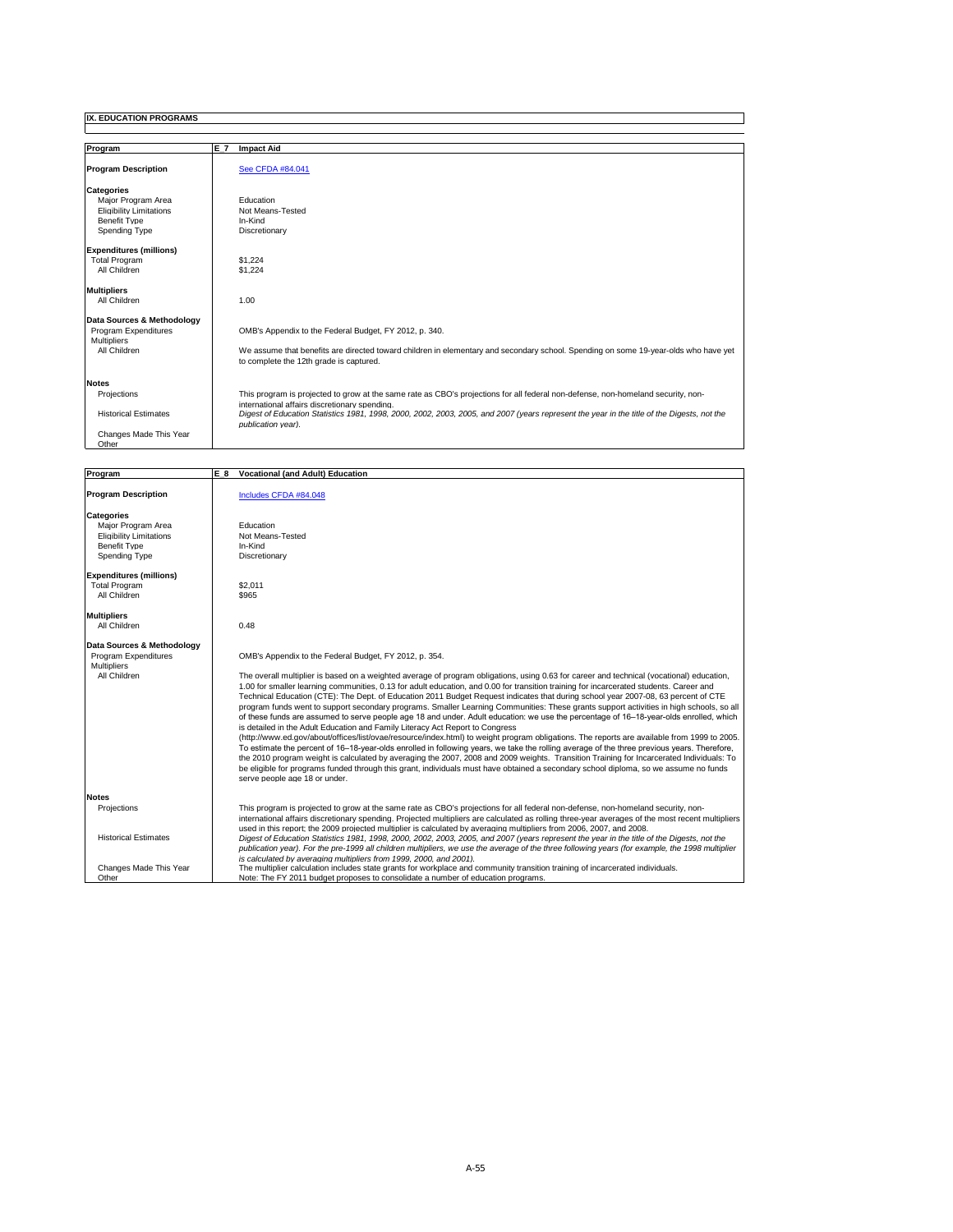| Program                        | Accelerating Achievement and Ensuring Equity (Title 1)<br>E 9                                                                              |
|--------------------------------|--------------------------------------------------------------------------------------------------------------------------------------------|
|                                |                                                                                                                                            |
| <b>Program Description</b>     | See CFDA #84.010 (Title 1 Grants to Local Education Agencies)                                                                              |
|                                | Includes CFDA #84.011 (Migrant education)                                                                                                  |
|                                | Includes CFDA #84.377 (School Improvement Grants)                                                                                          |
|                                |                                                                                                                                            |
|                                | Includes several smaller reading programs.                                                                                                 |
| <b>Categories</b>              |                                                                                                                                            |
| Major Program Area             | Education                                                                                                                                  |
| <b>Eligibility Limitations</b> | Means-Tested                                                                                                                               |
| <b>Benefit Type</b>            | In-Kind                                                                                                                                    |
| Spending Type                  | Discretionary                                                                                                                              |
| <b>Expenditures (millions)</b> |                                                                                                                                            |
| <b>Total Program</b>           | \$19.535                                                                                                                                   |
| All Children                   | \$19,535                                                                                                                                   |
|                                |                                                                                                                                            |
| <b>Multipliers</b>             |                                                                                                                                            |
| All Children                   | 1.00                                                                                                                                       |
|                                |                                                                                                                                            |
| Data Sources & Methodology     |                                                                                                                                            |
| Program Expenditures           | OMB's Appendix to the Federal Budget, FY 2012, p. 339.                                                                                     |
| <b>Multipliers</b>             |                                                                                                                                            |
| All Children                   | Title I funds are directed at students preschool age to high school.                                                                       |
|                                |                                                                                                                                            |
| <b>Notes</b>                   |                                                                                                                                            |
| Projections                    | This program is projected to grow at the same rate as CBO's projections for all federal non-defense, non-homeland security, non-           |
|                                | international affairs discretionary spending.                                                                                              |
| <b>Historical Estimates</b>    | Digest of Education Statistics 1981, 1998, 2000, 2002, 2003, 2005, and 2007 (years represent the year in the title of the Digests, not the |
|                                | publication year).                                                                                                                         |
| Changes Made This Year         |                                                                                                                                            |
| Other                          |                                                                                                                                            |

∃

| Program                         | E 10 School Improvement                                                                                                                                                                     |
|---------------------------------|---------------------------------------------------------------------------------------------------------------------------------------------------------------------------------------------|
| <b>Program Description</b>      | Includes CFDA 84.367 (Improving Teacher Quality State Grants)                                                                                                                               |
|                                 | Includes CFDA 84.318 (Education Technology State Grants)                                                                                                                                    |
|                                 | Includes CFDA 84.287 (Twenty First Century Community Learning Centers)                                                                                                                      |
|                                 | Includes education for homeless children and youth and other programs.                                                                                                                      |
| <b>Categories</b>               |                                                                                                                                                                                             |
| Major Program Area              | Education                                                                                                                                                                                   |
| <b>Eligibility Limitations</b>  | Not Means-Tested                                                                                                                                                                            |
| <b>Benefit Type</b>             | In-Kind                                                                                                                                                                                     |
| Spending Type                   | Discretionary                                                                                                                                                                               |
| <b>Expenditures (millions)</b>  |                                                                                                                                                                                             |
| <b>Total Program</b>            | \$5,326                                                                                                                                                                                     |
| All Children                    | \$5,326                                                                                                                                                                                     |
| <b>Multipliers</b>              |                                                                                                                                                                                             |
| All Children                    | 1.00                                                                                                                                                                                        |
| Data Sources & Methodology      |                                                                                                                                                                                             |
| Program Expenditures            | OMB's Appendix to the Federal Budget, FY 2012, p. 341.                                                                                                                                      |
| <b>Multipliers</b>              |                                                                                                                                                                                             |
| All Children                    | We assume that benefits are directed toward children in elementary and secondary school.                                                                                                    |
| <b>Notes</b>                    |                                                                                                                                                                                             |
| Projections                     | This program is projected to grow at the same rate as CBO's projections for all federal non-defense, non-homeland security, non-<br>international affairs discretionary spending.           |
| <b>Historical Estimates</b>     | Digest of Education Statistics 1981 and 1998 (years represent the year in the title of the Digests, not the publication year). OMB's Appendix<br>to the Federal Budget, FY 1992, 1997-2009. |
| Changes Made This Year<br>Other |                                                                                                                                                                                             |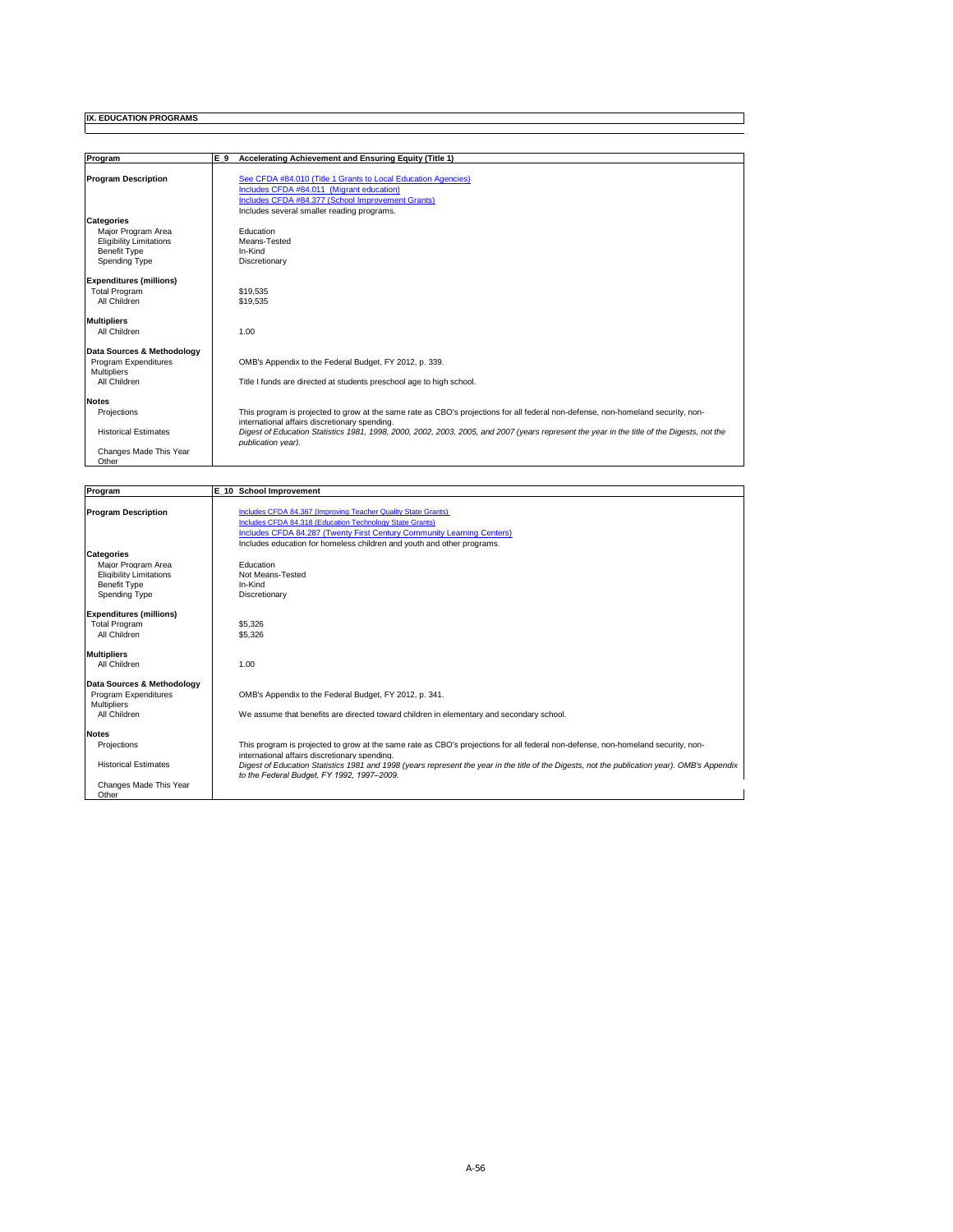| Program                        | E 11 Indian Education                                                                                                                        |
|--------------------------------|----------------------------------------------------------------------------------------------------------------------------------------------|
| <b>Program Description</b>     | See CFDA #84.060<br>See CFDA #15.042<br>See CFDA #15.130                                                                                     |
| <b>Categories</b>              |                                                                                                                                              |
| Major Program Area             | Education                                                                                                                                    |
| <b>Eligibility Limitations</b> | Not Means-Tested                                                                                                                             |
| <b>Benefit Type</b>            | In-Kind                                                                                                                                      |
| Spending Type                  | Discretionary                                                                                                                                |
|                                |                                                                                                                                              |
| <b>Expenditures (millions)</b> |                                                                                                                                              |
| <b>Total Program</b>           | \$819                                                                                                                                        |
| All Children                   | \$819                                                                                                                                        |
|                                |                                                                                                                                              |
| <b>Multipliers</b>             | Department of Education                                                                                                                      |
| All Children                   | 1.00                                                                                                                                         |
|                                | <b>Bureau of Indian Affairs Schools</b>                                                                                                      |
| All Children                   | 1.00                                                                                                                                         |
|                                | Johnson-O'Malley assistance                                                                                                                  |
| All Children                   | 1.00                                                                                                                                         |
|                                | Education construction                                                                                                                       |
| All Children                   | 1.00                                                                                                                                         |
| Data Sources & Methodology     |                                                                                                                                              |
| Program Expenditures           | Digest of Education Statistics 2010, Table 382.                                                                                              |
| <b>Multipliers</b>             |                                                                                                                                              |
| All Children                   | We assume that benefits are directed toward children in elementary and secondary school. Spending on some 19-year-olds who have yet          |
|                                | to complete the twelfth grade is captured.                                                                                                   |
|                                |                                                                                                                                              |
| <b>Notes</b>                   |                                                                                                                                              |
| Projections                    | This program is projected to grow at the same rate as CBO's projections for all federal non-defense, non-homeland security, non-             |
|                                | international affairs discretionary spending.                                                                                                |
| <b>Historical Estimates</b>    | Digest of Education Statistics 1981, 1998, 2000, 2002, 2003, 2005, 2007, 2009 (years represent the year in the title of the Digests, not the |
|                                | publication year).                                                                                                                           |
| Changes Made This Year         |                                                                                                                                              |
| Other                          |                                                                                                                                              |

 $\exists$ 

| Program                        | E_12 English Language Acquisition                                                                                                                                                                       |
|--------------------------------|---------------------------------------------------------------------------------------------------------------------------------------------------------------------------------------------------------|
|                                |                                                                                                                                                                                                         |
| <b>Program Description</b>     | See CFDA #84.365                                                                                                                                                                                        |
| <b>Categories</b>              |                                                                                                                                                                                                         |
| Maior Program Area             | Education                                                                                                                                                                                               |
| <b>Eligibility Limitations</b> | Not Means-Tested                                                                                                                                                                                        |
| <b>Benefit Type</b>            | In-Kind                                                                                                                                                                                                 |
| Spending Type                  | Discretionary                                                                                                                                                                                           |
| <b>Expenditures (millions)</b> |                                                                                                                                                                                                         |
| <b>Total Program</b>           | \$687                                                                                                                                                                                                   |
| All Children                   | \$687                                                                                                                                                                                                   |
| <b>Multipliers</b>             |                                                                                                                                                                                                         |
| All Children                   | 1.00                                                                                                                                                                                                    |
| Data Sources & Methodology     |                                                                                                                                                                                                         |
| Program Expenditures           | OMB's Appendix to the Federal Budget, FY 2012, p. 348.                                                                                                                                                  |
| <b>Multipliers</b>             |                                                                                                                                                                                                         |
| All Children                   | We assume that benefits are directed toward children in elementary and secondary school.                                                                                                                |
| <b>Notes</b>                   |                                                                                                                                                                                                         |
|                                |                                                                                                                                                                                                         |
| Projections                    | This program is projected to grow at the same rate as CBO's projections for all federal non-defense, non-homeland security, non-                                                                        |
| <b>Historical Estimates</b>    | international affairs discretionary spending.                                                                                                                                                           |
|                                | Digest of Education Statistics, 1981, 1998, 2000, 2002, and 2003 (years represent the year in the title of the Digests, not the publication<br>vear). OMB's Appendix to the Federal Budget. FY 2006-09. |
| Changes Made This Year         |                                                                                                                                                                                                         |
| Other                          |                                                                                                                                                                                                         |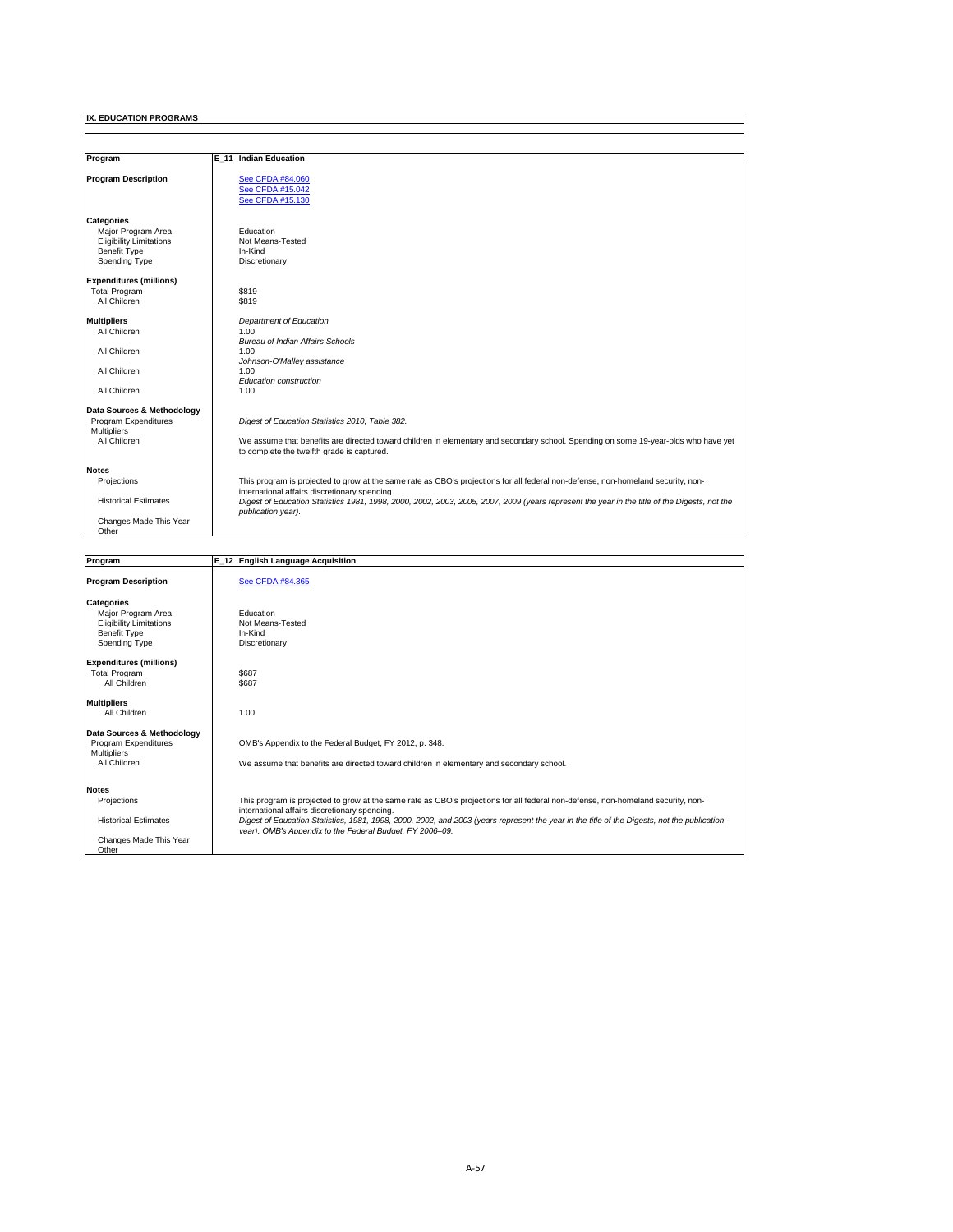| Program                        | E_13 Education for the Handicapped / Special Education                                                                                                                                                                                        |
|--------------------------------|-----------------------------------------------------------------------------------------------------------------------------------------------------------------------------------------------------------------------------------------------|
| <b>Program Description</b>     | See CFDA #84.027<br>Includes Early Intervention Services                                                                                                                                                                                      |
| <b>Categories</b>              |                                                                                                                                                                                                                                               |
| Maior Program Area             | Education                                                                                                                                                                                                                                     |
| <b>Eligibility Limitations</b> | Not Means-Tested                                                                                                                                                                                                                              |
| <b>Benefit Type</b>            | In-Kind                                                                                                                                                                                                                                       |
| Spending Type                  | Discretionary                                                                                                                                                                                                                                 |
| <b>Expenditures (millions)</b> |                                                                                                                                                                                                                                               |
| <b>Total Program</b>           | \$17.294                                                                                                                                                                                                                                      |
| All Children                   | \$17.294                                                                                                                                                                                                                                      |
| <b>Multipliers</b>             |                                                                                                                                                                                                                                               |
| All Children                   | 1.00                                                                                                                                                                                                                                          |
| Data Sources & Methodology     |                                                                                                                                                                                                                                               |
| Program Expenditures           | OMB's Appendix to the Federal Budget, FY 2012, p. 349.                                                                                                                                                                                        |
| <b>Multipliers</b>             |                                                                                                                                                                                                                                               |
| All Children                   | We assume that benefits are directed toward children ages 18 and under.                                                                                                                                                                       |
| <b>Notes</b>                   |                                                                                                                                                                                                                                               |
| Projections                    | This program is projected to grow at the same rate as CBO's projections for all federal non-defense, non-homeland security, non-                                                                                                              |
|                                | international affairs discretionary spending.                                                                                                                                                                                                 |
| <b>Historical Estimates</b>    | Data for 1965 are available in Digest of Education Statistics 2002. Data for 1970-95 and 2003-04 are available in Digest of Education<br>Statistics 2005, 2005–07 outlays are taken from OMB's Appendix to the Federal Budget, earlier years. |
| Changes Made This Year         |                                                                                                                                                                                                                                               |
| Other                          |                                                                                                                                                                                                                                               |

I

| Program                                                                                                    | E 14 Education Reform: Goals 2000                                                                                                                                       |
|------------------------------------------------------------------------------------------------------------|-------------------------------------------------------------------------------------------------------------------------------------------------------------------------|
| <b>Program Description</b>                                                                                 | Program is no longer a separate program. Program is now included under the School Improvements Program funding.                                                         |
| <b>Categories</b><br>Major Program Area<br><b>Eligibility Limitations</b><br>Benefit Type<br>Spending Type | Education<br>Not Means-Tested<br>In-Kind<br>Discretionary                                                                                                               |
| <b>Expenditures (millions)</b><br><b>Total Program</b><br>All Children                                     | \$0<br>\$0                                                                                                                                                              |
| <b>Multipliers</b><br>All Children                                                                         | 0.00                                                                                                                                                                    |
| Data Sources & Methodology<br>Program Expenditures<br><b>Multipliers</b><br>All Children                   | Program now included in the School Improvements Program funding.<br>N/A                                                                                                 |
| <b>Notes</b><br>Projections<br><b>Historical Estimates</b><br>Changes Made This Year<br>Other              | N/A<br>Digest of Education Statistics 1981, 1998, 2000, 2002, 2003, 2005, and 2007 (years represent the year in the title of the Digests, not the<br>publication year). |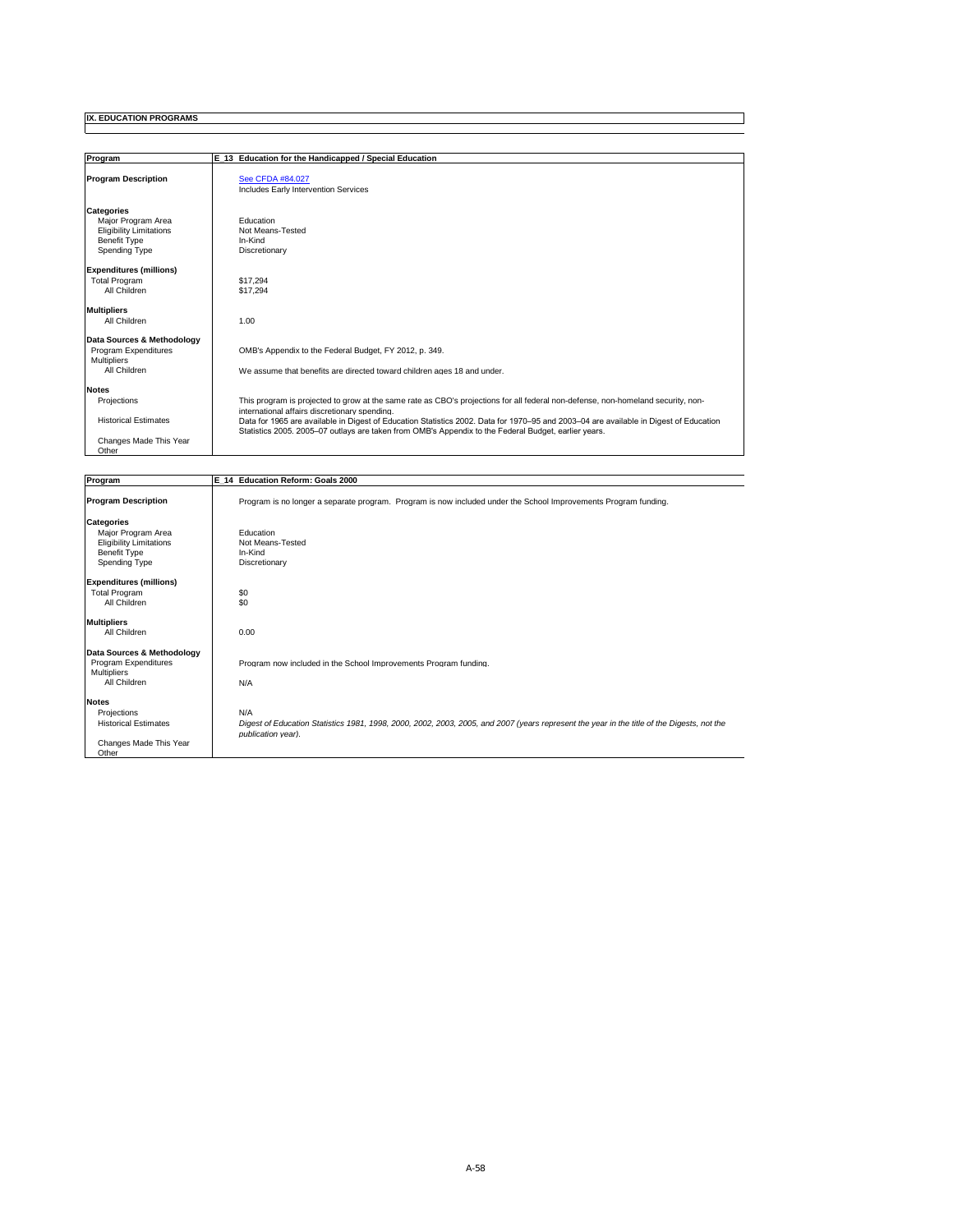| Program                                    | E 16 Domestic Schools                                                                                                                                                                                                                                                                                                                                                                                                                                                                                                                                                                                                                                                                                                                                                                                                                             |
|--------------------------------------------|---------------------------------------------------------------------------------------------------------------------------------------------------------------------------------------------------------------------------------------------------------------------------------------------------------------------------------------------------------------------------------------------------------------------------------------------------------------------------------------------------------------------------------------------------------------------------------------------------------------------------------------------------------------------------------------------------------------------------------------------------------------------------------------------------------------------------------------------------|
| <b>Program Description</b>                 | Domestic Schools, formerly Section 6 of Public Law 81-874 (the former Impact Aid statute), was funded and administered by the U.S.<br>Department of Education during 1951–81. This program allowed the secretary to make arrangements for the education of children who<br>resided on federal property when no suitable local school district could or would provide for the education of these children. Since 1981, the<br>provision had been funded by the Department of Defense and, in 1994, when public law 81-874 was repealed, the Department of Defense<br>was authorized to fund and administer similar provisions (A Study of Schools Serving Military Families in the U.S., U.S. Department of<br>Defense, 1997). This program is also called "Section VI Schools" and "Domestic Dependent Elementary and Secondary Schools" (DDESS). |
| <b>Categories</b>                          |                                                                                                                                                                                                                                                                                                                                                                                                                                                                                                                                                                                                                                                                                                                                                                                                                                                   |
| Maior Program Area                         | Education                                                                                                                                                                                                                                                                                                                                                                                                                                                                                                                                                                                                                                                                                                                                                                                                                                         |
| <b>Eligibility Limitations</b>             | Not Means-Tested                                                                                                                                                                                                                                                                                                                                                                                                                                                                                                                                                                                                                                                                                                                                                                                                                                  |
| <b>Benefit Type</b><br>Spending Type       | In-Kind<br>Discretionary                                                                                                                                                                                                                                                                                                                                                                                                                                                                                                                                                                                                                                                                                                                                                                                                                          |
|                                            |                                                                                                                                                                                                                                                                                                                                                                                                                                                                                                                                                                                                                                                                                                                                                                                                                                                   |
| <b>Expenditures (millions)</b>             |                                                                                                                                                                                                                                                                                                                                                                                                                                                                                                                                                                                                                                                                                                                                                                                                                                                   |
| <b>Total Program</b>                       | \$435                                                                                                                                                                                                                                                                                                                                                                                                                                                                                                                                                                                                                                                                                                                                                                                                                                             |
| All Children                               | \$435                                                                                                                                                                                                                                                                                                                                                                                                                                                                                                                                                                                                                                                                                                                                                                                                                                             |
| <b>Multipliers</b>                         |                                                                                                                                                                                                                                                                                                                                                                                                                                                                                                                                                                                                                                                                                                                                                                                                                                                   |
| All Children                               | 1.00                                                                                                                                                                                                                                                                                                                                                                                                                                                                                                                                                                                                                                                                                                                                                                                                                                              |
|                                            |                                                                                                                                                                                                                                                                                                                                                                                                                                                                                                                                                                                                                                                                                                                                                                                                                                                   |
| Data Sources & Methodology                 |                                                                                                                                                                                                                                                                                                                                                                                                                                                                                                                                                                                                                                                                                                                                                                                                                                                   |
| Program Expenditures<br><b>Multipliers</b> | Digest of Education Statistics 2010. Table 382.                                                                                                                                                                                                                                                                                                                                                                                                                                                                                                                                                                                                                                                                                                                                                                                                   |
| All Children                               | We assume that benefits are directed toward children in elementary and secondary school.                                                                                                                                                                                                                                                                                                                                                                                                                                                                                                                                                                                                                                                                                                                                                          |
| <b>Notes</b>                               |                                                                                                                                                                                                                                                                                                                                                                                                                                                                                                                                                                                                                                                                                                                                                                                                                                                   |
| Projections                                | This program is projected to grow at the same rate as CBO's projections for all federal non-defense, non-homeland security, non-<br>international affairs discretionary spending.                                                                                                                                                                                                                                                                                                                                                                                                                                                                                                                                                                                                                                                                 |
| <b>Historical Estimates</b>                | Digest of Education Statistics 1981, 1998, 2000, 2002, 2003, 2005, 2007, 2009 (years represent the year in the title of the Digests, not the                                                                                                                                                                                                                                                                                                                                                                                                                                                                                                                                                                                                                                                                                                      |
|                                            | publication year).                                                                                                                                                                                                                                                                                                                                                                                                                                                                                                                                                                                                                                                                                                                                                                                                                                |
| Changes Made This Year                     |                                                                                                                                                                                                                                                                                                                                                                                                                                                                                                                                                                                                                                                                                                                                                                                                                                                   |
| Other                                      |                                                                                                                                                                                                                                                                                                                                                                                                                                                                                                                                                                                                                                                                                                                                                                                                                                                   |

∃

| Program                                                                                                           | E_17 Reading Excellence                                                                                                              |
|-------------------------------------------------------------------------------------------------------------------|--------------------------------------------------------------------------------------------------------------------------------------|
| <b>Program Description</b>                                                                                        | Program no longer exists as a separate program. Program is now a part of Education for the Disadvantaged.                            |
| <b>Categories</b><br>Major Program Area<br><b>Eligibility Limitations</b><br><b>Benefit Type</b><br>Spending Type | Education<br>Not Means-Tested<br>In-Kind<br>Discretionary                                                                            |
| <b>Expenditures (millions)</b><br><b>Total Program</b><br>All Children                                            | \$0<br>\$0                                                                                                                           |
| <b>Multipliers</b><br>All Children                                                                                | 0.00                                                                                                                                 |
| Data Sources & Methodology<br>Program Expenditures<br>Multipliers<br>All Children                                 | Program is now a part of Education for the Disadvantaged.<br>N/A                                                                     |
| <b>Notes</b><br>Projections<br><b>Historical Estimates</b><br>Changes Made This Year<br>Other                     | N/A<br>Outlays are available in OMB's Appendix to the Federal Budget: FY 2002, FY 2003, FY 2004, FY 2005, FY 2006, FY 2007, FY 2008. |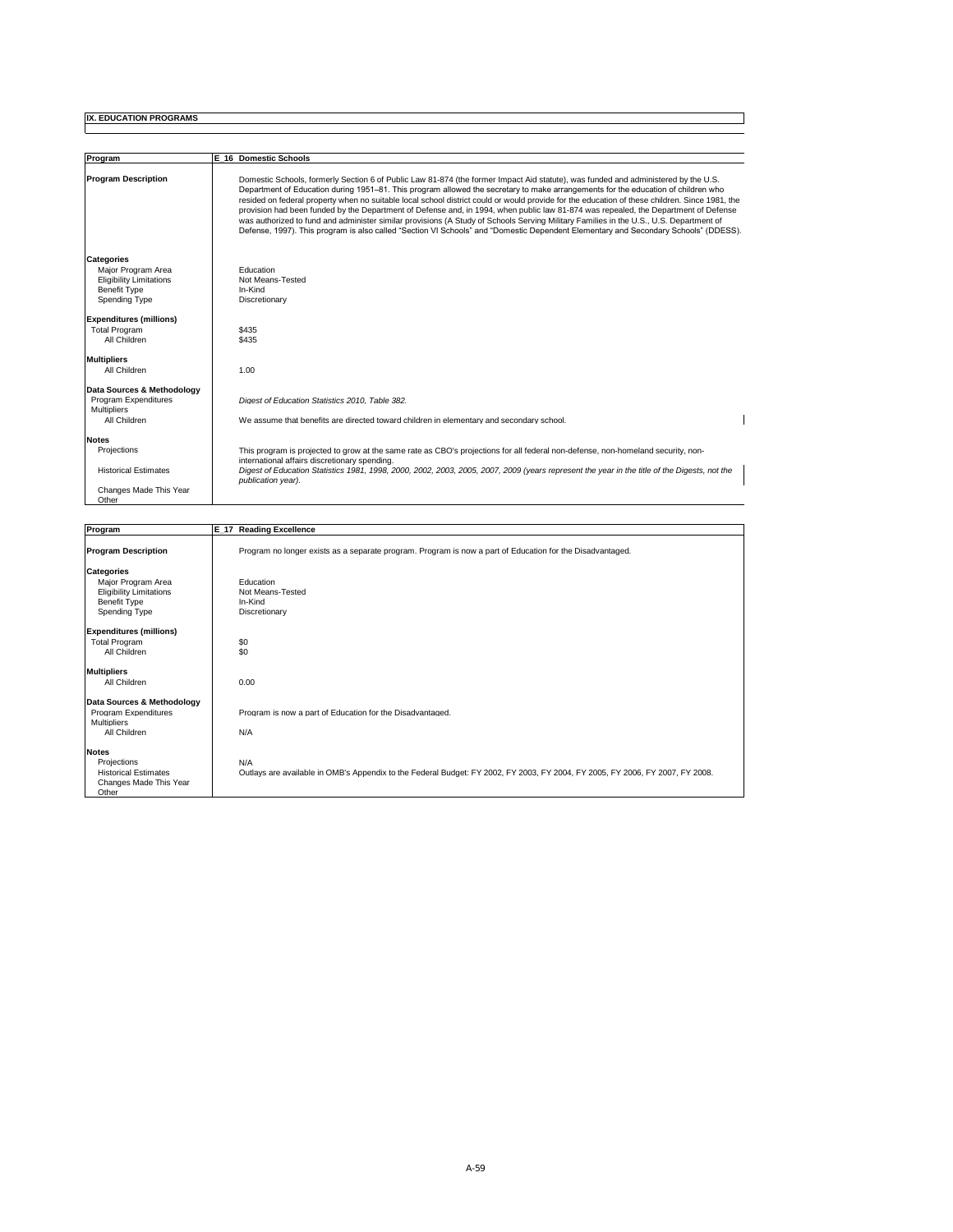| Program                                                                                                           | E 20 Institute of Education Sciences                                                                                                                                                                                                                                                                                                                                                                                                          |
|-------------------------------------------------------------------------------------------------------------------|-----------------------------------------------------------------------------------------------------------------------------------------------------------------------------------------------------------------------------------------------------------------------------------------------------------------------------------------------------------------------------------------------------------------------------------------------|
| <b>Program Description</b>                                                                                        | Includes CFDA 84.305<br>Includes CFDA 84.372<br>Includes CFDA 84.384                                                                                                                                                                                                                                                                                                                                                                          |
| <b>Categories</b><br>Major Program Area<br><b>Eligibility Limitations</b><br><b>Benefit Type</b><br>Spending Type | Education<br>Not Means-Tested<br>In-Kind<br>Discretionary                                                                                                                                                                                                                                                                                                                                                                                     |
| <b>Expenditures (millions)</b><br><b>Total Program</b><br>All Children                                            | \$578<br>\$448                                                                                                                                                                                                                                                                                                                                                                                                                                |
| <b>Multipliers</b><br>All Children                                                                                | 0.78                                                                                                                                                                                                                                                                                                                                                                                                                                          |
| Data Sources & Methodology<br>Program Expenditures<br><b>Multipliers</b><br>All Children                          | OMB's Appendix to the Federal Budget, FY 2012, p.384.<br>Because some of these funds are used to support higher education, our multiplier is students < 18 as proportion of all students. Source:<br>school enrollment by age, Statistical Abstract 2011: http://www.census.gov/compendia/statab/cats/education.html.                                                                                                                         |
| <b>Notes</b><br>Projections<br><b>Historical Estimates</b><br>Changes Made This Year<br>Other                     | This program is projected to grow at the same rate as CBO's projections for all federal non-defense, non-homeland security, non-<br>international affairs discretionary spending.<br>Outlays are from earlier versions of OMB's Appendix to the Federal Budget.<br>This program was reinstated this year after being excluded in 2008. In prior reports, the multiplier was 1, and has since been revised to<br>exclude children over age 18. |

 $\exists$ 

| Program                        | E 21 Innovation & Improvement                                                                                                           |
|--------------------------------|-----------------------------------------------------------------------------------------------------------------------------------------|
|                                |                                                                                                                                         |
| <b>Program Description</b>     | Includes CFDA #84.215 (Fund for the Improvement of Education)                                                                           |
|                                | Includes CFDA #84.282 (Charter Schools)                                                                                                 |
|                                | Includes CFDA #84.385 (Teacher Incentive Fund - Recovery Act)                                                                           |
|                                | Also includes several smaller programs                                                                                                  |
| <b>Categories</b>              |                                                                                                                                         |
| Major Program Area             | Education                                                                                                                               |
| <b>Eligibility Limitations</b> | Not Means-Tested<br>In-Kind                                                                                                             |
| <b>Benefit Type</b>            | Discretionary                                                                                                                           |
| Spending Type                  |                                                                                                                                         |
| <b>Expenditures (millions)</b> |                                                                                                                                         |
| <b>Total Program</b>           | \$991                                                                                                                                   |
| All Children                   | \$991                                                                                                                                   |
|                                |                                                                                                                                         |
| <b>Multipliers</b>             |                                                                                                                                         |
| All Children                   | 1.00                                                                                                                                    |
|                                |                                                                                                                                         |
| Data Sources & Methodology     |                                                                                                                                         |
| Program Expenditures           | OMB's Appendix to the Federal Budget, FY 2012, p. 344-45.                                                                               |
| <b>Multipliers</b>             |                                                                                                                                         |
| All Children                   | We assume that benefits are directed toward children in elementary and secondary school. Although direct beneficiaries of FIE funds may |
|                                | include institutions of higher education, their use of the funds is to be for the benefit of elementary and secondary students.         |
| <b>Notes</b>                   |                                                                                                                                         |
| Projections                    | This program is projected to grow at the same rate as CBO's projections for all federal non-defense, non-homeland security, non-        |
|                                | international affairs discretionary spending.                                                                                           |
| <b>Historical Estimates</b>    | Outlays are from earlier versions of OMB's Appendix to the Federal Budget.                                                              |
| Changes Made This Year         |                                                                                                                                         |
| Other                          |                                                                                                                                         |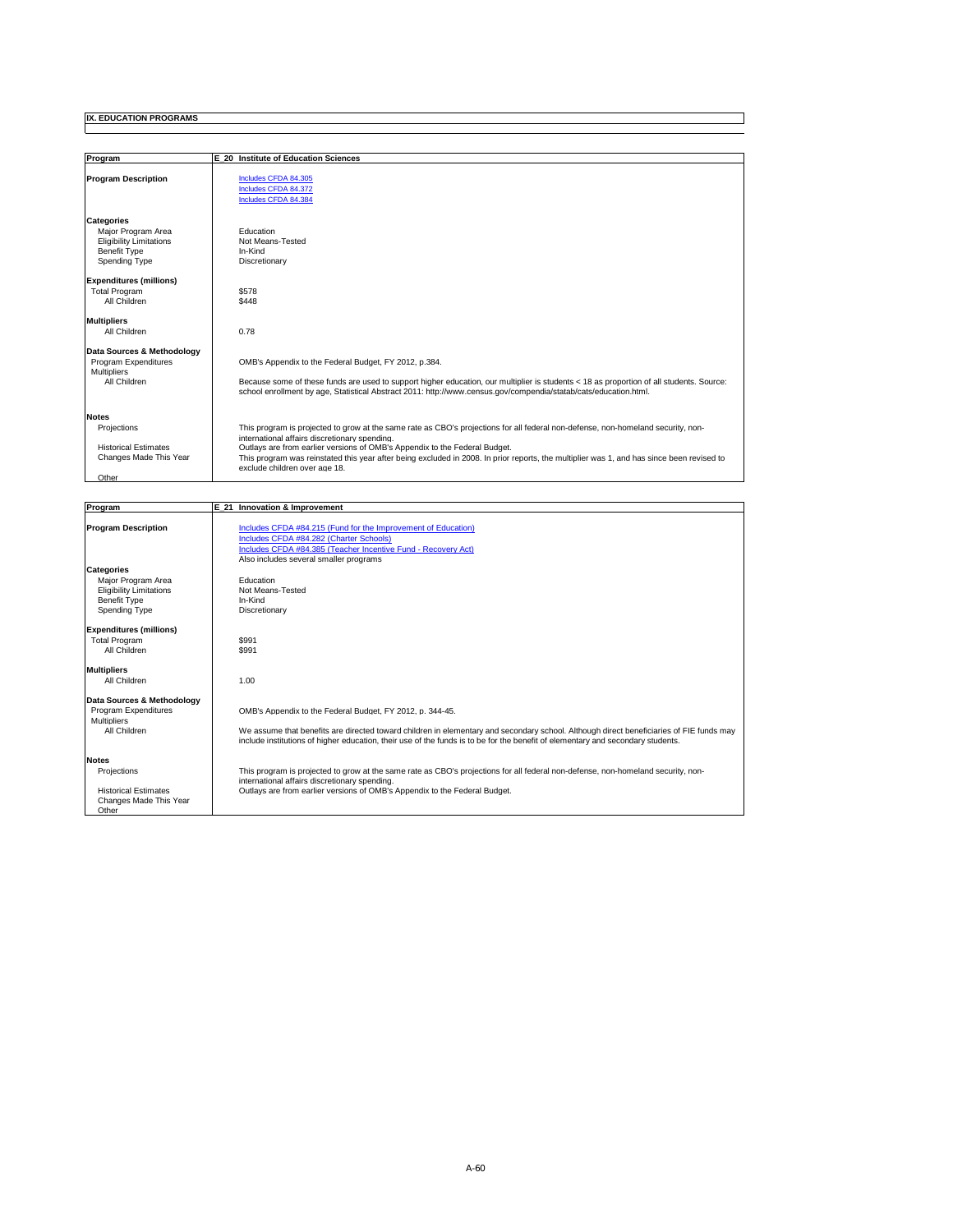| Program                        | E 22 Safe Schools & Citizenship Education                                                                                                                                         |
|--------------------------------|-----------------------------------------------------------------------------------------------------------------------------------------------------------------------------------|
| <b>Program Description</b>     | Includes CFDA #84.186 (Safe and Drug-Free Schools and Communities - State Grants)                                                                                                 |
|                                | Includes Violence in Schools Prevention Programs                                                                                                                                  |
|                                | Includes National Youth Anti-Drug Media Campaign                                                                                                                                  |
| <b>Categories</b>              |                                                                                                                                                                                   |
| Maior Program Area             | Education                                                                                                                                                                         |
| <b>Eligibility Limitations</b> | Not Means-Tested                                                                                                                                                                  |
| <b>Benefit Type</b>            | In-Kind                                                                                                                                                                           |
| Spending Type                  | Discretionary                                                                                                                                                                     |
| <b>Expenditures (millions)</b> |                                                                                                                                                                                   |
| <b>Total Program</b>           | \$651                                                                                                                                                                             |
| All Children                   | \$651                                                                                                                                                                             |
| <b>Multipliers</b>             |                                                                                                                                                                                   |
| All Children                   | 1.00                                                                                                                                                                              |
| Data Sources & Methodology     |                                                                                                                                                                                   |
| Program Expenditures           | OMB's Appendix to the Federal Budget, FY 2012, p. 346-47.                                                                                                                         |
| <b>Multipliers</b>             |                                                                                                                                                                                   |
| All Children                   | We assume that benefits are directed toward children in elementary and secondary school.                                                                                          |
| <b>Notes</b>                   |                                                                                                                                                                                   |
| Projections                    | This program is projected to grow at the same rate as CBO's projections for all federal non-defense, non-homeland security, non-<br>international affairs discretionary spending. |
| <b>Historical Estimates</b>    | Outlays are from earlier versions of OMB's Appendix to the Federal Budget.                                                                                                        |
| Changes Made This Year         |                                                                                                                                                                                   |
| Other                          |                                                                                                                                                                                   |

∃

| Program                            | E 23 Hurricane Education Recovery                                                                                                                                                                                                                                                                                                                                                                                                                                                                                                                                                                                                                                                                                                                            |
|------------------------------------|--------------------------------------------------------------------------------------------------------------------------------------------------------------------------------------------------------------------------------------------------------------------------------------------------------------------------------------------------------------------------------------------------------------------------------------------------------------------------------------------------------------------------------------------------------------------------------------------------------------------------------------------------------------------------------------------------------------------------------------------------------------|
| <b>Program Description</b>         | Includes funds "to provide assistance or services to local educational agencies and nonpublic schools in Alabama, Louisiana, Mississippi,<br>and Texas to help defray expenses related to the restart, reopening, and re-enrollment of students in elementary and secondary schools<br>that serve an area in which a major disaster related to Hurricanes Katrina or Rita was declaredto local educational agencies (LEAs) to<br>enable them to address the needs of homeless students displaced by Hurricanes Katrina and Rita. to local educational agencies for the<br>cost of educating students enrolled in public and nonpublic schools who were displaced by Hurricanes Katrina and Rita" (OMB's Appendix<br>to the Federal Budget, FY 2007, p. 377). |
| <b>Categories</b>                  |                                                                                                                                                                                                                                                                                                                                                                                                                                                                                                                                                                                                                                                                                                                                                              |
| Major Program Area                 | Education                                                                                                                                                                                                                                                                                                                                                                                                                                                                                                                                                                                                                                                                                                                                                    |
| <b>Eligibility Limitations</b>     | Not Means-Tested                                                                                                                                                                                                                                                                                                                                                                                                                                                                                                                                                                                                                                                                                                                                             |
| <b>Benefit Type</b>                | In-Kind                                                                                                                                                                                                                                                                                                                                                                                                                                                                                                                                                                                                                                                                                                                                                      |
| Spending Type                      | Discretionary                                                                                                                                                                                                                                                                                                                                                                                                                                                                                                                                                                                                                                                                                                                                                |
| <b>Expenditures (millions)</b>     |                                                                                                                                                                                                                                                                                                                                                                                                                                                                                                                                                                                                                                                                                                                                                              |
| <b>Total Program</b>               | \$25                                                                                                                                                                                                                                                                                                                                                                                                                                                                                                                                                                                                                                                                                                                                                         |
| All Children                       | \$25                                                                                                                                                                                                                                                                                                                                                                                                                                                                                                                                                                                                                                                                                                                                                         |
|                                    |                                                                                                                                                                                                                                                                                                                                                                                                                                                                                                                                                                                                                                                                                                                                                              |
| <b>Multipliers</b><br>All children | 1.00                                                                                                                                                                                                                                                                                                                                                                                                                                                                                                                                                                                                                                                                                                                                                         |
|                                    |                                                                                                                                                                                                                                                                                                                                                                                                                                                                                                                                                                                                                                                                                                                                                              |
| Data Sources & Methodology         |                                                                                                                                                                                                                                                                                                                                                                                                                                                                                                                                                                                                                                                                                                                                                              |
| Program Expenditures               | OMB's Appendix to the Federal Budget, FY 2012, p. 387.                                                                                                                                                                                                                                                                                                                                                                                                                                                                                                                                                                                                                                                                                                       |
| <b>Multipliers</b>                 |                                                                                                                                                                                                                                                                                                                                                                                                                                                                                                                                                                                                                                                                                                                                                              |
| All Children                       | We assume that benefits are directed toward children in elementary and secondary school.                                                                                                                                                                                                                                                                                                                                                                                                                                                                                                                                                                                                                                                                     |
| <b>Notes</b>                       |                                                                                                                                                                                                                                                                                                                                                                                                                                                                                                                                                                                                                                                                                                                                                              |
| Projections                        | We use OMB's Appendix to the Federal Budget to project 2010 outlays. Program is expected to end in 2010.                                                                                                                                                                                                                                                                                                                                                                                                                                                                                                                                                                                                                                                     |
| <b>Historical Estimates</b>        | Digest of Education Statistics 1981, 1998, 2000, 2002, 2003, 2005, 2007, 2009 (years represent the year in the title of the Digests, not the                                                                                                                                                                                                                                                                                                                                                                                                                                                                                                                                                                                                                 |
|                                    | publication year).                                                                                                                                                                                                                                                                                                                                                                                                                                                                                                                                                                                                                                                                                                                                           |
| Changes Made This Year             | New source for program expenditures.                                                                                                                                                                                                                                                                                                                                                                                                                                                                                                                                                                                                                                                                                                                         |
| Other                              |                                                                                                                                                                                                                                                                                                                                                                                                                                                                                                                                                                                                                                                                                                                                                              |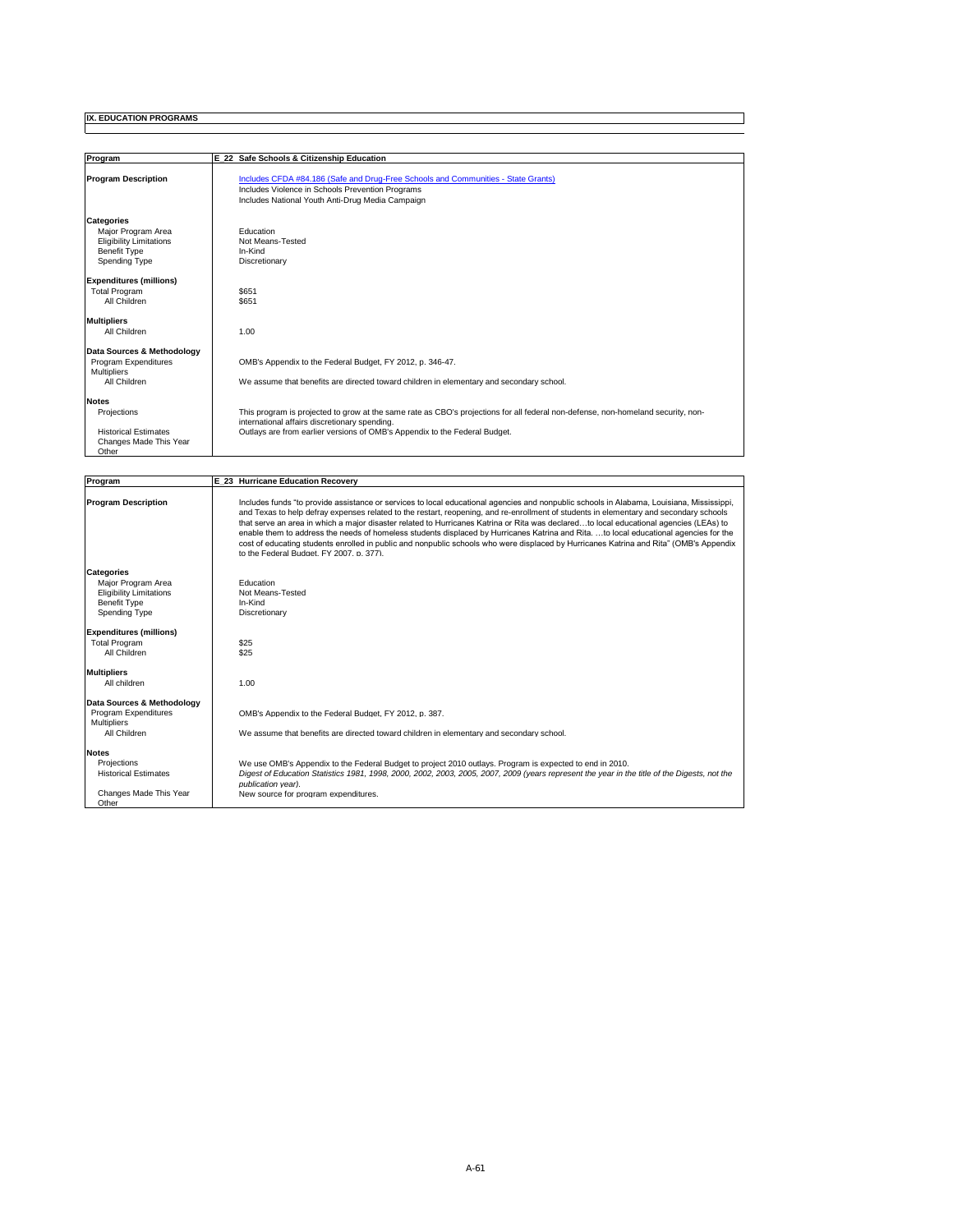| Program                                                                                                           | E 25 Junior R.O.T.C.                                                                                                                                                                                                                                                                                                                                    |
|-------------------------------------------------------------------------------------------------------------------|---------------------------------------------------------------------------------------------------------------------------------------------------------------------------------------------------------------------------------------------------------------------------------------------------------------------------------------------------------|
| <b>Program Description</b>                                                                                        | "A program that introduces students to the theory and practice of military science, life in the U.S. Army, and prepares them for cadet status.<br>Programs are offered as adjuncts to regular high school." (Army ROTC: Overview, U.S. Department of Defense, 2008).<br>https://www.usarmvirotc.com/irotc/dt                                            |
| <b>Categories</b><br>Maior Program Area<br><b>Eligibility Limitations</b><br><b>Benefit Type</b><br>Spending Type | Education<br>Not Means-Tested<br>In-Kind<br>Discretionary                                                                                                                                                                                                                                                                                               |
| <b>Expenditures (millions)</b><br><b>Total Program</b><br>All Children                                            | \$427<br>\$427                                                                                                                                                                                                                                                                                                                                          |
| <b>Multipliers</b><br>All children                                                                                | 1.00                                                                                                                                                                                                                                                                                                                                                    |
| Data Sources & Methodology<br>Program Expenditures<br><b>Multipliers</b><br>All Children                          | Digest of Education Statistics 2010. Table 382.<br>Program serves high school students.                                                                                                                                                                                                                                                                 |
| <b>Notes</b><br>Projections<br><b>Historical Estimates</b><br>Changes Made This Year<br>Other                     | This program is projected to grow at the same rate as CBO's projections for all federal non-defense, non-homeland security, non-<br>international affairs discretionary spending.<br>Digest of Education Statistics 1981, 1998, 2000, 2002, 2003, 2005, 2007, 2009 (years represent the year in the title of the Digests, not the<br>publication year). |

 $\exists$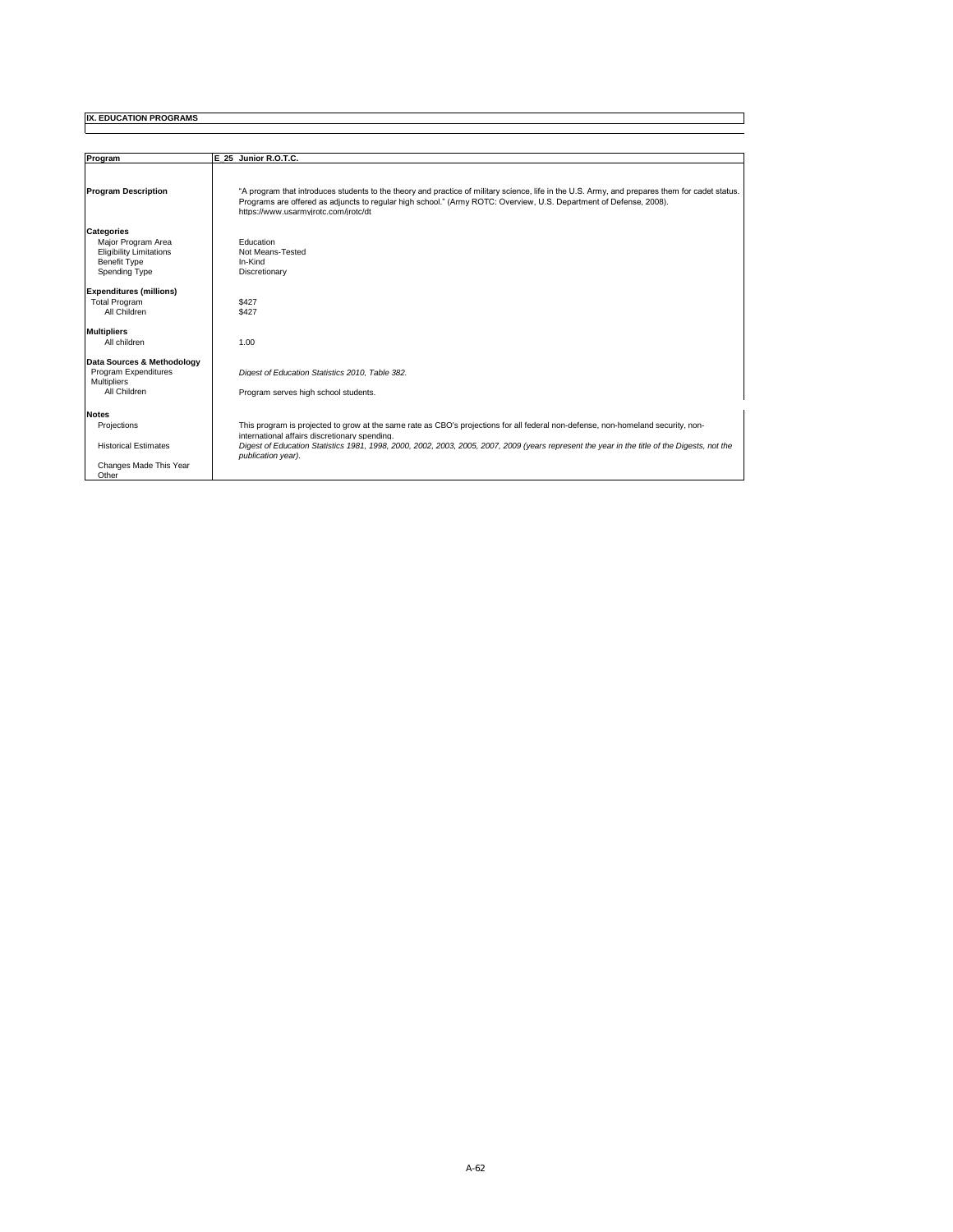| Program                        | <b>Job Corps</b>                                                                                                                                                                                                                                                                                                                                                                                                                                                                                                                          |
|--------------------------------|-------------------------------------------------------------------------------------------------------------------------------------------------------------------------------------------------------------------------------------------------------------------------------------------------------------------------------------------------------------------------------------------------------------------------------------------------------------------------------------------------------------------------------------------|
|                                |                                                                                                                                                                                                                                                                                                                                                                                                                                                                                                                                           |
| <b>Program Description</b>     | The Job Corps was initially authorized in 1964 under the Economic Opportunity Act (Public Law 106-222). Since 1982, it has<br>been authorized under the Job Training Partnership Act. The program serves economically disadvantaged youth age 14 to 24.<br>Youth are placed in a residential setting and provided with "basic education, vocational skill training, work experience,<br>counseling, health care, and other supportive services" (Overview of Entitlement Programs: 2004 Green Book, Committee on<br>Ways and Means n 833) |
| <b>Categories</b>              |                                                                                                                                                                                                                                                                                                                                                                                                                                                                                                                                           |
| Major Program Area             | Training                                                                                                                                                                                                                                                                                                                                                                                                                                                                                                                                  |
| <b>Eligibility Limitations</b> | Means-Tested                                                                                                                                                                                                                                                                                                                                                                                                                                                                                                                              |
| <b>Benefit Type</b>            | In-Kind                                                                                                                                                                                                                                                                                                                                                                                                                                                                                                                                   |
| Spending Type                  | Discretionary                                                                                                                                                                                                                                                                                                                                                                                                                                                                                                                             |
| <b>Expenditures (millions)</b> |                                                                                                                                                                                                                                                                                                                                                                                                                                                                                                                                           |
| <b>Total Program</b>           | \$1,848                                                                                                                                                                                                                                                                                                                                                                                                                                                                                                                                   |
| All Children                   | \$963                                                                                                                                                                                                                                                                                                                                                                                                                                                                                                                                     |
| <b>Multipliers</b>             |                                                                                                                                                                                                                                                                                                                                                                                                                                                                                                                                           |
| All Children                   | 0.52                                                                                                                                                                                                                                                                                                                                                                                                                                                                                                                                      |
| Data Sources & Methodology     |                                                                                                                                                                                                                                                                                                                                                                                                                                                                                                                                           |
| Program Expenditures           | OMB's Appendix to the Federal Budget, FY 2012, p. 753.                                                                                                                                                                                                                                                                                                                                                                                                                                                                                    |
| <b>Multipliers</b>             |                                                                                                                                                                                                                                                                                                                                                                                                                                                                                                                                           |
| All Children                   | We obtained estimates of the proportion of participants who are children 18 and under from Cathy Keiter at the Department of<br>Labor. We used a three-vear average of program vears 2007-2009 multipliers to estimate the 2010 multiplier.                                                                                                                                                                                                                                                                                               |
| <b>Notes</b>                   |                                                                                                                                                                                                                                                                                                                                                                                                                                                                                                                                           |
| Projections                    | This program is projected to grow at the same rate as CBO's projections for all federal non-defense, non-homeland security,                                                                                                                                                                                                                                                                                                                                                                                                               |
|                                | non-international affairs discretionary spending.                                                                                                                                                                                                                                                                                                                                                                                                                                                                                         |
| <b>Historical Estimates</b>    | For years before 1995, program cost information was provided by the U.S. Department of Labor, Employment and Training<br>Administration (Puterbaugh 1995). For years after 1995, we used OMB's Appendix to the Federal Budget. We obtained data to                                                                                                                                                                                                                                                                                        |
|                                | calculate multipliers from Cathy Keiter at the Department of Labor.                                                                                                                                                                                                                                                                                                                                                                                                                                                                       |
| Changes Made This Year         |                                                                                                                                                                                                                                                                                                                                                                                                                                                                                                                                           |
| Other                          |                                                                                                                                                                                                                                                                                                                                                                                                                                                                                                                                           |

٦

| Program                                                                                                                  | Pre-1990 Training Programs                                                                                                                                                                                        |
|--------------------------------------------------------------------------------------------------------------------------|-------------------------------------------------------------------------------------------------------------------------------------------------------------------------------------------------------------------|
| <b>Program Description</b>                                                                                               | These programs include MDTA (institutional training and OJT), and Neighborhood Youth Corps (in school, out of school and<br>summer), JOBS, Concentrated Employment Program, WIN and Mainstream training programs. |
| <b>Categories</b><br>Major Program Area<br><b>Eligibility Limitations</b><br><b>Benefit Type</b><br><b>Spending Type</b> | Training<br>Means-Tested<br>In-Kind<br>Discretionary                                                                                                                                                              |
| <b>Expenditures (millions)</b><br><b>Total Program</b><br>All Children                                                   | \$0<br>\$0                                                                                                                                                                                                        |
| <b>Multipliers</b><br>All Children                                                                                       | 1.00                                                                                                                                                                                                              |
| Data Sources & Methodology<br>Program Expenditures<br><b>Multipliers</b><br>All Children                                 | Program no longer exists as a separate program.<br>N/A                                                                                                                                                            |
| <b>Notes</b><br>Projections<br><b>Historical Estimates</b><br>Changes Made This Year<br>Other                            | N/A<br>David Lah at the Department of Labor provided all earlier data on outlays and multipliers.                                                                                                                 |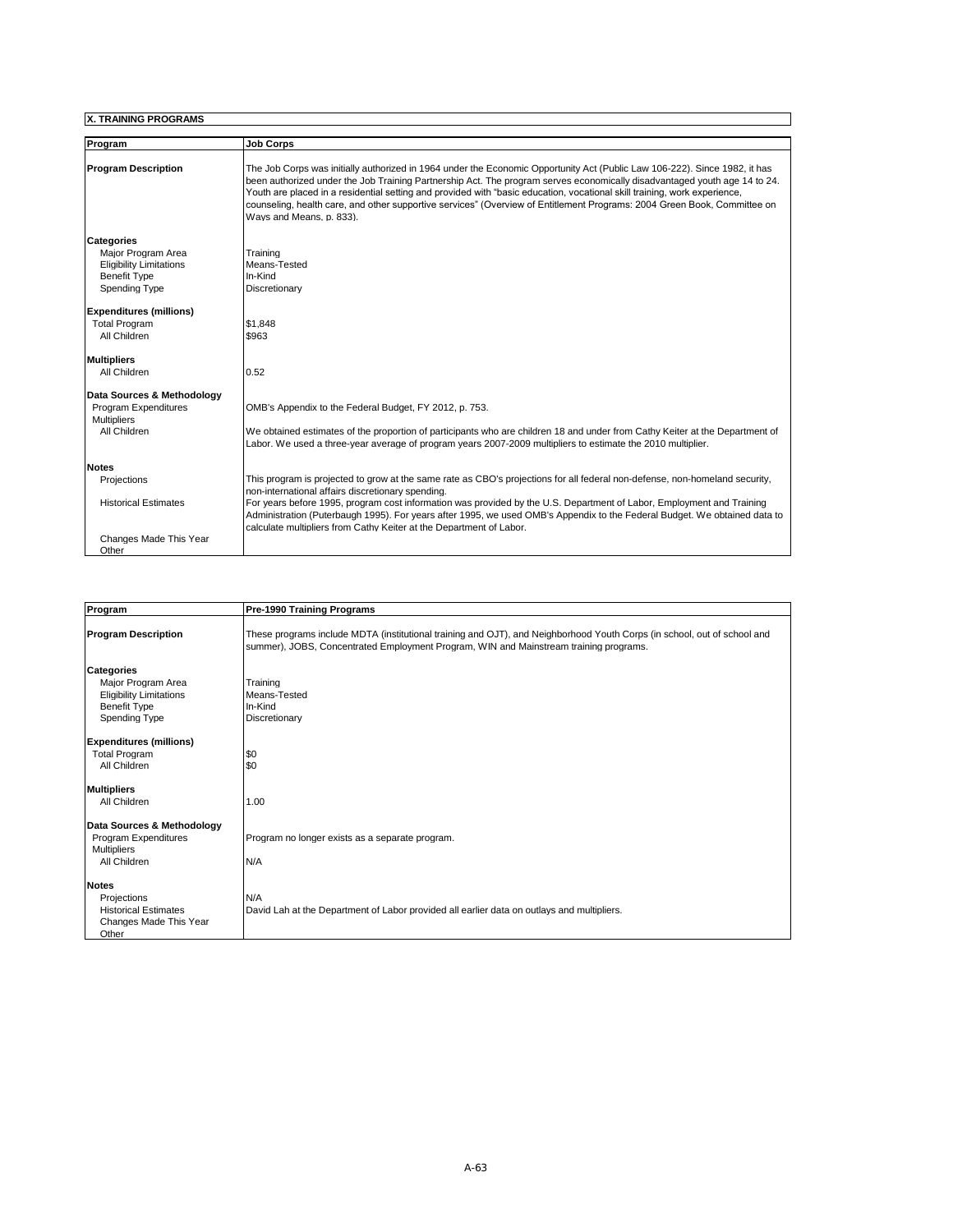| Program                        | <b>CETA Programs</b>                                                                                                                                                                                                                   |
|--------------------------------|----------------------------------------------------------------------------------------------------------------------------------------------------------------------------------------------------------------------------------------|
|                                |                                                                                                                                                                                                                                        |
| <b>Program Description</b>     | The program no longer exists. The Comprehensive Employment and Training Act (CETA) was enacted in 1973. Most CETA<br>programs ended with the 1982 Job Training Partnership Act, but the summer CETA programs had outlays through 1989. |
| <b>Categories</b>              |                                                                                                                                                                                                                                        |
| Major Program Area             | Training                                                                                                                                                                                                                               |
| <b>Eligibility Limitations</b> | Means-Tested                                                                                                                                                                                                                           |
| <b>Benefit Type</b>            | In-Kind                                                                                                                                                                                                                                |
| <b>Spending Type</b>           | Discretionary                                                                                                                                                                                                                          |
| <b>Expenditures (millions)</b> |                                                                                                                                                                                                                                        |
| <b>Total Program</b>           | \$0                                                                                                                                                                                                                                    |
| All Children                   | \$0                                                                                                                                                                                                                                    |
| <b>Multipliers</b>             |                                                                                                                                                                                                                                        |
| All Children                   | 1.00                                                                                                                                                                                                                                   |
| Data Sources & Methodology     |                                                                                                                                                                                                                                        |
| Program Expenditures           | Program no longer exists as a separate program.                                                                                                                                                                                        |
| <b>Multipliers</b>             |                                                                                                                                                                                                                                        |
| All Children                   | N/A                                                                                                                                                                                                                                    |
| <b>Notes</b>                   |                                                                                                                                                                                                                                        |
| Projections                    | N/A                                                                                                                                                                                                                                    |
| <b>Historical Estimates</b>    | David Lah at the Department of Labor provided all earlier data on outlays and multipliers.                                                                                                                                             |
| Changes Made This Year         |                                                                                                                                                                                                                                        |
| Other                          |                                                                                                                                                                                                                                        |

| Program                                                                                                                  | <b>JTPA Programs</b>                                                                                                                |
|--------------------------------------------------------------------------------------------------------------------------|-------------------------------------------------------------------------------------------------------------------------------------|
| <b>Program Description</b>                                                                                               | The program no longer exists. The Job Training and Partnership Act (JTPA) was enacted in 1982 and had funding through the<br>1990s. |
| <b>Categories</b><br>Major Program Area<br><b>Eligibility Limitations</b><br><b>Benefit Type</b><br><b>Spending Type</b> | Training<br>Means-Tested<br>In-Kind<br>Discretionary                                                                                |
| <b>Expenditures (millions)</b><br><b>Total Program</b><br>All Children                                                   | \$0<br>\$0                                                                                                                          |
| <b>Multipliers</b><br>All Children                                                                                       | 1.00                                                                                                                                |
| Data Sources & Methodology<br>Program Expenditures<br><b>Multipliers</b><br>All Children                                 | Program no longer exists as a separate program.<br>N/A                                                                              |
| <b>Notes</b><br>Projections<br><b>Historical Estimates</b><br>Changes Made This Year<br>Other                            | N/A<br>David Lah at the Department of Labor provided all earlier data on outlays and multipliers.                                   |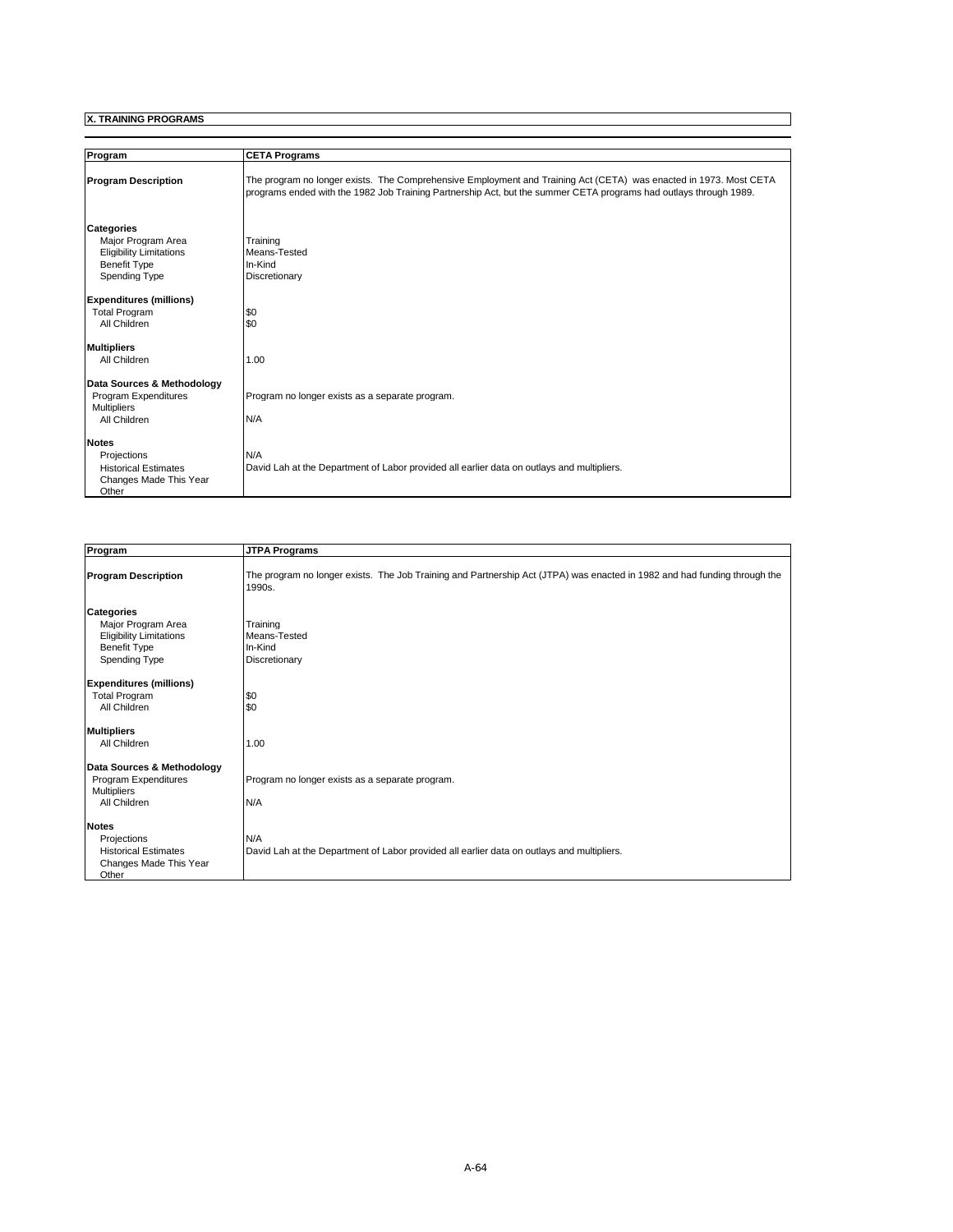| Program                                               | School-to-Work                                                                             |
|-------------------------------------------------------|--------------------------------------------------------------------------------------------|
| <b>Program Description</b>                            | Program no longer exists as a separate program.                                            |
| <b>Categories</b>                                     |                                                                                            |
| Major Program Area                                    | Training<br>Means-Tested                                                                   |
| <b>Eligibility Limitations</b><br><b>Benefit Type</b> | In-Kind                                                                                    |
| <b>Spending Type</b>                                  | Discretionary                                                                              |
| <b>Expenditures (millions)</b>                        |                                                                                            |
| <b>Total Program</b>                                  | \$0                                                                                        |
| All Children                                          | \$0                                                                                        |
| <b>Multipliers</b>                                    |                                                                                            |
| All Children                                          | 1.00                                                                                       |
| Data Sources & Methodology                            |                                                                                            |
| Program Expenditures                                  | Program no longer exists as a separate program.                                            |
| <b>Multipliers</b><br>All Children                    | N/A                                                                                        |
|                                                       |                                                                                            |
| <b>Notes</b>                                          |                                                                                            |
| Projections                                           | N/A                                                                                        |
| <b>Historical Estimates</b><br>Changes Made This Year | David Lah at the Department of Labor provided all earlier data on outlays and multipliers. |
| Other                                                 |                                                                                            |

| Program                                                                                                                                                                     | Youth Offender Grants                                                                                                                                                                                                                                                                                                                                                                                                                                                                                      |
|-----------------------------------------------------------------------------------------------------------------------------------------------------------------------------|------------------------------------------------------------------------------------------------------------------------------------------------------------------------------------------------------------------------------------------------------------------------------------------------------------------------------------------------------------------------------------------------------------------------------------------------------------------------------------------------------------|
| <b>Program Description</b>                                                                                                                                                  | See CFDA #17.270                                                                                                                                                                                                                                                                                                                                                                                                                                                                                           |
| <b>Categories</b><br>Major Program Area<br><b>Eligibility Limitations</b><br><b>Benefit Type</b><br>Spending Type<br><b>Expenditures (millions)</b><br><b>Total Program</b> | Training<br>Means-Tested<br>In-Kind<br>Discretionary<br>\$73                                                                                                                                                                                                                                                                                                                                                                                                                                               |
| All Children<br><b>Multipliers</b><br>All Children                                                                                                                          | \$52<br>0.71                                                                                                                                                                                                                                                                                                                                                                                                                                                                                               |
| Data Sources & Methodology<br>Program Expenditures<br><b>Multipliers</b><br>All Children                                                                                    | David Lah at the Department of Labor provided program expenditures. Since program data is lagged by 9 months, 2010 number<br>is based on appropriations, not actual expenditures.<br>We obtained estimates of the proportion of participants that are children 18 and under from David Lah at the Department of<br>Labor. Multiplier is based on the program year associated with the fiscal year. We used a three-year average of program years<br>2007-2009 multipliers to estimate the 2010 multiplier. |
| <b>Notes</b><br>Projections<br><b>Historical Estimates</b><br>Changes Made This Year<br>Other                                                                               | This program is projected to grow at the same rate as CBO's projections for all federal non-defense, non-homeland security,<br>non-international affairs discretionary spending.<br>David Lah at the Department of Labor provided all earlier data on outlays and multipliers.                                                                                                                                                                                                                             |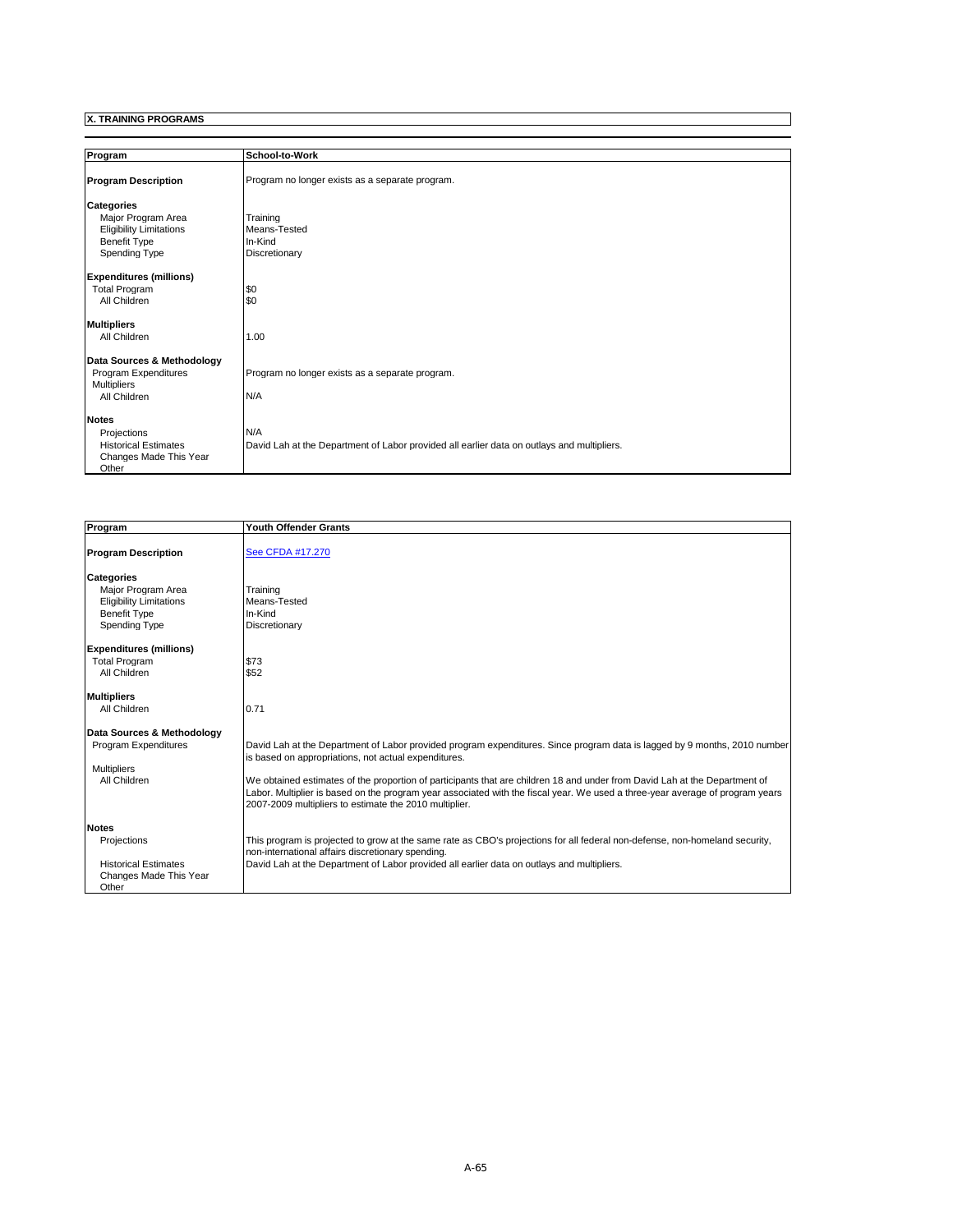| Program                        | <b>Youth Opportunity Grants</b>                                                            |
|--------------------------------|--------------------------------------------------------------------------------------------|
| <b>Program Description</b>     | Program no longer exists as a separate program.                                            |
| <b>Categories</b>              |                                                                                            |
| Major Program Area             | Training                                                                                   |
| <b>Eligibility Limitations</b> | Means-Tested                                                                               |
| <b>Benefit Type</b>            | In-Kind                                                                                    |
| <b>Spending Type</b>           | Discretionary                                                                              |
| <b>Expenditures (millions)</b> |                                                                                            |
| <b>Total Program</b>           | \$0                                                                                        |
| All Children                   | \$0                                                                                        |
| <b>Multipliers</b>             |                                                                                            |
| All Children                   | 1.00                                                                                       |
| Data Sources & Methodology     |                                                                                            |
| Program Expenditures           | Program no longer exists as a separate program.                                            |
| <b>Multipliers</b>             |                                                                                            |
| All Children                   | N/A                                                                                        |
| <b>Notes</b>                   |                                                                                            |
| Projections                    | N/A                                                                                        |
| <b>Historical Estimates</b>    | David Lah at the Department of Labor provided all earlier data on outlays and multipliers. |
| Changes Made This Year         |                                                                                            |
| Other                          |                                                                                            |

| Program                                                                                                                                             | <b>WIA Youth Formula Grants</b>                                                                                                                                                                                                                                                                                                                                                                                                                                                                            |
|-----------------------------------------------------------------------------------------------------------------------------------------------------|------------------------------------------------------------------------------------------------------------------------------------------------------------------------------------------------------------------------------------------------------------------------------------------------------------------------------------------------------------------------------------------------------------------------------------------------------------------------------------------------------------|
| <b>Program Description</b>                                                                                                                          | See CFDA #17.259                                                                                                                                                                                                                                                                                                                                                                                                                                                                                           |
| <b>Categories</b><br>Major Program Area<br><b>Eligibility Limitations</b><br><b>Benefit Type</b><br>Spending Type<br><b>Expenditures (millions)</b> | Training<br>Means-Tested<br>In-Kind<br>Discretionary                                                                                                                                                                                                                                                                                                                                                                                                                                                       |
| <b>Total Program</b><br>All Children                                                                                                                | \$924<br>\$625                                                                                                                                                                                                                                                                                                                                                                                                                                                                                             |
| <b>Multipliers</b><br>All Children                                                                                                                  | 0.68                                                                                                                                                                                                                                                                                                                                                                                                                                                                                                       |
| Data Sources & Methodology<br>Program Expenditures<br><b>Multipliers</b><br>All Children                                                            | David Lah at the Department of Labor provided program expenditures. Since program data is lagged by 9 months, 2010 number<br>is based on appropriations, not actual expenditures.<br>We obtained estimates of the proportion of participants that are children 18 and under from David Lah at the Department of<br>Labor. Multiplier is based on the program year associated with the fiscal year. We used a three-year average of program years<br>2007-2009 multipliers to estimate the 2010 multiplier. |
| <b>Notes</b><br>Projections<br><b>Historical Estimates</b><br>Changes Made This Year<br>Other                                                       | This program is projected to grow at the same rate as CBO's projections for all federal non-defense, non-homeland security,<br>non-international affairs discretionary spending.<br>David Lah at the Department of Labor provided all earlier data on outlays and multipliers.                                                                                                                                                                                                                             |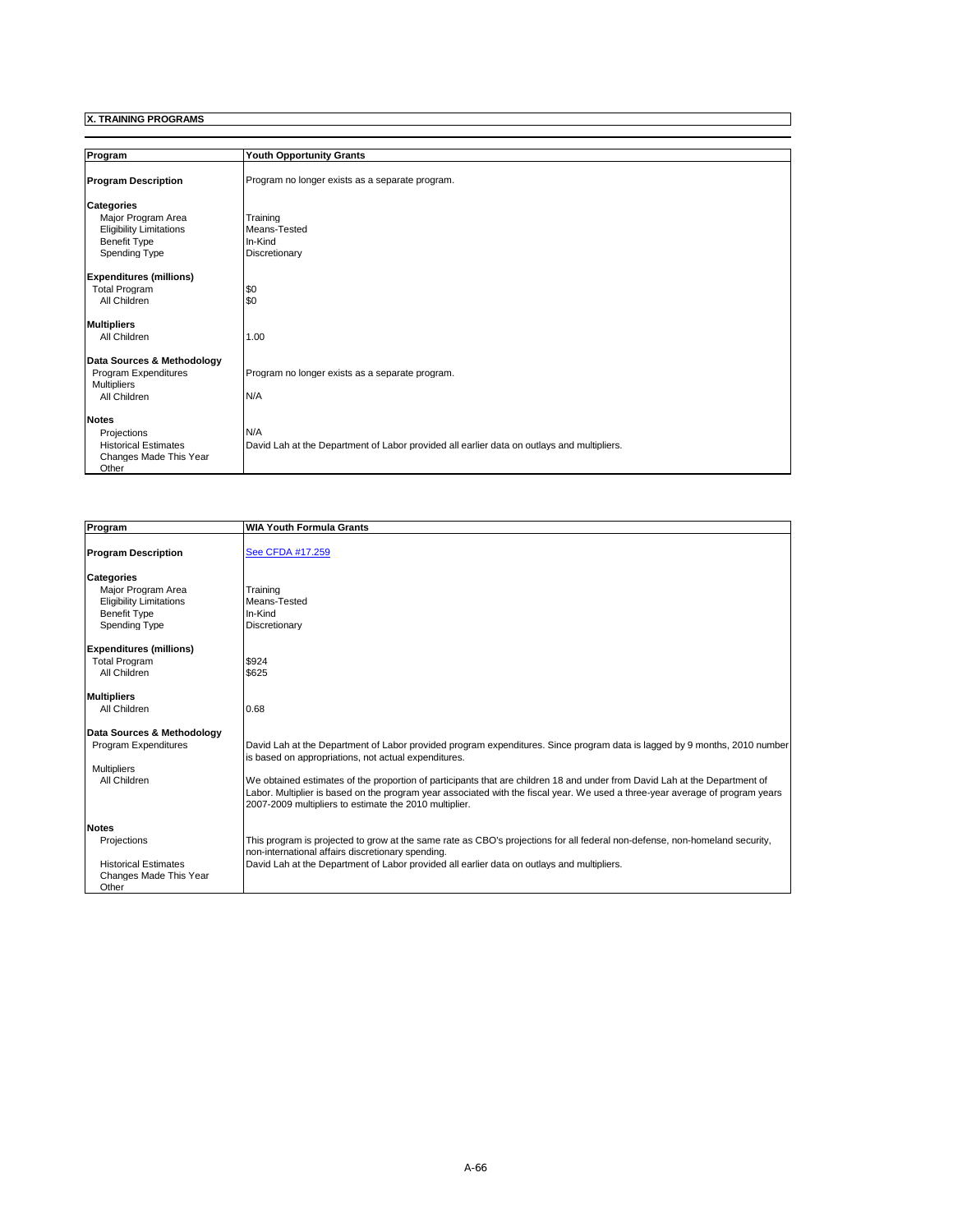| Program                        | <b>YouthBuild Grants</b>                                                                                                                                                                                                                                                                                              |  |
|--------------------------------|-----------------------------------------------------------------------------------------------------------------------------------------------------------------------------------------------------------------------------------------------------------------------------------------------------------------------|--|
| <b>Program Description</b>     | See CFDA #17.274                                                                                                                                                                                                                                                                                                      |  |
| Categories                     |                                                                                                                                                                                                                                                                                                                       |  |
| Maior Program Area             | Training                                                                                                                                                                                                                                                                                                              |  |
| <b>Eligibility Limitations</b> | Means-Tested                                                                                                                                                                                                                                                                                                          |  |
| <b>Benefit Type</b>            | In-Kind                                                                                                                                                                                                                                                                                                               |  |
| Spending Type                  | Discretionary                                                                                                                                                                                                                                                                                                         |  |
| <b>Expenditures (millions)</b> |                                                                                                                                                                                                                                                                                                                       |  |
| <b>Total Program</b>           | \$103                                                                                                                                                                                                                                                                                                                 |  |
| All Children                   | \$44                                                                                                                                                                                                                                                                                                                  |  |
| <b>Multipliers</b>             |                                                                                                                                                                                                                                                                                                                       |  |
| All Children                   | 0.43                                                                                                                                                                                                                                                                                                                  |  |
| Data Sources & Methodology     |                                                                                                                                                                                                                                                                                                                       |  |
| <b>Program Expenditures</b>    | David Lah at the Department of Labor provided program expenditures. Since program data is lagged by 9 months, 2010 number<br>is based on appropriations, not actual expenditures.                                                                                                                                     |  |
| <b>Multipliers</b>             |                                                                                                                                                                                                                                                                                                                       |  |
| All Children                   | We obtained estimates of the proportion of participants that are children 18 and under from David Lah at the Department of<br>Labor. Multiplier is based on the program year associated with the fiscal year. We used a three-year average of program years<br>2007-2009 multipliers to estimate the 2010 multiplier. |  |
| <b>Notes</b>                   |                                                                                                                                                                                                                                                                                                                       |  |
| Projections                    | This program is projected to grow at the same rate as CBO's projections for all federal non-defense, non-homeland security,<br>non-international affairs discretionary spending.                                                                                                                                      |  |
| <b>Historical Estimates</b>    | David Lah at the Department of Labor provided all earlier data on outlays and multipliers.                                                                                                                                                                                                                            |  |
| Changes Made This Year         |                                                                                                                                                                                                                                                                                                                       |  |
| Other                          |                                                                                                                                                                                                                                                                                                                       |  |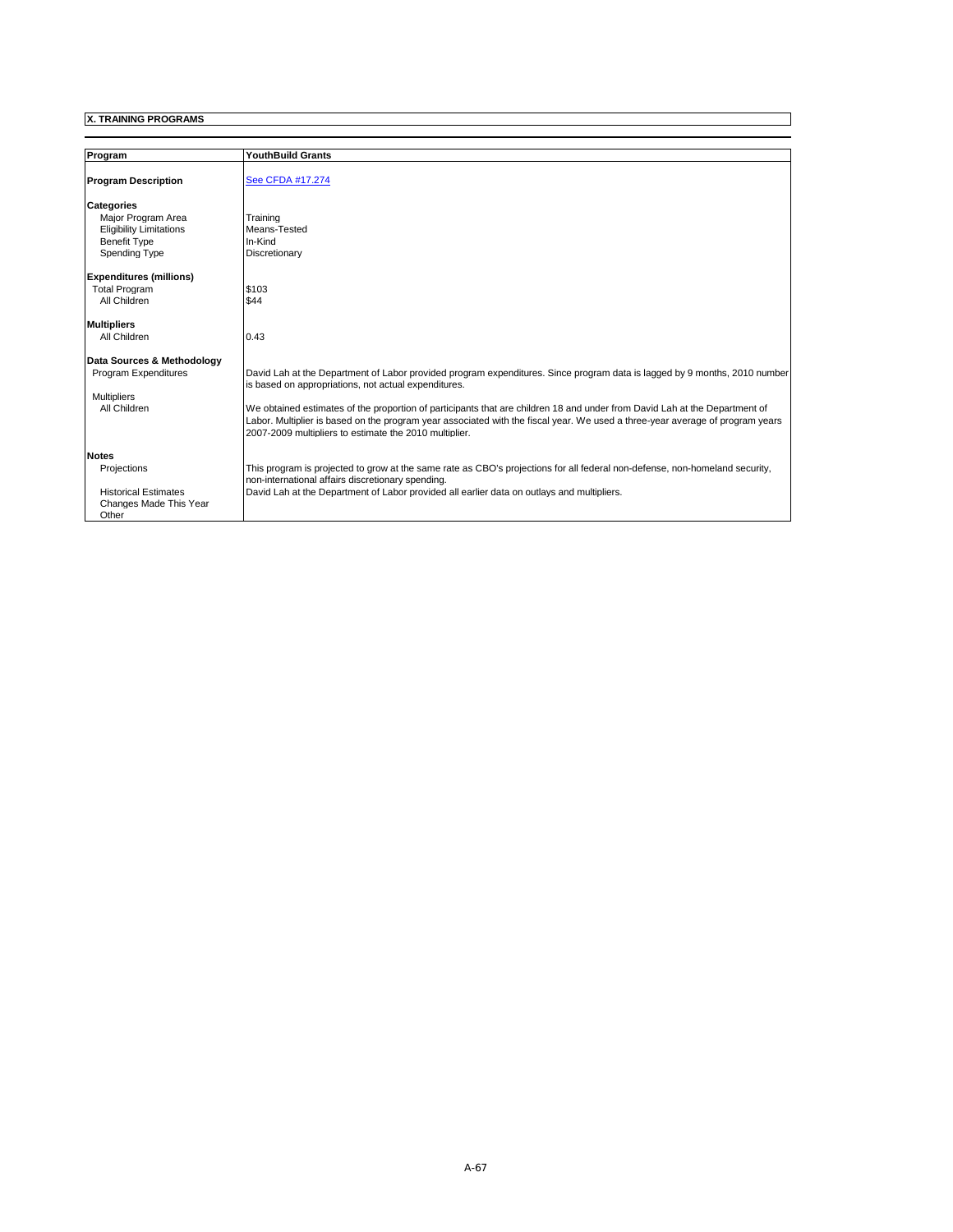## **XI. REFERENCES**

- Airis, Janet. 2011. Personal and electronic communication from Janet Airis, Congressional Budget Office, to Julia Isaacs. March 28.
- Billen, P., D. Boyd, L. Dadayan, and T. Gais. 2007. *State Funding for Children: Spending in 2004 and How It Changed from Earlier Years*. Albany, NY: Nelson A. Rockefeller Institute of Government.
- Blom, Barry. 2011. Personal and electronic communication from Barry Blom, Congressional Budget Office, to Stephanie Rennane. April 1.
- Board of Trustees. 2009a. *The 2009 Annual Report of the Board of Trustees of the Federal Old-Age and Survivors Insurance and Disability Insurance Trust Funds.* Washington, DC: U.S. Government Printing Office.
- ———. 2009b. *The 2009 Annual Report of the Board of Trustees of the Federal Hospital Insurance and Federal Supplementary Medical Insurance Trust Funds*. Washington, DC: U.S. Government Printing Office.
- Burke, Vee. 1991. *Cash and Noncash Benefits for Persons with Limited Income: Eligibility Rules, Recipient and Expenditure Data, FY 1988–90*. Washington, DC: Congressional Research Service, Education and Public Welfare Division, Income Maintenance.
- Carasso, Adam, C. Eugene Steuerle, and Gillian Reynolds. 2007. *Kids' Share 2007: How Children Fare in the Federal Budget*. Washington, DC: The Urban Institute.
- Carasso, Adam, C. Eugene Steuerle, Gillian Reynolds, Tracy Vericker, and Jennifer Macomber. 2008. *Kids' Share 2008: How Children Fare in the Federal Budget*. Washington, DC: The Urban Institute.
- Clark, Rebecca, and Rosalind Berkowitz. 1995. "Federal Expenditures on Children, 1960–1995." Unpublished report to the Assistant Secretary of Planning and Evaluation, U.S. Department of Health and Human Services, Washington, DC.
- Clark, Rebecca, Rosalind Berkowitz King, Christopher Spiro, and C. Eugene Steuerle. 2000. *Federal Expenditures on Children: 1960–1997*. Washington, DC: The Urban Institute. *Assessing the New Federalism* Occasional Paper 45.
- Congressional Budget Office. 2011a. *The Budget and Economic Outlook: Fiscal Years 2011 to 2021*. Washington, DC: U.S. Government Printing Office.
	- ———. 2011b. *An Analysis of the President's Budgetary Proposals for Fiscal Year 2012: Supplemental Data*. Washington, DC: U.S. Government Printing Office.
- Dayadan, Lucy. 2011. Personal and electronic communication from Lucy Dayadan, Rockefeller Institute, to Julia Isaacs. April 5.
- Internal Revenue Service. 2010. *Individual Income Tax Returns 2009*. *Publication 1304*. Statistics of Income Division. Washington, DC. Tables 2.3, 2.4, and 3.4 (same as table 1 online). http://www.irs.gov/taxstats/indtaxstats/article/0,,id=134951,00.html.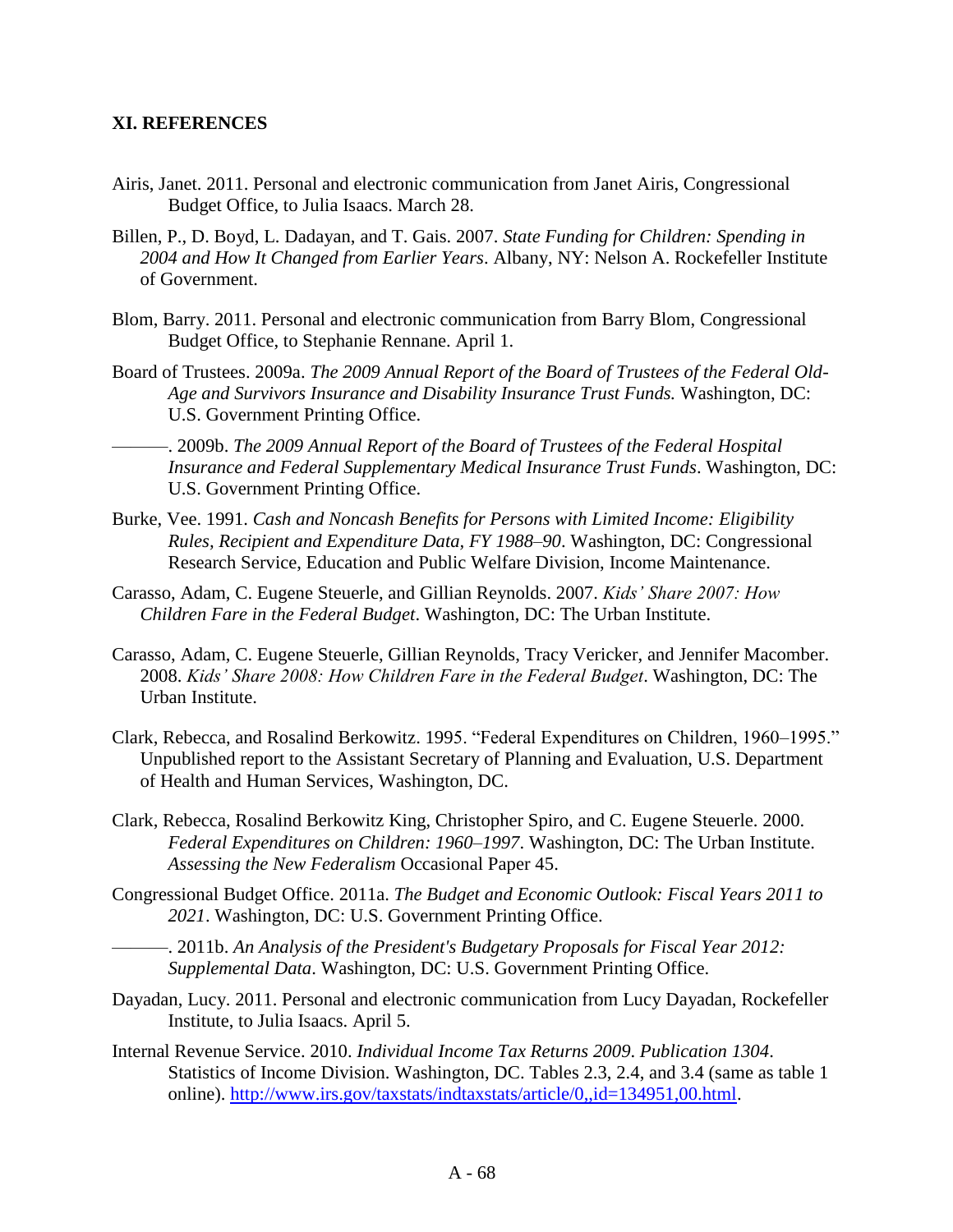- Isaacs, Julia. 2009. *How Much Do We Spend on Children and the Elderly?* Washington, DC: The Brookings Institution.
- Isaacs, Julia, Tracy Vericker, Jennifer Macomber, and Adam Kent. 2009. *Kids' Share: An Analysis of Federal Expenditures on Children through 2008*. Washington, DC: The Urban Institute.
- Isaacs, Julia, C. Eugene Steuerle, Stephanie Rennane and Jennifer Macomber. 2010. *Kids' Share 2010: Report on Federal Expenditures on Children through 2009*. Washington, DC: The Urban Institute.
- Joint Committee on Taxation. 2009. *Estimated Budget Effects of the Revenue Provisions Contained in the Conference Agreement for H.R. 1, the "American Recovery and Reinvestment Act of 2009."* JCX-19-09. Washington, DC: Joint Committee on Taxation.
- Keiter, Cathy. 2011. Unpublished estimates based on program data Accountability Team, Office of Job Corps, U.S. Department of Labor, to Stephanie Rennane. February 7.
- Kent, Adam, Tracy Vericker, Julia Isaacs, and Jennifer Macomber. 2009. *Data Appendix to Kids' Share: An Analysis of Federal Expenditures on Children through 2008.* Washington, DC: The Urban Institute.
- Lah, David. 2011. Unpublished estimates based on program data. Department of Labor, Employment and Training Administration, to Stephanie Rennane. May 4.
- Lawton, Emily and Lisa Clemans-Cope. 2011. Unpublished estimates based on MSIS data adjusted to CMS-64 expenditures. The Urban Institute, Health Policy Center.
- Manteuffel, Bridgitte. 2011. Unpublished estimates based on program data from Gary Blau, Chief of the Child, Adolescent and Family Branch of the Center for Mental Health Services, to Stephanie Rennane. March 3.
- McCormick, Marie C., Lisa W. Deal, Barbara L. Devaney, Dexter Chu, Lorenzo Moreno, and Karen T. Raykovich. 2001. "The Impact on Clients of a Community-Based Infant Mortality Reduction Program: The National Healthy Start Program Survey of Postpartum Women.‖ *American Journal of Public Health* 91(12): 1975–77.
- Meyer, Bruce, and Douglas Holtz-Eakin, eds. 2001. *Making Work Pay: The Earned Income Tax Credit and Its Impact on America's Families.* New York: Russell Sage Foundation.
- Muraskin, Lana, Debra Hollinger, and James Harvey. 1994. *National Assessment of Vocational Education, Volume 5, Funding and Administrative Issues*. Washington, DC: U.S. Department of Education, Office of Education Research and Improvement, Office of Research.
- National Center for Education Statistics. 2009. *Digest of Education Statistics 2009*. U.S. Department of Education, Office of Educational Research and Improvement. Washington, DC: U.S. Government Printing Office.
- National Center for Social Statistics. 1971. *Graphic Presentation of Public Assistance and Related Data: Demographic and Program Characteristics and Financial Characteristics of Recipients, 1971*. Trend Report, DHEW Publication No. (SRS) 73-03101, NCSS Report A-4 (71). Washington, DC: U.S. Department of Health, Education, and Welfare.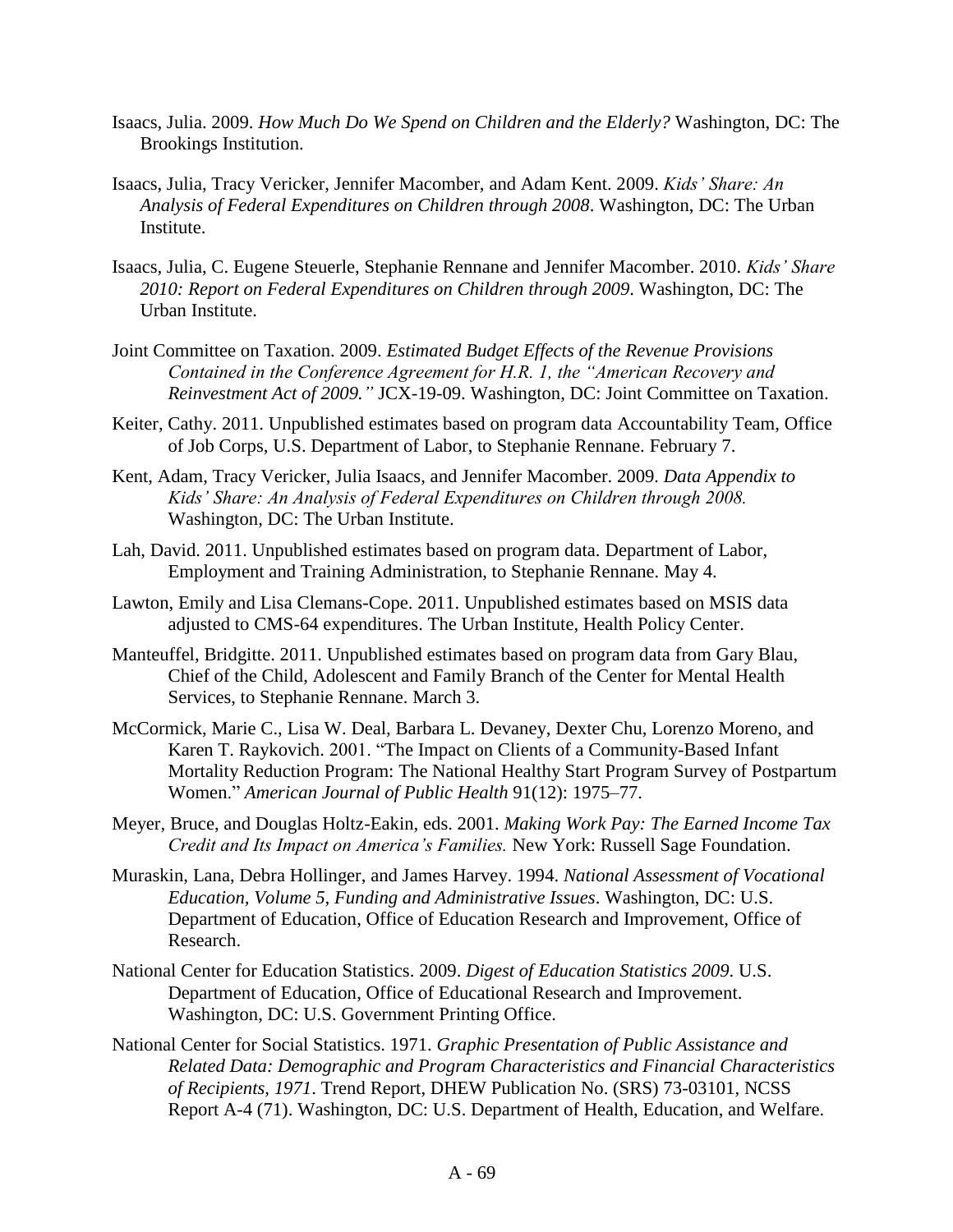- Nelson A. Rockefeller Institute of Government. 2011. *State Funding for Children Database.*  http://www.rockinst.org/government\_finance/casey\_database.aspx.
- Office of Management and Budget. 2011a. *Budget of the United States Government, Fiscal Year 2012*—*Appendix*. Washington, DC: U.S. Government Printing Office.
	- ———. 2011b. *Analytical Perspectives, Budget of the United States Government, Fiscal Year 2012*. Washington, DC: U.S. Government Printing Office.
- Rennane, Stephanie, Julia Isaacs, C. Eugene Steuerle and Jennifer Macomber. 2010. *Data Appendix to Kids Share 2010*. Washington, DC: The Urban Institute.
- Reynolds, Gillian, Elizabeth Bell, Rebecca Clark, Rosalind Berkowitz King, Christopher Spiro, C. Eugene Steuerle, and Adam Carasso. 2007. *Kids' Share 2007: Data Appendix.* Washington, DC: The Urban Institute.
- Reynolds, Gillian, Elizabeth Bell, Rebecca Clark, Rosalind Berkowitz King, and Christopher Spiro. 2008. *Data Appendix to Kids' Share 2008.* Washington, DC: The Urban Institute.
- Rohaly, Jeffrey, Adam Carasso, and Mohammed Abdeel Saleem. 2005. *The Urban-Brookings Tax Policy Center Microsimulation Model: Documentation and Methodology for Version 0304.* Washington, DC: The Urban Institute.
- Smith, Vernon, Dennis Roberts, David Rousseau and Tanya Schwartz. 2010. *SCHIP Enrollment June 2009: An Update on Current Enrollment and SCHIP Policy Directions.* Washington, DC: Henry J. Kaiser Family Foundation.
- Social Security Administration. 2009. *Annual Statistical Supplement to the Social Security Bulletin, 2009.* SSA No. 13–11700*.* Washington, DC: Social Security Administration*.*

———. 2010. *Number of Beneficiaries by Age*. Washington, DC: Social Security Administration, Office of the Chief Actuary.

- Steuerle, C. Eugene. 2003. *The Incredible Shrinking Budget for Working Families and Children.* National Budget Issues Brief 1. Washington, DC: The Urban Institute.
- ———. 2008. *Contemporary U.S. Tax Policy, Second Edition*. Washington, DC: Urban Institute Press.
- Stewart. Robert. 2011. Personal and electronic communication from Robert Stewart, Congressional Budget Office, to Julia Isaacs, March 24..
- Transfer Income Model, Version 3 (TRIM 3). 2011. trim3.urban.org. Unpublished tabulations by project staff, February.
- Urban-Brookings Tax Policy Center. 2008. *Briefing Book: A Citizens' Guide for the 2008 Election and Beyond*. Washington, DC: The Urban Institute and Brooking Institution.
	- ———. 2011. The Urban-Brookings Tax Policy Center Microsimulation Model Version 0509-6. Washington, DC: The Urban Institute.
- U.S. Census Bureau. 2000*. Quarterly Population Estimates: 1980–1989.*
- ———. 2000*. Quarterly Population Estimates: 1990–1999.*
- \_\_\_\_\_\_. 2008. *National Population Projections, Based on Census 2000.*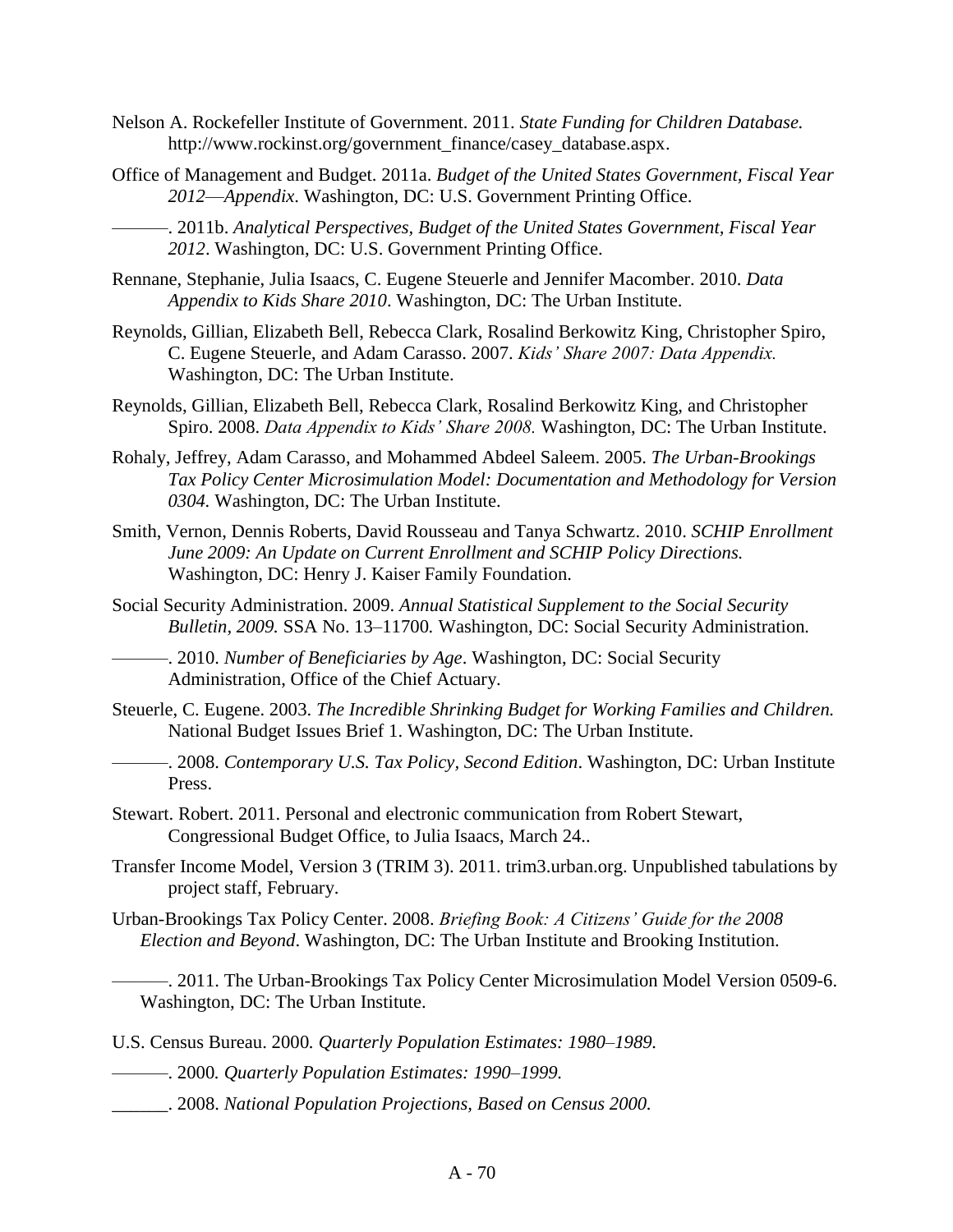———. 2009*. National Estimates by Age, Sex, and Race: 2009.* 

- U.S. Department of Agriculture. 2007. *WIC Food Package Costs and Infant Formula Rebate Summary: Fiscal Year 2005*. Washington, DC: U.S. Department of Agriculture, Food and Nutrition Service, Office of Analysis and Evaluation.
	- ———. 2009. *Characteristics of Supplemental Nutrition Assistance Program Households: Fiscal Year 2008*. Washington, DC: U.S. Department of Agriculture, Food and Nutrition Service, Office of Analysis and Evaluation.
	- ———. 2010a. *Food Distribution Program Tables: Participation in the Indian Reservation and Commodity Supplemental Food Program, and Meals Served in the Nutrition Services Incentive Program.* Washington, DC: U.S. Department of Agriculture, Food and Nutrition Service, FNS Program Data.
- ———. 2010b. *WIC Participants and Program Characteristics 2008*. Washington, DC: U.S. Department of Agriculture, Food and Nutrition Service, Office of Analysis and Evaluation.
- U.S. Department of Defense. 1997. *A Study of Schools Serving Military Families in the U.S.*  Washington, DC: Department of Defense, Defense Manpower Data Center.
- U.S. Department of Education. 2006. *Guide to U.S. Department of Education Programs.*  Washington, DC: U.S. Department of Education, Office of Communications and Outreach.
- U.S. Department of Health and Human Services. 1994. *Serving America's Youth: A Directory of HHS Programs*. Washington, DC: U.S. Department of Health and Human Services, Office of Assistant Secretary for Planning and Evaluation, Office of Human Services Policy, Division of Children and Youth Policy.
- ———. 2010a. *Social Services Block Grant Program Annual Report 2008.* Washington, DC: Department of Health and Human Services, Office of Community Services, Administration for Children and Families.
	- \_\_\_\_\_\_. 2010b. *Federal-State Title V Block Grant Partnership Budget FY 2011.* Washington, DC: Department of Health and Human Services, Maternal and Child Health Bureau.
- \_\_\_\_\_\_. 2011a. *Justification of Estimates for Appropriation Committees.* Washington, DC: Centers for Disease Control and Prevention, U.S. Department of Health and Human Services.
	- ———. 2011b. Fiscal Year 2008 MSIS and CMS-64 Data. Washington, DC: Centers for Medicare and Medicaid Services, Center for Medicaid and State Operations.
- ———. 2011c. *TANF Caseload Data.* Washington, DC: U.S. Department of Health and Human Services, Office of Family Assistance.
	- ———. 2011d. *Child Support Enforcement, FY 2010 Preliminary Report.* Washington, DC: U.S. Department of Health and Human Services, Office of Child Support Enforcement, Administration for Children and Families, Division of Planning, Research, and Evaluation.